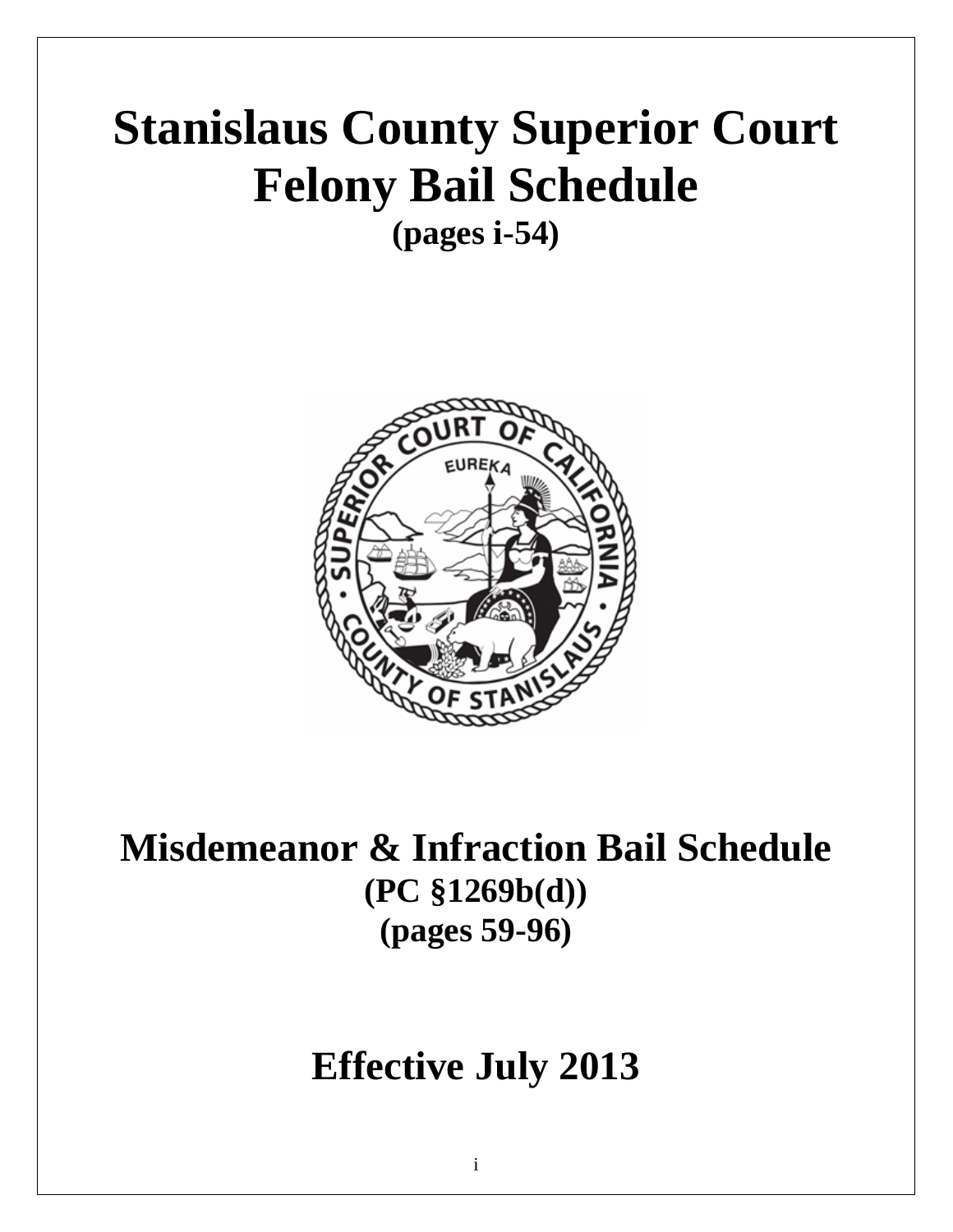### Felony Bail Schedule - Table of Contents

| <b>General Felony Bail Schedule</b> |    |
|-------------------------------------|----|
|                                     |    |
|                                     |    |
|                                     |    |
|                                     |    |
|                                     |    |
|                                     |    |
|                                     |    |
|                                     |    |
|                                     |    |
|                                     |    |
|                                     |    |
|                                     |    |
|                                     |    |
|                                     |    |
|                                     |    |
|                                     |    |
|                                     |    |
|                                     | 45 |
|                                     |    |
|                                     |    |
|                                     |    |
|                                     |    |
|                                     |    |
|                                     |    |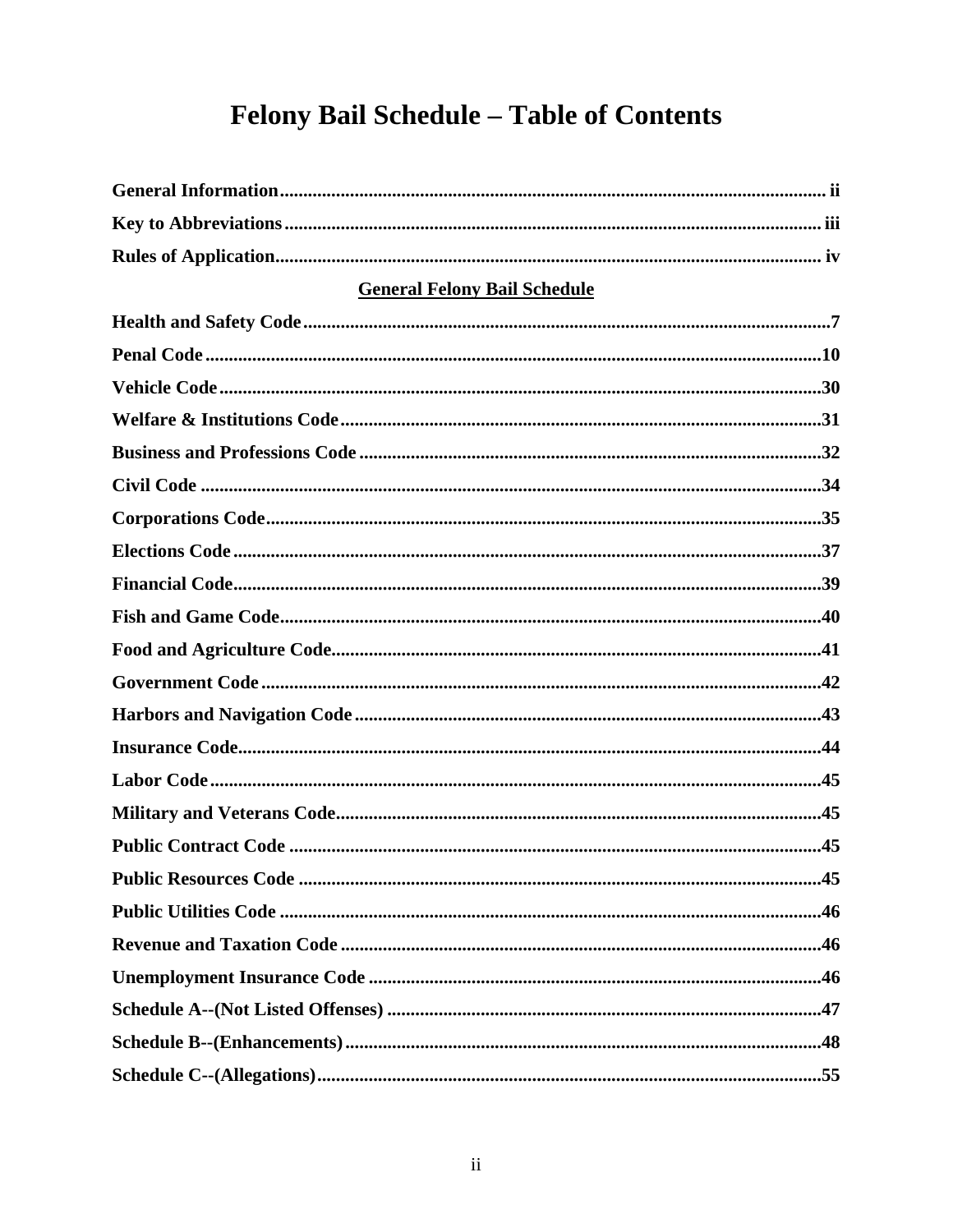#### **Stanislaus County Felony Bail Schedule General Information**

- 1. Pursuant to the requirements of Penal Code Section 1269b, this felony bail schedule is adopted by the Superior Court of Stanislaus County and is to be utilized in setting bail for the release of persons arrested on felony charges, without warrant, for the alleged commission of any bailable offense.
- 2. Bail shall be set according to the bail schedule at the time of booking by the booking officer, at the time of arraignment in Superior Court, and on all arrest warrants, unless a magistrate in his or her discretion, determines a different amount of bail is appropriate or grants a request for release on own recognizance or a request to increase or lower bail pursuant to Penal Code Section 1269c.
- 3. This schedule shall supersede all prior felony bail schedules in Stanislaus County and shall become effective July 1, 2013. This bail schedule will be revised annually in accordance with Penal Code Section 1269b(c), unless it is re-adopted without revision.
- 4. The jailer and clerks of the Superior Court are hereby authorized to accept bail for release of persons held in custody on felony charges in the amount of bail as set forth in accordance with this schedule. Jailers, booking officers, and clerks should receive periodic training on the use of the bail schedule. Training will be provided by a designated person from the Superior Court Clerk's Office.
- 5. Pursuant to Penal Code Section 1269c, if a peace officer has reasonable cause to believe that the amount of bail set forth in the schedule of bail for that offense is insufficient to assure defendant's appearance, the peace officer shall prepare a declaration in writing, under penalty of perjury, setting forth the facts and circumstances in support of the peace officer's belief and file it with a magistrate. Similarly, the arrested person, either personally or through his/her attorney, friend, or member of his/her family, may make application to a magistrate for release on bail lower than that provided in the schedule of bail or on his/her own recognizance within eight (8) hours after booking. If no change in bail is approved by the magistrate within eight (8) hours after booking, bail shall be set according to the bail schedule.
- 6. Bail for release from custody may be given in cash or by a properly executed property bond approved by the court after a hearing or by a surety bond executed by a certified surety insurer.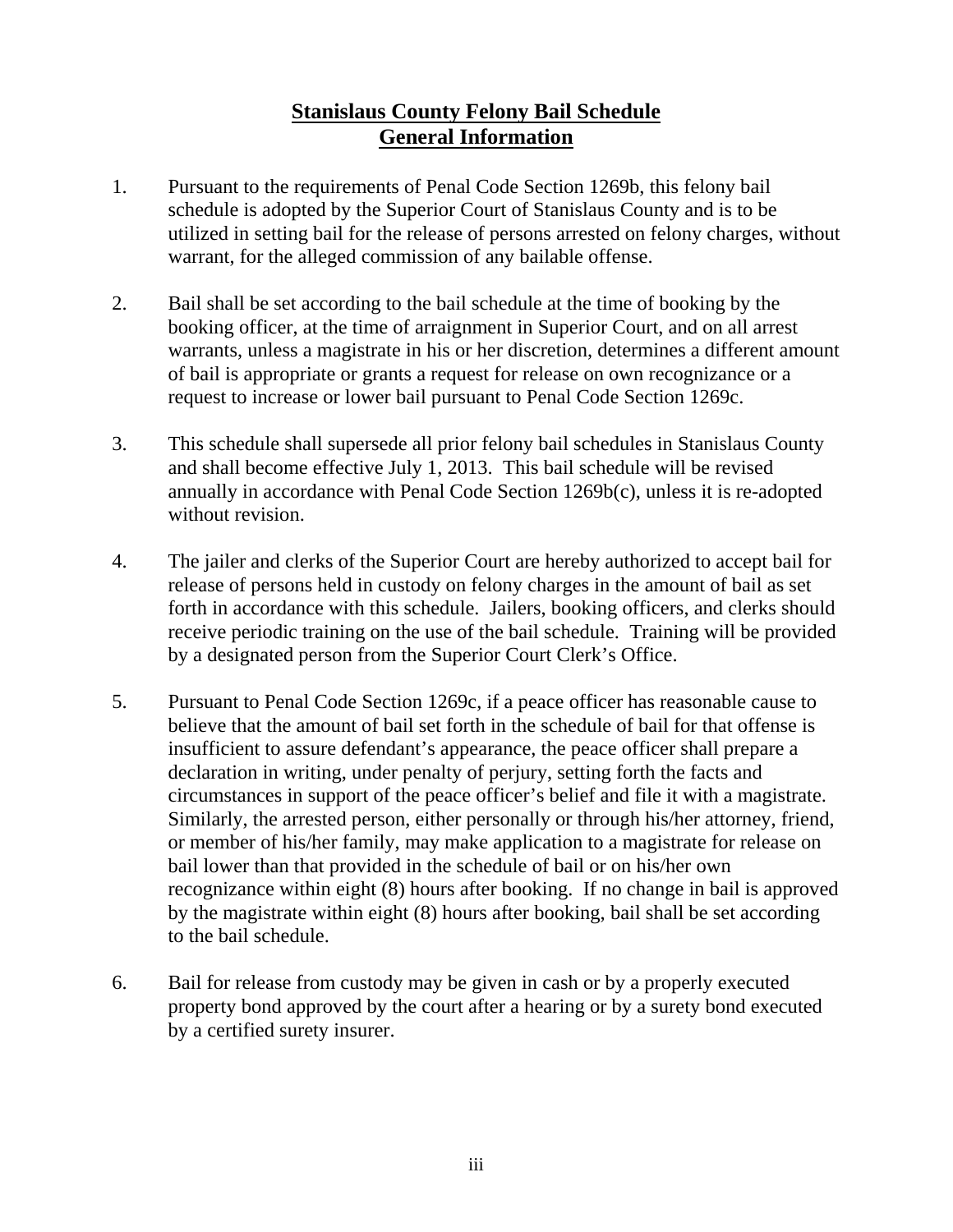#### **Key to Abbreviations in Bail Schedules**

| $\ ADW =$ assault with deadly weapon                                       |
|----------------------------------------------------------------------------|
| $\  \textbf{CS} = \textbf{controlled} \text{ substance}$                   |
| $\ $ DOJ = Department of Justice                                           |
| $\ \mathbf{GBI} = \text{great}$ bodily injury                              |
| $\mathbf{NSF} = \mathbf{not}$ sufficient funds                             |
| $\ $ pfc = prior felony conviction                                         |
| $\mathbf{w}/\mathbf{pc} = \mathbf{with} \mathbf{prior} \text{ convection}$ |
| $\mathbf{w}/\mathbf{it} = \mathbf{with} \mathbf{int} \mathbf{to}$          |
| $\textbf{write} = \textbf{with}$ intent to commit                          |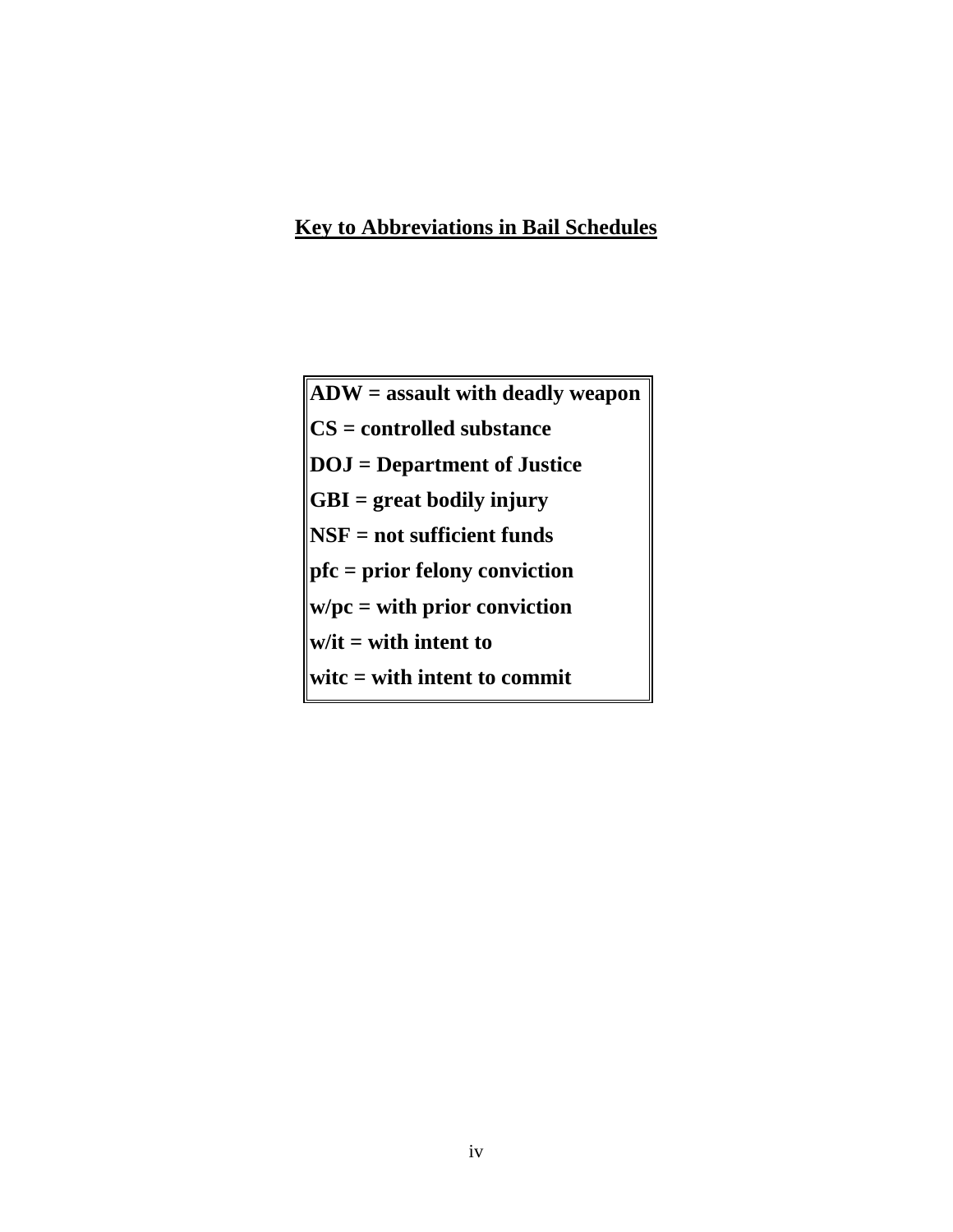#### **Stanislaus County Felony Bail Schedule**

#### **Rules of Application**

| Rule $#1$ | If the arrest is for a single offense only, bail shall be set according to the<br>General Felony Bail Schedule for that offense. (See Schedules B and C for<br>addition of enhancement and special allegation bail increments).                                                                                                                                                                                                                                                                                                                                                                                                    |
|-----------|------------------------------------------------------------------------------------------------------------------------------------------------------------------------------------------------------------------------------------------------------------------------------------------------------------------------------------------------------------------------------------------------------------------------------------------------------------------------------------------------------------------------------------------------------------------------------------------------------------------------------------|
|           | <i>Example: Person arrested for assault with deadly weapon only <math>(245(a)(1) PC)</math>. Bail</i><br>should be set in the amount of \$50,000. If great bodily injury is inflicted $(12022.7(a)$<br>PC), \$50,000 bail should be added per Schedule B. Total bail = $$100,000$ .                                                                                                                                                                                                                                                                                                                                                |
| Rule $#2$ | If the arrest is for multiple offenses, bail shall be set according to the General<br>Felony Bail Schedule for the offenses provided that the felonies were not<br>committed on the same occasion and did not arise from the same set of<br>operative facts (i.e., the offenses are not PC 654 to each other). (See<br>Schedules B and C for addition of enhancement and special allegation bail<br>increments). For separate arrests by separate agencies, bail shall be set at the<br>total amount for each agency arrest.                                                                                                       |
|           | Example: Person arrested PC 459(2), PC 496.1, PC 459(2), PC 496.1 and has a PC<br>667.5(b) prior alleged. Total bail = $$10,000 + 10,000 + 5,000 = $25,000$ .                                                                                                                                                                                                                                                                                                                                                                                                                                                                      |
| Rule $#3$ | [Not used]                                                                                                                                                                                                                                                                                                                                                                                                                                                                                                                                                                                                                         |
| Rule #4   | If the arrest is for an offense or offenses not listed in the General Felony Bail<br>Schedule, bail shall be as set forth in Schedule A (See Schedules B and C for<br>addition of enhancement and special allegation bail increments).                                                                                                                                                                                                                                                                                                                                                                                             |
| Rule #5   | Bail may be added to the base bail for enhancements and extraordinary<br>circumstances per Schedule B, by the booking officer, at the time of booking,<br>if the arresting officer and/or the accused's criminal history (rap sheet)<br>provide sufficient, reliable information to the booking officer to justify the<br>increased bail. Bail per Schedule C is not to be added by the booking officer.<br>Once charges are filed by complaint or information, bail for enhancements,<br>extraordinary circumstances, and special allegations per Schedules <b>B</b> and C<br>shall be added by the judges of the Superior Court. |
| Rule #6   | The following felony offenses shall have a bail amount equal to the<br>substantive offense which was the object of the conspiracy or attempt unless<br>the General Felony Bail Schedule indicates otherwise. (e.g., attempted<br>robbery, attempted murder, attempted arson).                                                                                                                                                                                                                                                                                                                                                      |
|           | PC Section 182 (conspiracy)                                                                                                                                                                                                                                                                                                                                                                                                                                                                                                                                                                                                        |

**PC Section 664 (attempt)**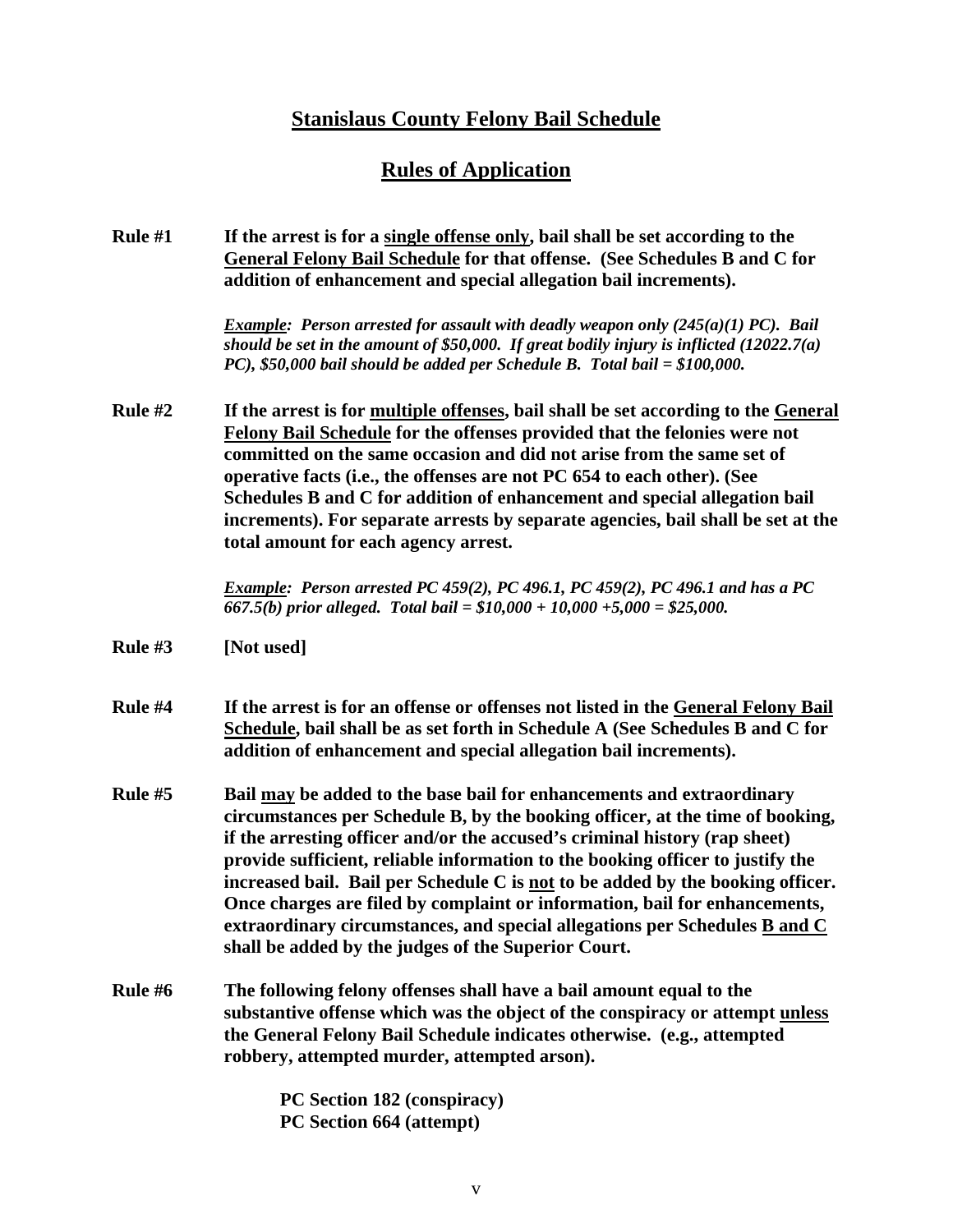| Rule #7         | Violation of Felony Probation (PC§1203.2/1203.3) arrest without a warrant<br>shall have bail set at \$50,000. Violation of Mandatory Supervision (PC<br>§1170(h)(5)), Post release Community Supervision (PC §3450 et seq.), or<br>Parole (PC § 3000 et seq.) arrest without a warrant shall have bail set at "No<br>Bail".                                                                                                                                                                                                                                                                                                                       |
|-----------------|---------------------------------------------------------------------------------------------------------------------------------------------------------------------------------------------------------------------------------------------------------------------------------------------------------------------------------------------------------------------------------------------------------------------------------------------------------------------------------------------------------------------------------------------------------------------------------------------------------------------------------------------------|
| Rule #8         | If the arrest without a warrant is for both felony and misdemeanor offenses,<br>bail shall be set for the felony offense(s) ONLY unless a charge of 23152(a) or<br>(b) is added. If so, the additional bail for $23152(a)$ or $23152(b)$ shall be added<br>to the felony bail amount. No additional bail should be set for other<br>misdemeanor offense(s) unless approved by a magistrate, or the<br>misdemeanor arrest was based upon a warrant for which bail was previously<br>set.                                                                                                                                                           |
| Rule #9         | If defendant is charged with a felony and one prior serious or violent felony<br>$(1192.7(c)$ or 667.5(c)) is alleged pursuant to PC§667(d), bail shall be double<br>of that specified for the underlying charge in this bail schedule. (One-strike<br>cases)                                                                                                                                                                                                                                                                                                                                                                                     |
| <b>Rule #10</b> | All felony offenses having a possible sentence of a number of years to life<br>shall have bail set at \$250,000, unless a different bail amount is specifically<br>listed.                                                                                                                                                                                                                                                                                                                                                                                                                                                                        |
| <b>Rule #11</b> | If a defendant is charged with a felony and two or more prior serious or<br>violent felonies (1192.7(c) or $667.5(c)$ ) are alleged pursuant to PC§ $667(d)$ , at<br>arraignment bail shall be set pursuant to these Rules, including Rule #10,<br>regardless of the charged felony. If the defendant qualifies for a determinate<br>sentence pursuant to PC $\S 1170.12$ (c)(2)(C), then at pretrial the court shall<br>set bail as follows: compute the bail amount for the charges and<br>enhancements according to the schedule, then apply Rule #9 to the first<br>$667(d)$ prior, and then add \$25,000 for each additional $667(d)$ prior. |
| <b>Rule #12</b> | In any case in which the defendant fails to appear as ordered by the court or<br>by law enforcement on a promise to appear, \$500 shall be added by the court<br>to whatever bail is set as reasonably necessary. On subsequent failures to<br>appear, the court shall add \$550 to the second and \$555 to the third.                                                                                                                                                                                                                                                                                                                            |
| <b>Rule #13</b> | Pursuant to Penal Code Section 1270.1, the prosecuting attorney and defense<br>attorney shall be given a two court-day written notice and an opportunity to<br>be heard in open court before any person who is arrested for any of the<br>following crimes may be released on bail in an amount that is EITHER<br>MORE OR LESS than the amount contained in the schedule of bail for the<br>offense, or may be released on his or her own recognizance:                                                                                                                                                                                           |
|                 | Any serious felony (Sec. 1192.7 PC);                                                                                                                                                                                                                                                                                                                                                                                                                                                                                                                                                                                                              |
|                 | Spousal rape (Sec. 262 PC);                                                                                                                                                                                                                                                                                                                                                                                                                                                                                                                                                                                                                       |
|                 | Corporal injury to spouse or cohabitant (Sec. 273.5 PC);<br>$\bullet$                                                                                                                                                                                                                                                                                                                                                                                                                                                                                                                                                                             |

vi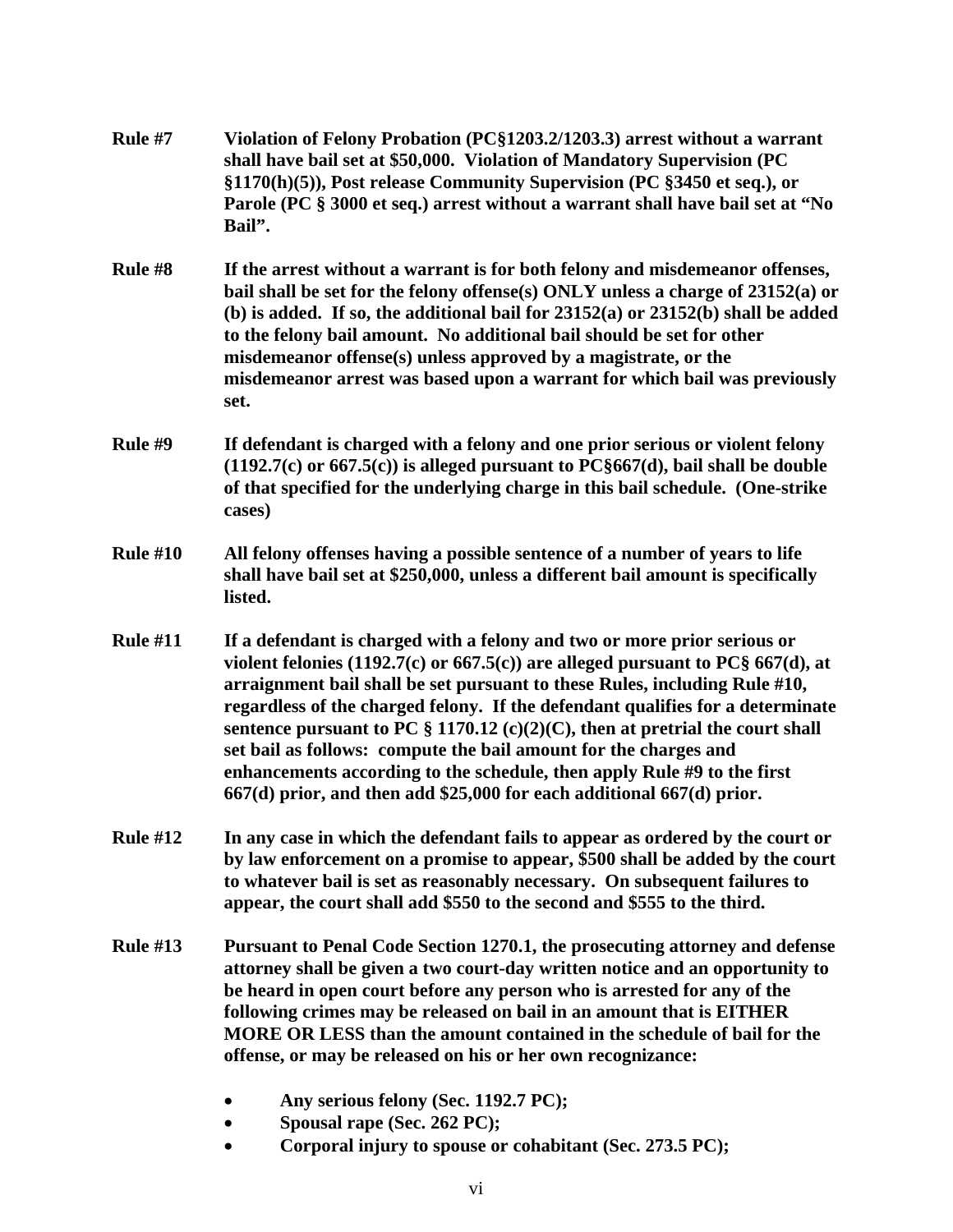- **Threatening a witness (Sec. 136.1 PC;**
- **Threat to commit a crime resulting in death or GBI (Sec. 422 PC);**
- **Stalking (Sec. 646.9 PC)**
- **Battery on non-cohabitant former spouse, fiancé, fiancée or person with dating relationship (Sec. 243(e)(1) PC).**
- **Any other crimes later included by amendment to Sec. 1270.1 PC.**
- **Rule #14 When a defendant is returned the State of California by extradition, his or her bail shall be set in the amount of the warrant plus \$100,000. Forty eight (48) hours notice is required to deviate from this rule. See PC §1554.3**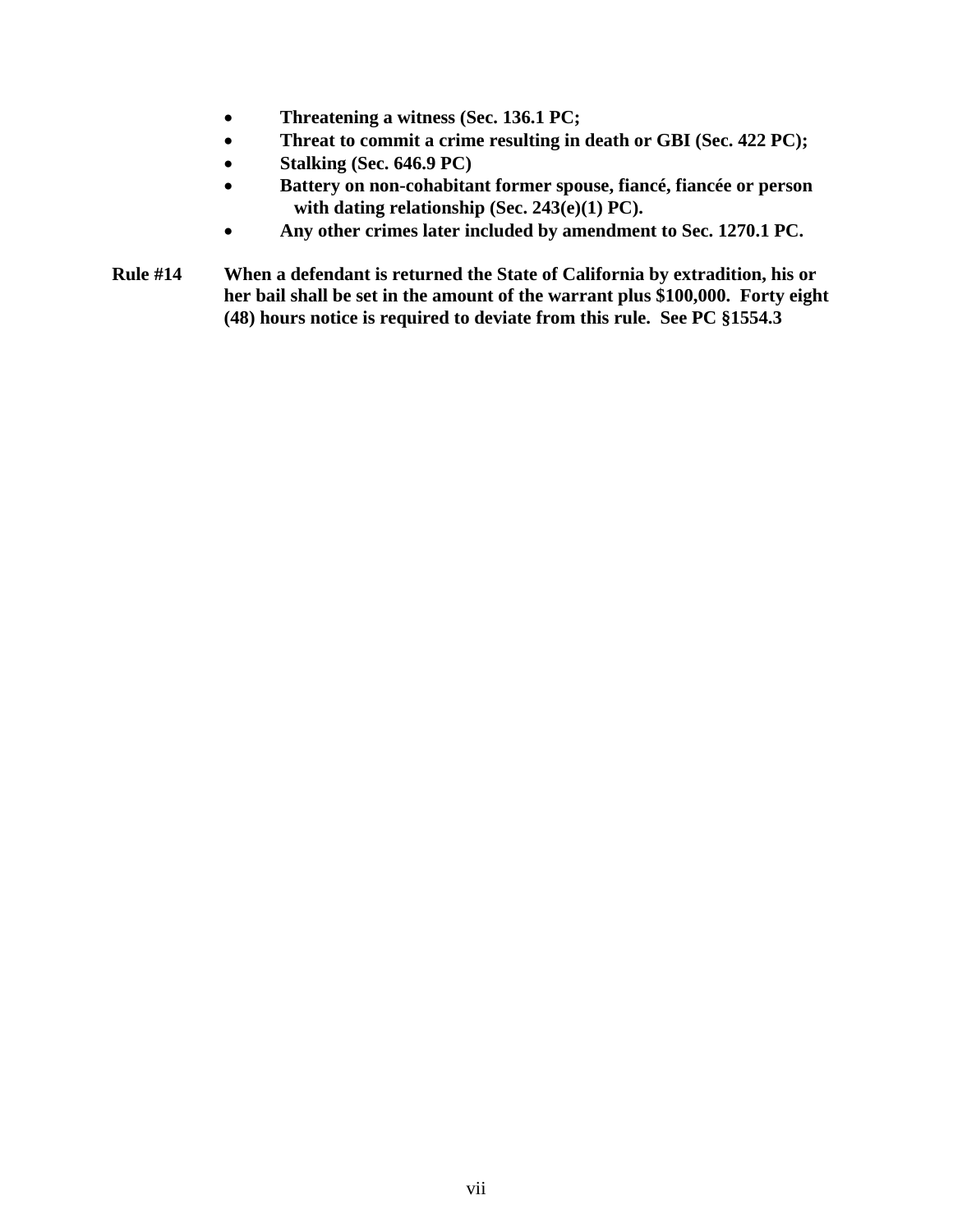#### **Health and Safety Code**

*Note: Always check Schedule B ((11370.4(a), 11370.4(b), and 11379.8)) when large amounts of controlled substances are allegedly involved.*

| <b>Code Section</b> | <b>Description of Crime</b>                                                                                                            | <b>Bail</b> |
|---------------------|----------------------------------------------------------------------------------------------------------------------------------------|-------------|
| 1390                | Willful violation of health care services provisions                                                                                   | 10,000      |
| 1621.5              | Donation of blood, organs, tissue, or semen by person knowing he/she<br>has AIDS (rev. 7/13)                                           | 35,000      |
| 7051                | Unlawful removal of human remains for sale to dissect                                                                                  | 10,000      |
| 7052                | Unauthorized removal or mutilation of human remains                                                                                    | 10,000      |
| 11100               | Transferring CS w/out reporting or filing false report w/pc                                                                            | 10,000      |
| 11100.1             | Failing to report receipt of CS w/pc                                                                                                   | 10,000      |
| 11104(a)            | Transfer of substance w/knowledge of intent to manufacture CS                                                                          | 10,000      |
| 11105               | Knowingly making false statement on report of drug activity                                                                            | 10,000      |
| 11105               | Violation of section w/pc                                                                                                              | 15,000      |
| 11106               | Transferring CS w/o permit                                                                                                             | 10,000      |
| 11153               | Issuing prescription to addict/habitual user of CS                                                                                     | 10,000      |
| 11153.5             | Wholesaler knowingly furnishing CS not for medical purposes                                                                            | 10,000      |
| 11162.5             | Counterfeiting official prescription blank                                                                                             | 10,000      |
| 11162.5             | Possession of four or more counterfeit prescription blanks                                                                             | 10,000      |
| 11350(a)            | Possession of CS                                                                                                                       | 10,000      |
| 11350(b)            | Possession of CS specified in §11054(e)                                                                                                | 10,000      |
| 11351               | Possession of CS for sale                                                                                                              | 50,000      |
| 11351.5             | Possession or purchase for sale of cocaine base                                                                                        | 50,000      |
| 11352(a)            | Illegal transportation, sale, furnishing of certain specific or classified<br><b>CS</b>                                                | 50,000      |
| 11352(b)            | Illegal transportation, sale, furnishing of certain specific or classified<br>CS between noncontiguous counties                        | 50,000      |
| 11352.5             | Possession for sale of Heroin                                                                                                          | 50,000      |
| 11353               | Person 18 yrs or over using minor in sale, transportation or giving to a<br>minor certain specific or classified controlled substances | 50,000      |
| 11353.5             | Sale by adult to minor of CS at school, public playground, church,<br>synagogue or child day care center                               | 50,000      |
| 11353.7             | Sale by adult to minor of CS in public park                                                                                            | 50,000      |
| 11354               | Person under 18 yrs or over using minor in sale, transportation or<br>giving to a minor certain specific classified substances         | 10,000      |
| 11355               | Selling/furnishing substance falsely represented to be CS                                                                              | 10,000      |
| 11357(a)            | Possession of concentrated cannabis - felony                                                                                           | 10,000      |
| 11358               | Cultivating/harvesting/processing marijuana                                                                                            | 10,000      |
| 11359               | Possession of marijuana for sale                                                                                                       | 25,000      |
| 11360(a)            | Sale or transportation of marijuana                                                                                                    | 50,000      |
| 11361(a)            | Person 18 yrs or over using minor in sale or transportation or giving to<br>a minor 14 or under (rev. 7/13)                            | 50,000      |
| 11361(b)            | Person 18 yrs or over who furnishes, administers or gives, marijuana<br>to a minor over 14                                             | 20,000      |
| 11363               | Cultivating/harvesting/processing peyote                                                                                               | 10,000      |
| 11364.7(b)          | Manufacturing drug paraphernalia                                                                                                       | 10,000      |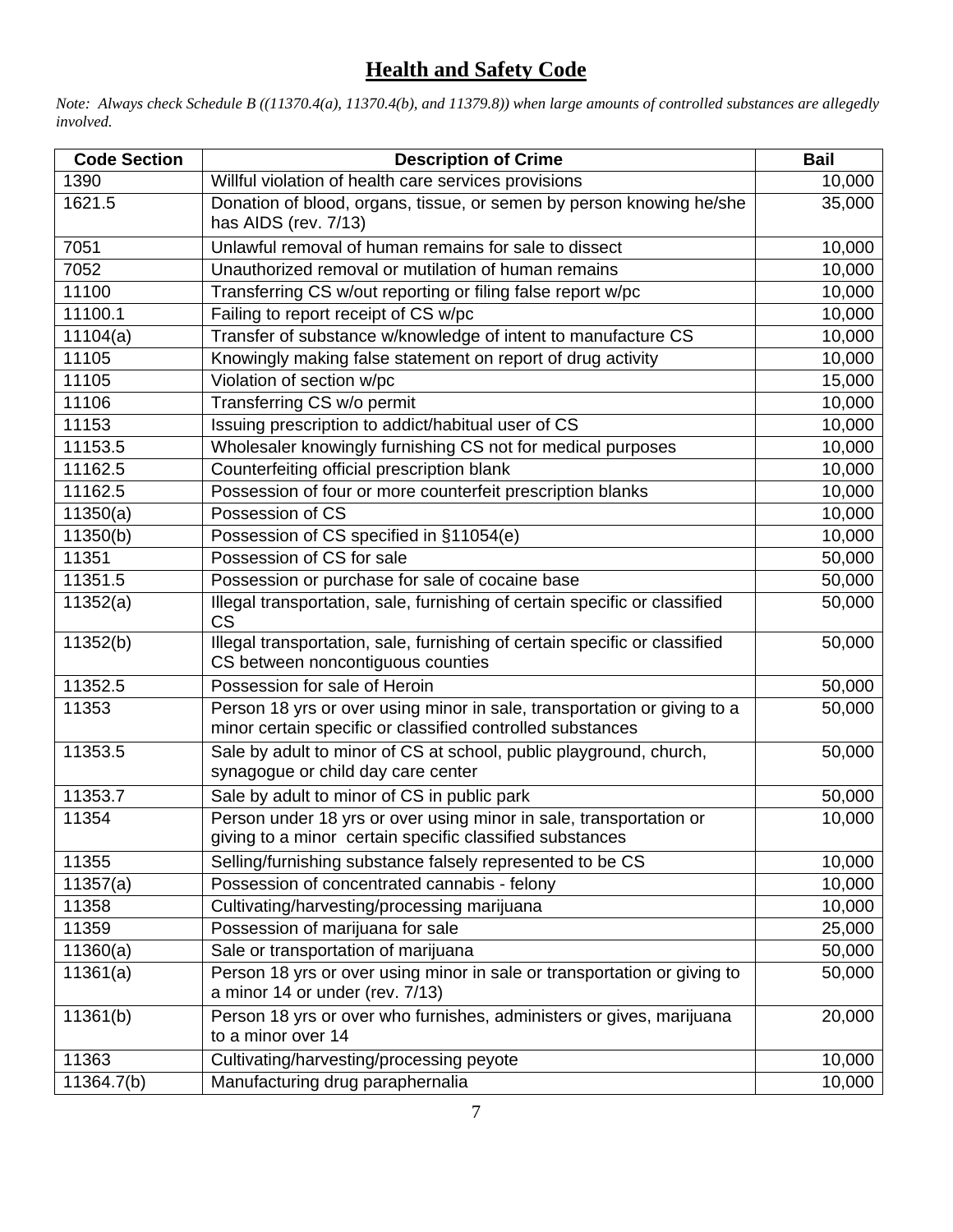| <b>Code Section</b> | <b>Description of Crime</b>                                                                  | <b>Bail</b> |
|---------------------|----------------------------------------------------------------------------------------------|-------------|
| 11366               | Maintaining place for selling/using CS                                                       | 10,000      |
| 11366.5(a)          | Managing place for manufacture, storage, or distribution of CS                               | 10,000      |
| 11366.5(b)          | Managing place for CS and knowingly allowing it to be fortified against<br>police            | 15,000      |
| 11366.5(c)          | Violation of Health and S C§11366.5(a) w/prior conviction                                    | 15,000      |
| 11366.6             | Use of fortified place to sell or manufacture CS                                             | 20,000      |
| 11366.7             | Sale of chemical, drug or lab equip for unlawful use                                         | 10,000      |
| 11366.8(a)          | Possession, use or control of false compartment to store, smuggle, or<br>transport CS        | 15,000      |
| 11366.8(b)          | Construction or installation of false compartment to store, smuggle, or<br>transport CS      | 15,000      |
| 11368               | Forgery/alter prescription of any narcotic drug                                              | 10,000      |
| 11370.1             | Possession of CS while in possession of loaded firearm (rev. 7/13)                           | 35,000      |
| 11370.6             | Possession of funds over \$100,000 to purchase CS                                            | 25,000      |
| 11370.9             | Receive, transfer, invest, or manage funds over \$25,000 derived from<br>CS offenses         | 25,000      |
| 11371               | Violate/solicit minor to violate CS prescription laws                                        | 10,000      |
| 11371.1             | Violate/induce minor to violate CS laws                                                      | 15,000      |
| 11374.5             | Unlawful disposal of hazardous substance used in manufacturing CS                            | 50,000      |
| 11375               | Possession for sale of designated CS                                                         | 10,000      |
| 11377               | Possession of non-narcotic CS                                                                | 10,000      |
| 11378               | Possession of non-narcotic CS for sale                                                       | 50,000      |
| 11378.5             | Possession of PCP for sale                                                                   | 50,000      |
| 11379(a)            | Sale or transport of non-narcotic CS                                                         | 50,000      |
| 11379(b)            | Transportation for sale of non-narcotic CS between noncontiguous<br>counties (rev. 7/13)     | 50,000      |
| 11379.2             | Sale or possession for sale of CS specified in §11056(g)                                     | 10,000      |
| 11379.5             | Sale or transportation of PCP                                                                | 50,000      |
| 11379.5(b)          | Transportation for sale of PCP between noncontiguous counties                                | 50,000      |
| 11379.6(a)          | Manufacturing of PCP, Methamphetamine or other CS                                            | 250,000     |
| 11379.6(b)          | Offering to manufacture PCP, Methamphetamine or other CS (rev.<br>7/13)                      | 30,000      |
| 11380               | Adult inducing minor's involvement w/non-narcotic CS (rev. 7/13)                             | 50,000      |
| 11382               | Selling or furnishing substance falsely represented to be CS                                 | 10,000      |
| 11383(a)            | Possession of materials wit manufacture methamphetamine (rev. 7/13)                          | 35,000      |
| 11383(b)            | Possession of materials wit manufacture PCP (rev. 7/13)                                      | 35,000      |
| 11383(c)            | Possession of materials wit manufacture methamphetamine (rev. 7/13)                          | 35,000      |
| 11383.5(b)(1)       | Possession of ephedrine like substance w/intent to manufacture<br>methamphetamine (rev 7/13) | 35,000      |
| 11383.7             | Possession of precursors for manufacturing of methamphetamine (rev<br>7/08                   | 20,000      |
| 11390               | Cultivating mushrooms for CS                                                                 | 10,000      |
| 11391               | Sale or transportation of mushrooms for CS                                                   | 10,000      |
| 11550(e)            | Under influence of CS while in possession of loaded firearm (rev.<br>7/13)                   | 35,000      |
| 11550(f)            | Second or subsequent conviction of §11550(e) (rev. 7/13)                                     | 50,000      |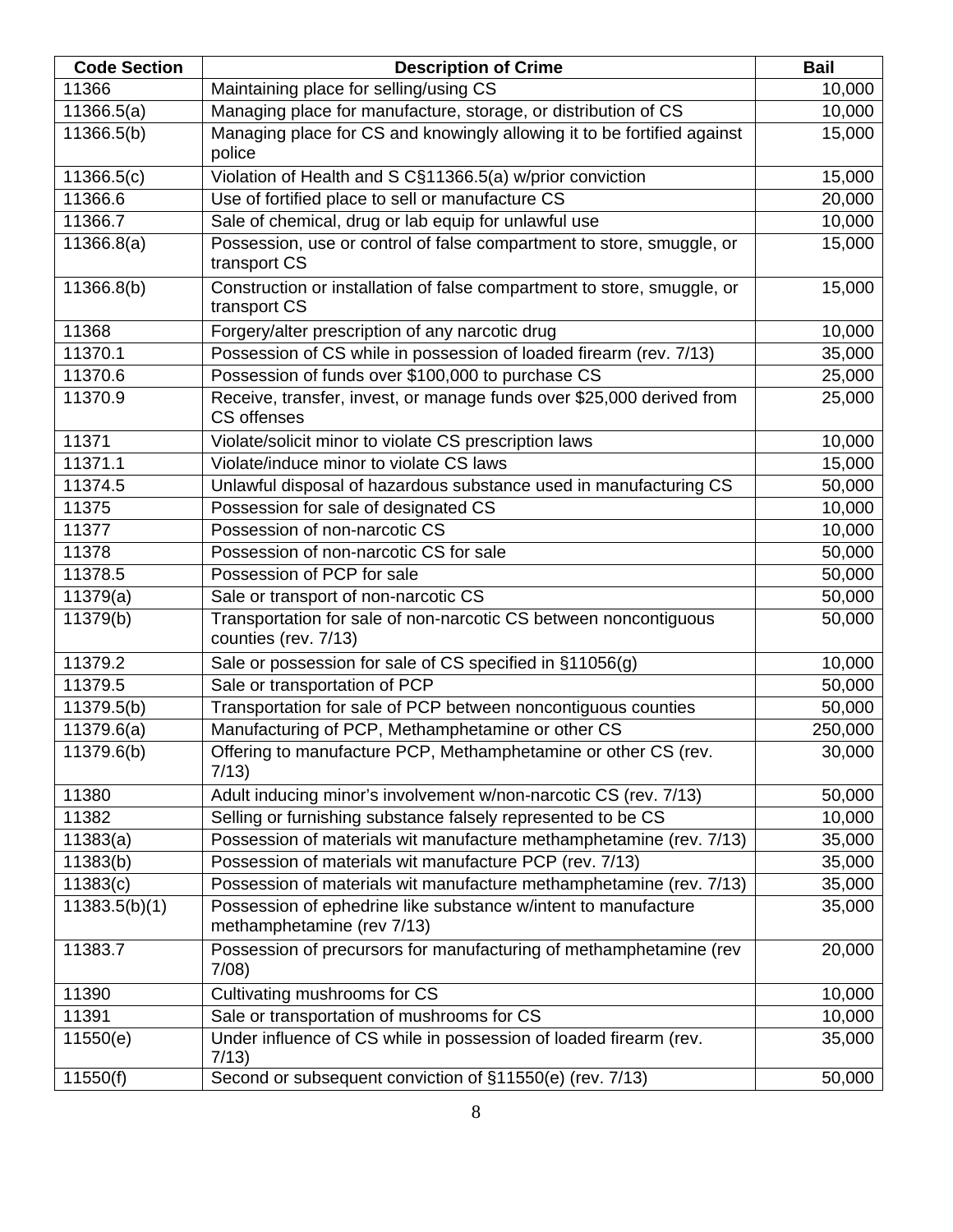| <b>Code Section</b> | <b>Description of Crime</b>                                                                                                          | <b>Bail</b> |
|---------------------|--------------------------------------------------------------------------------------------------------------------------------------|-------------|
| 12702               | Furnishing fireworks to minors                                                                                                       | 10,000      |
| 25189.5(b)          | Knowing disposal of hazardous waste at unauthorized site                                                                             | 10,000      |
| 25189.5(c)          | Transport of hazardous waste to unauthorized plant                                                                                   | 10,000      |
| 25189.5(d)          | Treatment or storage of hazardous waste at unauthorized facility                                                                     | 10,000      |
| 25189.6(a)          | Treatment, transport, disposal, or storage of hazardous waste that<br>causes unreasonable risk of fire, explosion, or serious injury | 20,000      |
| 25189.6(b)          | Violation of §25189.6(a) that places person in imminent danger of<br>serious harm or death (rev. 7/13)                               | 50,000      |
| 25189.7(b)          | Burning hazardous waste at unauthorized facility                                                                                     | 10,000      |
| 25190               | Violation of hazardous waste disposal regulations w/pc                                                                               | 5,000       |
| 25191(a)            | Illegal transport of hazardous waste w/pc                                                                                            | 10,000      |
| 25515               | Failure to report release of hazardous waste w/pc                                                                                    | 5,000       |
| 103800              | Willful filing of false birth certificate (rev. 7/13)                                                                                | 10,000      |
| 115215(b)(1)        | Unauthorized disposal of radioactive material causing substantial<br>danger to public health or safety                               | 15,000      |
| 115215(b)(2)        | Unauthorized disposal of radioactive material causing GBI or<br>substantial probability of death (rev. 7/13)                         | 40,000      |
| 116750(a)           | Tampering with public water system                                                                                                   | 50,000      |
| 116750(b)           | Threatening to tamper with public water system                                                                                       | 20,000      |
| 118340(a)           | Unauthorized treatment, transport, storage, or disposal of medical<br>waste w/pc (rev. 7/13)                                         | 10,000      |
| 118340(d)           | Knowing unauthorized treatment or disposal of medical waste (rev.<br>7/13)                                                           | 10,000      |
| 120291(a)           | Willfully infecting another with HIV by engaging in unprotected sex<br>(rev. 7/13)                                                   | 50,000      |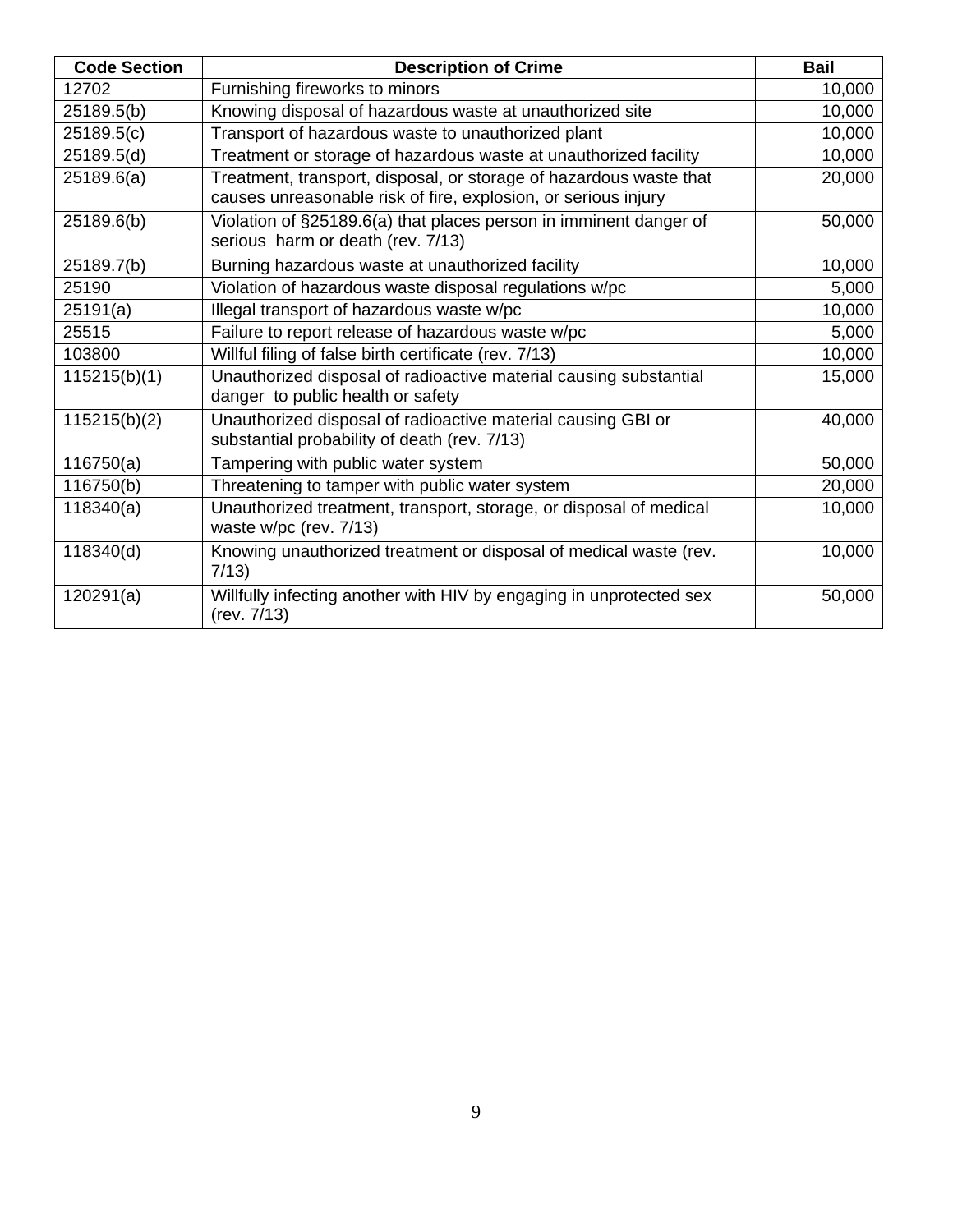#### **Penal Code**

| <b>Code Section</b> | <b>Description of Crime</b>                                                           | <b>Bail</b> |
|---------------------|---------------------------------------------------------------------------------------|-------------|
| 32                  | Accessory after the fact to a felony (rev. 12/10)                                     | 25,000      |
| 38                  | Knowledge and concealment of treason                                                  | 15,000      |
| 67                  | Bribing state executive (rev. 12/10)                                                  | 25,000      |
| 67.5                | Bribing state official/employee (rev. 12/10)                                          | 25,000      |
| 68                  | State official asking for or receiving bribe (12/10)                                  | 25,000      |
| 69                  | Resisting or deterring executive officer (rev. 12/10)                                 | 25,000      |
| 71                  | Threat to injure school or public employees                                           | 20,000      |
| $\overline{72}$     | False claim to public board or officer w/l to defraud                                 | 10,000      |
| 76(a)(1)            | Threatening life of or threatening serious bodily harm to<br>government official      | 100,000     |
| 76(a)(2)            | Threatening life of or threatening serious bodily harm to<br>government official w/pc | 100,000     |
| 85                  | Bribing legislator (rev. 12/10)                                                       | 50,000      |
| 86                  | Legislator accepting bribe (rev. 12/10)                                               | 50,000      |
| 92                  | Bribing judicial officer or juror (rev. 12/10)                                        | 50,000      |
| 93                  | Judicial officer or juror accepting bribe (rev. 12/10)                                | 50,000      |
| 95                  | Influencing juror/referee/umpire                                                      | 10,000      |
| 95.1                | Threatening juror following verdict (rev. 12/10)                                      | 50,000      |
| 96                  | Misconduct of jurors/referees/umpires (rev. 7/13)                                     | 10,000      |
| 99                  | State printer conflict of interest (rev. 7/13)                                        | 10,000      |
| 100                 | Collusion of state printer in fraud against state                                     | 10,000      |
| 107                 | Escape of felon prisoner from training school/county hospital                         | 10,000      |
| 109                 | Assisting escape of inmate from training school/reformatory/etc.                      | 10,000      |
| 110                 | Send/carry into training school/reformatory items for escape                          | 10,000      |
| 113                 | Manufacture false documents (rev. 7/13)                                               | 25,000      |
| 114                 | Use of false documents                                                                | 10,000      |
| 115                 | Attempt to record false or forged instrument                                          | 15,000      |
| 115.1               | Publishing campaign advertisement containing unauthorized<br>signature (rev. 7/13)    | 10,000      |
| 116                 | Tampering w/jury list                                                                 | 10,000      |
| $\overline{117}$    | Certifying false jury list                                                            | 10,000      |
| 118                 | Perjury                                                                               | 10,000      |
| 118a                | Perjury by false document                                                             | 10,000      |
| 118.1               | Peace officer filing a false report                                                   | 10,000      |
| 127                 | Subornation of perjury                                                                | 10,000      |
| 129                 | False return under oath                                                               | 10,000      |
| 132                 | Offer false/forged/altered evidence                                                   | 10,000      |
| 134                 | Preparing false evidence                                                              | 10,000      |
| 136.1(a)            | Maliciously dissuade witness or victim from testifying (rev. 12/10)                   | 50,000      |
| 136.1(b)            | Dissuade witness to or victim of crime from making report (rev.<br>12/10              | 50,000      |
| 136.1(c)            | Prevent testimony w/threat of violence or force (rev. 12/10)                          | 75,000      |
| 136.1(d)            | Attempt to prevent testimony                                                          | 20,000      |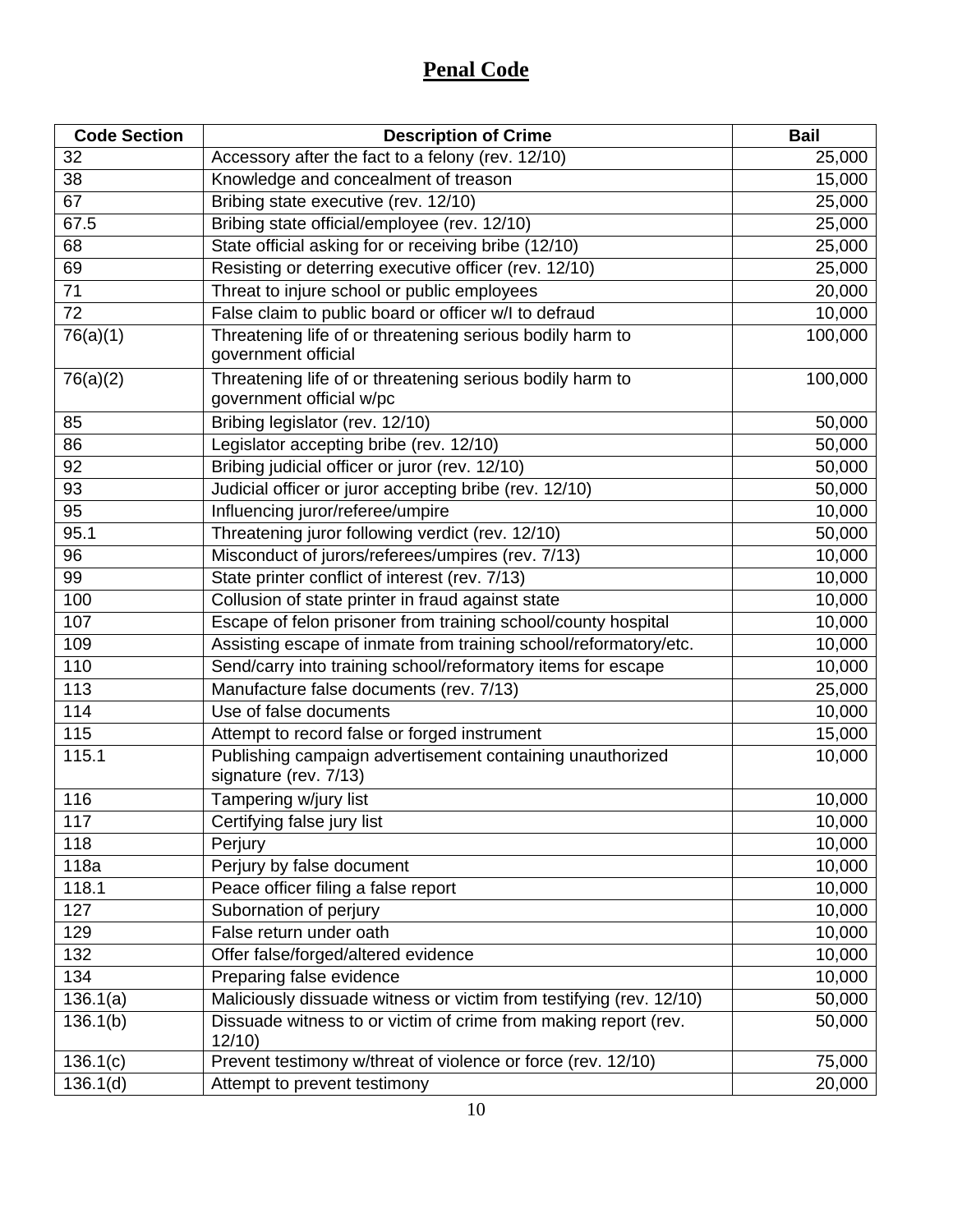| <b>Code Section</b>   | <b>Description of Crime</b>                                                                                                                                          | <b>Bail</b>   |
|-----------------------|----------------------------------------------------------------------------------------------------------------------------------------------------------------------|---------------|
| 136.5                 | Possess deadly weapon wit dissuade witness from testimony                                                                                                            | 20,000        |
| 137(a)                | Inducing false testimony by bribing witness                                                                                                                          | 10,000        |
| 137(b)                | Inducing false testimony through use of force or threat                                                                                                              | 20,000        |
| 138                   | Witness soliciting or receiving bribe                                                                                                                                | 10,000        |
| 139                   | Threatening witness to or victim of crime (rev. 12/10)                                                                                                               | 50,000        |
| 140                   | Use of force or threat of force or violence to witness or victim                                                                                                     | 50,000        |
|                       | because of assistance in prosecution (rev. 12/10)                                                                                                                    |               |
| 141(b)                | Peace officer filing false evidence (rev. 7/13)                                                                                                                      | 25,000        |
| 142                   | Officer refusing to receive or make arrest                                                                                                                           | 10,000        |
| 146a(b)               | Impersonating an officer (rev. 12/10)                                                                                                                                | 25,000        |
| 146e(b)               | Disclosure of address/phone number of peace officer or family<br>member resulting in bodily injury to these persons (rev. 7/13)                                      | 50,000        |
| 148(b)                | Taking of weapon while resisting arrest                                                                                                                              | 15,000        |
| 148(c)                | Taking of firearm while resisting arrest                                                                                                                             | 20,000        |
| 148(d)                | Taking of firearm from peace officer w/it permanently deprive                                                                                                        | 15,000        |
| 148.1(a)              | False bomb report to official                                                                                                                                        | 10,000        |
| 148.1(b)              | False bomb report to on-duty peace officer                                                                                                                           | 10,000        |
| 148.1(c)              | False bomb report to any other person                                                                                                                                | 10,000        |
| 148.1(d)              | Sending/mailing a facsimile bomb to any person                                                                                                                       | 10,000        |
| 148.1(d)              | Malicious possession of facsimile bomb witc another to fear for his<br>or her safety                                                                                 | 10,000        |
| 148.3(b)              | False report of emergency resulting in death/GBI (rev. 7/13)                                                                                                         | 50,000        |
| $\overline{148.4(b)}$ | Tamper w/fire alarm resulting in death/GBI (rev. 7/13)                                                                                                               | 50,000        |
| 148.1                 | Resisting officer and causing death or serious bodily injury (rev.<br>7/13                                                                                           | 50,000        |
| 149                   | Assault or battery by police (rev. 12/10)                                                                                                                            | 25,000        |
| 151(a)(2)             | Advocating injury/death of peace officer resulting in injury/death                                                                                                   | 25,000        |
| 154                   | Defrauding creditors by selling or concealing property                                                                                                               | 10,000        |
| 155                   | Selling or concealing property by defendant or judgment debtor                                                                                                       | 10,000        |
| 155.5(b)              | Disposal of property by convicted felon prior to sentencing or during<br>period restitution order remains unsatisfied and enforceable to<br>avoid making restitution | 10,000        |
| 156                   | Producing spurious heir                                                                                                                                              | 15,000        |
| 157                   | Substituting child                                                                                                                                                   | 15,000        |
| 165                   | Giving or offering bribe to official (rev. 12/10)                                                                                                                    | 25,000        |
| 166(c)(4)             | Violation of protective order w/pc (rev. 7/13)                                                                                                                       | 25,000        |
| $\overline{166}$ (d)  | Purchase or receipt of firearm in violation of protective order                                                                                                      | 10,000        |
| 168                   | Disclosing warrant prior to execution                                                                                                                                | 10,000        |
| 171b                  | Bringing firearm, knife, or deadly weapon into state or local public<br>building                                                                                     | 10,000        |
| 171c                  | Bringing loaded firearm into state office/capitol/legislative office                                                                                                 | 10,000        |
| 171d                  | Bringing loaded firearm into res/grounds of governor/legis<br>off/legislator                                                                                         | 10,000        |
| 181                   | Involuntary servitude or sale of person                                                                                                                              | 20,000        |
| 182(a)(1)             | Criminal conspiracy to commit felony (see underlying felony) (rev.<br>12/10                                                                                          | same as crime |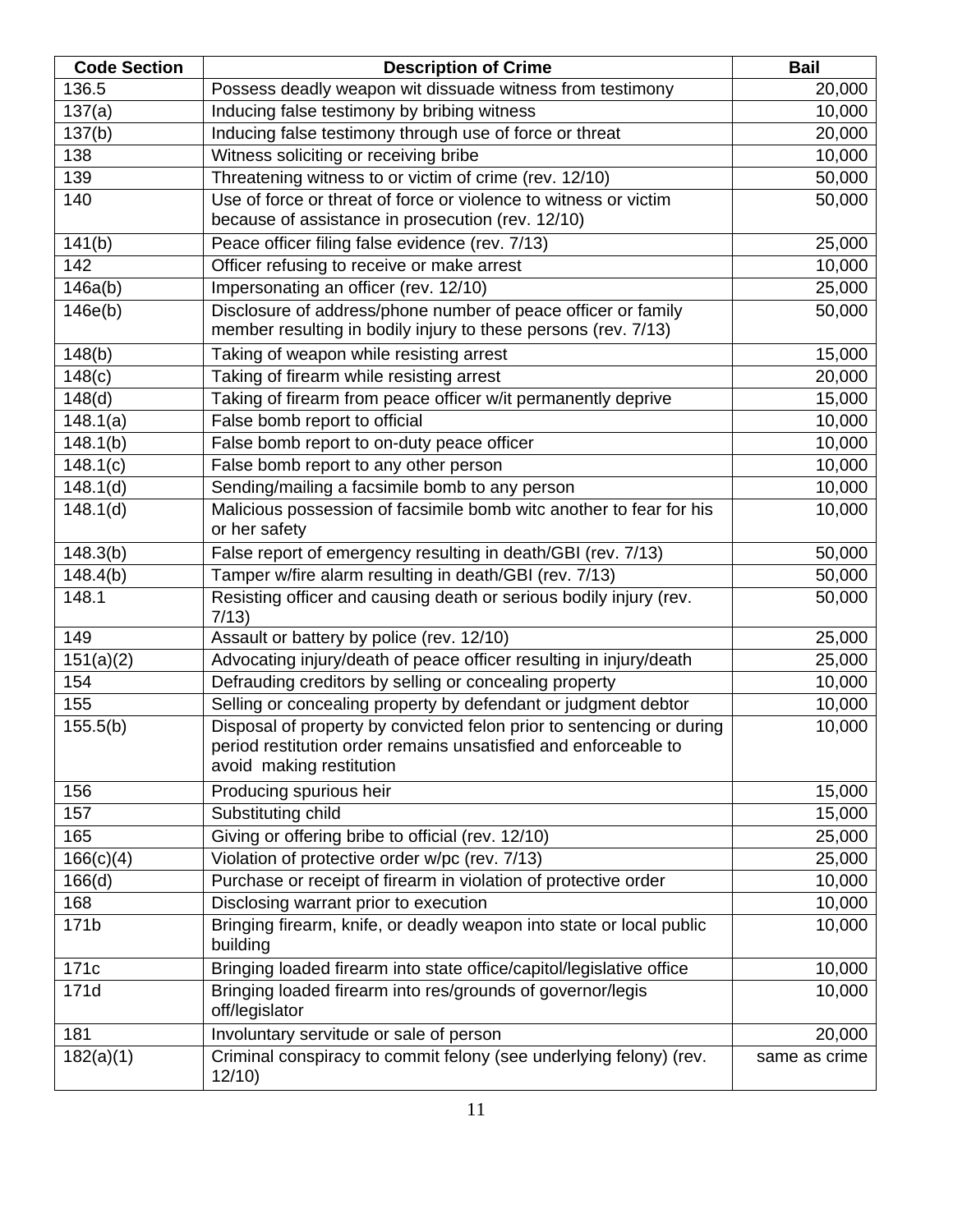| <b>Code Section</b> | <b>Description of Crime</b>                                                                                                                                                                      | <b>Bail</b>          |
|---------------------|--------------------------------------------------------------------------------------------------------------------------------------------------------------------------------------------------|----------------------|
| 182(a)(2)           | Conspiracy to indict falsely (rev. 12/10)                                                                                                                                                        | same as crime        |
| 182(a)(3)           | Conspiracy to maintain false court action (rev. 12/10)                                                                                                                                           | same as crime        |
| 182(a)(4)           | Conspiracy to cheat or defraud (rev. 12/10)                                                                                                                                                      | same as crime        |
| 182(a)(5)           | Conspiracy to obstruct justice (rev. 12/10)                                                                                                                                                      | same as crime        |
| 182(a)(6)           | Conspiracy against public official                                                                                                                                                               | 50,000               |
| 182.5               | Criminal street gang conspiracy (see underlying felony)                                                                                                                                          | 15,000               |
| 186.10(a)           | Money laundering                                                                                                                                                                                 | 10,000               |
| 186.22(a)           | Participation in criminal street gang activity (rev. 12/10)                                                                                                                                      | 50,000               |
| 186.22(b)           | Committing felony while violating provisions against participating in<br>criminal street gang (rev. 7/13)                                                                                        | 50,000               |
| 186.22(d)           | Commission of wobbler (felony/misd) in association with criminal<br>street gang (rev. 7/13)                                                                                                      | 25,000               |
| 186.26(a)           | Soliciting or recruiting person to participate in criminal street gang                                                                                                                           | 10,000               |
| 186.26(b)           | Use of threats of physical violence on two or more occasions within<br>30-day period to coerce, induce, or solicit another person to<br>participate in criminal street gang activity (rev. 7/13) | 50,000               |
| 186.26(c)           | Use of physical violence to coerce, induce or solicit another person<br>to participate in criminal street gang or to prevent person from<br>leaving gang (rev. 7/13)                             | 50,000               |
| 186.28              | Supplying or selling of firearm for use in commission of felony by<br>criminal street gang member (rev. 7/13)                                                                                    | 25,000               |
| 187                 | Murder (rev. 06/11)                                                                                                                                                                              | No Bail until Arrain |
| 191.5               | Vehicular manslaughter, w/drugs or alcohol, and w/gross neg                                                                                                                                      | 100,000              |
| 191.5               | Vessel manslaughter, w/drugs or alcohol, and w/gross neg                                                                                                                                         | 100,000              |
| 192(a)              | Voluntary manslaughter                                                                                                                                                                           | 100,000              |
| 192(b)              | Involuntary manslaughter (rev. 12/10)                                                                                                                                                            | 50,000               |
| 192(c)(1)           | Vehicular manslaughter, w/o drugs or alcohol, but w/gross neg                                                                                                                                    | 50,000               |
| 192(c)(3)           | Vehicular manslaughter, w/drugs or alcohol, but w/o gross neg                                                                                                                                    | 25,000               |
| 192(c)(4)           | Vehicular manslaughter where collision knowingly caused for<br>financial gain                                                                                                                    | 25,000               |
| 192.5(a)            | Vessel manslaughter, w/drugs or alcohol, but w/o gross neg (rev.<br>7/13)                                                                                                                        | 25,000               |
| 203                 | Mayhem (rev. 12/10)                                                                                                                                                                              | 100,000              |
| 205                 | Aggravated mayhem (rev. 12/10)                                                                                                                                                                   | 500,000              |
| 206                 | Torture (rev. 12/10)                                                                                                                                                                             | 500,000              |
| 207(a)              | Kidnapping (rev. 12/10)                                                                                                                                                                          | 100,000              |
| 207(b)              | Kidnapping a child for 288 (rev. 12/10)                                                                                                                                                          | 500,000              |
| 207(a) 208(b)       | Kidnapping, victim under 14 (rev. 12/10)                                                                                                                                                         | 200,000              |
| 209(a)              | Kidnapping for ransom or extortion or to commit robbery or sex<br>crime, if bodily harm                                                                                                          | 1,000,000            |
| 209(b)              | Kidnapping for ransom or extortion or to commit robbery or sex<br>crime, if no bodily harm                                                                                                       | 500,000              |
| 210                 | Pose as kidnapper to extort                                                                                                                                                                      | 50,000               |
| 211/212.5(a)        | Robbery first degree [residential] (rev. 12/10)                                                                                                                                                  | 100,000              |
| 211/212.5(b)        | Robbery of person using automated teller machine, first degree                                                                                                                                   | 75,000               |
| 211/212.5(c)        | Robbery second degree                                                                                                                                                                            | 50,000               |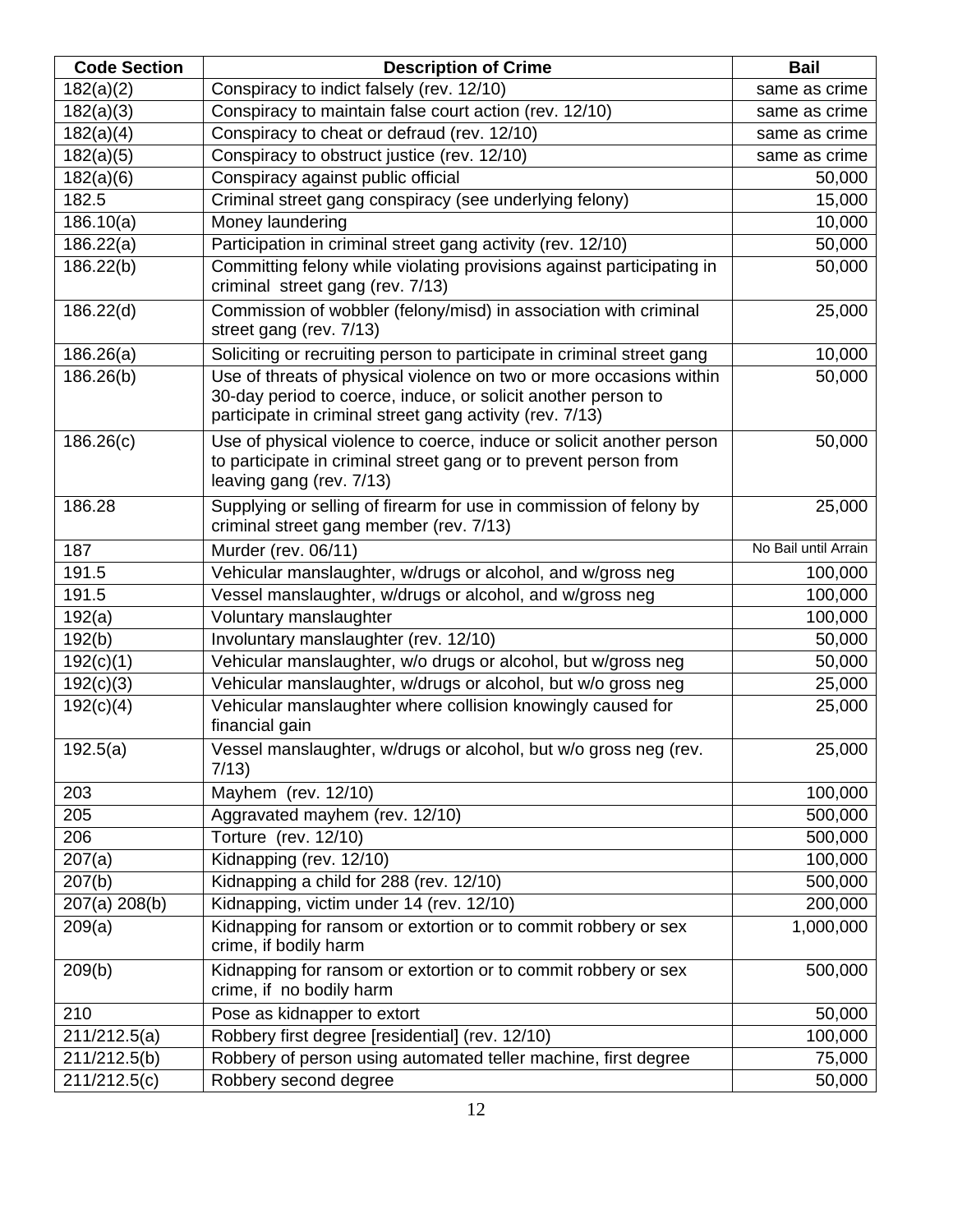| <b>Code Section</b> | <b>Description of Crime</b>                                                                                                                                                                            | <b>Bail</b>   |
|---------------------|--------------------------------------------------------------------------------------------------------------------------------------------------------------------------------------------------------|---------------|
| 211/213(a)(1)(A)    | Robbery of inhabited dwelling in concert with two or more persons                                                                                                                                      | 100,000       |
| 211/213(b)          | Attempted robbery second degree (rev. 7/13)                                                                                                                                                            | 25,000        |
| 215                 | Carjacking (rev. 12/10)                                                                                                                                                                                | 150,000       |
| 217.1(a)            | Assault on government official (rev. 7/13)                                                                                                                                                             | 50,000        |
| 217.1(b)            | Attempt to kill specified public official                                                                                                                                                              | 250,000       |
| 219.1               | Throwing missile at common carrier w/it wreck resulting in BI (rev.<br>7/13)                                                                                                                           | 50,000        |
| 219.2               | Throwing missile or shooting at passenger/freight vehicle (rev.<br>7/13                                                                                                                                | 25,000        |
| 220(a)              | Assault to commit sex felony (rev. 12/10)                                                                                                                                                              | same as crime |
| 222                 | Administering narcotics witc felony                                                                                                                                                                    | 15,000        |
| 236/237(a)          | False imprisonment by violence/menace/fraud/deceit                                                                                                                                                     | 20,000        |
| 236/237(b)          | False imprisonment of elder or dependent adult by<br>violence/menace/fraud/deceit                                                                                                                      | 25,000        |
| 236.1(a)            | Deprivation of liberty w/in to obtain forced labor or services (rev.<br>7/13                                                                                                                           | 250,000       |
| 236.1(b)            | Deprivation of liberty w/in to effect or maintain a violation of<br>specified sex crimes (rev. 7/13)                                                                                                   | 500,000       |
| 236.1(c)(1)         | Deprivation of liberty of minor to engage in commercial sex<br>act/specified sex crimes (rev. 7/13)                                                                                                    | 500,000       |
| 236.1(c)(2)         | Deprivation of liberty of minor to engage in commercial sex<br>act/specified sex crimes by force, fear, fraud, deceit, coercion,<br>violence, menace, duress or threat. (15 years to life) (rev. 7/13) | 1,000,000     |
| 241.1               | Assault on a custodial officer                                                                                                                                                                         | 20,000        |
| 241.4               | Assault on school security patrol member                                                                                                                                                               | 20,000        |
| 241.7               | Assault on juror                                                                                                                                                                                       | 20,000        |
| 243(c)(1)           | Battery against custodial officer/firefighter/paramedic w/injury                                                                                                                                       | 25,000        |
| 243(c)(2)           | Battery against peace officer w/injury                                                                                                                                                                 | 25,000        |
| 243(d)              | Battery against person resulting in serious BI                                                                                                                                                         | 50,000        |
| 243.1               | Battery against custodial officer (rev. 7/13)                                                                                                                                                          | 25,000        |
| 243.3               | Battery against public vehicle operator w/injury                                                                                                                                                       | 25,000        |
| $243.4(a)-(c)$      | Sexual battery                                                                                                                                                                                         | 25,000        |
| 243.4(i)            | Commission of Pen C§243.4(a), (b), or (c) against minor w/pc (rev.<br>7/13)                                                                                                                            | 50,000        |
| 243.6               | Battery against school employee w/injury                                                                                                                                                               | 25,000        |
| 243.7               | Battery against juror                                                                                                                                                                                  | 25,000        |
| 243.9               | Battery on peace officer by gassing                                                                                                                                                                    | 25,000        |
| 244                 | Assault w/caustic chemicals or flammable substances                                                                                                                                                    | 50,000        |
| 244.5(b)            | Assault w/stun gun or taser (rev. 7/13)                                                                                                                                                                | 25,000        |
| 244.5(c)            | Assault w/stun gun or taser on peace officer/firefighter                                                                                                                                               | 30,000        |
| 245(a)(1)           | Assault with deadly weapon other than firearm (rev. 12/10)                                                                                                                                             | 50,000        |
| 245(a)(2)           | Assault with firearm                                                                                                                                                                                   | 50,000        |
| 245(a)(3)           | Assault with machine gun or assault weapon                                                                                                                                                             | 100,000       |
| 245(a)(4)           | Assault with force likely to cause GBI (rev. 12/10)                                                                                                                                                    | 25,000        |
| 245(b)              | Assault with semiautomatic firearm (rev. 7/13)                                                                                                                                                         | 75,000        |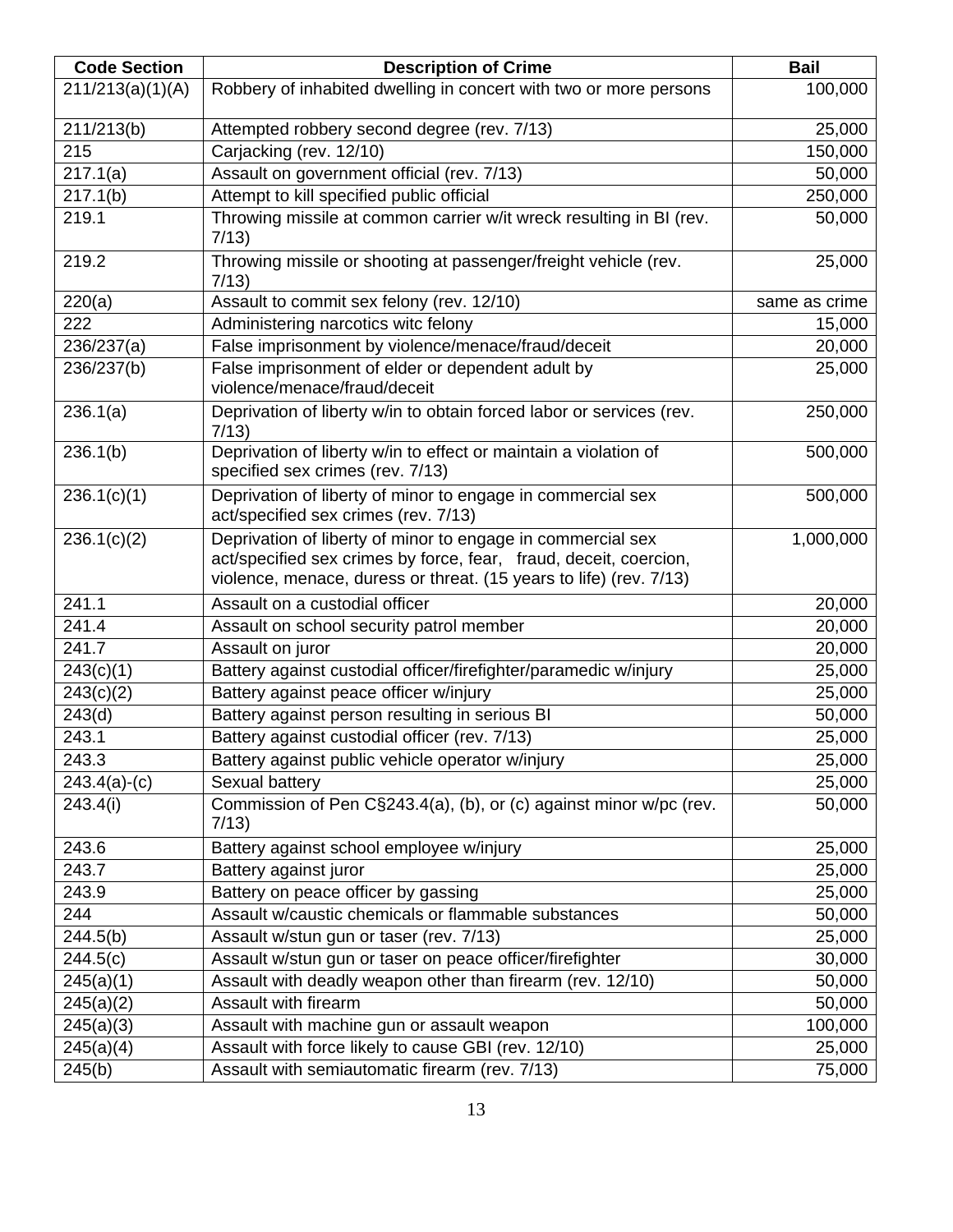| <b>Code Section</b> | <b>Description of Crime</b>                                                                                                           | <b>Bail</b> |
|---------------------|---------------------------------------------------------------------------------------------------------------------------------------|-------------|
| 245(c)              | ADW other than firearm or assault w/force likely to produce GBI on<br>peace officer firefighter (rev. 12/10)                          | 75,000      |
| 245(d)(1)           | Assault w/firearm on peace officer/firefighter (rev. 10/12)                                                                           | 150,000     |
| 245(d)(2)           | Assault w/semiautomatic firearm on peace officer/firefighter (rev.<br>12/10                                                           | 150,000     |
| 245(d)(3)           | Assault w/machine gun or assault weapon on peace<br>officer/firefighter (rev. 12/10)                                                  | 250,000     |
| 245.2               | ADW or assault w/force likely to produce GBI on public vehicle<br>operator (rev. 7/13)                                                | 50,000      |
| 245.3               | ADW or assault w/force likely to produce GBI on custodial officer<br>(rev. 7/13)                                                      | 50,000      |
| 245.5(a)            | ADW other than firearm or assault w/force likely to produce GBI on<br>school employee (rev. 7/13)                                     | 50,000      |
| 245.5(b)            | ADW w/firearm on school employee                                                                                                      | 100,000     |
| 245.5(c)            | Assault w/stun gun or taser on school employee                                                                                        | 30,000      |
| 246                 | Discharge firearm at inhabited dwelling, vehicle, or aircraft (rev.<br>12/10                                                          | 200,000     |
| 246.3               | Discharge of firearm in grossly negligent manner                                                                                      | 25,000      |
| 247(a)              | Discharge firearm at unoccupied aircraft                                                                                              | 25,000      |
| 247(b)              | Discharge firearm at unoccupied vehicle                                                                                               | 25,000      |
| 247.5               | Discharge laser at aircraft                                                                                                           | 25,000      |
| 261                 | Rape other than $(a)(2)$ (rev. 12/10)                                                                                                 | 100,000     |
| 261(a)(2)           | Rape of victim by force, violence, duress, menace, or fear of bodily<br>injury (rev. 12/10)                                           | 150,000     |
| 261(a)(3)           | Rape of victim overcome by intoxicant (rev. 7/13)                                                                                     | 100,000     |
| 261(a)(4)           | Rape of victim unconscious of act (rev. 7/13)                                                                                         | 100,000     |
| 261(a)(5)           | Rape by victim's belief that rapist is spouse (rev. 7/13)                                                                             | 100,000     |
| 261(a)(6)           | Rape accomplished through threat of future retaliation (rev. 7/13)                                                                    | 100,000     |
| 261(a)(7)           | Rape accomplished by threat of authority of public official to<br>incarcerate, arrest or deport victim (rev. 7/13)                    | 100,000     |
| 261.5(c)            | Unlawful sexual intercourse with minor more than 3 years younger<br>than defendant (rev. 7/13)                                        | 10,000      |
| 261.5(d)            | Unlawful sexual intercourse with minor under 16 by defendant over<br>21 (rev. 7/13)                                                   | 50,000      |
| 262(a)(1)           | Rape of spouse by force, violence, duress, menace, or fear of<br>bodily injury (rev. 12/10)                                           | 100,000     |
| 262(a)(2)           | Rape of spouse overcome by intoxicant (rev. 12/10)                                                                                    | 100,000     |
| 262(a)(3)           | Rape of spouse unconscious of act (rev. 12/10)                                                                                        | 100,000     |
| 262(a)(4)           | Rape of spouse accomplished through threat of future retaliation<br>(rev. 12/10)                                                      | 100,000     |
| 262(a)(5)           | Rape of spouse accomplished by threat of use of authority of public<br>official to incarcerate, arrest, or deport victim (rev. 12/10) | 100,000     |
| 264.1               | Rape in concert (rev. 12/10)                                                                                                          | 200,000     |
| 265                 | Abduction to force marriage of defilement (rev. 7/13)                                                                                 | 10,000      |
| 266                 | Seduction of minor for prostitution                                                                                                   | 10,000      |
| 266a                | Abduct for prostitution w/o consent or by misrepresentation                                                                           | 10,000      |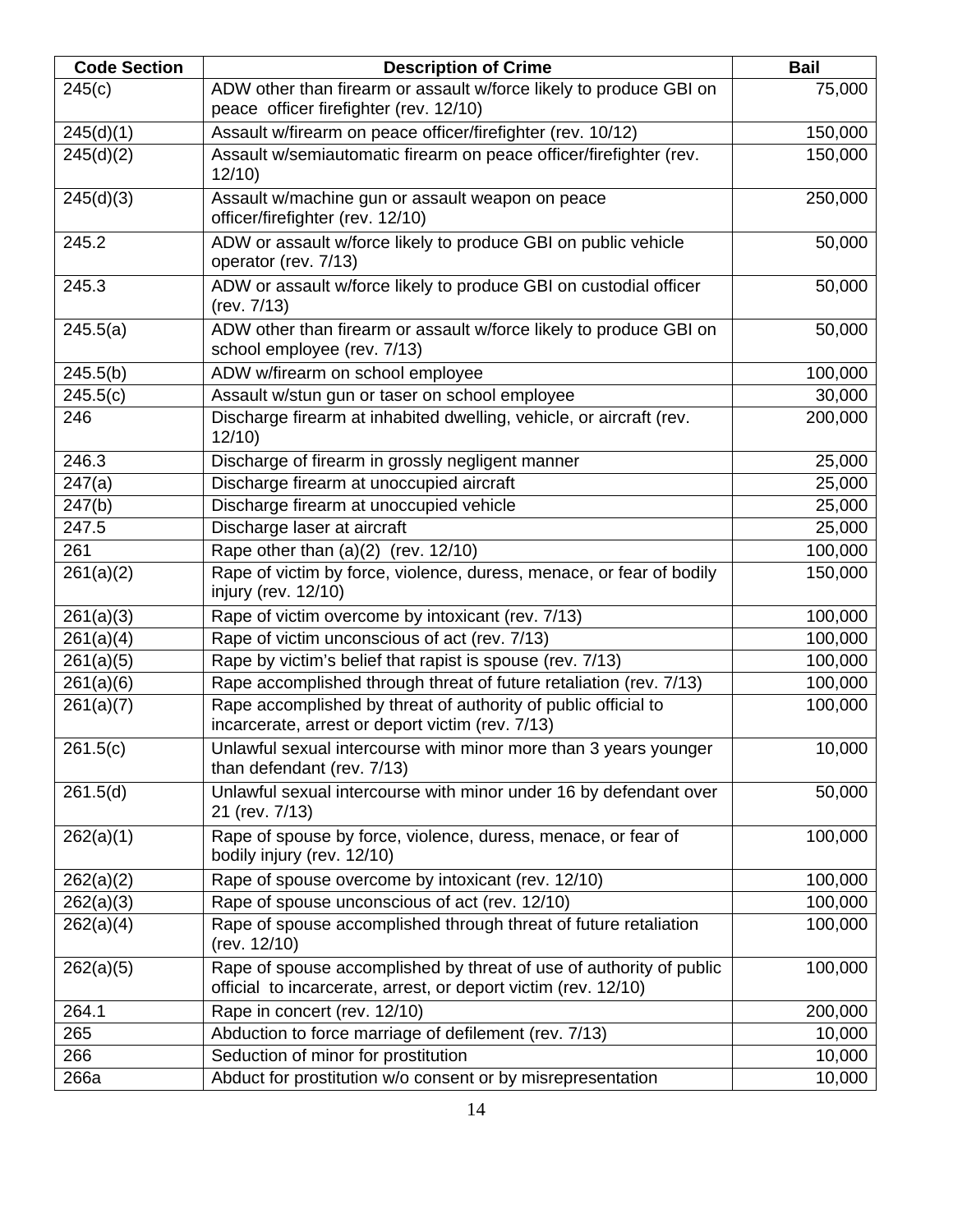| <b>Code Section</b>    | <b>Description of Crime</b>                                                                      | <b>Bail</b> |
|------------------------|--------------------------------------------------------------------------------------------------|-------------|
| 266b                   | Abduct by force for illicit relation                                                             | 10,000      |
| 266c                   | Inducing commission of sexual act through false representation<br>creating fear                  | 15,000      |
| 266d                   | Receiving money for placing person in custody for cohabitation                                   | 10,000      |
| 266e                   | Payment for purpose of prostitution                                                              | 10,000      |
| 266f                   | Selling person for immoral purpose                                                               | 10,000      |
| 266g                   | Placing wife in house of prostitution                                                            | 15,000      |
| 266h                   | Pimping (rev. 7/13)                                                                              | 35,000      |
| 266i                   | Pandering (rev. 7/13)                                                                            | 35,000      |
| 266i, (b)(2)           | Pandering, recruitee under 16 years old (rev. 7/13)                                              | 70,000      |
| 266j                   | Transport minor under age 16 for lewd & Lascivious act/cause<br>minor to perform act (rev. 7/13) | 50,000      |
| 267                    | Abduction of minor for prostitution (rev. 7/13)                                                  | 50,000      |
| 269                    | Aggravated sexual assault of a child (rev. 12/10)                                                | 500,000     |
| 270                    | Child neglect by person adjudicated as parent (rev. 7/13)                                        | 10,000      |
| 271                    | Child abandonment                                                                                | 10,000      |
| 271a                   | Willful abandonment or non support of child under 14 years                                       | 10,000      |
| $\overline{273}$ (c)   | Paying parent for adoption of child w/pc                                                         | 10,000      |
| 273a(a)                | Willful cruelty to child                                                                         | 50,000      |
| 273d(a)                | Inflict traumatic injury on child                                                                | 50,000      |
| 273.5                  | Inflict traumatic injury on spouse or cohabitant                                                 | 50,000      |
| 273.5(e)               | Traumatic injury on spouse/cohab. with a prior (rev. 12/10)                                      | 100,000     |
| 273.6(d)               | Violation of protective order w/pc (rev. 12/10)                                                  | 25,000      |
| $\overline{273.6}$ (e) | Violation of protective order resulting in physical injury w/pc                                  | 50,000      |
| 273.65(d)              | Violation of protective order w/pc                                                               | 25,000      |
| 273.65(e)              | Violation of protective order resulting in physical injury w/pc                                  | 50,000      |
| 278                    | Child stealing (rev. 7/08)                                                                       | 50,000      |
| 278.5                  | Child stealing in violation of custody order                                                     | 10,000      |
| 280(b)                 | Child concealment outside of state                                                               | 20,000      |
| 281                    | <b>Bigamy</b>                                                                                    | 5,000       |
| 284                    | Marrying spouse of another                                                                       | 5,000       |
| 285                    | Incest                                                                                           | 10,000      |
| 286(b)(1)              | Sodomy, victim under 18 years (rev. 12/10)                                                       | 25,000      |
| 286(b)(2)              | Sodomy, victim under 16, def over 21 (rev. 12/10)                                                | 50,000      |
| 286(c)(1)              | Sodomy, victim under 14/def 10 yrs older (rev. 12/10)                                            | 150,000     |
| 286(c)(2)              | Sodomy by force, violence, duress, fear of BI (rev. 12/10)                                       | 150,000     |
| 286(c)(3)              | Sodomy by threat of retaliation (rev. 12/10)                                                     | 150,000     |
| 286(d)                 | Sodomy in concert by force or fear or BI to victim or another (rev.<br>12/10                     | 200,000     |
| 286(e)                 | Sodomy in jail or prison                                                                         | 50,000      |
| 286(f)                 | Sodomy, victim unconscious (rev. 7/13)                                                           | 100,000     |
| 286(g)                 | Sodomy, victim incompetent (rev. 7/13)                                                           | 100,000     |
| 286(h)                 | Sodomy, victim incompetent, both confined for mental disorder<br>(rev. 7/13)                     | 100,000     |
| 286(i)                 | Sodomy of victim overcome by intoxicant (rev. 7/13)                                              | 100,000     |
| 286(j)                 | Sodomy by victim's belief that accused is spouse (rev. 7/13)                                     | 100,000     |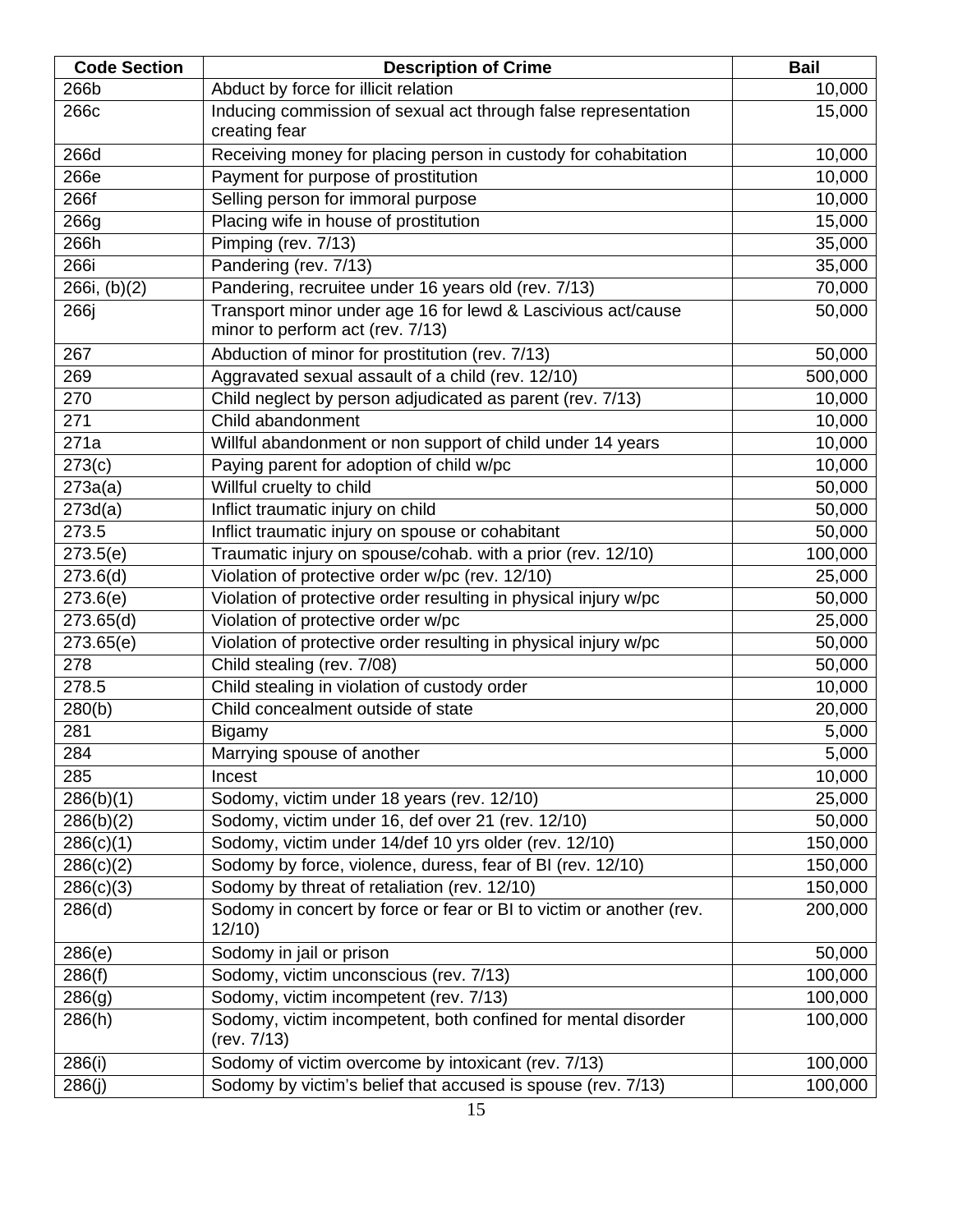| <b>Code Section</b>    | <b>Description of Crime</b>                                                                                          | <b>Bail</b> |
|------------------------|----------------------------------------------------------------------------------------------------------------------|-------------|
| 286(k)                 | Sodomy by threat to use authority of public official (rev. 7/13)                                                     | 100,000     |
| 288(a)                 | Lewd and lascivious act w/child under 14 years (rev. 12/10)                                                          | 100,000     |
| 288(b)(1)              | Lewd and lascivious act w/child under 14 committed by force,<br>violence, etc (rev. 12/10).                          | 200,000     |
| 288(b)(2)              | Lewd and lascivious act by caretaker w/dependent adult by force,<br>violence, etc. (rev. 7/13)                       | 100,000     |
| 288(c)(1)              | Lewd and lascivious act w/child 14 or 15, def at least 10 yrs. older<br>(rev. 7/13)                                  | 50,000      |
| 288(c)(2)              | Lewd and lascivious act by caretaker w/dependent adult (rev. 7/13)                                                   | 100,000     |
| 288.2(a)(1),<br>(b)(1) | Distribution or exhibition of lewd material to minor (rev. 7/13)                                                     | 25,000      |
| $288.2(a)(2)$ , (b)(2) | Second or subsequent conviction of section (rev. 7/13)                                                               | 50,000      |
| 288.5                  | Continuous sexual abuse of child (rev. 12/10)                                                                        | 250,000     |
| 288a(b)(1)             | Oral copulation, victim under 18 (rev. 7/13)                                                                         | 25,000      |
| 288a(b)(2)             | Oral copulation, victim under 16, def over 21 (rev. 7/13)                                                            | 50,000      |
| 288a(c)(1)             | Oral copulation, victim under 14/def 10 yrs older (rev. 7/13)                                                        | 100,000     |
| 288a(c)(2)             | Oral copulation by force, violence, duress, fear of BI (rev. 7/13)                                                   | 100,000     |
| 288a(c)(3)             | Oral copulation by threat of retaliation (rev. 7/13)                                                                 | 100,000     |
| 288a(d)                | Oral copulation in concert by force/fear of BI to victim/another (rev.<br>12/10                                      | 200,000     |
| 288a(e)                | Oral copulation in jail or prison                                                                                    | 50,000      |
| 288a(f)                | Oral copulation, victim unconscious (rev. 7/13)                                                                      | 100,000     |
| 288a(g)                | Oral copulation, victim incompetent (rev. 7/13)                                                                      | 100,000     |
| 288a(h)                | Oral copulation, victim incompetent, both confined for mental<br>disorder (rev. 7/13)                                | 100,000     |
| 288a(i)                | Oral copulation of victim overcome by intoxicant (rev. 7/13)                                                         | 100,000     |
| 288a(j)                | Oral copulation by victim's belief that accused is spouse (rev. 7/13)                                                | 100,000     |
| 288a(k)                | Oral copulation by threat to use authority of public official (rev.<br>7/13)                                         | 100,000     |
| 289(a)(1)              | Sexual penetration w/foreign or unknown object by force, violence,<br>duress, or fear of BI (rev. 12/10)             | 200,000     |
| 289(a)(2)              | Sexual penetration w/foreign or unknown object by threat of<br>retaliation (rev. 7/13)                               | 100,000     |
| 289(b)                 | Sexual penetration w/foreign or unknown object, victim incompetent<br>(rev. 7/13)                                    | 100,000     |
| 289(c)                 | Sexual penetration w/foreign or unknown object, victim<br>incompetent, both confined for mental disorder (rev. 7/13) | 100,000     |
| 289(d)                 | Sexual penetration w/foreign or unknown object, victim<br>unconscious (rev. 7/13)                                    | 100,000     |
| 289(e)                 | Sexual penetration w/foreign or unknown object, victim overcome<br>by intoxicant (rev. 7/13)                         | 100,000     |
| 289(f)                 | Sexual penetration w/foreign or unknown object, by victim's belief<br>that accused is spouse (rev. 7/13)             | 100,000     |
| 289(g)                 | Sexual penetration w/foreign or unknown object, by threat to use<br>authority of public official (rev. 7/13)         | 100,000     |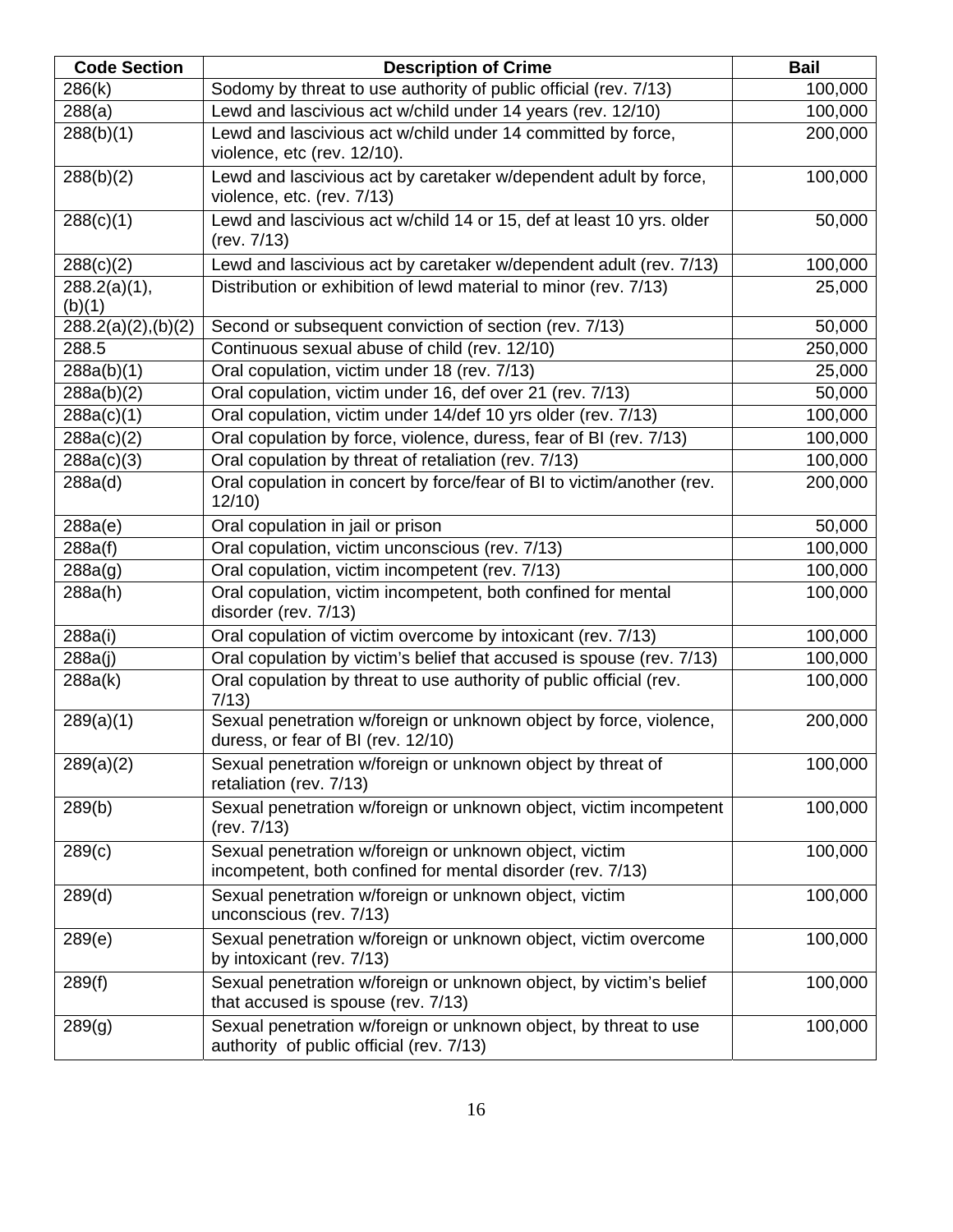| <b>Code Section</b>   | <b>Description of Crime</b>                                                                                                              | <b>Bail</b> |
|-----------------------|------------------------------------------------------------------------------------------------------------------------------------------|-------------|
| 289(h)                | Sexual penetration w/foreign or unknown object, victim under 18<br>(rev. 7/13)                                                           | 25,000      |
| 289(i)                | Sexual penetration w/foreign or unknown object, victim under 16,<br>def over 21 (rev. 7/13)                                              | 50,000      |
| 289(j)                | Sexual penetration w/foreign or unknown object, victim under 14,<br>def 10 years older (rev. 7/13)                                       | 100,000     |
| 289.6(a)(1)           | Employee of public health facility engaging in sexual activity with<br>inmate w/pc                                                       | 20,000      |
| 289.6(a)(2)           | Employee of public detention facility engaging in sexual activity (as<br>defined in Pen $C\S289.6(d)(1)-(4)$ ) with inmate               | 15,000      |
| 289.6(a)(2)           | Employee of public detention facility engaging in sexual activity (as<br>defined in Pen $C\S289.6(d)(1)-(5)$ ) with inmate w/pc          | 20,000      |
| 289.6(a)(3)           | Employee of Youth and Adult Correctional Agency engaging in<br>sexual activity (as defined in Pen C§289.6(d)(1)-(4)) with inmate         | 15,000      |
| 289.6(a)(3)           | Employee of Youth and Adult Correctional Agency engaging in<br>sexual activity (as defined in Pen C§289.6(d)(1)-(5)) with inmate<br>W/pc | 20,000      |
| 290                   | Failure to register by sexually violent predator (rev. 12/10)                                                                            | 25,000      |
| 311.1                 | Sale or distribution of obscene material depicting minors                                                                                | 15,000      |
| 311.2(b)              | Sale or distribution of obscene material depicting minors for<br>commercial consideration                                                | 35,000      |
| $\overline{3}11.2(d)$ | Sale or distribution of obscene material depicting minor under 18 to<br>minor under 18                                                   | 15,000      |
| 311.3                 | Sexual exploitation of minor under 18 w/pc this section/chapter<br>(rev. 7/13)                                                           | 50,000      |
| 311.4(b)              | Involving minor under 18 in obscene film or performance (rev. 7/13)                                                                      | 50,000      |
| 311.4(c)              | Involving minor under age 18 in posing or modeling involving<br>sexual conduct (rev. 7/13)                                               | 50,000      |
| 311.9(a)              | Violation of Pen C§311.2(a), (c), (d), or 311.5 w/pc of Pen C§313.1<br>or chapter 7.5 (rev. 7/13)                                        | 50,000      |
| 311.9(b)              | Violation of Pen C§311.4 w/pc of Pen C§311.3 or Pen C§311.4<br>(rev. 7/13)                                                               | 50,000      |
| 311.9(c)              | Violation of Pen C§311.7 w/2 pc of chapter 7.5 (rev. 7/13)                                                                               | 50,000      |
| 311.11(a)             | Possession of matter depicting sexual conduct of child under 18                                                                          | 10,000      |
| 311.11(b)             | Possession of matter depicting sexual conduct of child under 18<br>w/pc (rev. 7/13)                                                      | 50,000      |
| 313.4                 | Distribute/exhibit harmful matter to minor w/pc under chapter 7.5<br>(rev. 7/13)                                                         | 50,000      |
| 314(1)                | Indecent exposure w/pc of §314(1) or Pen C §288                                                                                          | 20,000      |
| 314(1)                | Indecent exposure after entering inhabited dwelling                                                                                      | 20,000      |
| 332                   | Obtaining money or property by fraudulent game or trick                                                                                  | 10,000      |
| 334(a)                | Concessioner fraud by hidden mechanical device                                                                                           | 10,000      |
| 337                   | Official granting aid/license for illegal gaming for remuneration                                                                        | 10,000      |
| 337a                  | Pool selling or bookmaking                                                                                                               | 10,000      |
| 337b                  | Corrupt sporting event/bribe player or participant                                                                                       | 10,000      |
| 337c                  | Accepting bribe to throw sport event                                                                                                     | 10,000      |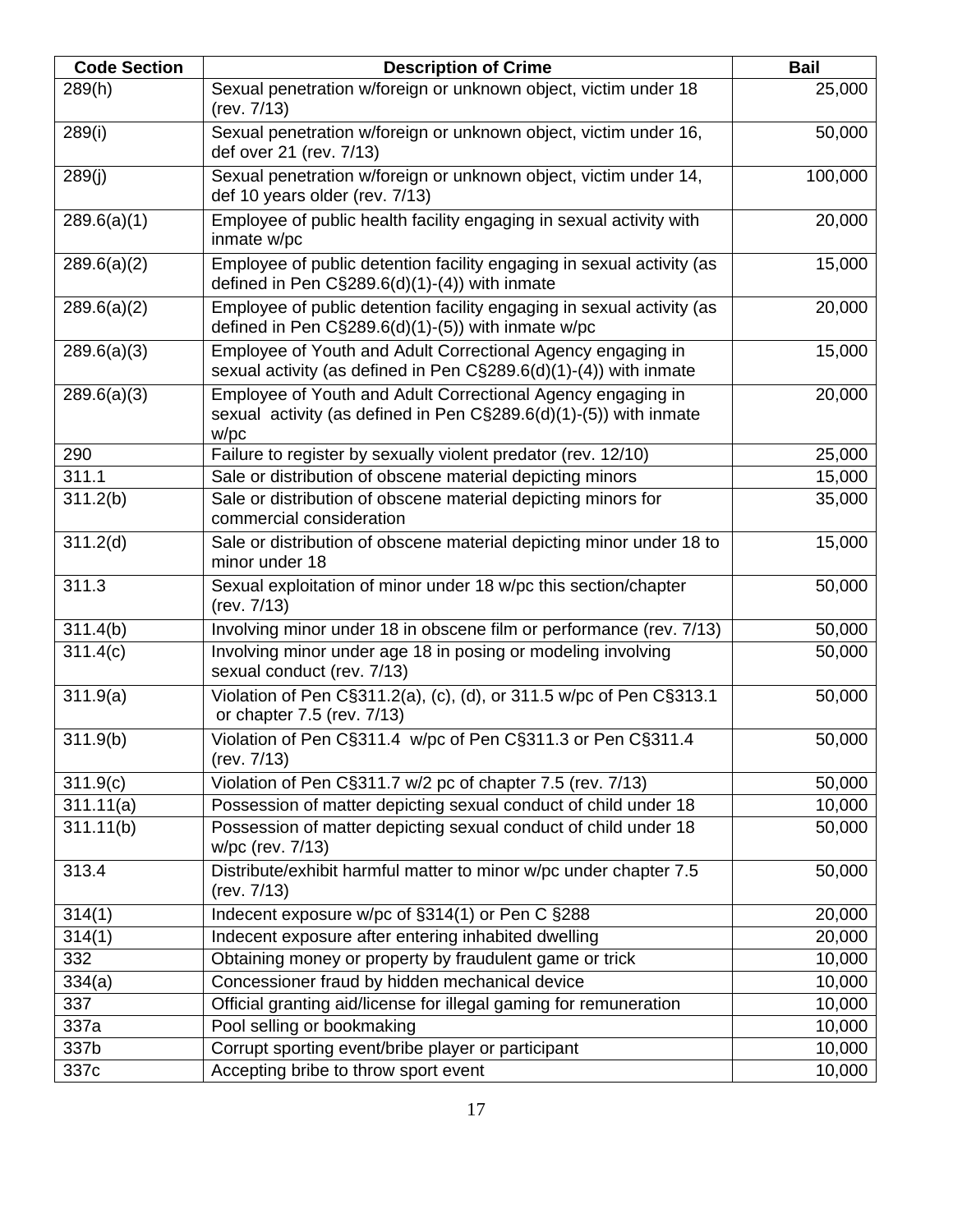| <b>Code Section</b> | <b>Description of Crime</b>                                                                                   | <b>Bail</b> |
|---------------------|---------------------------------------------------------------------------------------------------------------|-------------|
| 337d                | Bribing official of sport event                                                                               | 10,000      |
| 337e                | Official of sport event accepting bribe                                                                       | 10,000      |
| 337f(c)             | Racing drugged horse                                                                                          | 10,000      |
| 337f(d)             | Racing horse under fictitious name or license                                                                 | 10,000      |
| 337i                | Transmitting race information for illegal gambling                                                            | 10,000      |
| 337.2               | Touting w/p touting conviction                                                                                | 10,000      |
| 337.3               | Using name of official in touting                                                                             | 10,000      |
| 337.4               | Touting in excess of \$950                                                                                    | 10,000      |
| 337.7               | Use of illegal/forged credential or license in touting                                                        | 10,000      |
| 347(a)              | Willful contamination of food/drink/medicine, etc. (rev. 7/13)                                                | 30,000      |
| 347(b)              | Falsely reporting contamination of food/drink/medicine, etc.                                                  | 10,000      |
| 350(a)(2)           | Manufacture, sale, or possession for sale of 1000 or more<br>counterfeit marks valued in excess of \$950      | 10,000      |
| 350(b)              | Manufacture or sale of counterfeit mark w/pc                                                                  | 10,000      |
| 350(c)              | Manufacture, sale, or possession for sale of counterfeit mark<br>causing death or GBI (rev. 7/13)             | 30,000      |
| 350(d)(1)           | Possession for sale of less than 100 counterfeit marks at location<br>other than point of sale w/2pc          | 10,000      |
| 350(d)(2)           | Possession for sale of 100 or more counterfeit marks at location<br>than point of sale w/pc                   | 10,000      |
| 350(d)(3)           | Possession for sale of 1000 or more counterfeit marks at location<br>other than point of sale                 | 10,000      |
| 367f                | Sale of human organs for transplantation (rev. 7/13)                                                          | 30,000      |
| 367g                | Unauthorized use or implantation of sperm, ova, or embryos in<br>assisted reproduction technology (rev. 7/13) | 30,000      |
| 368(b)              | Willful causing of pain to or suffering of dependent adult (rev. 7/13)                                        | 25,000      |
| 368(d)              | Theft or embezzlement over \$950 of dependent adult (rev, 7/13)                                               | 25,000      |
| 368(e)              | Theft or embezzlement over \$950 by caretaker of defendant adult<br>(rev. 7/13)                               | 25,000      |
| 374.2(d)            | Malicious discharge of harmful materials into public sewer w/pc                                               | 10,000      |
| 374.8               | Unauthorized deposit of hazardous substances                                                                  | 15,000      |
| 375(d)              | Release harmful substance in public place which may result in<br>serious illness or permanent injury          | 15,000      |
| 382.5               | Selling dinitrophenol                                                                                         | 10,000      |
| 387                 | Corporate criminal liability regarding disclosure of safety hazards                                           | 10,000      |
| 399                 | Allowing vicious animals at large resulting in death                                                          | 25,000      |
| 399.5               | Failure of owner to exercise ordinary care with dog that bites<br>person                                      | 10,000      |
| 401                 | Aid/abet suicide                                                                                              | 10,000      |
| 404.6(c)            | Inciting riot in state prison or county jail resulting in serious BI                                          | 25,000      |
| 405b                | Lynching (as defined in 405a)                                                                                 | 15,000      |
| 417(b)              | Draw/exhibit loaded firearm in threatening manner upon grounds of<br>day care center                          | 50,000      |
| 417(c)              | Draw/exhibit firearm in a threatening manner in presence of peace<br>officer                                  | 50,000      |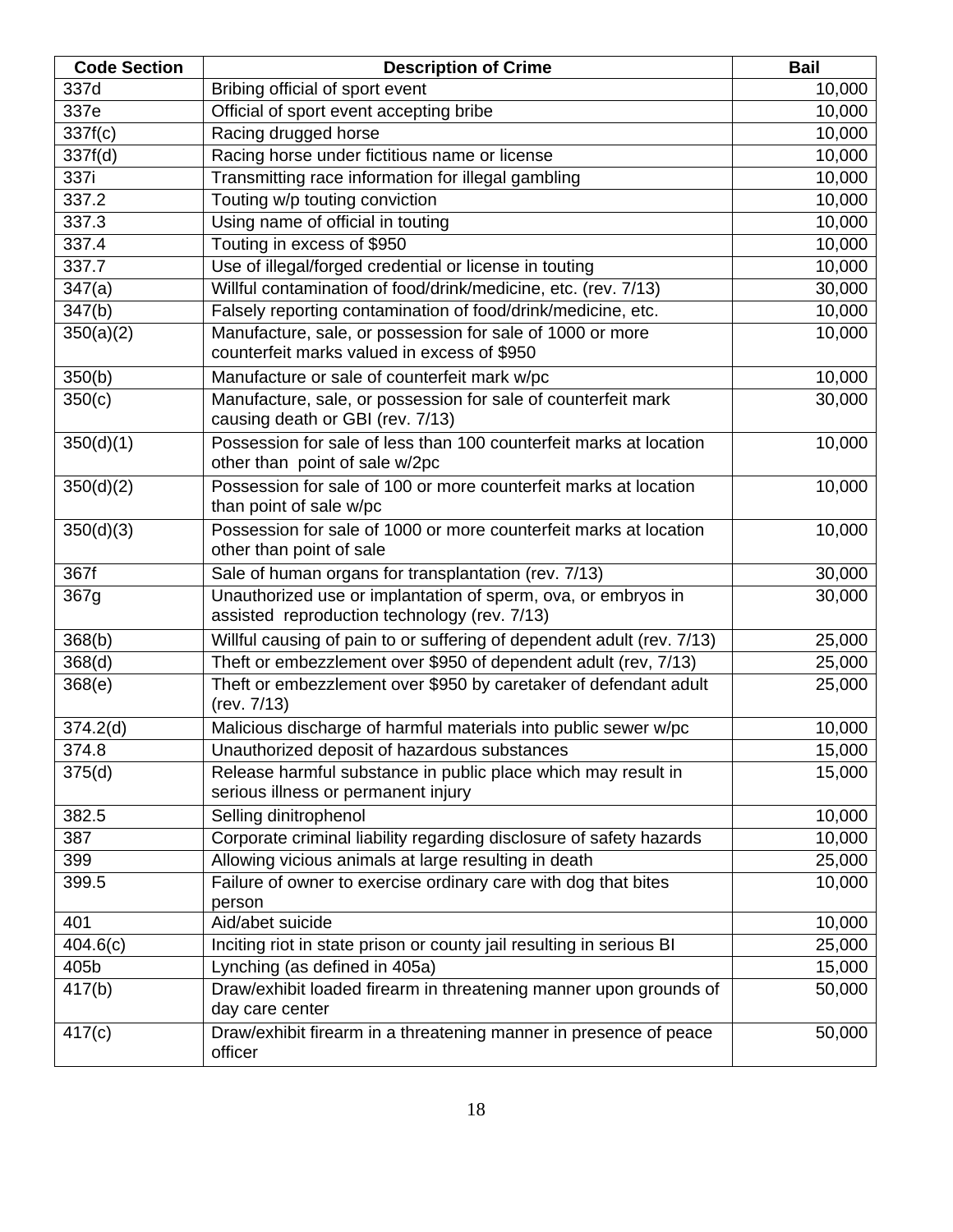| <b>Code Section</b> | <b>Description of Crime</b>                                                                                                                            | <b>Bail</b> |
|---------------------|--------------------------------------------------------------------------------------------------------------------------------------------------------|-------------|
| 417.3               | Draw/exhibit firearm in threatening manner in presence of person in<br>motor vehicle                                                                   | 50,000      |
| 417.6               | Inflict serious BI during violation of §417, §417.1, §417.8                                                                                            | 50,000      |
| 417.8               | Draw/exhibit deadly weapon w/it to resist arrest (rev. 7/13)                                                                                           | 50,000      |
| 422                 | Terrorist threats of violence                                                                                                                          | 50,000      |
| 422.7               | Hate crime (rev. 7/13)                                                                                                                                 | 50,000      |
| 424                 | Embezzlement                                                                                                                                           | 15,000      |
| 425                 | Officer's failure to pay over public funds                                                                                                             | 15,000      |
| 432                 | Fraudulent possession of blank licenses/receipts                                                                                                       | 10,000      |
| 451(a)              | Arson w/GBI (rev. 12/10)                                                                                                                               | 250,000     |
| 451(b)              | Arson of inhabited structure or property (rev. 12/10)                                                                                                  | 200,000     |
| 451(c)              | Arson of structure or forest land (rev. 12/10)                                                                                                         | 75,000      |
| 451(d)              | Arson of property (rev. 12/10)                                                                                                                         | 50,000      |
| 451.1               | <b>Aggravated Arson</b>                                                                                                                                | 250,000     |
| 452(a)              | Unlawful fire w/GBI (rev. 12/10)                                                                                                                       | 100,000     |
| 452(b)              | Unlawful fire of inhabited structure or property (rev. 12/10)                                                                                          | 50,000      |
| 452(c)              | Unlawful fire of structure or forest land (rev. 12/10)                                                                                                 | 25,000      |
| 453(a)              | Possess, manufacture, dispose of flammable material or incendiary<br>device w/arson intent (rev. 12/10)                                                | 25,000      |
| 454                 | Commission of Pen C§451(a), §451(b), or §451(c) within area of<br>insurrection or emergency (rev. 12/10)                                               | 200,000     |
| 455                 | Attempted arson (rev. 12/10)                                                                                                                           | 25,000      |
| 459(1st)            | <b>Burglary first degree</b>                                                                                                                           | 50,000      |
| 463(a)              | Burglary second degree during emergency resulting from<br>earthquake, flood, fire, riot, or other natural or manmade disaster                          | 15,000      |
| 463(b)              | Grand theft except grand theft of firearm, during emergency<br>resulting from earthquake, flood, fire, riot, or other natural or<br>unnatural disaster | 10,000      |
| 464                 | Open/attempt to open vault w/explosives (rev. 7/13)                                                                                                    | 40,000      |
| 470                 | Forgery                                                                                                                                                | 10,000      |
| 470a                | Forgery of driver's license or identification cards                                                                                                    | 10,000      |
| 470b                | Possess/display forged driver's license or identification card                                                                                         | 10,000      |
| 471                 | Altering entries in books and records                                                                                                                  | 10,000      |
| 472                 | Forgery of public and corporate seals                                                                                                                  | 10,000      |
| 474                 | Sending false/forged message by phone/telegraph w/fraud intent                                                                                         | 10,000      |
| 475                 | Passing or receiving forged bill/check/note                                                                                                            | 10,000      |
| 476                 | Making/passing/possession fictitious bill/note/check                                                                                                   | 10,000      |
| 476a                | NSF checks (rev. 7/13)                                                                                                                                 | 10,000      |
| 478                 | Counterfeiting (rev. 7/13)                                                                                                                             | 25,000      |
| 479                 | Possessing or receiving counterfeit coin/bullion, etc. (rev. 7/13)                                                                                     | 25,000      |
| 480                 | Making/possessing counterfeit die or apparatus (rev. 7/13)                                                                                             | 25,000      |
| 481                 | Counterfeiting or altering passenger ticket (rev. 7/13)                                                                                                | 10,000      |
| 483.5(d)            | Manufacture, sale, or transport of deceptive identification document<br>for fraudulent use                                                             | 10,000      |
| 484b                | Diversion of over \$1000 in construction improvement loans                                                                                             | 10,000      |
| 484c                | Obtaining construction funds by false voucher                                                                                                          | 10,000      |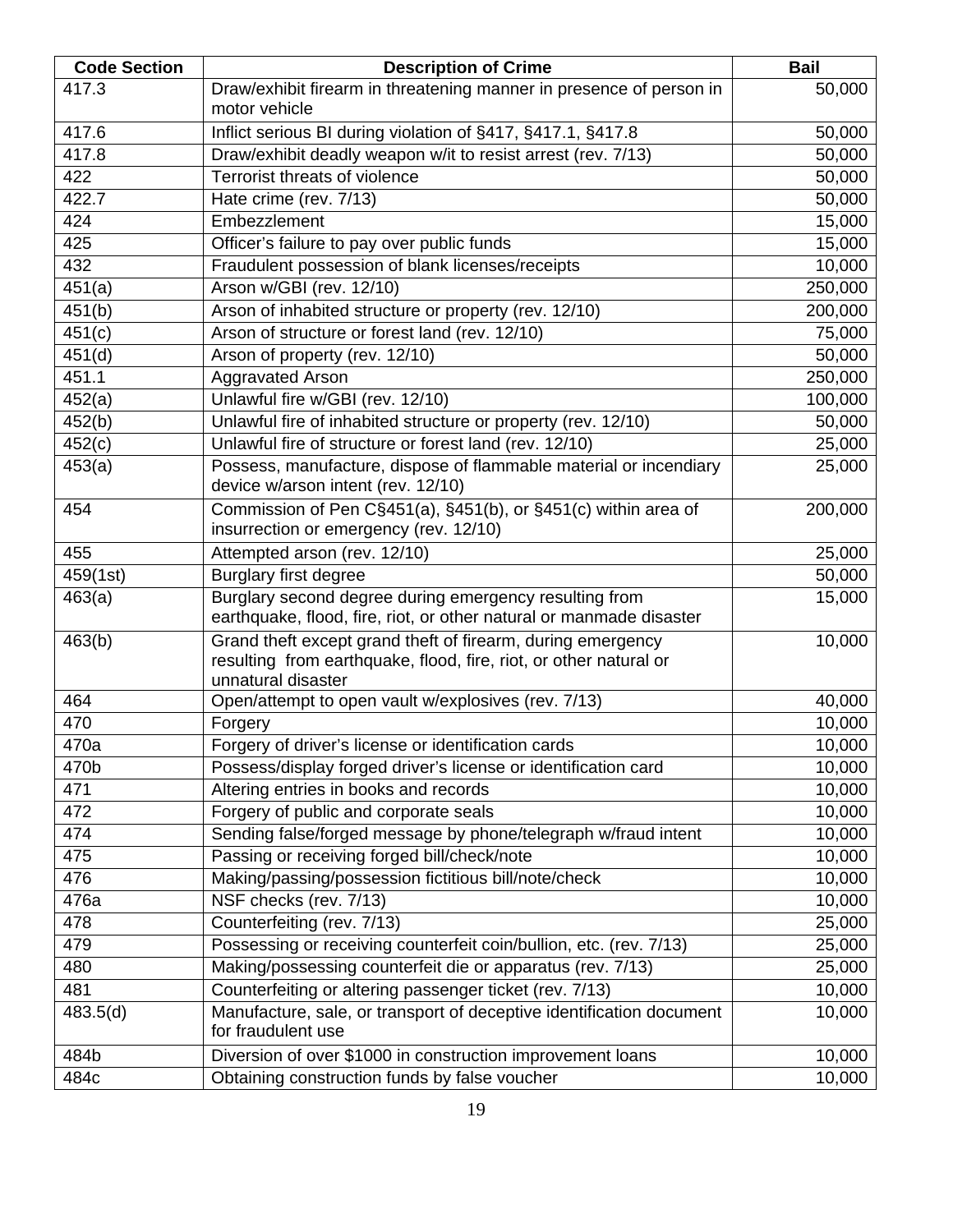| <b>Code Section</b> | <b>Description of Crime</b>                                                                 | <b>Bail</b> |
|---------------------|---------------------------------------------------------------------------------------------|-------------|
| 484e(a)             | Selling, transferring, or acquiring access card w/it defraud                                | 10,000      |
| 484e(b)             | Theft of access cards of four or more persons                                               | 10,000      |
| 484e(d)             | Acquiring access card account information w/it defraud                                      | 10,000      |
| 484f(a)             | Forgery of access card                                                                      | 10,000      |
| 484f(b)             | Forgery of signature on access card                                                         | 10,000      |
| 484g                | Using forged access card or altered access card account<br>information to obtain over \$950 | 10,000      |
| 484h                | Access card offenses by merchant over \$950                                                 | 10,000      |
| 484i(b)             | Altering or modifying access card account information w/it defraud                          | 10,000      |
| 484i(c)             | Counterfeiting access card                                                                  | 10,000      |
| 485                 | Appropriation of lost property by finder (rev. 7/13)                                        | 10,000      |
| 487(a)              | Grand Theft money, labor, or property over \$950                                            | 10,000      |
| $487(b)(1)$ .(2)    | Grand theft agricultural or aquacultural products over \$100                                | 10,000      |
| 487(b)(3)           | Grand theft money, labor, or property of \$950 or more by servant,<br>agent, or employee    | 10,000      |
| 487(c)              | Grand theft person                                                                          | 10,000      |
| 487(d)              | Grand theft firearm                                                                         | 10,000      |
| 487(d)              | Grand theft auto, farm animal                                                               | 10,000      |
| 487a                | <b>Grand theft carcass</b>                                                                  | 10,000      |
| 487b                | Severance of other's realty for cash w/felonious intent                                     | 10,000      |
| 487d                | Theft from claim/mine                                                                       | 10,000      |
| 487e                | Stealing dog valued at more than \$950                                                      | 10,000      |
| 487g                | Stealing/fraudulently obtaining any animal for commercial use                               | 10,000      |
| 496(a)              | Receiving stolen property                                                                   | 10,000      |
| 496(b)              | Receiving stolen property in excess of \$950 by second hand goods<br>dealer                 | 10,000      |
| 496(d)              | Attempted receiving stolen property                                                         | 10,000      |
| 496a                | Junk dealer receiving property of utility company/railroad, etc.                            | 10,000      |
| 496c                | Copying title information w/o consent of owner                                              | 10,000      |
| 496d                | Receiving stolen vehicle, trailer, or vessel                                                | 20,000      |
| 497                 | Bringing stolen or embezzled property into state                                            | 10,000      |
| 499(a)              | Joyriding w/1pc of Pen C§487(d) or Veh C§10851.                                             | 10,000      |
| 499(b)              | Joyriding w/2pc of joyriding                                                                | 10,000      |
| 499c                | Theft of trade secrets                                                                      | 10,000      |
| 499d                | Theft of aircraft (rev. 7/13)                                                               | 40,000      |
| 500(b)              | Receiving money of \$950 or more for transmittal to foreign<br>countries                    | 10,000      |
| 502(d)              | Computer-related crimes                                                                     | 10,000      |
| 502.5               | Removal of structures from mortgaged realty w/o owner's consent<br>(rev. 7/13)              | 10,000      |
| 502.7(a)            | Fraudulently avoiding charge for telephone or telegraph service                             | 10,000      |
| 502.7(b)            | Use of instrument to avoid telephone or telegraph charge                                    | 10,000      |
| 502.7(d)            | Allowing fraudulent use of calling or credit card to obtain<br>telecommunications service   | 10,000      |
| 502.7(g)            | Theft of telephone or telegraph services w/pc within 5 years                                | 10,000      |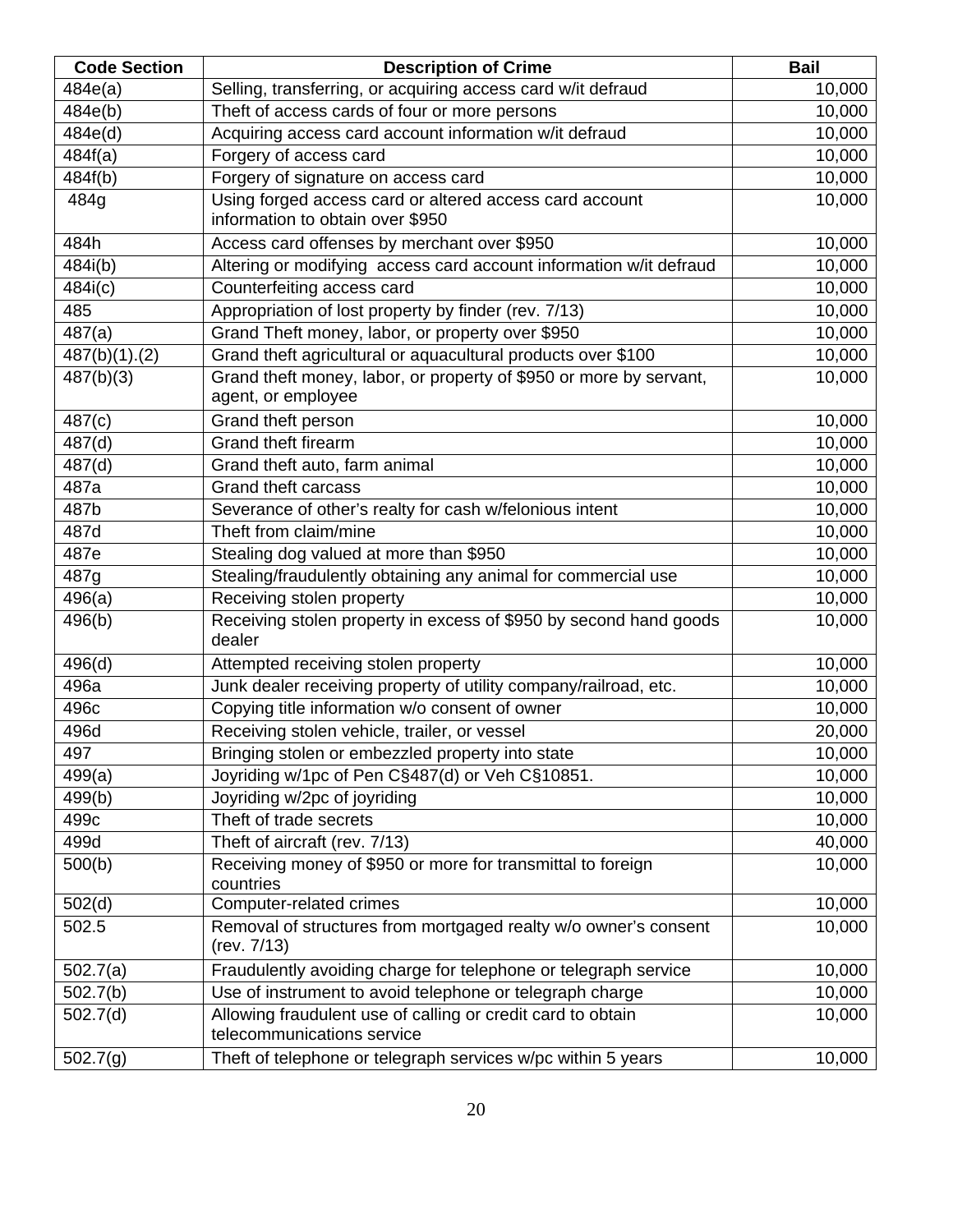| <b>Code Section</b>    | <b>Description of Crime</b>                                                                                       | <b>Bail</b> |
|------------------------|-------------------------------------------------------------------------------------------------------------------|-------------|
| 502.8(c)               | Possession or use of illegal telecommunications equipment w/it<br>avoid charge for service w/pc                   | 10,000      |
| 502.8(d)               | Possession of illegal telecommunications equipment w/it sell and<br>avoid charge for service                      | 10,000      |
| 502.8(e)               | Manufacture of 10 or more telecommunications devices w/it to sell<br>and avoid charge for service                 | 10,000      |
| 502.8(e)               | Possession of 10 or more items of illegal telecommunications<br>equipment w/it sell and avoid charge for service  | 10,000      |
| 502.8(f)               | Manufacture of 10 or more items of illegal telecommunications<br>equipment w/it sell and avoid charge for service | 10,000      |
| 503                    | Embezzlement                                                                                                      | 10,000      |
| 504                    | Embezzlement by public officer                                                                                    | 10,000      |
| 504a                   | Embezzlement of property held under lease                                                                         | 10,000      |
| 504b                   | Debtor's embezzlement by sale of mortgaged property                                                               | 10,000      |
| 505                    | Embezzlement by carrier                                                                                           | 10,000      |
| 506                    | Embezzlement by trustee                                                                                           | 10,000      |
| 506b                   | Violation of Civ C§2985.3 - 2985.4 re real estate sales                                                           | 10,000      |
| 507                    | Embezzlement by tenant or bailee                                                                                  | 10,000      |
| 508                    | Embezzlement by clerk or servant                                                                                  | 10,000      |
| 514                    | Embezzlement of public funds (rev. 7/13)                                                                          | 25,000      |
| 520                    | Extortion (rev. 7/13)                                                                                             | 25,000      |
| 522                    | Obtain signature by threat (rev. 7/13)                                                                            | 25,000      |
| 523                    | Sending threatening letters w/it extort (rev. 7/13)                                                               | 25,000      |
| 524                    | Attempted extortion                                                                                               | 10,000      |
| 528                    | Marriage by impersonation                                                                                         | 10,000      |
| 529                    | Impersonation for fraud                                                                                           | 10,000      |
| 530                    | Receiving money/property in assumed character                                                                     | 10,000      |
| 530.5                  | Using personal identifying information of another to obtain credit,<br>goods, services or medical information     | 25,000      |
| 532                    | Obtain money/credit/property/labor by false pretense                                                              | 10,000      |
| $\overline{532(a)(4)}$ | Making false financial statement                                                                                  | 10,000      |
| 533                    | Selling land twice                                                                                                | 10,000      |
| 534                    | Spouse selling land/property by false pretense (rev. 7/13)                                                        | 10,000      |
| 535                    | Illegal auction                                                                                                   | 10,000      |
| 537(a)(2)              | Defrauding innkeeper of more than \$950                                                                           | 10,000      |
| 537e(a)                | Purchase/possess/sell integrated circuit w/removed/altered ID/ser<br>no more than \$950                           | 10,000      |
| 538                    | Sale/dispose of mortgaged property                                                                                | 10,000      |
| 538.5                  | Fraudulent use of wire, radio, or TV transmissions                                                                | 10,000      |
| 548                    | Defrauding insurer (rev. 7/13)                                                                                    | 30,000      |
| 549                    | Soliciting fraudulent insurance claims                                                                            | 10,000      |
| 549                    | Second or subsequent offense of soliciting fraudulent insurance<br>claims                                         | 15,000      |
| 550(c)(1)              | Filing fraudulent or multiple insurance claims (rev. 7/13)                                                        | 30,000      |
| 550(c)(2)              | Defrauding health care provider of more than \$950                                                                | 15,000      |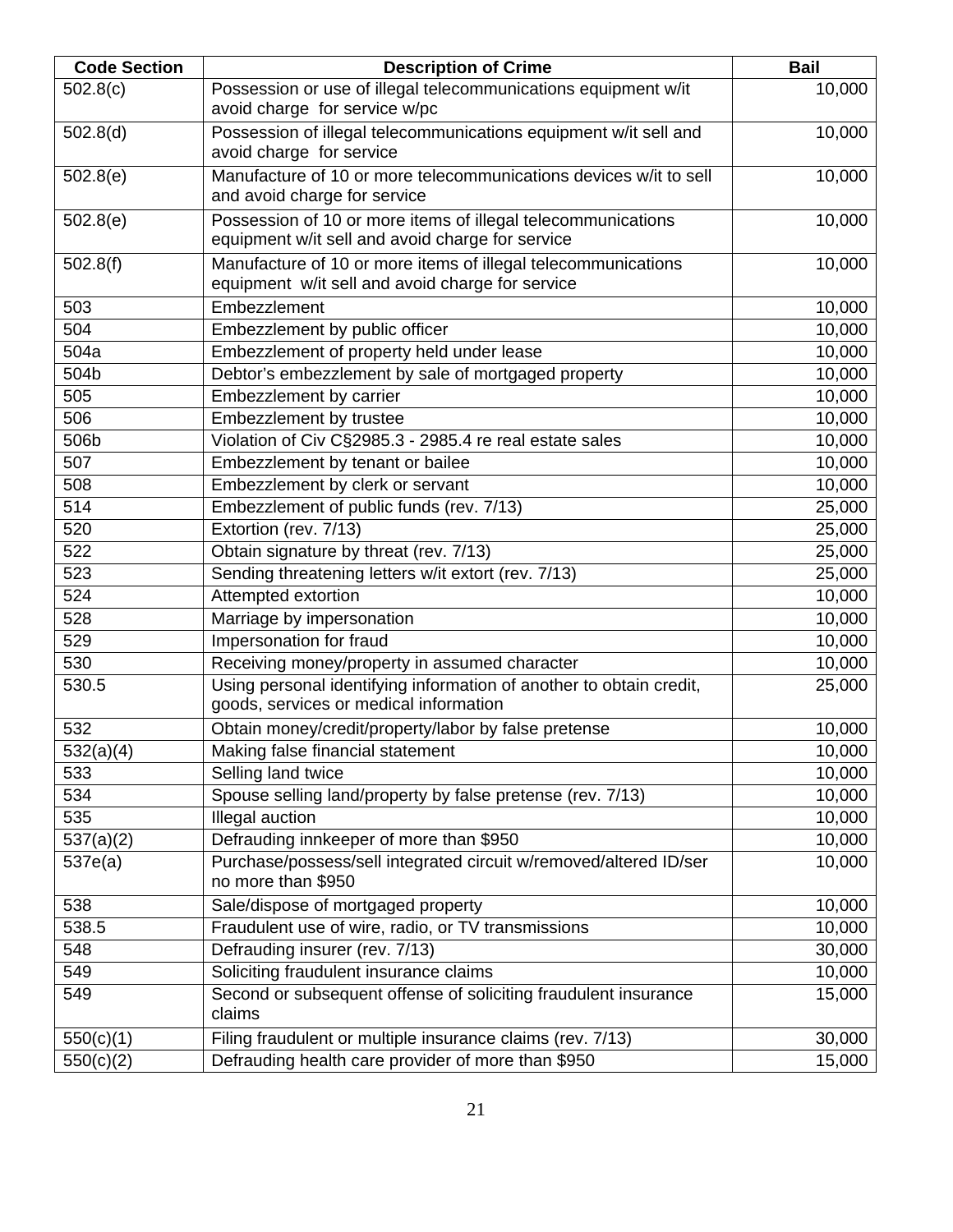| <b>Code Section</b> | <b>Description of Crime</b>                                                                                                            | <b>Bail</b> |
|---------------------|----------------------------------------------------------------------------------------------------------------------------------------|-------------|
| 550(c)(3)           | Preparing or making false oral or written statement in support of or<br>opposition to insurance claim                                  | 15,000      |
| 551(c)              | Offering consideration for referrals to auto repair dealer or<br>contractor -- more than \$950                                         | 10,000      |
| 551(d)              | Offering consideration for referrals to auto repair dealer or<br>contractor w/pc                                                       | 15,000      |
| 560                 | Issuing false documents of title                                                                                                       | 10,000      |
| 560.4               | Issuing fraudulent duplicate document of title                                                                                         | 10,000      |
| 566                 | Dairy equipment offenses over \$950                                                                                                    | 10,000      |
| 570                 | Unlawful subleasing of motor vehicle                                                                                                   | 10,000      |
| 577                 | Issuing false bill of lading/receipt/voucher                                                                                           | 10,000      |
| 578                 | Issuing fictitious warehouse receipts                                                                                                  | 10,000      |
| 580                 | Failure to show receipt is duplicate                                                                                                   | 10,000      |
| 581                 | Sale or pledge of property receipted for by carrier or warehouse                                                                       | 10,000      |
| 587                 | Injury to or obstruction of railroad tracks or bridges                                                                                 | 10,000      |
| 588a                | Depositing injurious substance on highway witc GBI (rev. 7/13)                                                                         | 25,000      |
| 591                 | Injury to telegraph/telephone/cable TV or other electric line                                                                          | 10,000      |
| 592(b)              | Taking water from canal, ditch, flume or reservoir valued at more<br>than \$950                                                        | 10,000      |
| 592(b)              | Taking water from canal, ditch, flume or reservoir w/pc                                                                                | 10,000      |
| 593                 | Interfering w/electric power line                                                                                                      | 10,000      |
| 593a                | Malicious damage to timber/trees                                                                                                       | 10,000      |
| 593c                | Malicious interference w/gas line                                                                                                      | 10,000      |
| 593d(b)             | Manufacture or distribution of 10 or more, or sale of 5 or more,<br>unauthorized video signal converter boxes                          | 10,000      |
| 593d(b)             | Manufacture or distribution of less than 10, or sale of less than 5,<br>unauthorized video signal converter boxes w/pc                 | 15,000      |
| 594(b)(1)           | Vandalism of \$950 or more                                                                                                             | 10,000      |
| 594.3(a)            | Vandalism of place of worship or cemetery                                                                                              | 10,000      |
| 594.3(b)            | Vandalism of place of worship or cemetery committed for purpose<br>of deterring free exercise of religious beliefs                     | 20,000      |
| 594.35              | Vandalism of mortuary; disturbing or obstructing funeral service                                                                       | 10,000      |
| 594.4               | Defacing, damaging, or contaminating property with noxious or<br>caustic chemical or substance                                         | 10,000      |
| 594.7               | Vandalism w/2pc of vandalism                                                                                                           | 15,000      |
| 597(a)              | Cruelty to animals                                                                                                                     | 10,000      |
| 598c                | Conducting transaction involving horse w/it kill horse for human<br>consumption (rev. 7/13)                                            | 10,000      |
| 600(a)              | Inflicting serious injury on police horse or dog                                                                                       | 15,000      |
| 601                 | Trespass consisting of credible threat to cause serious bodily injury<br>and unlawful entry onto property within 30 days of the threat | 10,000      |
| 607                 | Injuring or destruction of hydro-power equipment of \$5,000 or more<br>(rev. 7/13)                                                     | 10,000      |
| 610                 | Tampering w/signal lights                                                                                                              | 10,000      |
| 617                 | Injuring or destroying other's written instrument (rev. 7/13)                                                                          | 10,000      |
| 620                 | Altering telegraph/telephone messages                                                                                                  | 10,000      |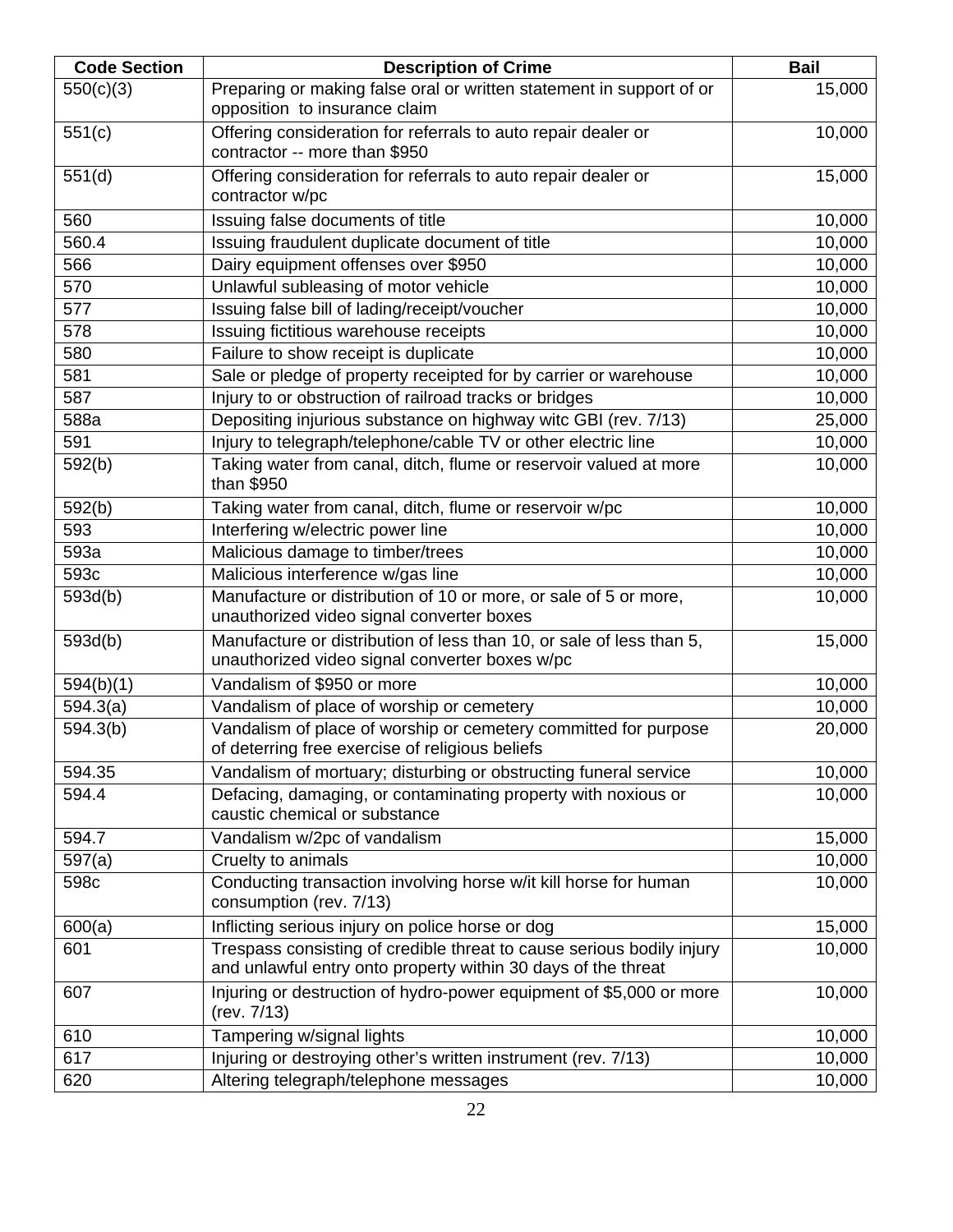| <b>Code Section</b> | <b>Description of Crime</b>                                                                                                                                                        | <b>Bail</b> |
|---------------------|------------------------------------------------------------------------------------------------------------------------------------------------------------------------------------|-------------|
| 621                 | Vandalism of law enforcement memorial or firefighter's memorial                                                                                                                    | 10,000      |
| 625b(b)             | Tampering w/aircraft                                                                                                                                                               | 10,000      |
| 625c                | Tampering with transit vehicle w/it cause GBI (rev. 7/13)                                                                                                                          | 25,000      |
| 626.9(b)            | Possession of firearm on school grounds (rev. 7/13)                                                                                                                                | 30,000      |
| 626.9(b)            | Possession of firearm within 1000 feet of school grounds (rev. 7/13)                                                                                                               | 30,000      |
| 626.9(b)            | Possession of firearm within 1000 feet of school grounds w/felony<br>pc of specified felonies, defendant prohibited from possessing<br>firearm, or firearm concealable (rev. 7/13) | 30,000      |
| 626.9(d)            | Discharging or attempted discharge of firearm with reckless<br>disregard of safety of others on or within 1000 feet of school<br>grounds                                           | 50,000      |
| 626.9(h)            | Bring/possess loaded firearm on public or private college grounds<br>(rev. 7/13)                                                                                                   | 25,000      |
| 626.9(i)            | Bring/possess firearm on public or private college grounds                                                                                                                         | 15,000      |
| 626.10(a)           | Possession of weapon, not firearm, on public or private school<br>grounds                                                                                                          | 10,000      |
| 626.10(b)           | Possession of weapon, not firearm, on public or private college<br>grounds                                                                                                         | 10,000      |
| 626.95              | Possession firearm on grounds of playground or youth center (rev.<br>7/13)                                                                                                         | 10,000      |
| 629.84              | Violation of wiretapping laws                                                                                                                                                      | 10,000      |
| 631                 | Wiretapping                                                                                                                                                                        | 10,000      |
| 632                 | Eavesdropping or recording confidential communication                                                                                                                              | 10,000      |
| 632.5               | Unlawful interception of cellular radio telephone communication                                                                                                                    | 10,000      |
| 632.6               | Unlawful interception of cordless telephone communication                                                                                                                          | 10,000      |
| 632.7               | Unlawful interception of and recordation of cellular radio or cordless<br>telephone communication                                                                                  | 10,000      |
| 634                 | Trespass to invade privacy (rev. 7/13)                                                                                                                                             | 10,000      |
| 635                 | Mfg. or sale of eavesdropping devices (rev. 7/13)                                                                                                                                  | 10,000      |
| 636(a)              | Electronic eavesdropping on privileged conversation                                                                                                                                | 10,000      |
| 636(b)              | Non-electronic eavesdropping on privileged conversation                                                                                                                            | 10,000      |
| 637                 | Wrongful disclosure of telephone/telegraph communication                                                                                                                           | 10,000      |
| 637.1               | Wrongful disclosure of telephone/telegraph communication by<br>employee                                                                                                            | 10,000      |
| 639                 | Bribing financial institution employee to obtain credit/loan                                                                                                                       | 10,000      |
| 639a                | Financial institution employee soliciting/accepting bribe                                                                                                                          | 10,000      |
| 641                 | Bribing telegraph/telephone agent                                                                                                                                                  | 10,000      |
| 641.3               | Commercial bribery where amount of bribe exceeds \$1000                                                                                                                            | 10,000      |
| 642                 | <b>Grand Theft from corpse</b>                                                                                                                                                     | 10,000      |
| 646.9(a)            | Stalking                                                                                                                                                                           | 50,000      |
| 646.9(b)            | Stalking in violation of temporary restraining order or injunction<br>(rev. 12/10)                                                                                                 | 100,000     |
| 646.9(c)(1)         | Stalking w/pfc of Pen C§ 273.5, §273.6, or §422 (rev. 12/10)                                                                                                                       | 150,000     |
| 646.9(c)(2)         | Stalking w/pfc of stalking                                                                                                                                                         | 100,000     |
| 647.6(b)            | Child molestation after entering inhabited dwelling without consent                                                                                                                | 25,000      |
| 647.6(c)(1)         | Child molestation, second or subsequent conviction (rev. 7/13)                                                                                                                     | 50,000      |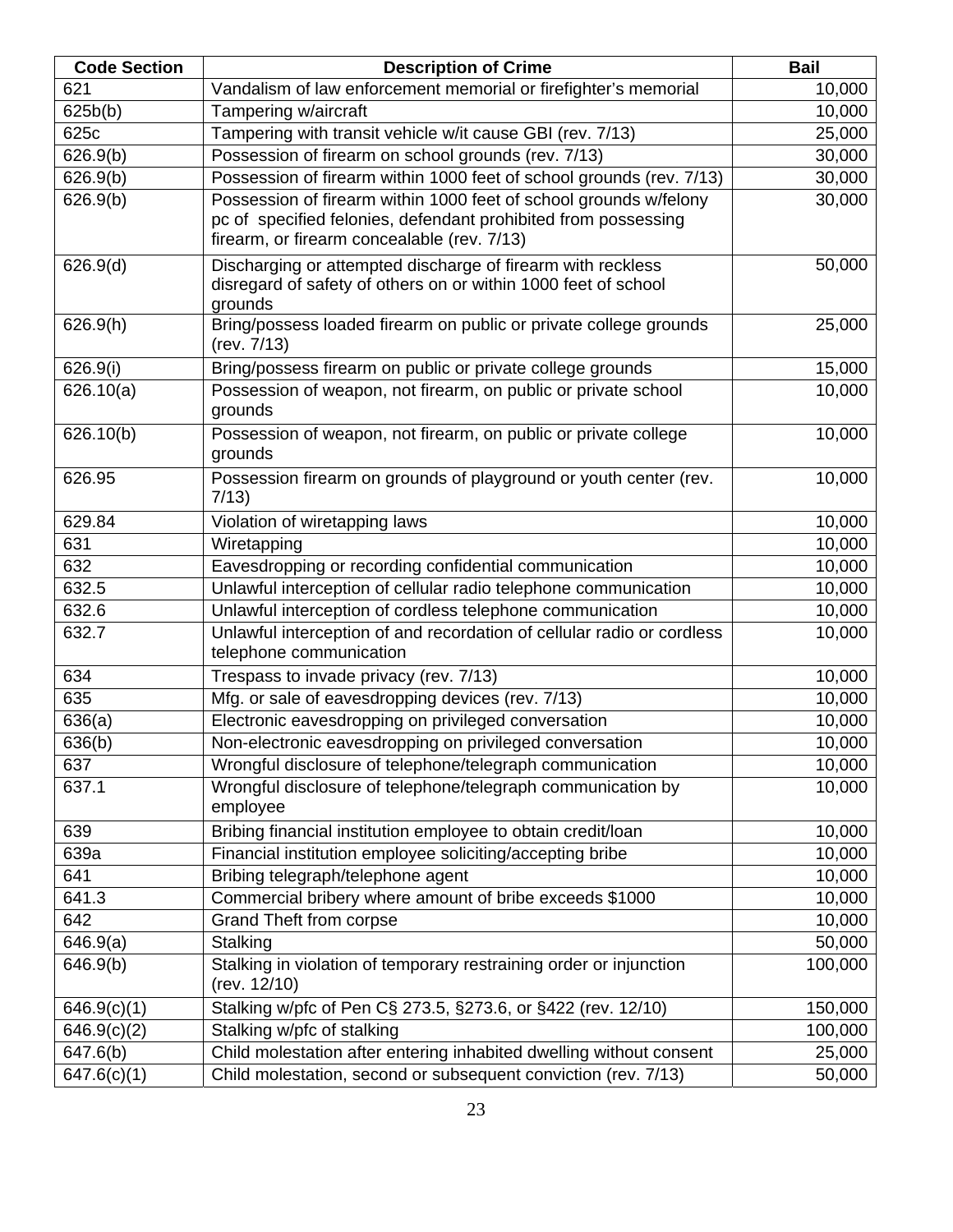| <b>Code Section</b> | <b>Description of Crime</b>                                                                                                                                                                         | <b>Bail</b> |
|---------------------|-----------------------------------------------------------------------------------------------------------------------------------------------------------------------------------------------------|-------------|
| 647.6(c)(2)         | Child molestation w/pfc of § 647.6, pc of §288, pfc of §311.4<br>involving minor under 14 §285, §286, §288, §288.5 or § 289<br>involving minor under 16                                             | 100,000     |
| 648                 | Second or subsequent offense of issuing or circulating counterfeit<br>money                                                                                                                         | 10,000      |
| 653f(a)             | Soliciting commission of crime not murder                                                                                                                                                           | 10,000      |
| 653f(b)             | Soliciting murder                                                                                                                                                                                   | 500,000     |
| 653f(c)             | Solicit commission of §§264.1/288/289                                                                                                                                                               | 50,000      |
| 653f(d)             | Soliciting commission of drug offenses w/pc                                                                                                                                                         | 20,000      |
| 653f(e)             | Soliciting commission of health care fraud under Welf & I C§14014<br>W/PC                                                                                                                           | 15,000      |
| 653h(b)             | Illegal sound recording, transfer or transport of 1,000 or more<br>articles                                                                                                                         | 10,000      |
| 653h(c)             | Illegal sound recording, transfer or transport, w/pc                                                                                                                                                | 10,000      |
| 653h(d)             | Illegal sound recording for sale w/pc                                                                                                                                                               | 10,000      |
| 653j                | Solicitation of minor to commit certain felonies                                                                                                                                                    | 50,000      |
| 653t(a)             | Interfering w/emergency radio transmission resulting in serious<br>bodily injury or property loss in excess of \$10,000                                                                             | 25,000      |
| 653t(d)             | Interfering w/emergency transmission over public safety radio<br>frequency                                                                                                                          | 25,000      |
| 664/187(1st)        | Attempted murder, first degree w/premeditation (rev. 12/10)                                                                                                                                         | 500,000     |
| 664/187(2nd)        | Attempted murder, second degree                                                                                                                                                                     | 250,000     |
| 664/187             | Attempted murder of peace officer (rev. 12/10)                                                                                                                                                      | 500,000     |
| 664/209(a)          | Attempted kidnap for ransom (rev. 7/13)                                                                                                                                                             | 250,000     |
| 664/209(b)          | Attempted kidnap for robbery (rev. 7/13)                                                                                                                                                            | 250,000     |
| 666                 | Petty theft w/prior petty, grand, or auto theft, burglary, robbery,<br>carjacking, or felony receiving stolen property                                                                              | 10,000      |
| 666.5               | Felony vehicle theft under Veh. C§10851 or felony grand theft<br>involving an auto, trailer, vessel, or special construction equipment<br>under Pen C §487(d), §487h, §496d, or former §487(3) w/pc | 20,000      |
| 836.6               | Escape after being lawfully arrested or remanded to custody<br>causing serious bodily injury to police officer                                                                                      | 50,000      |
| 1319.4              | Failure to appear on a felony                                                                                                                                                                       | 10,500      |
| 1320(b)             | Willful failure to appear felony hearing, when released on OR (rev.<br>12/10                                                                                                                        | 25,500      |
| 1320.5              | Willful failure to appear felony hearing, when released on bail (rev.<br>12/10                                                                                                                      | 25,500      |
| 1370.5              | Escape from mental health facility (rev. 7/13)                                                                                                                                                      | 10,000      |
|                     |                                                                                                                                                                                                     |             |
| *1551*              | Fugitive from justice                                                                                                                                                                               | See below   |
|                     | (PC§1550.1) If Governor's Warrant has been issued                                                                                                                                                   | No Bail     |
|                     | If arrest is on information and belief for PC§1551.1 or complaint for                                                                                                                               |             |
|                     | PC§1551.1 is filed, bail shall be set as follows:                                                                                                                                                   |             |
|                     |                                                                                                                                                                                                     |             |
|                     | (PC§1552.1) If offense in demanding state is punishable by death<br>or life imprisonment                                                                                                            | No Bail     |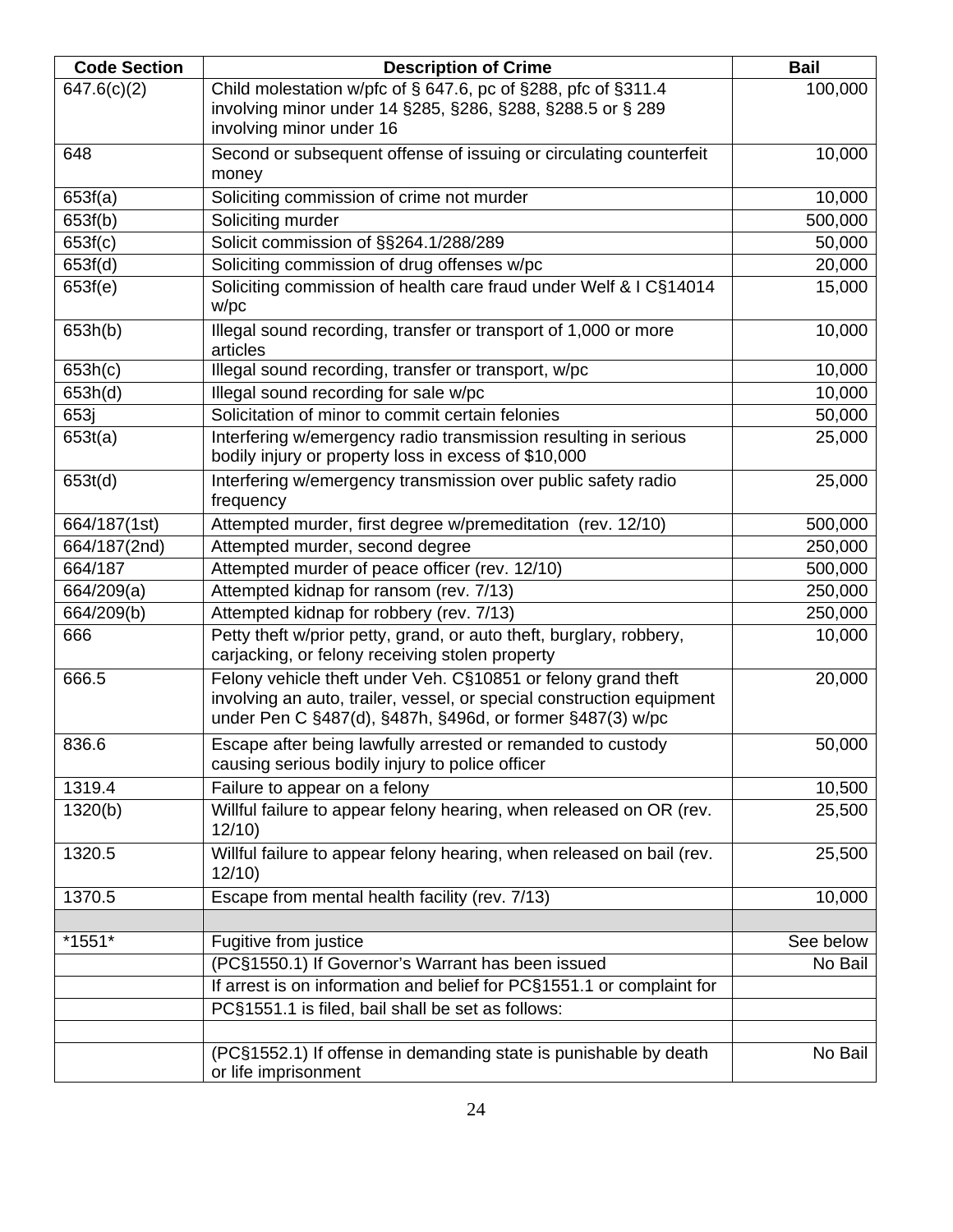| <b>Code Section</b> | <b>Description of Crime</b>                                                                                                                                                                                   | <b>Bail</b> |
|---------------------|---------------------------------------------------------------------------------------------------------------------------------------------------------------------------------------------------------------|-------------|
|                     | (PC§1552.1) If offense in demanding state is for escape                                                                                                                                                       | No Bail     |
|                     | (PC§1552.1) If defendant is alleged to have violated parole terms in<br>demanding state                                                                                                                       | No Bail     |
|                     | (PC§1555.1) If extradition to demanding state is waived in open<br>court                                                                                                                                      | No Bail     |
|                     | (PC§1555.2(c)) If defendant agreed to waive extradition in<br>demanding state, but refuses to waive extradition in California,<br>then, after identity hearing, if defendant is deemed to be person<br>sought | No Bail     |
|                     | (PC§1552.1) If none of the above circumstances apply, bail shall<br>be set by jail at (rev. 12/10)                                                                                                            | 50,000      |
|                     | OR two times the bail for the alleged offense, if it had been<br>committed in California                                                                                                                      |             |
| 2042                | Escape/attempted escape from DVI                                                                                                                                                                              | 10,000      |
| 2772                | Interference w/prisoner or delivery of forbidden items to prisoner                                                                                                                                            | 10,000      |
| 2790                | Interference w/prisoner or delivery of forbidden items to prisoner                                                                                                                                            | 10,000      |
| 4011.7              | Escape w/force or violence of misdemeanor prisoner from hospital                                                                                                                                              | 10,000      |
| 4131.5              | Battery on non inmate by county jail prisoner                                                                                                                                                                 | 10,000      |
| 4133                | Escape from industrial farm                                                                                                                                                                                   | 10,000      |
| 4501                | Aggravated assault/ADW by prisoner serving less than life<br>sentence                                                                                                                                         | 50,000      |
| 4501.1              | Battery on peace officer or prison employee by prisoner by gassing                                                                                                                                            | 25,000      |
| 4501.5              | Battery on non-prisoner by prisoner                                                                                                                                                                           | 25,000      |
| 4502(a)             | Prisoner possessing deadly weapon                                                                                                                                                                             | 50,000      |
| 4502(b)             | Prisoner manufacturing or attempting to manufacture deadly<br>weapon                                                                                                                                          | 50,000      |
| 4503                | Prisoner holding hostage in prison (rev. 7/13)                                                                                                                                                                | 250,000     |
| 4530(a)             | Escape or attempted escape from prison w/force or violence (rev.<br>12/10                                                                                                                                     | 250,000     |
| 4530(b)             | Escape or attempted escape from prison w/o force or violence (rev.<br>12/10                                                                                                                                   | 100,000     |
| 4532(a)             | Escape or attempt of misdemeanant from jail w/force or violence<br>(rev. 12/10)                                                                                                                               | 100,000     |
| 4532(a)             | Escape or attempt of misdemeanant from jail w/o force or violence<br>(rev. 12/10)                                                                                                                             | 25,000      |
| 4532(b)             | Escape or attempt of felon from jail w/o force or violence (rev.<br>12/10                                                                                                                                     | 100,000     |
| 4532(b)             | Escape or attempt of felon from jail w/force or violence (rev. 12/10)                                                                                                                                         | 250,000     |
| 4532(d)             | Failure of misdemeanant to return to jail subsequent to temporary<br>release                                                                                                                                  | 10,000      |
| 4532(d)             | Failure of felon to return to jail subsequent to temporary release                                                                                                                                            | 20,000      |
| 4533                | Officer aiding or abetting escape of prisoner                                                                                                                                                                 | 10,000      |
| 4534                | Aiding or abetting escape                                                                                                                                                                                     | 10,000      |
| 4535                | Carrying items into prison/jail useful for escape                                                                                                                                                             | 10,000      |
| 4536                | Escape or attempt of MDSO from state hospital, etc.                                                                                                                                                           | 10,000      |
| 4550(a)             | Rescue or attempted rescue of prisoner convicted of capital crime                                                                                                                                             | 25,000      |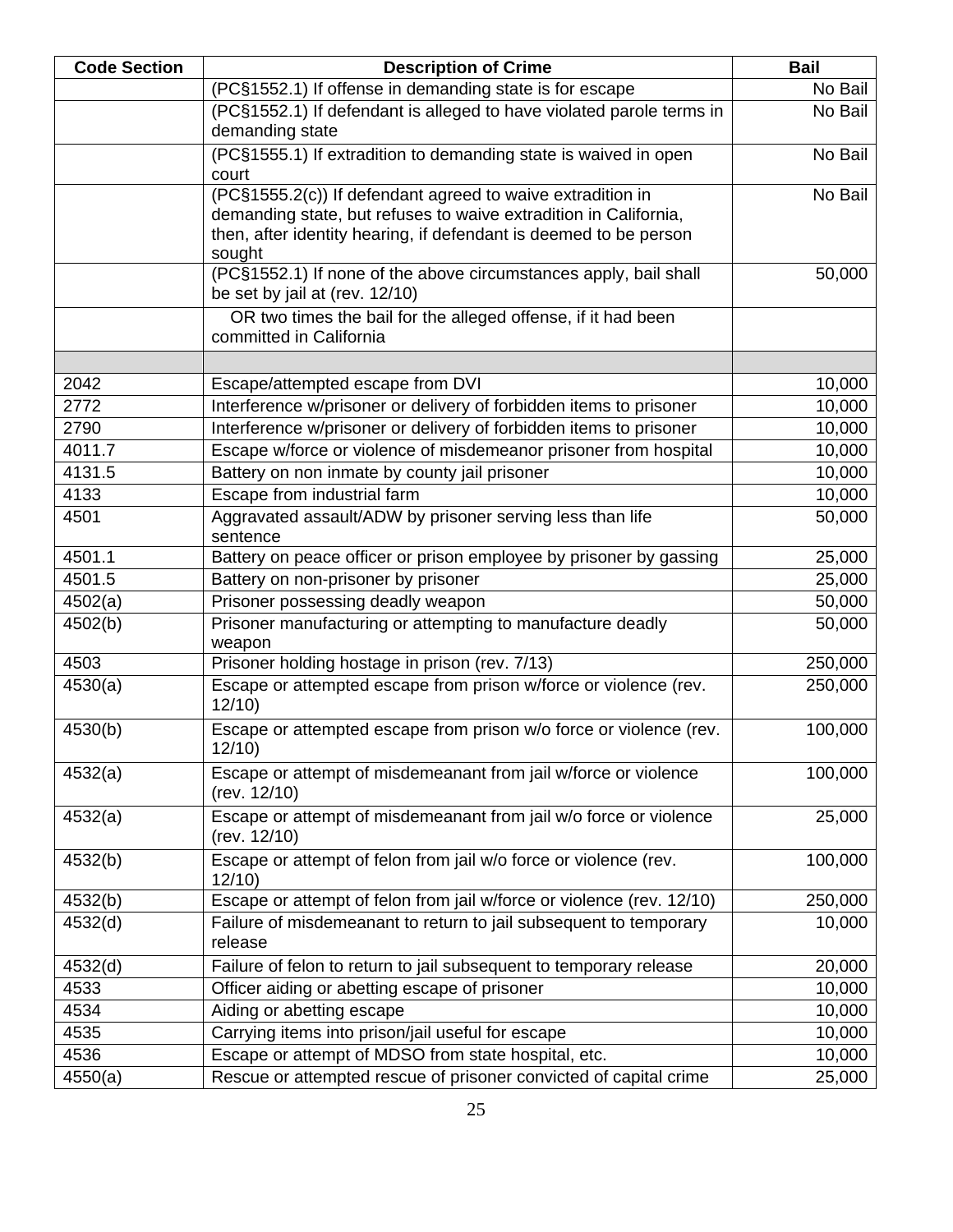| <b>Code Section</b> | <b>Description of Crime</b>                                                                                                                              | <b>Bail</b> |
|---------------------|----------------------------------------------------------------------------------------------------------------------------------------------------------|-------------|
| 4550(b)             | Rescue or attempt-prisoner convicted of noncapital crime                                                                                                 | 15,000      |
| 4571                | Unauthorized entry on prison/jail grounds by ex-convict                                                                                                  | 10,000      |
| 4573                | Smuggling drugs/drug device/alcohol into prison/jail (rev. 7/13)                                                                                         | 25,000      |
| 4573.5              | Bringing drugs/paraphernalia into prison/jail (rev. 7/13)                                                                                                | 25,000      |
| 4573.6              | Possessing controlled substances/drug device where prisoners are<br>kept (rev. 7/13)                                                                     | 25,000      |
| 4573.8              | Possessing drugs/drug device/alcohol where prisoners are kept<br>(rev. 7/13)                                                                             | 25,000      |
| 4573.9              | Sale of controlled substances to prisoner (rev. 7/13)                                                                                                    | 50,000      |
| 4574(a)             | Bring/send firearms/deadly weapons/explosives into jail/prison                                                                                           | 100,000     |
| 4574(b)             | Smuggling tear gas into prison or jail (rev. 7/13)                                                                                                       | 50,000      |
| 4600                | Destruction of prison or jail, damage exceeds \$950                                                                                                      | 10,000      |
| 11411(b)            | Placing or displaying Nazi swastika on property of another on two<br>or more occasions for purpose of terrorizing the property owner<br>(rev. 7/13)      | 50,000      |
| 11411(c)            | Cross-burning on private property of another or school property for<br>purpose of terrorizing property owner, student, or school employee<br>(rev. 7/13) | 50,000      |
| 11412               | Religious terrorism (rev. 7/13)                                                                                                                          | 50,000      |
| 11413               | Use of explosives in terrorism of specified places                                                                                                       | 250,000     |
| 11418(a)            | Possession, production, or transfer of weapons of mass destruction<br>(rev. 7/13)                                                                        | 250,000     |
| 11418(a)            | Possession, production or transfer of weapons of mass destruction<br>with designated pc (rev. 7/13)                                                      | 500,000     |
| 11418(b)(1)         | Use of mass destruction weapon w/poss widespread illness or<br>injury                                                                                    | 10,000,000  |
| 11418(b)(2)         | Use of weapon of mass destruction to damage and disrupt water or<br>food supply                                                                          | 5,000,000   |
| 11418(b)(3)         | Use of weapon of mass destruction to cause substantial loss in the<br>value of stock animals or crops                                                    | 5,000,000   |
| 11418(c)            | Use of weapon of mass destruction to damage public natural<br>resources                                                                                  | 250,000     |
| 11418(d)            | Use of recombinant technology to create new pathogens for<br>destructive purposes                                                                        | 200,000     |
| 11418.5             | Threat of use of weapon of mass destruction resulting in isolation,<br>quarantine or decontamination                                                     | 100,000     |
| 11419               | Possession of restricted biological agents (rev. 7/13)                                                                                                   | 250,000     |
| 14166               | Money laundering                                                                                                                                         | 10,000      |
| 18710(b)            | Possession of Destructive Device or .60 Ammo - Public Offense<br>(rev. 7/13) (formerly 12303)                                                            | 100,000     |
| 18715(a)            | Possession of Destructive Device - Public Place or Common<br>Carrier (rev 12/10) (formerly 12303.2)                                                      | 250,000     |
| 18720               | Possession of Materials w/intent to Make Destructive Device (rev.<br>12/10) (formerly 12312)                                                             | 50,000      |
| 18725               | Placing of Destructive Device on Common Carrier (rev. 12/10)<br>(formerly 12303.1)                                                                       | 100,000     |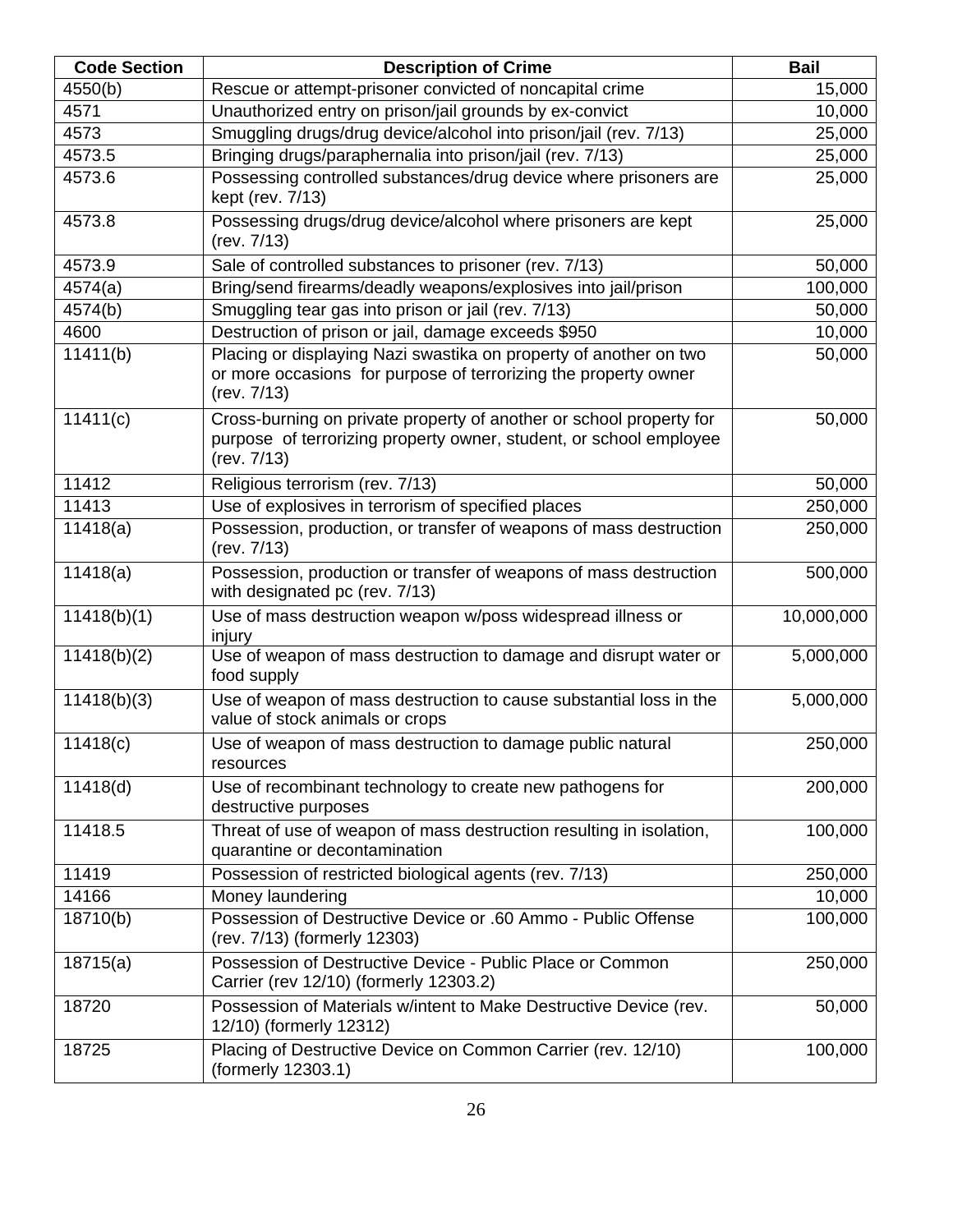| <b>Code Section</b> | <b>Description of Crime</b>                                                                               | <b>Bail</b> |
|---------------------|-----------------------------------------------------------------------------------------------------------|-------------|
| 18730               | Sale/Transport of Destructive Device (rev. 12/10) (formerly<br>12303.6)                                   | 100,000     |
| 18735(c)            | Sale/Possession/Transport of Fixed Ammo - Subsequent Offense<br>(rev. 12/10) (formerly 12304)             | 25,000      |
| 18740               | Possession of Destructive Device w/intent to Injure (rev. 12/10)<br>(formerly 12303.3)                    | 500,000     |
| 18745               | Explode Destructive Device w/intent to Commit Murder (rev. 12/10)<br>(formerly 12308)                     | 1,000,000   |
| 18750               | Causing Bodily Injury w/Destructive Device (rev. 12/10) (formerly<br>12309)                               | 500,000     |
| 18755(a)            | Causing Death w/Destructive Device (rev. 12/10) (formerly<br>12310(a)                                     | 10,000,000  |
| 18755(b)            | Causing GBI w/Destructive Device (formerly 12310(b))                                                      | 1,000,000   |
| 19100               | Concealed Carry Explosive Substance (rev. 12/10) (formerly<br>12020(a)(3)                                 | 25,000      |
| 19200(a)            | Possession of Metal Replica Hand grenade (rev. 12/10) (formerly<br>12020(a)(1)                            | 25,000      |
| 20110(a)            | Assembly/Maintenance/Placement/Possession of Booby Trap<br>(formerly 12355(a)) (rev. 7/13)                | 30,000      |
| 20110(b)            | Possession of Device w/intent to Use as a Bobby Trap (formerly<br>12355(b)) (rev. 7/13)                   | 15,000      |
| 20310               | Air gauge knife (rev. 12/10) (formerly 12020(a)(1))                                                       | 25,000      |
| 20410               | Belt buckle knife (rev. 12/10) (formerly 12020(a)(1))                                                     | 25,000      |
| 20510               | Cane sword (rev. 12/10) (formerly 12020(a)(1))                                                            | 25,000      |
| 20610               | Lipstick case knife (rev. 12/10) (formerly 12020(a)(1))                                                   | 25,000      |
| 20710               | Shobi-zue (rev. 12/10) (formerly 12020(a)(1))                                                             | 25,000      |
| 20910               | Writing pen knife (rev. 12/10) (formerly 12020(a)(1))                                                     | 25,000      |
| 21110               | Ballistic knife (rev. 12/10) (formerly 12020(a)(1))                                                       | 25,000      |
| 21310               | Dirk or Dagger (rev. 12/10) (formerly 12020(a)(4))                                                        | 25,000      |
| 21810               | Metal knuckles (rev. 12/10) (formerly 12020(a)(1))                                                        | 25,000      |
| 22010               | Nunchaku (rev. 12/10) (formerly 12020(a)(1))                                                              | 25,000      |
| 22210               | Billy, blackjack, leaded cane, sandbag, sandclub, sap or slungshot<br>(rev. 12/10) (formerly 12020(a)(1)) | 25,000      |
| 22410               | Shuriken (rev. 12/10) (formerly 12020(a)(1))                                                              | 25,000      |
| 22810(g)(1)         | Use of Tear Gas Weapon for Other than Self-Defense (formerly<br>12403.7) (rev. 7/13)                      | 10,000      |
| 22810(g)(2)         | Use of Tear Gas Weapon Against Peace Officer (formerly 12403.7)                                           | 25,000      |
| 22910(a)            | Alter Identifying marks on Tear Gas Weapon (formerly 12422) (rev.<br>7/13)                                | 10,000      |
| 23900               | Unlawful Altering of Firearm (formerly 12090)                                                             | 10,000      |
| 24310               | Camouflaging firearm container (rev. 12/10) (formerly 12020(a)(1))                                        | 25,000      |
| 24410               | Cane gun (rev. 12/10) (formerly 12020(a)(1))                                                              | 25,000      |
| 24510               | Firearm not immediately recognizable as firearm (rev. 12/10)<br>(formerly $12020(a)(1)$ )                 | 25,000      |
| 24610               | Undetectable firearm (rev. 12/10) (formerly 12020(a)(1))                                                  | 25,000      |
| 24710               | Wallet gun (rev. 12/10) (formerly 12020(a)(1))                                                            | 25,000      |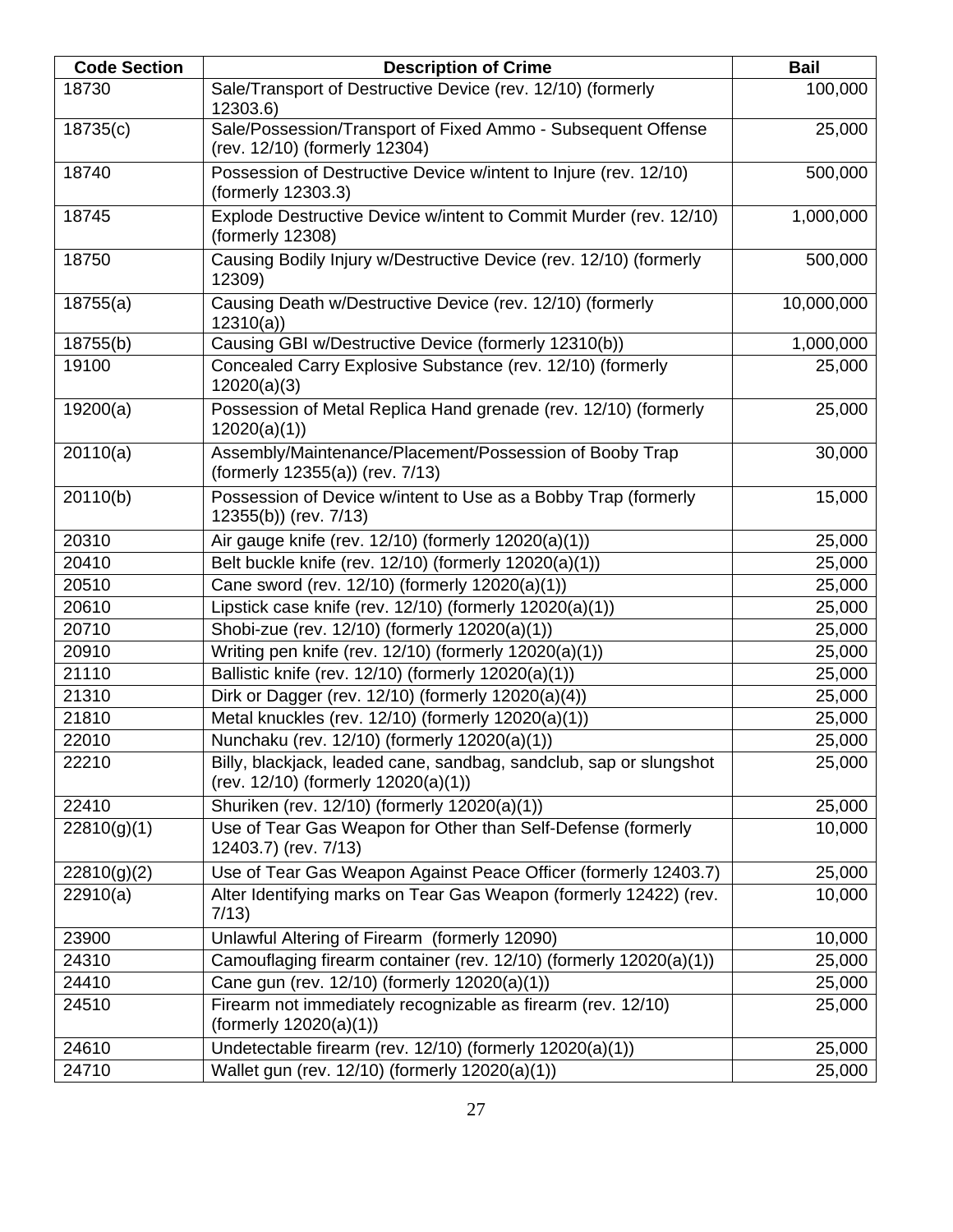| <b>Code Section</b>   | <b>Description of Crime</b>                                                                                                            | <b>Bail</b> |
|-----------------------|----------------------------------------------------------------------------------------------------------------------------------------|-------------|
| 25400                 | Carry Concealed Weapon in vehicle or on person w/Prior Felony<br>(formerly 12025) (rev. 7/13)                                          | 25,000      |
| 25110(a)              | Criminal storage of firearm in the first degree (formerly 12035(b)(1))<br>(rev. 7/13)                                                  | 25,000      |
| 25300(b)              | Carrying firearm in public while masked to hide identity (formerly<br>12040)                                                           | 10,000      |
| 25800(b)              | Carrying loaded firearm w/it commit felony (formerly 12023)                                                                            | 20,000      |
| 25850(a), (c)(1)      | Carry Loaded Firearm in Public w/Prior Felony Conviction (formerly<br>12031(a)) (rev. 7/13)                                            | 20,000      |
| 25850(a), (c)(2)      | Carry Loaded Firearm in Public - Stolen Firearm (formerly<br>12031(a)) (rev. 7/13)                                                     | 20,000      |
| 25850(a), (c)(3)      | Carry Loaded Firearm in Public - Street Gang (formerly 12031(a))                                                                       | 25,000      |
| $25850(a)$ , (c)(4)   | Carry Loaded Firearm in Public - Person Not Permitted to Possess<br>Weapon (formerly 12031(a)) (rev. 7/13)                             | 20,000      |
| 25850(a), (c)(5)      | Carry Loaded Firearm in Public - Prior Conviction for narcotics<br>offense or offense against person or property (formerly 12031(a))   | 20,000      |
| $25850(a)$ , $(c)(6)$ | Carry Loaded Firearm in Public - Not Registered Owner of Firearm<br>(formerly $12031(a)$ )                                             | 10,000      |
| 26100(b)              | Permitting another to discharge firearm from motor vehicle (rev.<br>12/10) (formerly 12034(b))                                         | 50,000      |
| 26100(c)              | Discharging firearm from motor vehicle at another person (rev.<br>12/10) (formerly 12034(c))                                           | 250,000     |
| 26100(d)              | Discharging firearm from motor vehicle (rev. 12/10) (formerly<br>12034(d)                                                              | 50,000      |
| 26180(b)              | False application for license to carry a concealed weapon (formerly<br>12051(c)                                                        | 10,000      |
| 27590(b)              | Violation of Firearms Sale/Lease/Transfer Requirements as defined<br>in subdivision $(b)(1)-(6)$ ) (formerly 12072)                    | 15,000      |
| 27590(c)              | Violation of Firearms Sale/Lease/Transfer Requirements as defined<br>in subdivision $(c)(1)-(6)$ ) (formerly 12072)                    | 15,000      |
| 29610/29700(a)        | Minor in Possession of Concealed Weapon (formerly 12101)                                                                               | 10,000      |
| 29650/29700(a)        | Minor in Possession of Live Ammo (formerly 12101)                                                                                      | 10,000      |
| 29800(a)(1)           | Felon or addict in Possession of Firearm (rev. 12/10) (formerly<br>12021(a)(1)                                                         | 50,000      |
| 29800(a)(2)           | Possession of firearm by person w/2pc of brandishing firearm<br>under Pen C§417(a)(2) (rev 12/10) (formerly 12021(b)(2))               | 50,000      |
| 29800(b)              | Possession of firearm by ex-felon when pc results from prosecution<br>as an adult under Wel & I C§707 (rev. 12/10) (formerly 12021(b)) | 50,000      |
| 29805                 | Possession of Firearm within 10 years by someone with Certain<br>Misdemeanor Convictions (rev.12/10) (formerly 12021(c))               | 50,000      |
| 29815(a)              | Possession of firearm in violation of condition of probation (rev.<br>12/10) (formerly 12021(d))                                       | 50,000      |
| 29820(c)              | Possession of firearm by juvenile court ward before age of 30 (rev.<br>12/10) (formerly 12021(e))                                      | 50,000      |
| 29825(a)              | Purchasing/receiving firearm when subject to domestic violence RO<br>(rev. 12/10) (formerly 12021(g))                                  | 50,000      |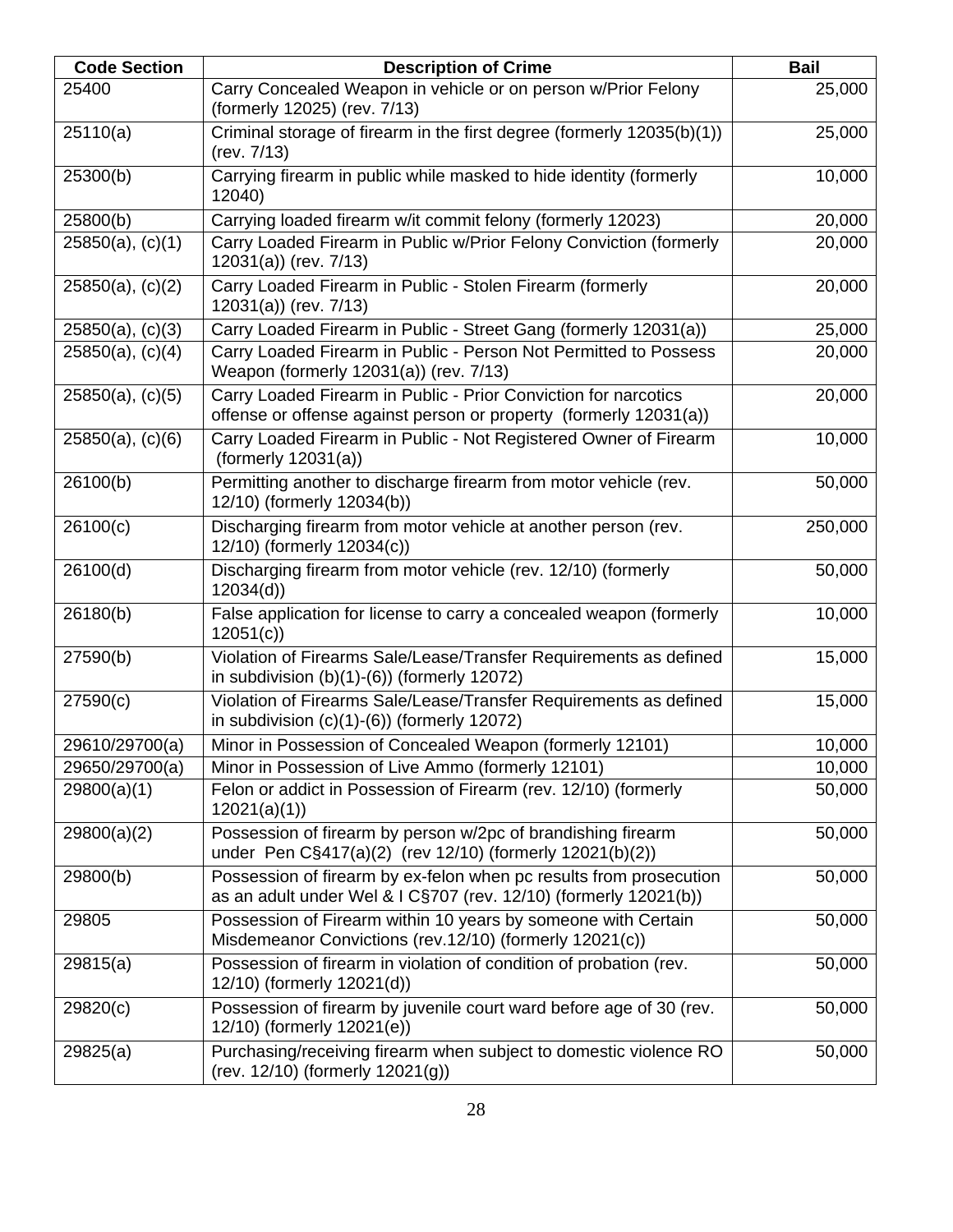| <b>Code Section</b> | <b>Description of Crime</b>                                                                                                                                                                                       | <b>Bail</b> |
|---------------------|-------------------------------------------------------------------------------------------------------------------------------------------------------------------------------------------------------------------|-------------|
| 29900(a)(1)         | Possession of Firearm by felon previously convicted of specified<br>felonies violent crimes (rev. 12/10) (formerly 12021.1)                                                                                       | 50,000      |
| 29900(b)(1)         | Possession of Firearm by any person previously convicted of<br>offense listed in 29905 which conviction resulted in certification by<br>juvenile court for prosecution as adult (rev. 12/10) (formerly<br>12021.1 | 50,000      |
| 30210(a)            | Ammo containing Flechette Dart (rev. 12/10) (formerly 12020(a)(1))                                                                                                                                                | 25,000      |
| 30210(b)            | Bullet Containing Explosive Agent (rev. 12/10) (formerly<br>12020(a)(1)                                                                                                                                           | 25,000      |
| 30305(a)            | Possession of ammunition or reloaded ammunition by ex-felon or<br>mental patient (rev. 12/10) (formerly 12316(b))                                                                                                 | 25,000      |
| 30315               | Possession of Armor Piercing Ammo (formerly 12320) (rev. 7/13)                                                                                                                                                    | 25,000      |
| 30320               | Manufacture of Armor Piercing Ammo (formerly 12321) (rev. 7/13)                                                                                                                                                   | 25,000      |
| 30600(a)            | Manufacture, Distribution, Sale or Transport of Assault Weapon /<br>.50 BMG (formerly 12280(a)(1))                                                                                                                | 50,000      |
| 30605(a)            | Possession of Assault Weapon (formerly 12280(b)) (rev. 7/13)                                                                                                                                                      | 50,000      |
| 31360(a)            | Possession of Body Armor by Felon (formerly 12370)                                                                                                                                                                | 10,000      |
| 31500               | Unconventional pistol (rev. 12/10) (formerly 12020(a)(1)                                                                                                                                                          | 25,000      |
| 32310               | Large Capacity Magazine (rev. 12/10) (formerly 12020(a)(2))                                                                                                                                                       | 25,000      |
| 32625(a)            | Possession or transport of Machine Gun (formerly 12220(a)) (rev.<br>7/13)                                                                                                                                         | 25,000      |
| 32625(b)            | Sale, Manufacture or Conversion of Machine Gun (formerly<br>12220(b)                                                                                                                                              | 50,000      |
| 32900               | Multiburst trigger activator (rev. 12/10) (formerly 12020(a)(1))                                                                                                                                                  | 25,000      |
| 33215               | Possession, Sale or Manufacture of Short-barreled rifle/shotgun<br>$(rev. 12/10)$ (formerly $12020(a)(1)$ )                                                                                                       | 25,000      |
| 33410               | Possession of Silencer (rev. 12/10) (formerly 12520)                                                                                                                                                              | 10,000      |
| 33600               | Zip gun (rev. 12/10) (formerly 12020(a)(1))                                                                                                                                                                       | 25,000      |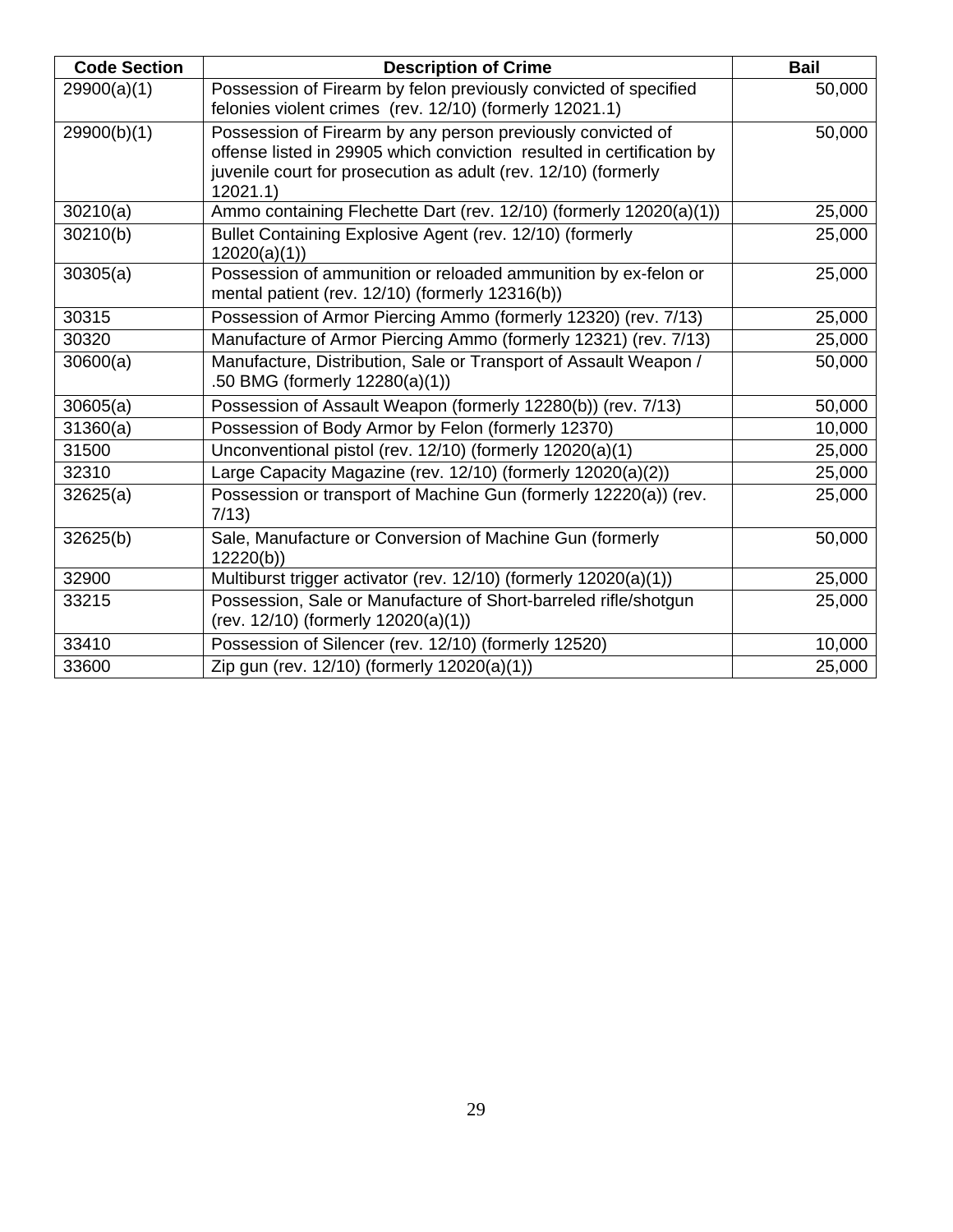| <b>Code Section</b> | <b>Description of Crime</b>                                                                                                                                                          | <b>Bail</b> |
|---------------------|--------------------------------------------------------------------------------------------------------------------------------------------------------------------------------------|-------------|
| 1808.4              | Disclosure of home address of peace officer or family member<br>contained in confidential DMV record resulting in bodily injury to<br>these persons                                  | 10,000      |
| 2800.2              | Flight from police in willful or wanton disregard for safety of person<br>or property (rev. 7/13)                                                                                    | 50,000      |
| 2800.3              | Flight from police causing death or serious BI (rev. 7/13)                                                                                                                           | 100,000     |
| 4463                | False evidence of registration                                                                                                                                                       | 5,000       |
| 10501               | False report of stolen car w/pc (rev. 7/13)                                                                                                                                          | 10,000      |
| 10752               | Fraudulent use of vehicle identification number (rev. 7/13)                                                                                                                          | 10,000      |
| 10801               | Owning or operating a chop shop (rev. 7/13)                                                                                                                                          | 40,000      |
| 10802               | Altering, counterfeiting, defacing, etc., VIN's wit misrepresent the<br>identity or prevent the identification of motor vehicles or motor<br>vehicle parts, etc.                     | 20,000      |
| 10803(a)            | Buying wit resell, dispose, sell, transfer more than one motor vehicle<br>or parts from more than one motor vehicle, with knowledge the<br>VIN's have been altered, etc. (rev. 7/13) | 35,000      |
| 10803(b)            | Possessing for purpose of sale, transfer, etc., more than one motor<br>vehicle or parts from more than one motor vehicle, with knowledge<br>the VIN's have been altered, etc.        | 15,000      |
| 10851(a)            | Vehicle theft                                                                                                                                                                        | 40,000      |
| 10851 (b)           | Theft of ambulance, police, or fire dept vehicle, or disabled person's<br>vehicle (rev. 7/13)                                                                                        | 40,000      |
| 10851(e)            | Vehicle theft w/felony pc                                                                                                                                                            | 60,000      |
| 20001(b)(1)         | Hit-and-run driving                                                                                                                                                                  | 10,000      |
| 20001(b)(2)         | Hit-and-run driving causing death or serious injury (rev. 7/13)                                                                                                                      | 25,000      |
| 21464               | Interfere with traffic devices causing BI/death                                                                                                                                      | 10,000      |
| 23104               | Reckless driving causing GBI w/pc (rev. 7/13)                                                                                                                                        | 25,000      |
| 23110               | Throwing substance at vehicle capable of causing serious BI                                                                                                                          | 10,000      |
| 23152/23550         | DUI of alcohol/drugs/w/3 priors (rev. 7/13)                                                                                                                                          | 50,000      |
| 23153/23554         | DUI of alcohol/drugs causing BI-1st offense                                                                                                                                          | 25,000      |
| 23153/23560         | DUI of alcohol/drugs causing BI-2nd offense (rev. 7/13)                                                                                                                              | 50,000      |
| 23153/23566(a)      | DUI of alcohol/drugs causing BI w/2 priors (rev. 7/13)                                                                                                                               | 100,000     |
| 23153/23566(b)      | DUI of alcohol/drugs causing GBI w/2 priors (rev. 7/13)                                                                                                                              | 250,000     |
| 38318               | Throwing things at off-highway vehicle                                                                                                                                               | 10,000      |
| 38318.5             | Removing marker from trail causing GBI                                                                                                                                               | 10,000      |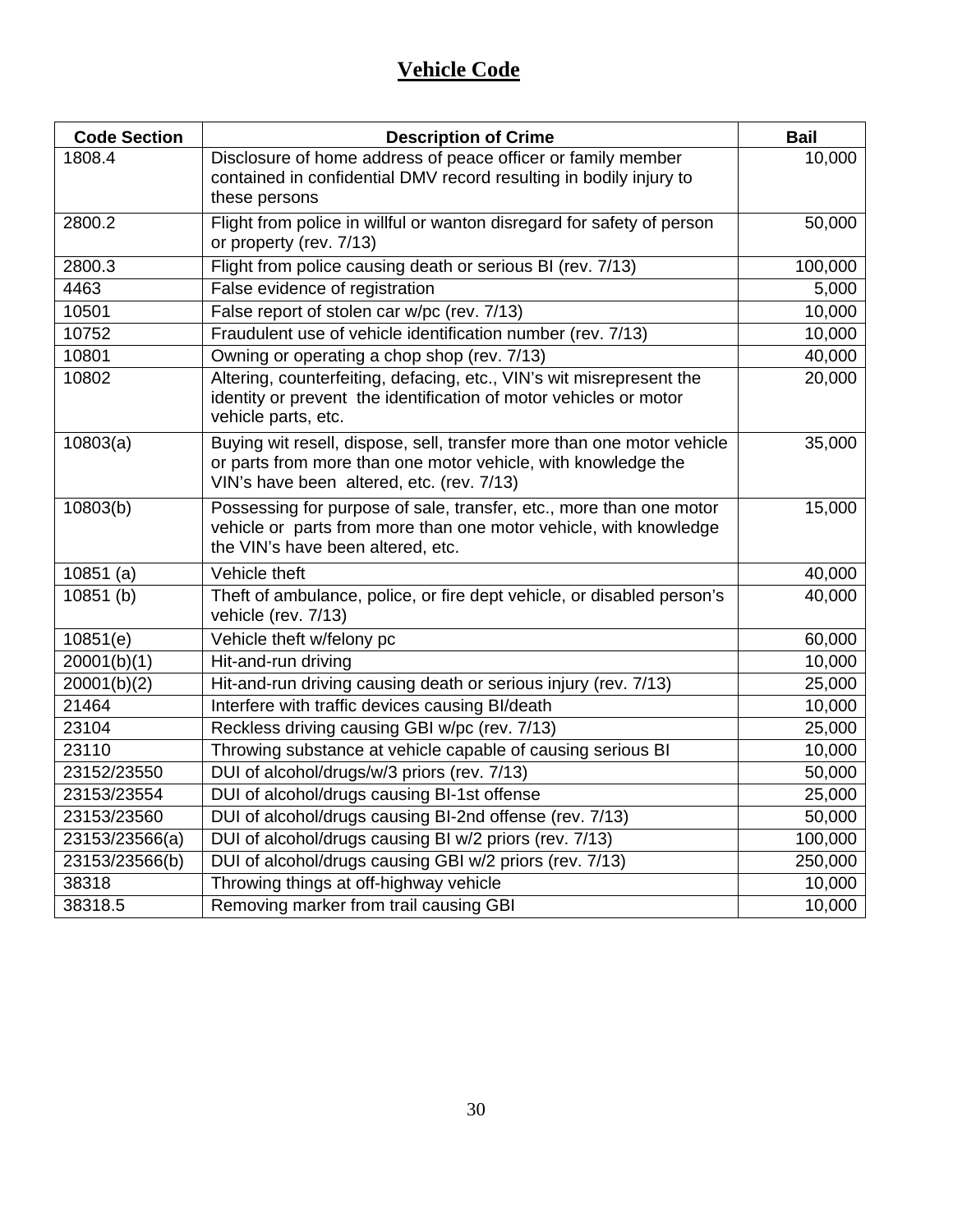#### **Welfare and Institutions Code**

| <b>Code Section</b>   | <b>Description of Crime</b>                                                                                                           | <b>Bail</b> |
|-----------------------|---------------------------------------------------------------------------------------------------------------------------------------|-------------|
| 8100(a)               | Possession of firearm or deadly weapon by mental patient (rev.<br>7/13)                                                               | 10,000      |
| 8100 (b)              | Possession of firearm or deadly weapon by person who<br>communicates threat to psychotherapist                                        | 10,000      |
| 8101(a)               | Knowing gift or sale of deadly weapon to mental patient                                                                               | 10,000      |
| 8101 (b)              | Knowing gift or sale of firearm to mental patient                                                                                     | 10,000      |
| 8103(a)               | Possession of firearm or deadly weapon by mentally disordered sex<br>offender or person who is danger to others due to mental illness | 10,000      |
| 8103 (b)              | Possession of firearm or deadly weapon by person found not guilty<br>by reason of insanity of crimes designated violent felonies      | 10,000      |
| 8103 (c)              | Possession of firearm or deadly weapon by person found not guilty<br>by reason of insanity of crimes not included under §8103 (b)     | 10,000      |
| 8103 (d)              | Possession of firearm or deadly weapon by person found mentally<br>incompetent to stand trial                                         | 10,000      |
| 8103 (e)              | Possession of firearm or deadly weapon by person placed under<br>conservatorship due to grave disability or chronic alcoholism        | 10,000      |
| 8103 (f)              | Possession of firearm by mentally disordered person                                                                                   | 10,000      |
| $\overline{8}103$ (g) | Possession of firearm by person certified for treatment under<br>§5250, §5260, or §5270.15                                            | 10,000      |
| 10980                 | Food stamp fraud offenses (rev. 7/13)                                                                                                 | 10,000      |
| 11054                 | False affirmation of welfare application (rev. 7/13)                                                                                  | 10,000      |
| 11483                 | Fraud in obtaining AFDC (rev. 7/13)                                                                                                   | 10,000      |
| 11483.5               | Using multiple applications to obtain more than one aid payment<br>(rev. 7/13)                                                        | 10,000      |
| 14014                 | Fraudulent use of health care/false application over \$950 (rev.<br>7/13)                                                             | 10,000      |
| 14107                 | Fraudulent activities, schemes, or artifices described in W & I C<br>§14107(b) (rev. 7/13)                                            | 10,000      |
| 14107.2 (a)           | Solicit/receive bribe for MediCal referrals or service                                                                                | 10,000      |
| 14107.2 (b)           | Offer/pay/bribe for MediCal referrals or purchase of services                                                                         | 10,000      |
| 14107.3               | MediCal provider requiring bribe as condition to grant aid                                                                            | 10,000      |
| 14107.4 (a)           | Failure to disclose conflict of interest to MediCal (rev. 7/13)                                                                       | 10,000      |
| 14107.4 (b)           | False report to MediCal                                                                                                               | 10,000      |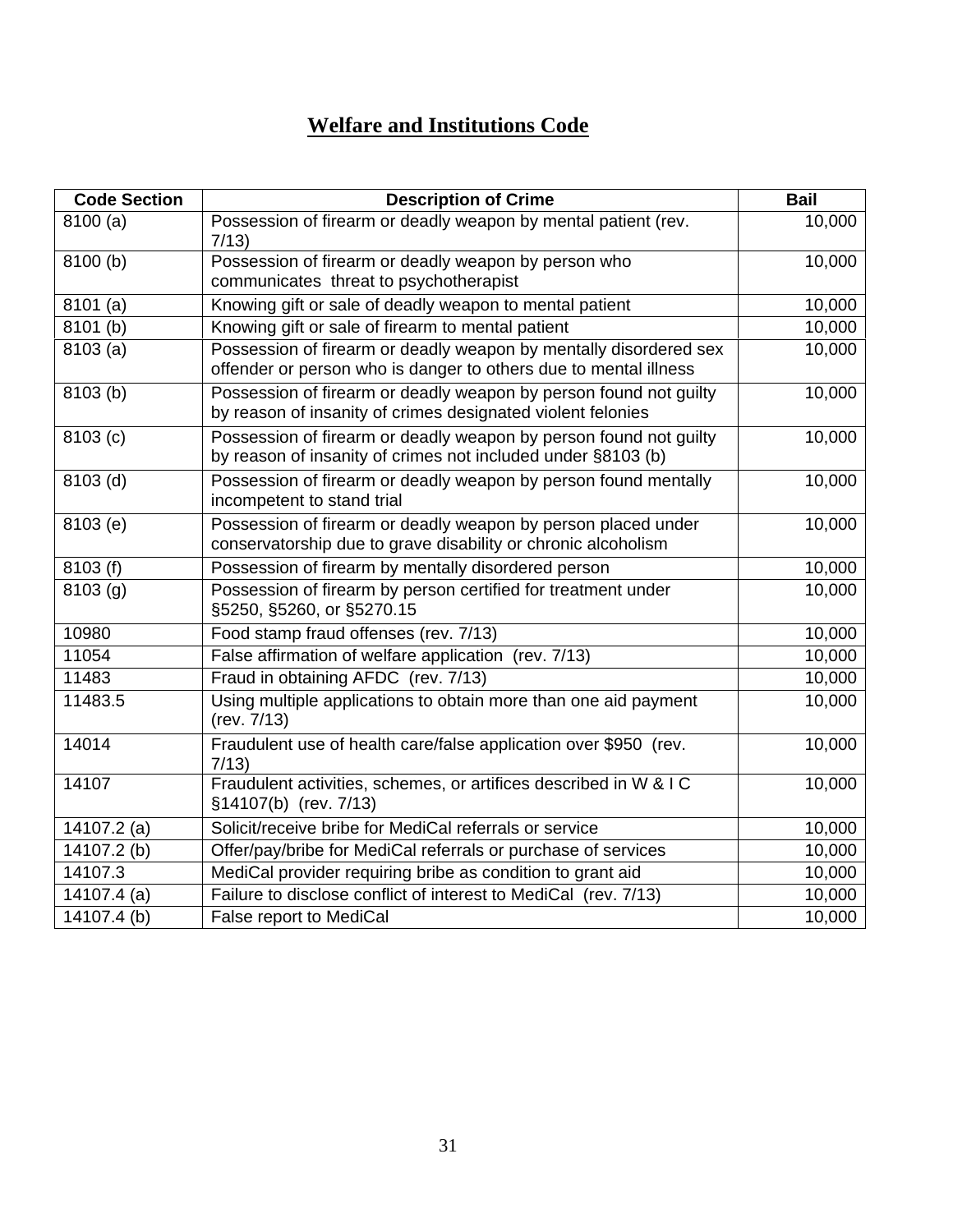| <b>Code Section</b> | <b>Description of Crime</b>                                                                                                                               | <b>Bail</b> |
|---------------------|-----------------------------------------------------------------------------------------------------------------------------------------------------------|-------------|
| 580                 | Sale of Medical Degree                                                                                                                                    | 10,000      |
| 581                 | Fraudulent procurement or alteration of medical diploma                                                                                                   | 10,000      |
| 582                 | Fraudulent use of medical diploma                                                                                                                         | 10,000      |
| 583                 | False statement by medical license applicant                                                                                                              | 10,000      |
| 584                 | Impersonation during medical license examination                                                                                                          | 10,000      |
| 650                 | Accepting consideration for referring patients to clinic or lab                                                                                           | 10,000      |
| 650                 | Accepting consideration for referring patients to clinic or lab w/pc                                                                                      | 10,000      |
| 729(a), (b)(3)      | Sexual exploitation by physician, psychotherapist, or alcohol and drug<br>abuse counselor involving two or more victims                                   | 10,000      |
| 729(a), (b)(4)      | Two or more acts of sexual exploitation by physician, psychotherapist,<br>or alcohol and drug abuse counselor involving single victim w/pc (rev.<br>7/13) | 25,000      |
| 729(a), (b)(5)      | Sexual exploitation by physician, psychotherapist, or alcohol and drug<br>abuse counselor involving two or more victims                                   | 10,000      |
| 1282.3              | Improper collection, storage, or labeling of biological specimen with<br>willful or wanton disregard for safety                                           | 10,000      |
| 1282.3              | Improper collection, storage, or labeling of biological specimen with<br>willful or wanton disregard for safety w/pc                                      | 20,000      |
| 1701                | Sale/alter dentist's diploma, etc. w/pc                                                                                                                   | 10,000      |
| 2053                | Practice medicine w/o license/certificate                                                                                                                 | 10,000      |
| 4324                | Forgery of prescription                                                                                                                                   | 10,000      |
| 4336                | Use of minor as agent regarding pharmaceuticals by<br>doctor/veterinarian, etc.                                                                           | 10,000      |
| 6126(b)             | Unauthorized practice of law by person disbarred or suspended from<br>membership in state bar                                                             | 10,000      |
| 6152                | Unlawful solicitation w/pc                                                                                                                                | 10,000      |
| 7027.3              | Fraudulent use of contractor's license number (rev. 7/13)                                                                                                 | 10,000      |
| 7028.16             | Repairing structures damaged by a natural disaster without a<br>contractor's license (rev. 7/13)                                                          | 10,000      |
| 10250.56            | Breach of trust by real property securities dealers (rev. 7/13)                                                                                           | 10,000      |
| 11010               | Failure to notify real estate commissioner re sale of property (rev.<br>7/13)                                                                             | 10,000      |
| 11010.1             | Failure to notify RE commr of intent to issue notes secured by<br>property (rev. 7/13)                                                                    | 10,000      |
| 11013.1             | Sale or lease of property subject to blanket encumbrance (rev. 7/13)                                                                                      | 10,000      |
| 11013.2             | Sale or lease of property subject to blanket encumbrance (rev. 7/13)                                                                                      | 10,000      |
| 11013.4             | Sale or lease of property not subject to blanket encumbrance (rev.<br>7/13)                                                                               | 10,000      |
| 11018.2             | Sale or lease of property w/o public report (rev. 7/13)                                                                                                   | 10,000      |
| 11019               | Failure to cease and desist activities when ordered re prop sales                                                                                         | 10,000      |
| 11022               | False or misleading real estate advertising (rev. 7/13)                                                                                                   | 10,000      |

#### **Business and Professions Code**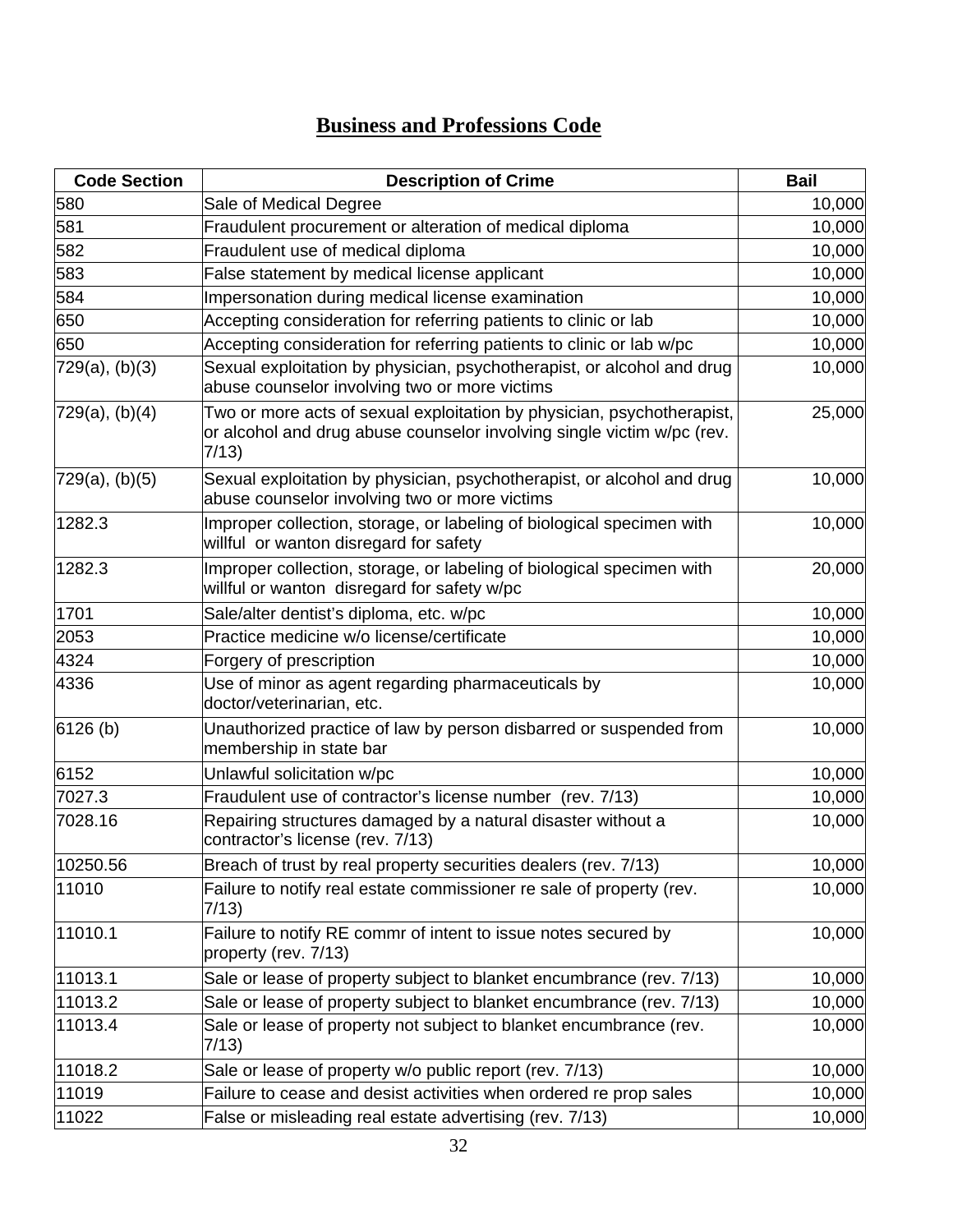| <b>Code Section</b> | <b>Description of Crime</b>                                                                | <b>Bail</b> |
|---------------------|--------------------------------------------------------------------------------------------|-------------|
| 17511.9             | Fraudulent telephonic sales methods (rev. 7/13)                                            | 10,000      |
| 22430 (d)           | Manufacture, sale, or transport of deceptive identification document<br>for fraudulent use | 10,000      |
| 25603               | Bring alcohol into prison/jail, etc. (rev. 7/13)                                           | 10,000      |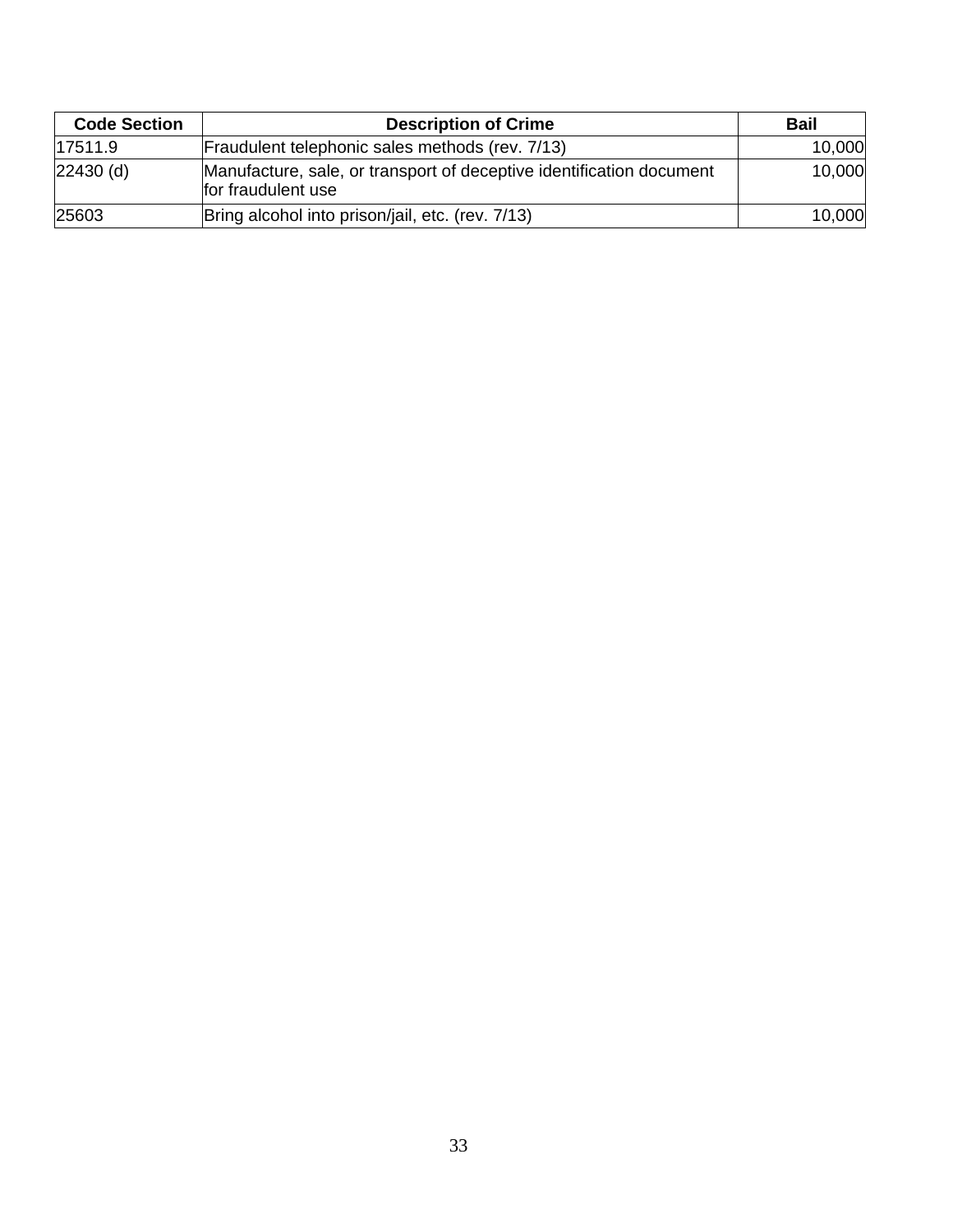#### **Civil Code**

| <b>Code Section</b> | <b>Description of Crime</b>                                                                                                            | <b>Bail</b> |
|---------------------|----------------------------------------------------------------------------------------------------------------------------------------|-------------|
| 892                 | Rent skimming, five or more acts (rev. 7/13)                                                                                           | 10,000      |
| 1695.8              | Violation by equity purchasers (rev. 7/13)                                                                                             | 10,000      |
| $1812.116(b)-(c)$   | Violations by discount buying organization (rev. 7/13)                                                                                 | 10,000      |
| 1812.217            | Marketing plan sales fraud (rev. 7/13)                                                                                                 | 10,000      |
| 2945.4              | Unfair dealing by mortgage foreclosure consultant (rev. 7/13)                                                                          | 10,000      |
| 2985.2              | Encumbering unrecorded real estate contracts (rev. 7/13)                                                                               | 10,000      |
| 2985.3              | Appropriation by seller of buyer's payment when payment by seller<br>on obligation secured by encumbrance on real property (rev. 7/13) | 10,000      |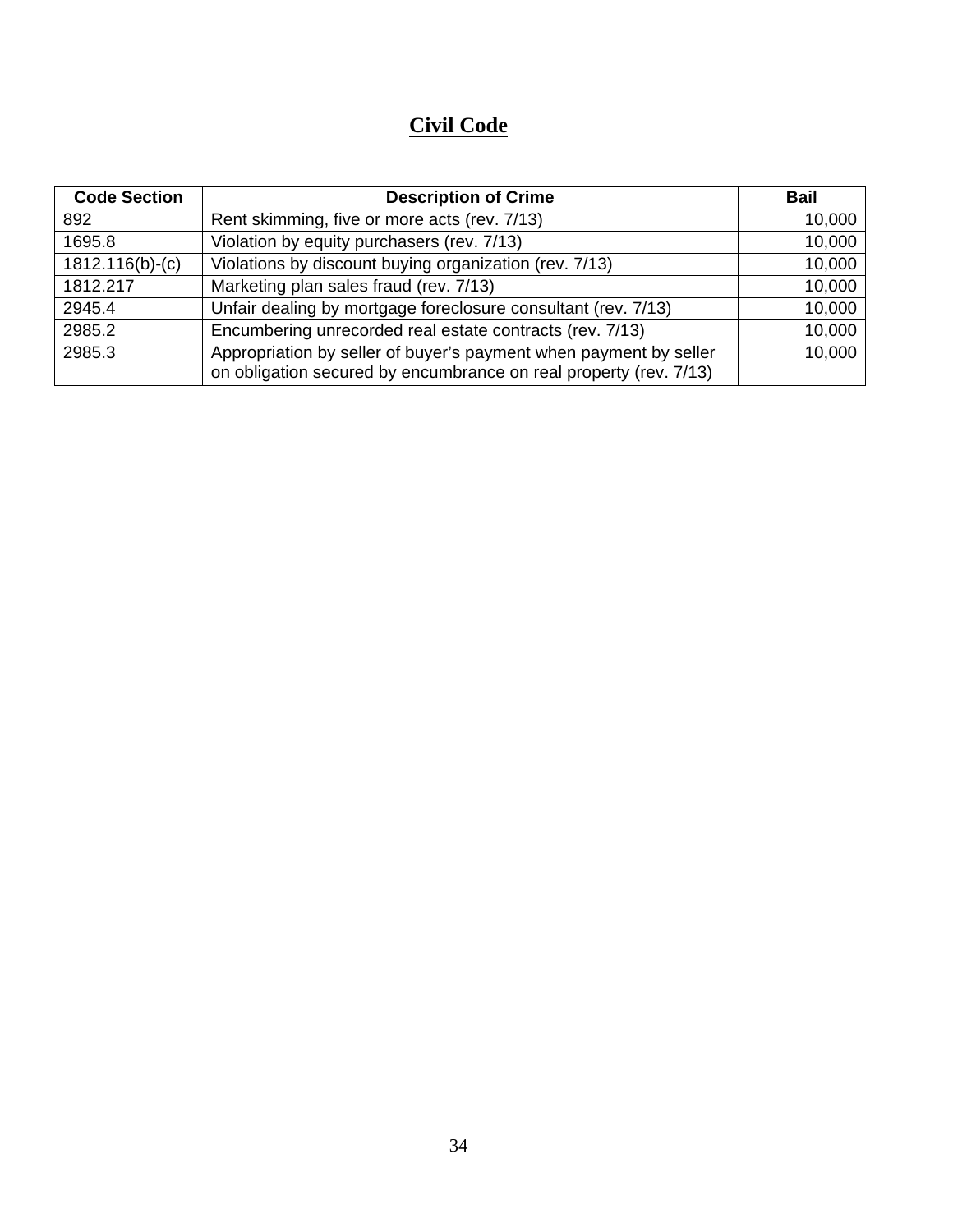#### **Corporations Code**

| <b>Code Section</b> | <b>Description of Crime</b>                                                                                            | <b>Bail</b> |
|---------------------|------------------------------------------------------------------------------------------------------------------------|-------------|
| 2255                | Corporation agent falsifying/destroying records w/fraud intent (rev.<br>7/13)                                          | 10,000      |
| 2256                | Falsifying evidence used in investigating corporation affairs (rev.<br>7/13)                                           | 10,000      |
| 6811                | Fraudulent distribution by director of public benefit corporation (rev.<br>7/13)                                       | 10,000      |
| 6812                | Filing of false financial reports by director or officer of public benefit<br>corporation (rev. 7/13)                  | 10,000      |
| 6813                | Fraudulent acquisition of corporate property by director or officer of<br>public benefit corporation (rev. 7/13)       | 10,000      |
| 6814                | Deception of public officer examining the organization of public<br>benefit corporation (rev. 7/13)                    | 10,000      |
| 8812                | Fraudulent distribution by director of mutual benefit corporation (rev.<br>7/13)                                       | 10,000      |
| 8813                | Filing of false financial reports by director or officer of mutual benefit<br>(rev. 7/13)                              | 10,000      |
| 8814                | Fraudulent acquisition of corporate property by director or officer of<br>mutual benefit corporation (rev. 7/13)       | 10,000      |
| 8815                | Deception of public officer examining the organization of mutual<br>benefit corporation (rev. 7/13)                    | 10,000      |
| 12672               | Fraudulent distribution by director of consumer cooperative<br>corporation (rev. 7/13)                                 | 10,000      |
| 12673               | Filing of false financial reports by director or officer of consumer<br>cooperative corporation (rev. 7/13)            | 10,000      |
| 12674               | Fraudulent acquisition of corporate property by director or officer of<br>consumer cooperative corporation (rev. 7/13) | 10,000      |
| 12675               | Deception of public officer examining the organization of consumer<br>cooperative corporation (rev. 7/13)              | 10,000      |
| 22002               | Corporation agent falsifying records (rev. 7/13)                                                                       | 10,000      |
| 25110               | Unlawful sale of securities (rev. 7/13)                                                                                | 10,000      |
| 25120               | Unlawful sale of securities (rev. 7/13)                                                                                | 10,000      |
| 25130               | Unlawful sale of securities (rev. 7/13)                                                                                | 10,000      |
| 25164               | Representing that qualification of document indicated verity (rev.<br>7/13)                                            | 10,000      |
| 25166               | Making false statements to commissioner (rev. 7/13)                                                                    | 10,000      |
| 25210               | Transacting securities w/o certificate (rev. 7/13)                                                                     | 10,000      |
| 25214(a)            | Employing suspended securities agent (rev. 7/13)                                                                       | 10,000      |
| 25216               | Sale of security by fraudulent scheme by broker/dealer                                                                 |             |
| 25218               | Violation of equity rules by broker/dealer (rev. 7/13)                                                                 | 10,000      |
| 25230               | Practicing by uncertified investment advisor (rev. 7/13)                                                               | 10,000      |
| 25232.2             | Employing suspended/disqualified investment advisor (rev. 7/13)                                                        | 10,000      |
| 25234 (a)           | Entering illegal investment advisory contract (rev. 7/13)                                                              | 10,000      |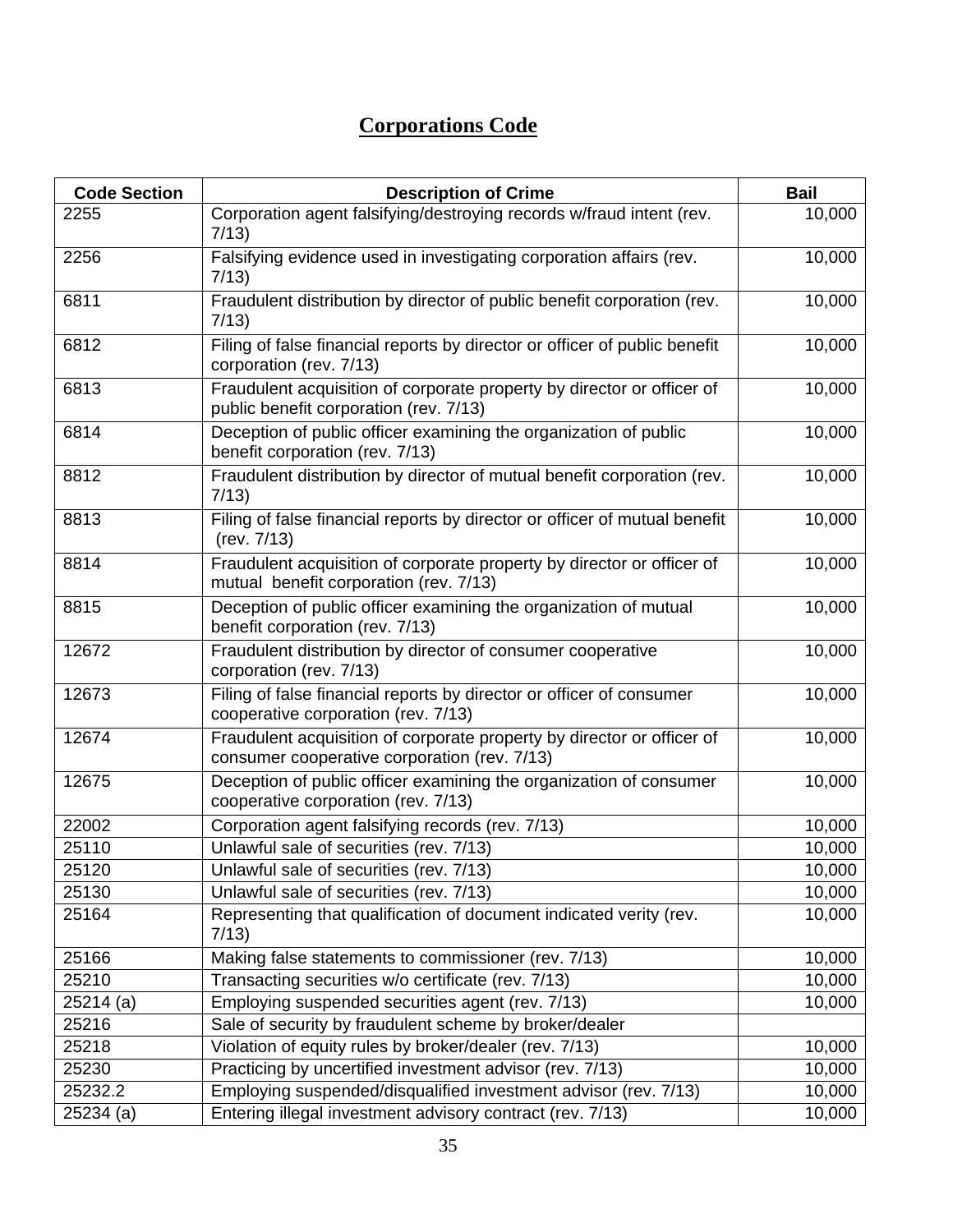| <b>Code Section</b> | <b>Description of Crime</b>                                                | <b>Bail</b> |
|---------------------|----------------------------------------------------------------------------|-------------|
| 25235               | Defrauding client by investment advisor (rev. 7/13)                        | 10,000      |
| 25243               | Misrepresenting certification as approved by commissioner (rev.<br>7/13)   | 10,000      |
| 25245               | Misrepresenting facts on report/application to commissioner (rev.<br>7/13) | 10,000      |
| 25246               | Requiring spouse's consent to transaction (rev. 7/13)                      | 10,000      |
| 25300 (a)           | Advertising sale of security w/o filing (rev. 7/13)                        | 10,000      |
| 25400               | Churning (rev. 7/13)                                                       | 10,000      |
| 25401               | Sale or offer to sell security by misrepresentation                        | 15,000      |
| 25402               | Insider trading                                                            | 15,000      |
| 25540 (a)           | General violation of corporate securities law                              | 10,000      |
| 25540 (b)           | Violation of Corp C§25400, §25401, §25402, or related provisions           | 15,000      |
| 25541               | Securities fraud                                                           | 15,000      |
| 27101               | General violation of Security Owners Protection Law                        | 15,000      |
| 29100               | Making bucketing contract or keeping bucketing shop                        | 15,000      |
| 29550 (a)           | General violation of California commodity law (rev. 7/13)                  | 10,000      |
| 29550 (b)           | Fraud in violation of Corp C§29536                                         | 15,000      |
| 31110               | Unlawful offering of franchise for sale (rev. 7/13)                        | 10,000      |
| 31200               | Filing false report w/Franchise Commissioner (rev. 7/13)                   | 10,000      |
| 31201               | Misrepresenting facts in offering to sell franchise                        | 10,000      |
| 31202               | Making false statement to obtain franchise exemption (rev. 7/13)           | 10,000      |
| 31203               | Violating commissioner's order on sale of franchise                        | 10,000      |
| 31210               | Sale of franchise by unlicensed person                                     | 10,000      |
| 31410               | General violation of franchise investment law                              | 10,000      |
| 31411               | Franchise fraud                                                            | 10,000      |
| 35301               | Official violates or allows violations of provisions/statutes, etc.        | 10,000      |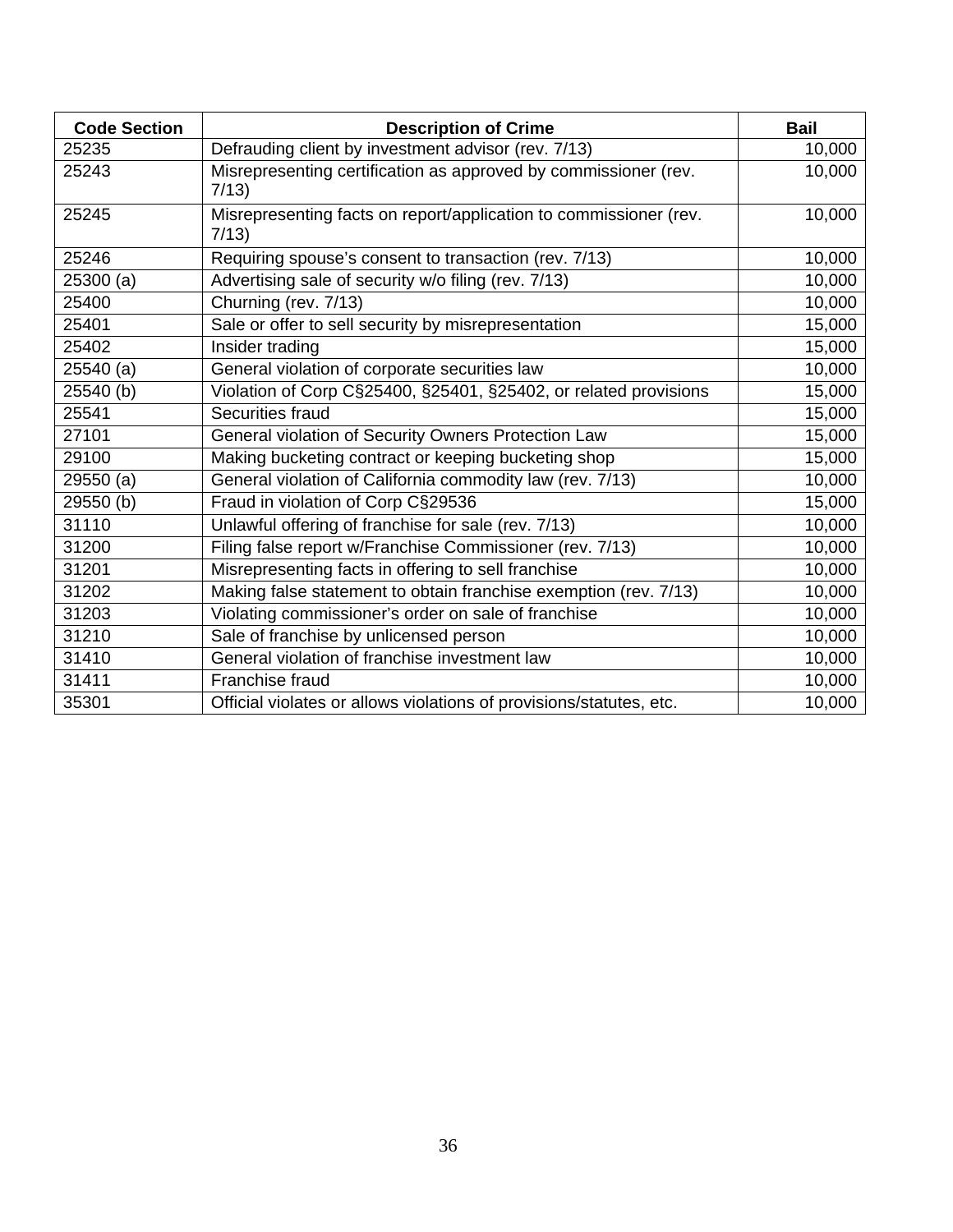# **Elections Code**

| 18100(a)  | Allowing unqualified voter to register (rev. 7/13)                                                                                                               | 5,000  |
|-----------|------------------------------------------------------------------------------------------------------------------------------------------------------------------|--------|
| 18100 (b) | Registering nonexistent person to vote (rev. 7/13)                                                                                                               | 5,000  |
| 18101     | Knowingly completing registration form for fictitious person (rev.<br>7/13)                                                                                      | 5,000  |
| 18102     | Knowingly accepting registration of ineligible person (rev. 7/13)                                                                                                | 5,000  |
| 18106     | Defacing party affiliation declaration on affidavit of registration (7/13)                                                                                       | 5,000  |
| 18110     | Disclosure of home address of peace officer or family member<br>contained in confidential voter registration card resulting in bodily<br>injury to these persons | 10,000 |
| 18200     | Signing false name to nomination petition (rev. 7/13)                                                                                                            | 10,000 |
| 18201     | False making, destruction, or defacement of nomination papers (rev.<br>7/13)                                                                                     | 10,000 |
| 18203     | Knowingly filing false nomination papers (rev. 7/13)                                                                                                             | 10,000 |
| 18204     | Willful suppression of nomination papers or declaration of candidacy<br>(rev. 7/13)                                                                              | 10,000 |
| 18205     | Bribe to induce person to withdraw/not to become candidate                                                                                                       | 10,000 |
| 18310     | Consideration to vote in certain way at political party caucus                                                                                                   | 10,000 |
| 18311     | Giving or receiving bribes                                                                                                                                       | 10,000 |
| 18400     | Use, furnishing imitation ballot paper or punch card (rev. 7/13)                                                                                                 | 10,000 |
| 18403     | Person other than election official to receive, examine or solicit voter<br>to show voted ballot (rev. 7/13)                                                     | 10,000 |
| 18500     | Abetting voting fraud.(rev. 7/13)                                                                                                                                | 10,000 |
| 18501     | Public official aiding illegal casting of votes                                                                                                                  | 10,000 |
| 18502     | Interference with officers or votes                                                                                                                              | 10,000 |
| 18520     | Offer or promise of office to induce voting or refrain from voting                                                                                               | 10,000 |
| 18521     | Gift/consideration to induce person to vote/refrain from voting                                                                                                  | 10,000 |
| 18522     | Pay/offer/lend/contribute to induce voter to vote/refrain from voting                                                                                            | 10,000 |
| 18523     | <b>Election bribery</b>                                                                                                                                          | 10,000 |
| 18524     | Boarding person wit induce vote (rev. 7/13)                                                                                                                      | 10,000 |
| 18540     | Influencing voting by use of force                                                                                                                               | 10,000 |
| 18541     | Soliciting votes or discussing voter qualifications in proximity of<br>polling place (rev. 7/13)                                                                 | 10,000 |
| 18543(a)  | Challenging person's right to vote w/o probable cause or on<br>fraudulent grounds (rev. 7/13)                                                                    | 10,000 |
| 18543 (b) | Conspiring to violate Elec C§18543 (a) (rev. 7/13)                                                                                                               | 10,000 |
| 18544     | Possessing firearm or uniformed police or security guards stationed<br>near polling place (rev. 7/13)                                                            | 10,000 |
| 18560     | Fraudulent voting (rev. 7/13)                                                                                                                                    | 10,000 |
| 18561     | Procuring, advising vote of unqualified person (rev. 7/13)                                                                                                       | 10,000 |
| 18564     | Tampering w/voting machines                                                                                                                                      | 15,000 |
| 18565     | Aiding or abetting violation of Elec C§18564                                                                                                                     | 10,000 |
| 18566     | Forging, counterfeiting election returns                                                                                                                         | 15,000 |
| 18567     | Altering returns                                                                                                                                                 | 10,000 |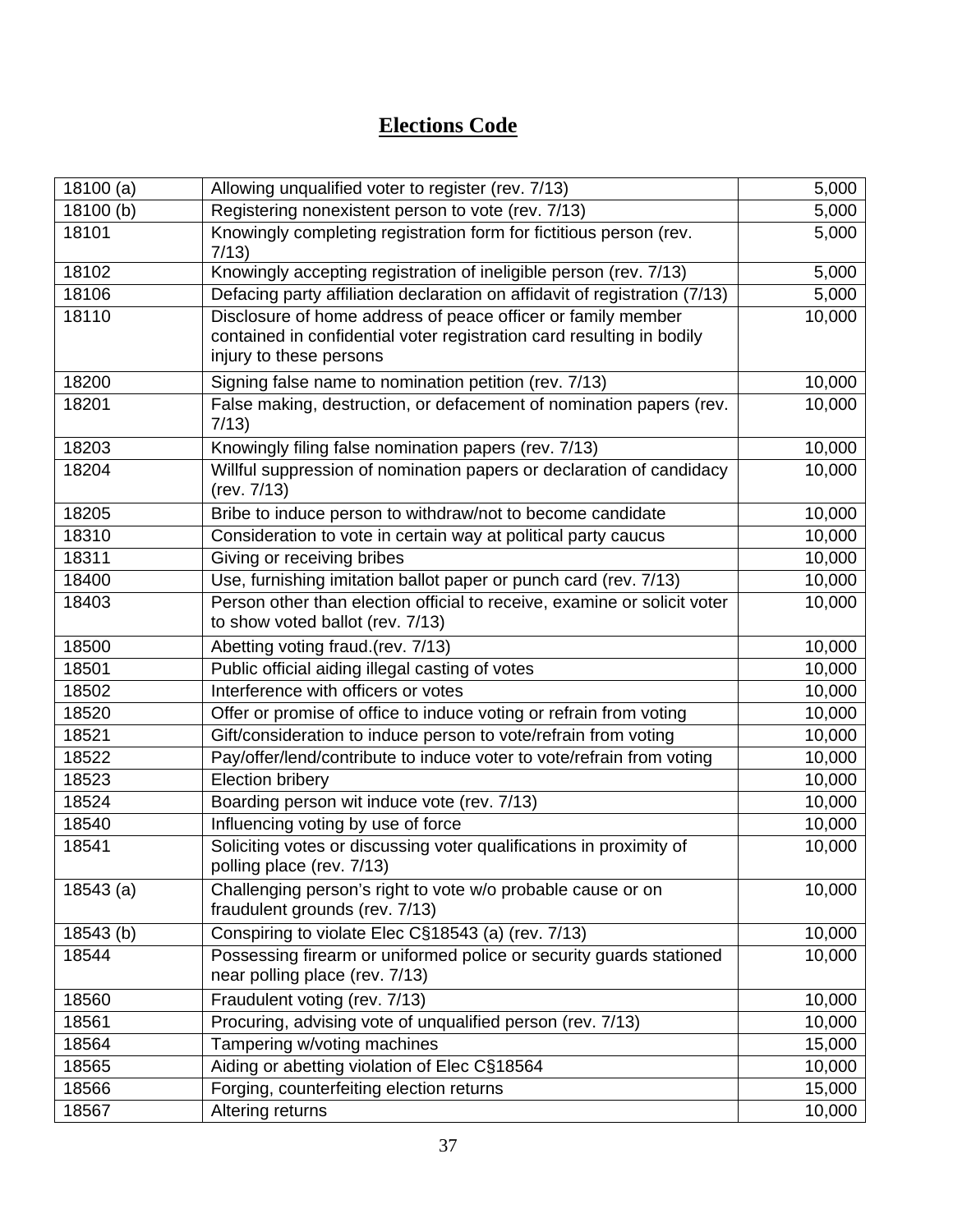| 18568 | Offenses at the polls (rev.7/13)                                                   | 10,000 |
|-------|------------------------------------------------------------------------------------|--------|
| 18569 | Aiding, abetting voting offenses                                                   | 10,000 |
| 18573 | Deceiving voter (rev. 7/13)                                                        | 10,000 |
| 18575 | Unlawfully acting as election officer                                              | 15,000 |
| 18578 | Fraudulent absentee voting                                                         | 10,000 |
| 18611 | Circulating petition w/false forged/fictitious names                               | 10,000 |
| 18613 | Signing name of another                                                            | 15,000 |
| 18614 | Filing petition w/false signatures (rev. 7/13)                                     | 10,000 |
| 18620 | Soliciting or obtaining money to induce abandonment of petition<br>(rev. 7/13)     | 10,000 |
| 18621 | Receiving consideration for abandoning petition (rev. 7/13)                        | 10,000 |
| 18640 | Failure to surrender petitions (rev. 7/13)                                         | 10,000 |
| 18660 | False affidavits concerning recall petitions (rev. 7/13)                           | 10,000 |
| 18661 | False affidavits concerning recall petitions by public official (rev.<br>7/13      | 10,000 |
| 18680 | Misappropriate money to be used to promote/dispute election<br>process (rev. 7/13) | 10,000 |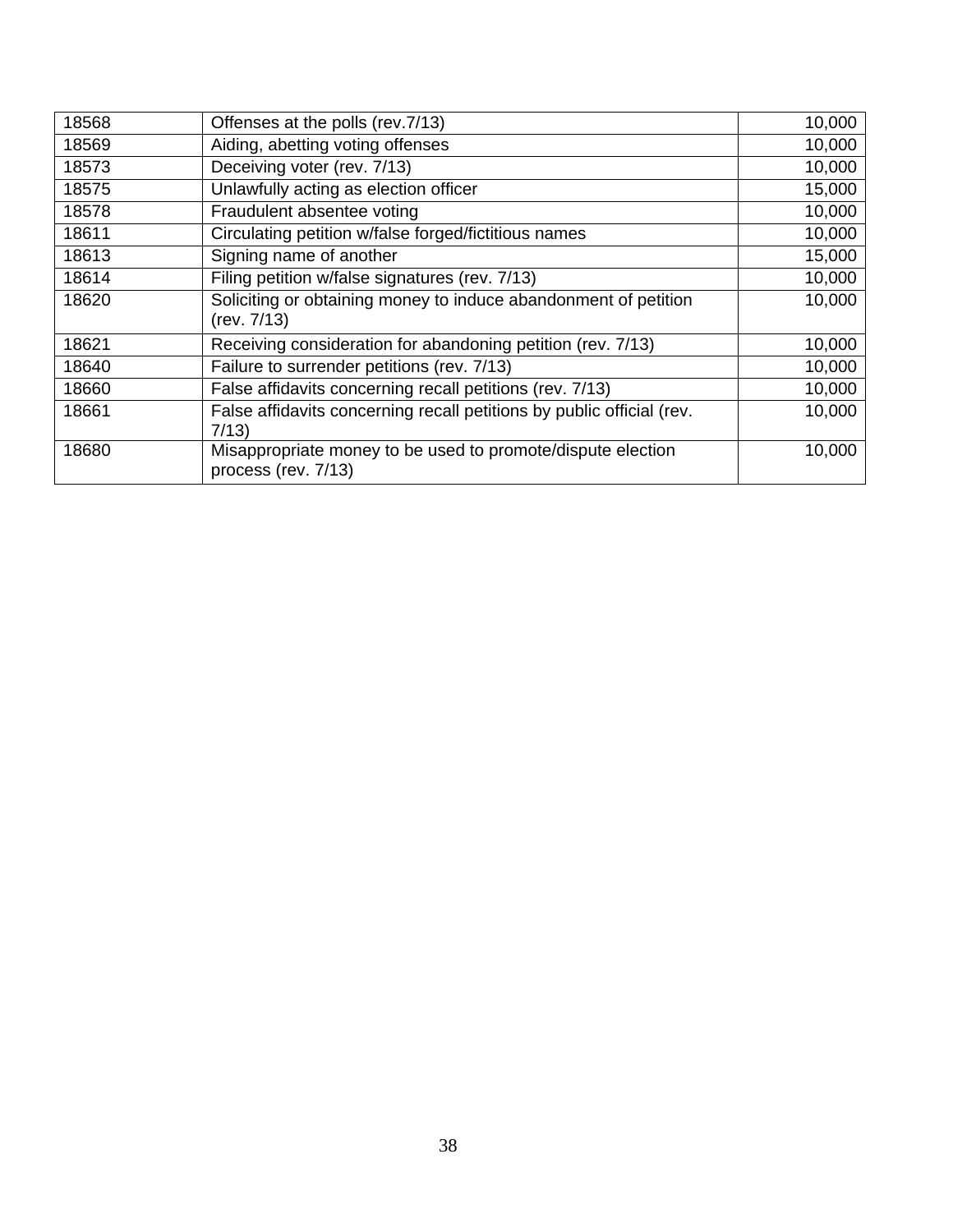# **Financial Code**

| <b>Code Section</b> | <b>Description of Crime</b>                                                                         | <b>Bail</b> |
|---------------------|-----------------------------------------------------------------------------------------------------|-------------|
| 5303                | Making false entry or omitting or changing entry in savings assn.<br>records with intent to deceive | 15,000      |
| 5304                | Bribery or extortion exceeding \$1,000 in connection with savings<br>ass'n                          | 15,000      |
| 5304                | Bribery or extortion not exceeding \$1,000 in connection with savings<br>ass'n                      | 10,000      |
| 5305                | Misapplication of savings ass'n assets exceeding \$100                                              | 15,000      |
| 5305                | Misapplication of savings ass'n assets not exceeding \$100                                          | 10,000      |
| 5306                | Executing scheme to defraud savings ass'n                                                           | 15,000      |
| 5307                | Harming savings ass'n financial standing by false statement or<br>rumor                             | 10,000      |
| 5308                | False overvaluation of collateral to influence savings ass'n<br>transaction (rev. 7/13)             | 10,000      |
| 10004               | Unlawful selling, disposing, taking, or soliciting of foreign savings<br>accounts (rev. 7/13)       | 10,000      |
| 12102               | Willful violation of provisions regarding check sellers and proraters<br>(rev. 7/13)                | 10,000      |
| 14752               | Willful violation of provisions regarding credit unions (rev. 7/13)                                 | 10,000      |
| 18349.5             | Unlawful dealings with industrial loan companies (rev. 7/13)                                        | 10,000      |
| 18435               | Violation of provisions regarding industrial loan companies (rev.<br>7/13                           | 10,000      |
| 22780               | Willful violation of California Financial Lenders Law (rev. 7/13)                                   | 10,000      |
| 31880               | Violation of business and industrial development corporation law<br>(rev. 7/13)                     | 10,000      |
| 33222               | Misrepresent reports/applications under payment instruments law<br>(rev. 7/13)                      | 10,000      |
| 33400               | Engaging in business w/o license (rev. 7/13)                                                        | 10,000      |
| 50500               | Willful violation of Residential Mortgage Lending Act (rev. 7/13)                                   | 10,000      |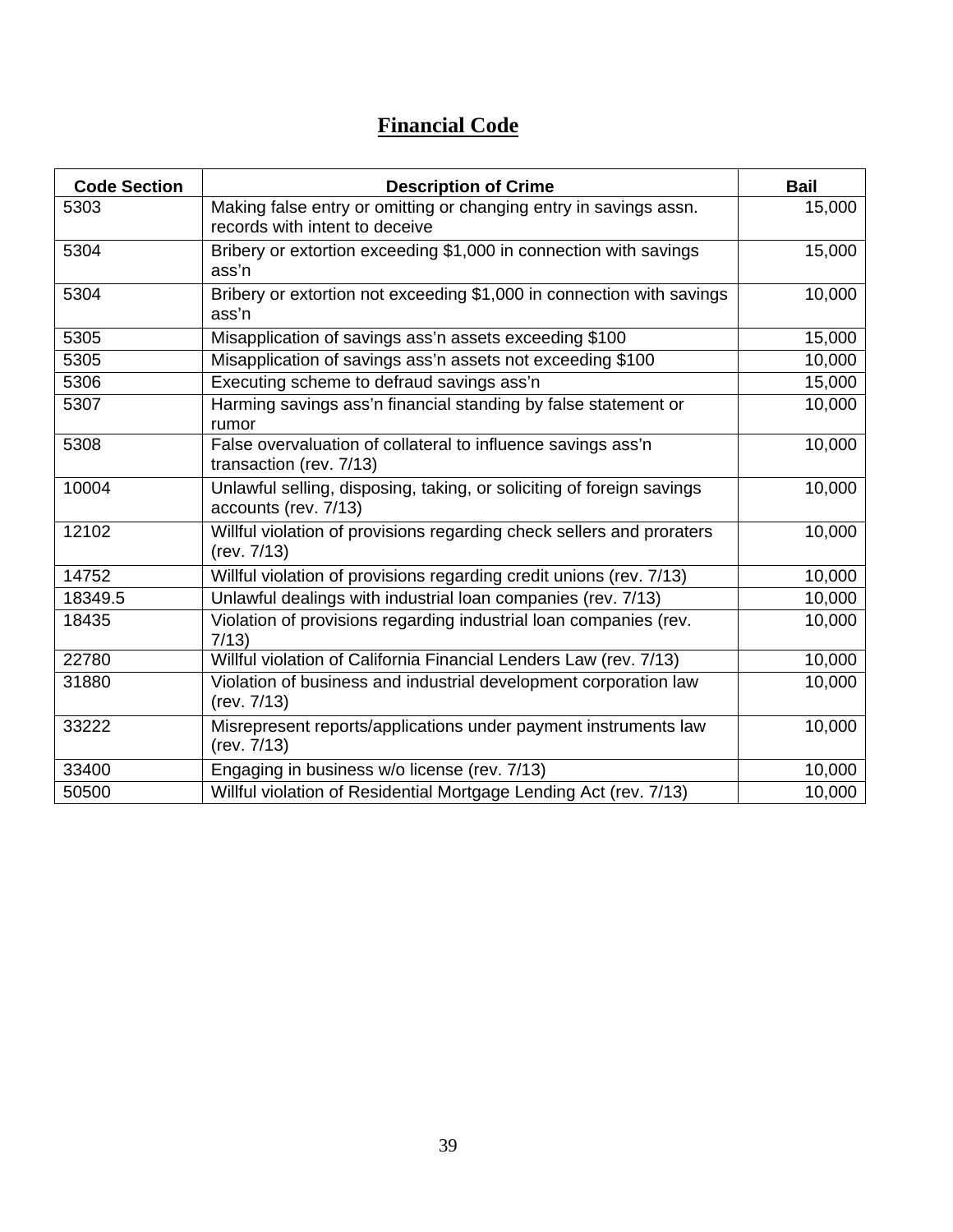## **Fish and Game Code**

| <b>Code Section</b> | <b>Description of Crime</b>                                 | <b>Bail</b> |
|---------------------|-------------------------------------------------------------|-------------|
| 3009                | Failure to render aid after shooting person while hunting   | 10,000      |
| 12001               | Hunting with revoked/suspended license                      | 3,000       |
| $12004$ (b)         | Illegal hunting, possession, or sale of specified fish w/pc | 5,000       |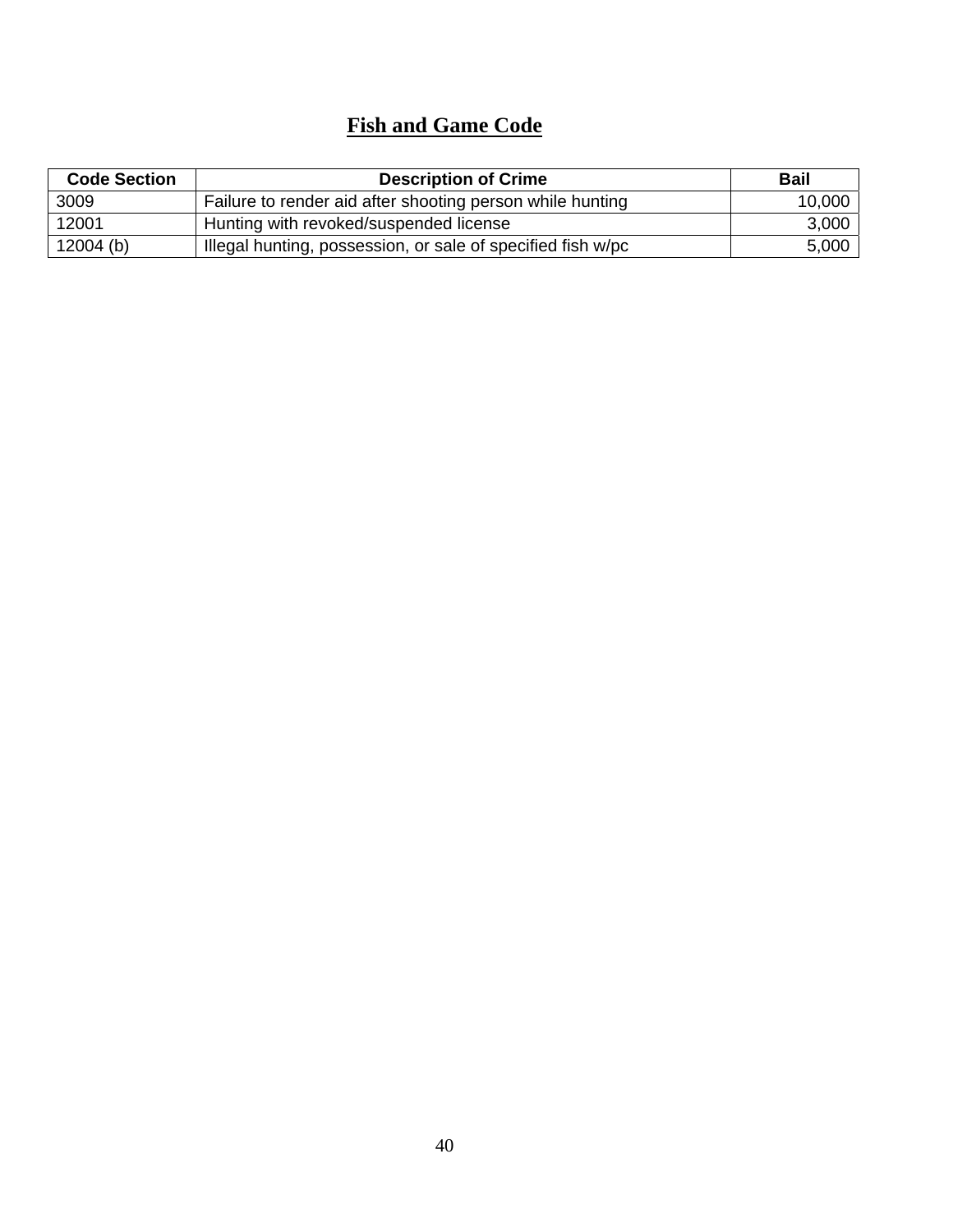# **Food and Agriculture Code**

| <b>Code Section</b> | <b>Description of Crime</b>                                             | <b>Bail</b> |
|---------------------|-------------------------------------------------------------------------|-------------|
| 12996               | Willful violation of provisions regarding pesticides creating hazard to | 10,000      |
|                     | health or environment                                                   |             |
| 17551               | Alter brand of animal w/intent to steal (rev. 7/13)                     | 10,000      |
| 18841               | Slaughter livestock/poultry w/o compliance w/inspection act wit         | 10,000      |
|                     | defraud or w/pc                                                         |             |
| 18842               | Sale or transport meat w/o inspection wit defraud or w/pc               | 10,000      |
| 18843               | Alteration/misbrand meat/poultry wit defraud or w/pc                    | 10,000      |
| 18844               | Sale or transport uncleaned slaughtered poultry wit defraud or w/pc     | 10,000      |
| 18845               | Violate director of agriculture's regulations wit defraud or w/pc       | 10,000      |
| 18846               | Counterfeit official mark/certificate under meat/poultry act wit        | 10,000      |
|                     | defraud or w/pc                                                         |             |
| 18847               | Forge official marks/acts under meat/poultry inspection act wit         | 10,000      |
|                     | defraud or w/pc                                                         |             |
| 18848               | Sell prepared meat/poultry w/o inspection stamp wit defraud or w/pc     | 10,000      |
| 18849               | Sell/transport improperly labeled carcass wit defraud or w/pc           | 10,000      |
| 18850               | Sell/transport livestock product not marked not human food wit          | 10,000      |
|                     | defraud or w/pc                                                         |             |
| 18851               | Sale of dead/diseased animals wit defraud or w/pc                       | 10,000      |
| 18852               | Bribery of state meat/poultry inspectors wit defraud or w/pc            | 10,000      |
| 18853               | State meat/poultry inspector receiving bribe wit defraud or w/pc        | 10,000      |
| 18854               | Interfere w/inspector performing duty wit defraud or w/pc               | 10,000      |
| 18855               | Disobey subpoena/lawful order of director of agriculture wit defraud    | 10,000      |
|                     | or w/pc                                                                 |             |
| 18856               | False statements/reports under meat/poultry inspection law wit          | 10,000      |
|                     | defraud or w/pc                                                         |             |
| 18857               | Tardy file of meat/poultry report under inspection law wit defraud or   | 10,000      |
|                     | W/pc                                                                    |             |
| 18933               | Adulteration of meat/poultry intended as human food                     | 10,000      |
| 19440               | Violation of provisions regarding horsemeat/pet foods wit defraud or    | 10,000      |
|                     | w/pc                                                                    |             |
| 19441               | Adulteration of human food w/horsemeat or other pet foods               | 10,000      |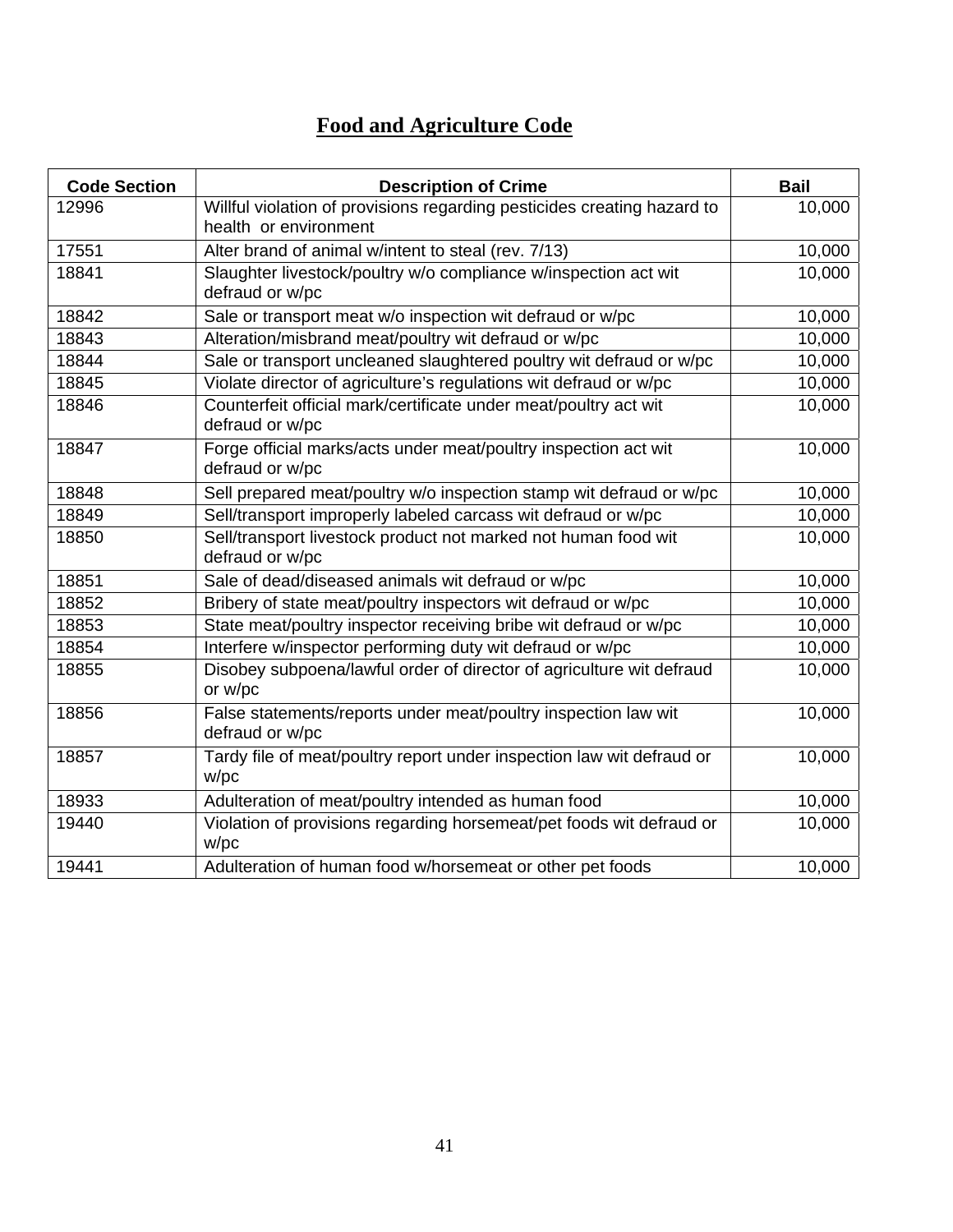# **Government Code**

| <b>Code Section</b> | <b>Description of Crime</b>                                                                  | <b>Bail</b> |
|---------------------|----------------------------------------------------------------------------------------------|-------------|
| 1026                | Public employee working as ineligible in regard to oath (rev. 7/13)                          | 10,000      |
| 1097                | Public officer conflict of interest in public contracts                                      | 10,000      |
| 1195                | Diversion by state officer of salary of another state officer for own use                    | 10,000      |
| 1369                | Public officer advocating forcible overthrow of government                                   | 10,000      |
| 1855                | Officer destroying/retaining records after termination of duties (rev.<br>7/13)              | 10,000      |
| 3109                | Public employee advocating forcible overthrow of government                                  | 10,000      |
| 6200                | Destroying/altering record by custodian of records                                           | 15,000      |
| 6201                | Theft/destruction/falsify records by person other than custodian                             | 10,000      |
| 8214.2              | Notarizing deed of single family residence knowing deed is false (rev.<br>7/13)              | 10,000      |
| 8227.3              | False representation as notary on transaction for single family<br>residence                 | 10,000      |
| 8926                | Conspiracy to violate legislative code of ethics                                             | 10,000      |
| 9050                | Preventing legislature from meeting                                                          | 10,000      |
| 9052                | Fraudulent alteration of bill                                                                | 10,000      |
| 9053                | Fraudulent alteration of enrolled copy of bill                                               | 10,000      |
| 9054                | Soliciting consideration for influencing legislator                                          | 10,000      |
| 9056                | Solicit/accept pay for introducing legislation                                               | 10,000      |
| 9130.5              | Making knowingly false claim on State Contingent Fund                                        | 15,000      |
| 27443               | Public administrator/guardian/etc., conflict of interest (rev. 7/13)                         | 10,000      |
| 91002               | Acting as candidate or lobbyist after conviction of violating Political<br><b>Reform Act</b> | 10,000      |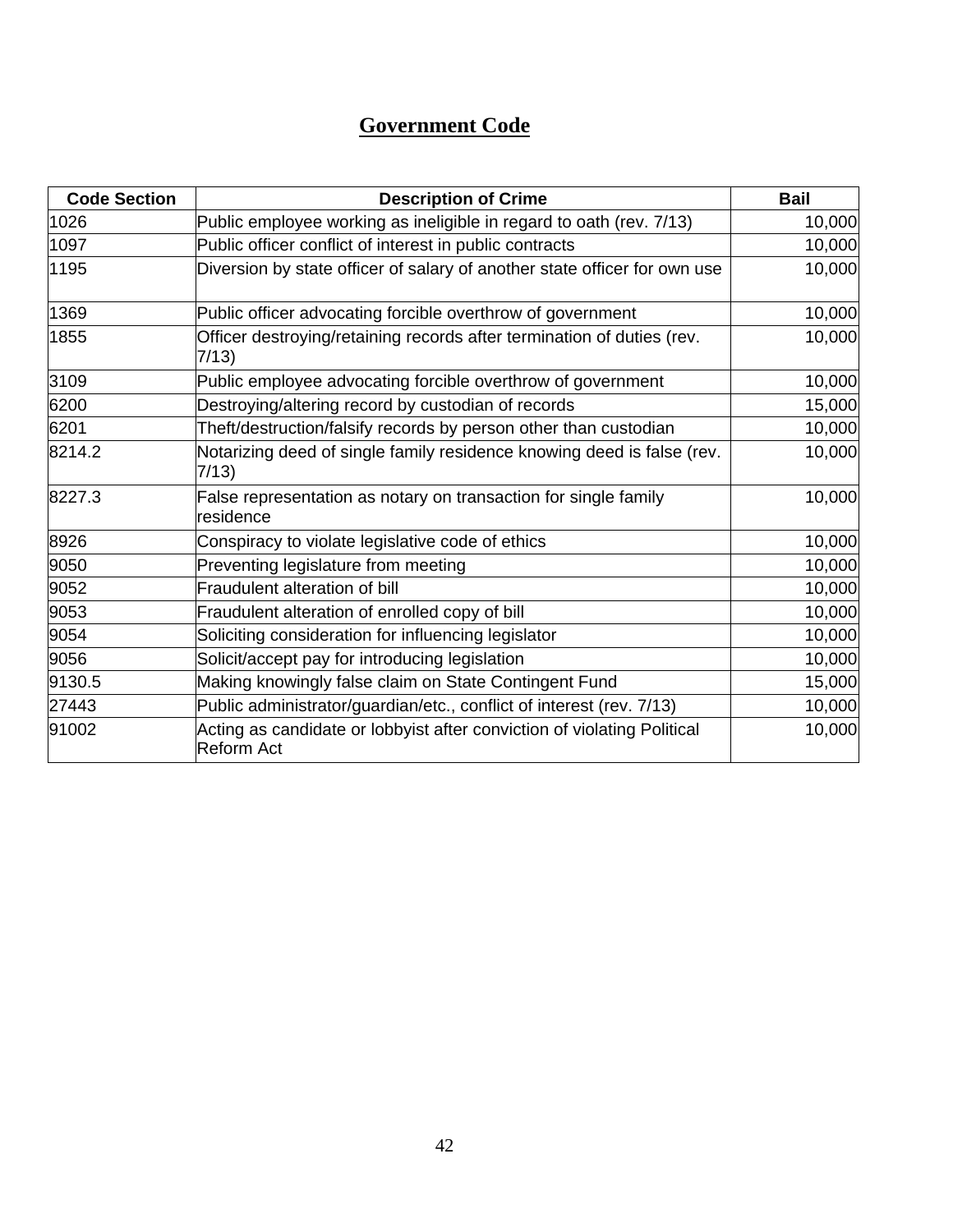# **Harbors and Navigation Code**

| <b>Code Section</b> | <b>Description of Crime</b>                            | <b>Bail</b> |
|---------------------|--------------------------------------------------------|-------------|
| 264                 | Causing boiler to burst due to malfeasance (rev. 7/13) | 10,000      |
| 302                 | Sinking/setting adrift vessel of 10 tons or more       | 10,000      |
| 304                 | Ship's commander sinking or injuring vessel or cargo   | 10,000      |
| 305                 | Sinking or injuring vessel or cargo                    | 10,000      |
| 306                 | Fraudulent preparation of manifest, etc.               | 10,000      |
| 668(c)              | Failure to report accident                             | 10,000      |
| 668(g)              | Operating vessel under the influence and causing BI    | 10,000      |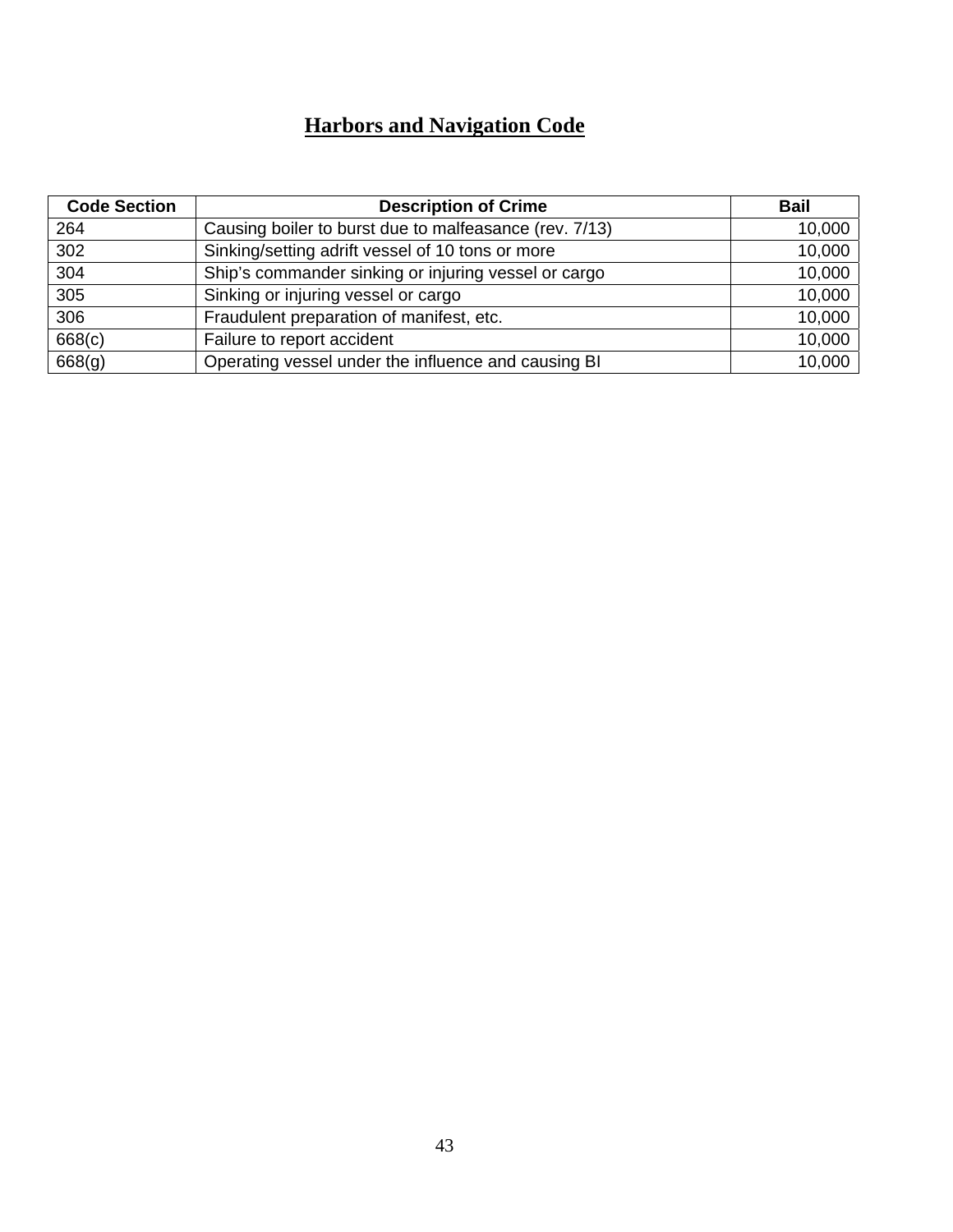# **Insurance Code**

| <b>Code Section</b> | <b>Description of Crime</b>                                                                                     | <b>Bail</b> |
|---------------------|-----------------------------------------------------------------------------------------------------------------|-------------|
| 750                 | Unlawful referrals (rev. 7/13)                                                                                  | 10,000      |
| 750                 | Unlawful referrals w/pc                                                                                         | 10,000      |
| 833                 | False statement to insurance commissioner, etc. (rev. 7/13)                                                     | 10,000      |
| 1043                | Unlawful acts in mutualization or rehabilitating insurer (rev. 7/13)                                            | 10,000      |
| 1215.1              | Violation of insurance holding company system regulatory act (rev.<br>7/13)                                     | 10,000      |
| 1764.2              | Issuing evidence of insurance w/o authority (rev. 7/13)                                                         | 10,000      |
| 1764.3              | Failure to deliver insurance policy in timely fashion (rev. 7/13)                                               | 10,000      |
| 1764.4              | Failure of surplus line broker to provide evidence of insurance                                                 | 10,000      |
| 1814                | Violation of commissioner rules, etc. (rev. 7/13)                                                               | 10,000      |
| 1871.4              | Preparing/presenting false/fraudulent workers' compensation claim                                               |             |
| 11161               | Paying compensation to any employee/officer to aid merger (rev.<br>7/13)                                        | 10,000      |
| 11162               | Officer borrowing funds/guaranteeing loans for organization (rev.<br>7/13)                                      | 10,000      |
| 11163               | Officer asking/receiving consideration for procuring loans                                                      | 10,000      |
| 11760(a)            | Making false/fraudulent statements for purpose of reducing<br>premium, rate, or cost of workers' comp insurance | 15,000      |
| 11880(a)            | Making false/fraudulent statements for purpose of reducing<br>premium, rate, or cost of workers' comp insurance | 15,000      |
| 12660               | Guaranteeing or insuring land values (rev. 7/13)                                                                | 10,000      |
| 14080               | Submitting false fingerprints/photos in application for public<br>insurance adjuster license (rev. 7/13)        | 10,000      |
| 15053               | Submitting false fingerprints/photos in application for public<br>insurance adjustor license (rev. 7/13)        | 10,000      |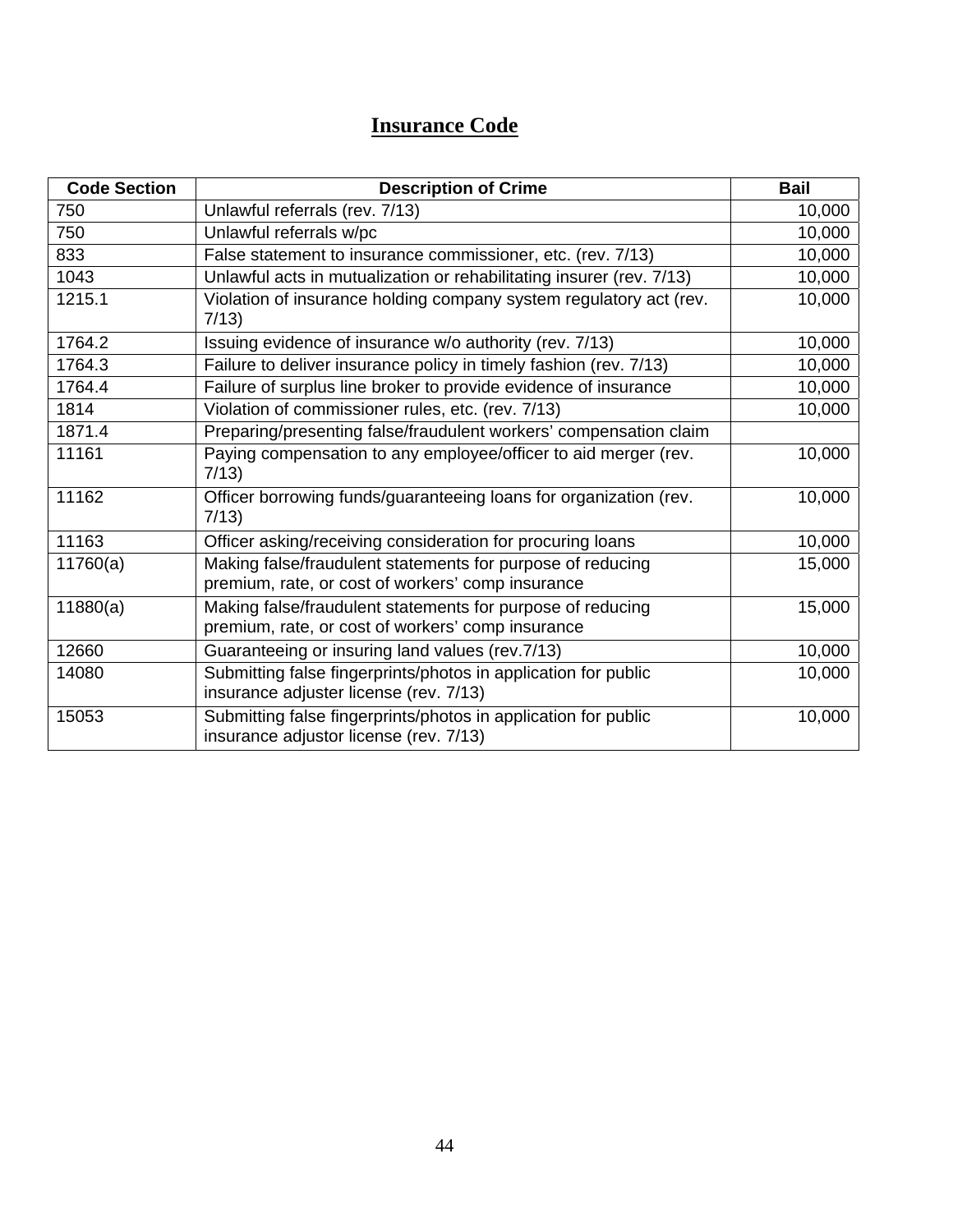## **Labor Code**

| <b>Code Section</b> | <b>Description of Crime</b>                                                     | <b>Bail</b> |
|---------------------|---------------------------------------------------------------------------------|-------------|
| 7770                | Mismanagement of steam boiler/engine causing accident<br>endangering human life | 10,000      |
| 7771                | Mismanagement of steam boiler/engine resulting in death/BI (rev.<br>7/13        | 25,000      |

# **Military and Veterans Code**

| <b>Code Section</b> | <b>Description of Crime</b>                            | <b>Bail</b> |
|---------------------|--------------------------------------------------------|-------------|
| 421                 | Conversion of military property over \$950 (rev. 7/13) | 10,000      |
| 1318                | Vandalizing veterans' memorial.                        | 10,000      |
| 1673                | Interfere w/property or fail to report defects         | 10,000      |

## **Public Contract Code**

| <b>Code Section</b> | <b>Description of Crime</b>                                                    | <b>Bail</b> |
|---------------------|--------------------------------------------------------------------------------|-------------|
| 10280               | Corrupt performance of official act                                            | 10,000      |
| 10281               | Corrupt action by state contractor                                             | 10,000      |
| 10282               | Failure of state contractor to give notice of contract violation (rev.<br>7/13 | 10,000      |
| 10422               | Corrupt performance of official act                                            | 10,000      |
| 10423               | Corrupt action by state procurement contractor                                 | 10,000      |

## **Public Resources Code**

| <b>Code Section</b> | <b>Description of Crime</b>                                           | Bail   |
|---------------------|-----------------------------------------------------------------------|--------|
| 25205               | I State energy resources commission conflict of interests (rev. 7/13) | 10,000 |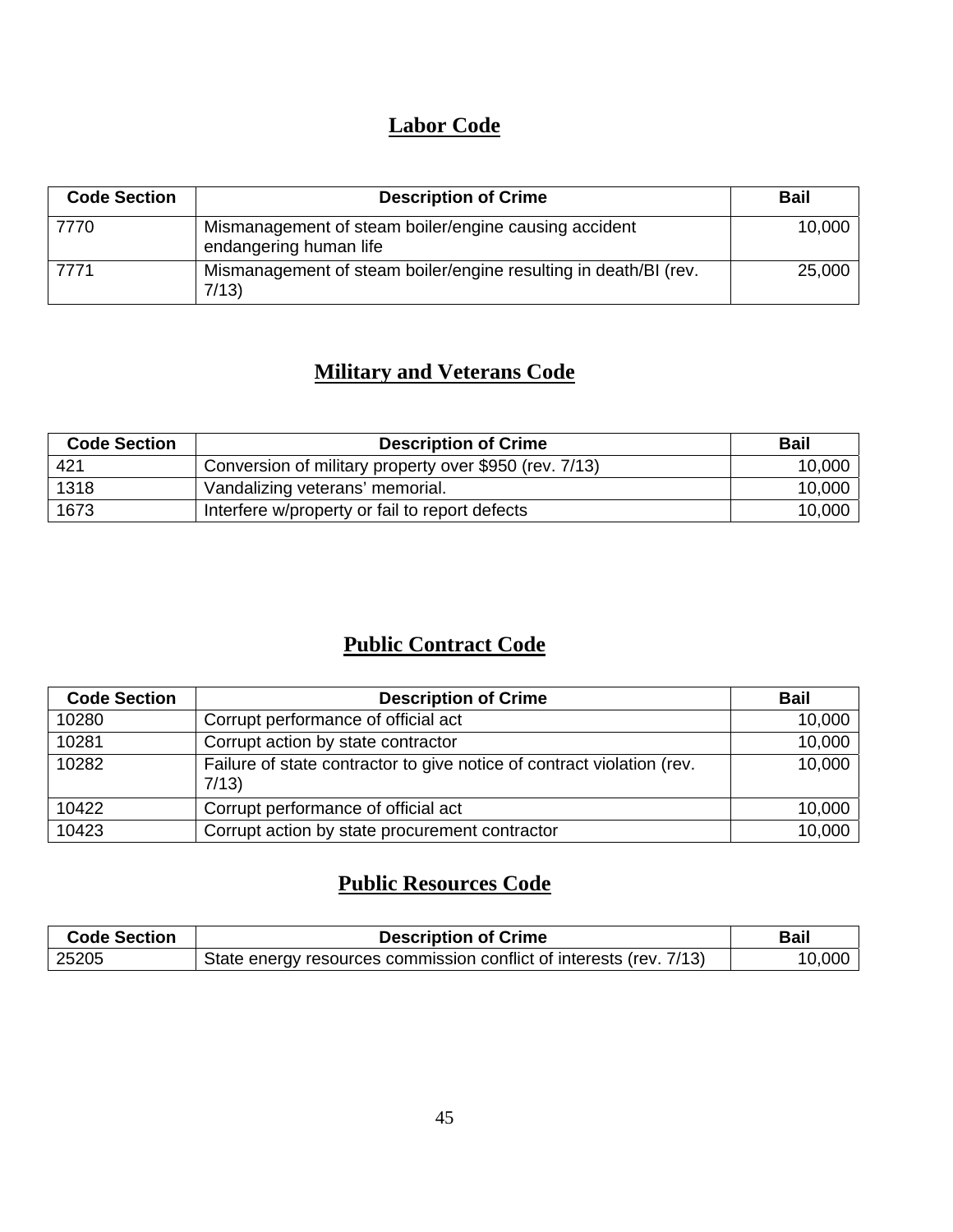# **Public Utilities Code**

| <b>Code Section</b> | <b>Description of Crime</b>                                                                           | <b>Bail</b> |
|---------------------|-------------------------------------------------------------------------------------------------------|-------------|
| 2114                | False testimony under oath by public utility agent                                                    | 10,000      |
| 7676                | Running freight car behind passenger car resulting in death or BI                                     | 10,000      |
| 7679                | Act of negligence causing death or BI by railroad employee under<br>the influence of alcohol or drugs | 10,000      |
| 7680                | Willful negligence of railroad employee causing death                                                 | 10,000      |
| 7903                | Telegraph/telephone employee using information from private msg.<br>(rev. 7/13)                       | 10,000      |
| 21407.6 (b)         | Recklessly operating aircraft while under influence of drugs/alcohol<br>causing BI (rev. 7/13)        | 25,000      |

# **Revenue and Taxation Code**

| <b>Code Section</b> | <b>Description of Crime</b>                                                 | <b>Bail</b> |
|---------------------|-----------------------------------------------------------------------------|-------------|
| 14251               | Disclosure of confidential information (rev. 7/13)                          | 10,000      |
| 16910               | Disclosure of confidential information (rev. 7/13)                          | 10,000      |
| 19706               | Willful failure to file return or willful filing of false/fraudulent return | 10,000      |
| 19708               | Failure to collect/account for/pay over withholding tax                     | 10,000      |
| 30473               | Counterfeiting stamps or meter impressions                                  | 15,000      |
| 30475               | Transport tobacco products w/o permit wit evade tax                         | 10,000      |
| 32552               | Tax evasion                                                                 | 10,000      |
| 32553               | Diversion of tax-free liquor for beverage use                               | 10,000      |

# **Unemployment Insurance Code**

| <b>Code Section</b> | <b>Description of Crime</b>                                            | <b>Bail</b> |
|---------------------|------------------------------------------------------------------------|-------------|
| 2117.5              | Willful failure to file returns wit defraud (rev. 7/13)                | 10,000      |
| 2118.5              | Willful failure to collect or pay unemployment (rev. 7/13)             | 10,000      |
| 2122                | General violation of reporting/filing/payment requirements (rev. 7/13) | 10,000      |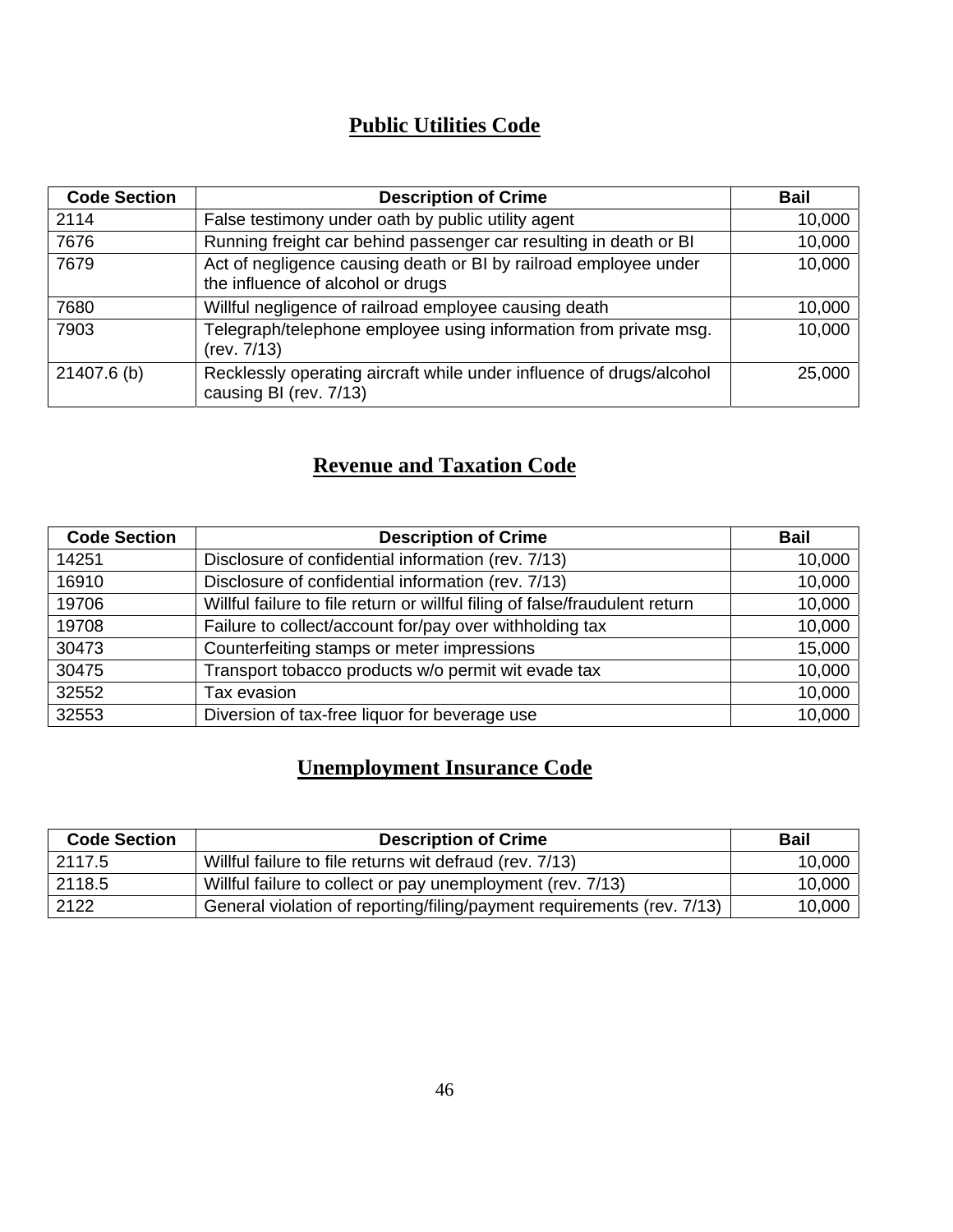## **Schedule A**

## **(For offenses not listed in the General Felony Bail Schedule**)

For any felony not listed in the General Felony Bail Schedule, bail shall be set according to the state prison top term potential. (State prison ranges may be obtained from the current edition of the applicable code or from the current edition of the California Judicial Education and Research (CJER) Felony Sentencing Handbook (published yearly)). A copy may be obtained from the Superior Court Clerk's Office. (See Schedules B and C for addition of enhancement and special allegation bail increments, if applicable.)

| <b>Top Term</b> |  | <b>Bail</b> |
|-----------------|--|-------------|
| X               |  | \$20,000    |
| X               |  | \$25,000    |
| X               |  | .\$30,000   |
| X               |  | .\$35,000   |
| X               |  | \$40,000    |
| X               |  | \$45,000    |
| X               |  | \$50,000    |
| X               |  | \$55,000    |
| X               |  | \$65,000    |
| $\mathbf X$     |  | \$70,000    |
| X               |  | .\$75,000   |
| X               |  |             |
| X               |  |             |
| X               |  |             |
| X               |  |             |
| X               |  |             |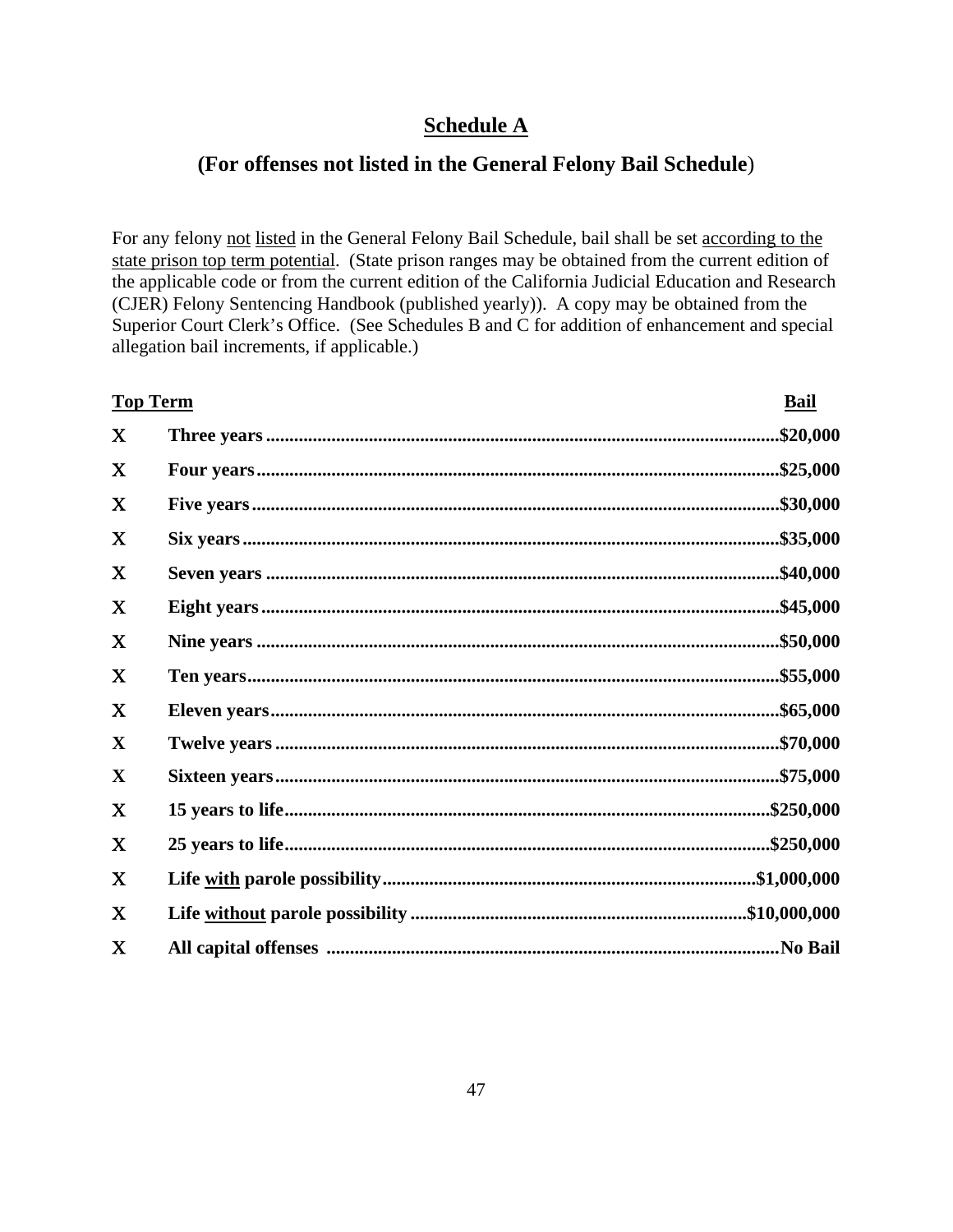## **Schedule B**

## **Bail Increments for Enhancements and Other Extraordinary Circumstances**

**Upon determination of the base bail amount from either the General Felony Bail Schedule or from Schedule A (if the offense is not listed in the General Felony Bail Schedule), the following bail amounts should be added to the base bail to determine the total bail -- Multiple bail enhancements may be added if they are applicable).**  *(See p. 49 for enhancements not listed in Schedule B)*

**Note: Do not add bail for an enhancement for weapons or GBI if an element of the offense (e.g. ADW)**

| Penal C§        | <b>Description of Crime</b>                                                                                                                                                       | Bail |
|-----------------|-----------------------------------------------------------------------------------------------------------------------------------------------------------------------------------|------|
| .               |                                                                                                                                                                                   |      |
| .               |                                                                                                                                                                                   |      |
|                 |                                                                                                                                                                                   |      |
|                 |                                                                                                                                                                                   |      |
| 186.10(c)(1)(C) |                                                                                                                                                                                   |      |
|                 |                                                                                                                                                                                   |      |
| 186.11(a)(2)    | Commission of two or more related felonies involving fraud or embezzlement                                                                                                        |      |
| 186.11(a)(3)    | Commission of two or more related felonies involving fraud or embezzlement                                                                                                        |      |
|                 | $186.22(b)(1)(A)$ Committing felony while violating provision against participating in                                                                                            |      |
|                 | $186.22(b)(1)(B)$ Committing serious felony, as defined in Pen C§1192.7(c) while violating<br>provisions against participating in criminal street gang (rev. 12/10)  add \$75,000 |      |
|                 | $186.22(b)(1)(C)$ Committing violent felony, as defined in Pen C§667.5(c) while violating<br>provisions against participating in criminal street gang (rev. 12/10)  add \$100,000 |      |
|                 | $186.22(b)(1)(4)$ Commit enumerated felonies, while participating in criminal                                                                                                     |      |
| 186.26(d)       | Soliciting, recruiting, coercing, or threatening minor to participate in<br>criminal street gang activity in violation of Pen C§186.26(a), (b),                                   |      |
| 186.33(b)       | Failure to register by defendant subsequently charged with a of gang-related                                                                                                      |      |
|                 |                                                                                                                                                                                   |      |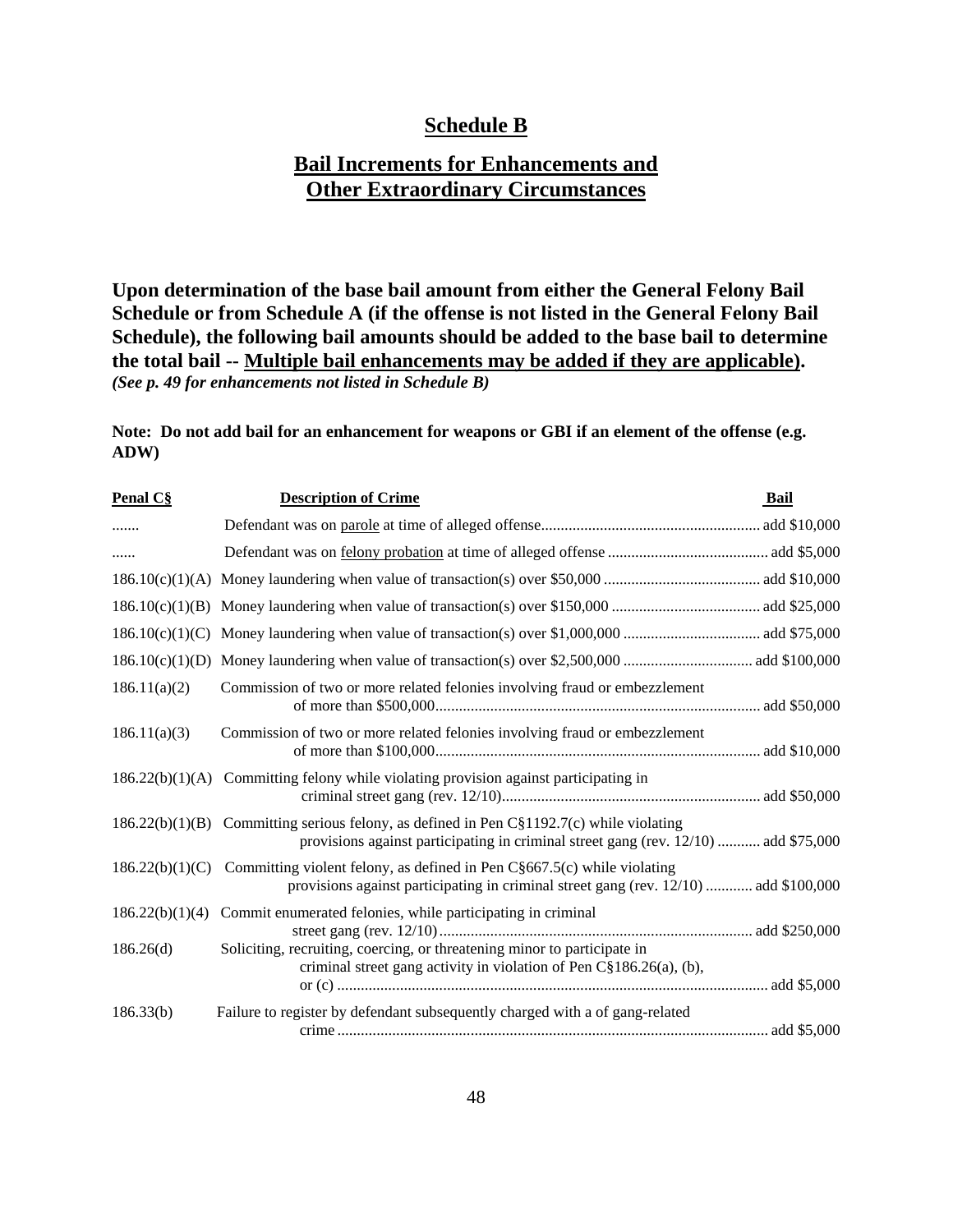| <b>Penal C <math>\S</math></b> | <b>Description of Crime</b>                                                                                                                                                                                                                        | Bail |
|--------------------------------|----------------------------------------------------------------------------------------------------------------------------------------------------------------------------------------------------------------------------------------------------|------|
| 273d(b)                        | Prior conviction of inflicting traumatic injury on child with current charge                                                                                                                                                                       |      |
| 273.4                          |                                                                                                                                                                                                                                                    |      |
| 289.5(d)                       | Commission of designated felony sex offense committed after fleeing to<br>California to avoid prosecution for sex offense in another state  add \$10,000                                                                                           |      |
| 290(q)                         |                                                                                                                                                                                                                                                    |      |
| 290.4(b)(1)                    |                                                                                                                                                                                                                                                    |      |
| 347(a)                         | Using poison or harmful substance that may cause death or does cause                                                                                                                                                                               |      |
| 368(b)(2)                      |                                                                                                                                                                                                                                                    |      |
| 368(b)(3)                      |                                                                                                                                                                                                                                                    |      |
| 422.75(a)                      |                                                                                                                                                                                                                                                    |      |
| 422.75(b)                      | Committing felony against property of public or private institution because<br>property associated with a person or group of identifiable race, color,<br>religion, nationality, ancestry, gender, disability, or sexual orientation  add \$15,000 |      |
| 422.75(c)                      |                                                                                                                                                                                                                                                    |      |
| 422.75(e)                      | Prior conviction of felony hate crime with current charge of felony hate crime add \$5,000                                                                                                                                                         |      |
| 451.1                          | Conviction of arson under Pen C§451 and designated circumstance                                                                                                                                                                                    |      |
| 452.1                          | Felony conviction of unlawfully causing of fire under Pen C§452 and                                                                                                                                                                                |      |
| 548(b)                         | Prior conviction of insurance fraud with current charge of insurance fraud  add \$10,000                                                                                                                                                           |      |
| 550(e)                         | Prior felony conviction of insurance fraud with current charge of insurance                                                                                                                                                                        |      |
| 550(f)                         | Two prior felony convictions of insurance fraud with current charge of                                                                                                                                                                             |      |
| 550(g)                         | Violation of Pen $C\S 550(a)(3)$ resulting in serious bodily injury                                                                                                                                                                                |      |
| 593a(b)                        |                                                                                                                                                                                                                                                    |      |
| $600(c)-(d)$                   |                                                                                                                                                                                                                                                    |      |
| 666.5                          | Prior conviction of auto theft (VC $\S 10851$ ) or receiving stolen                                                                                                                                                                                |      |
|                                |                                                                                                                                                                                                                                                    |      |
| 667(a)                         | Prior conviction of serious felony with current charge of serious felony (rev. 12/10) add \$50,000                                                                                                                                                 |      |
| 667(d)                         |                                                                                                                                                                                                                                                    |      |
| 667.5(a)                       | Prior prison term for violent felony with current conviction of violent felony (rev. 12/10) add \$50,000                                                                                                                                           |      |
| 667.5(b)                       |                                                                                                                                                                                                                                                    |      |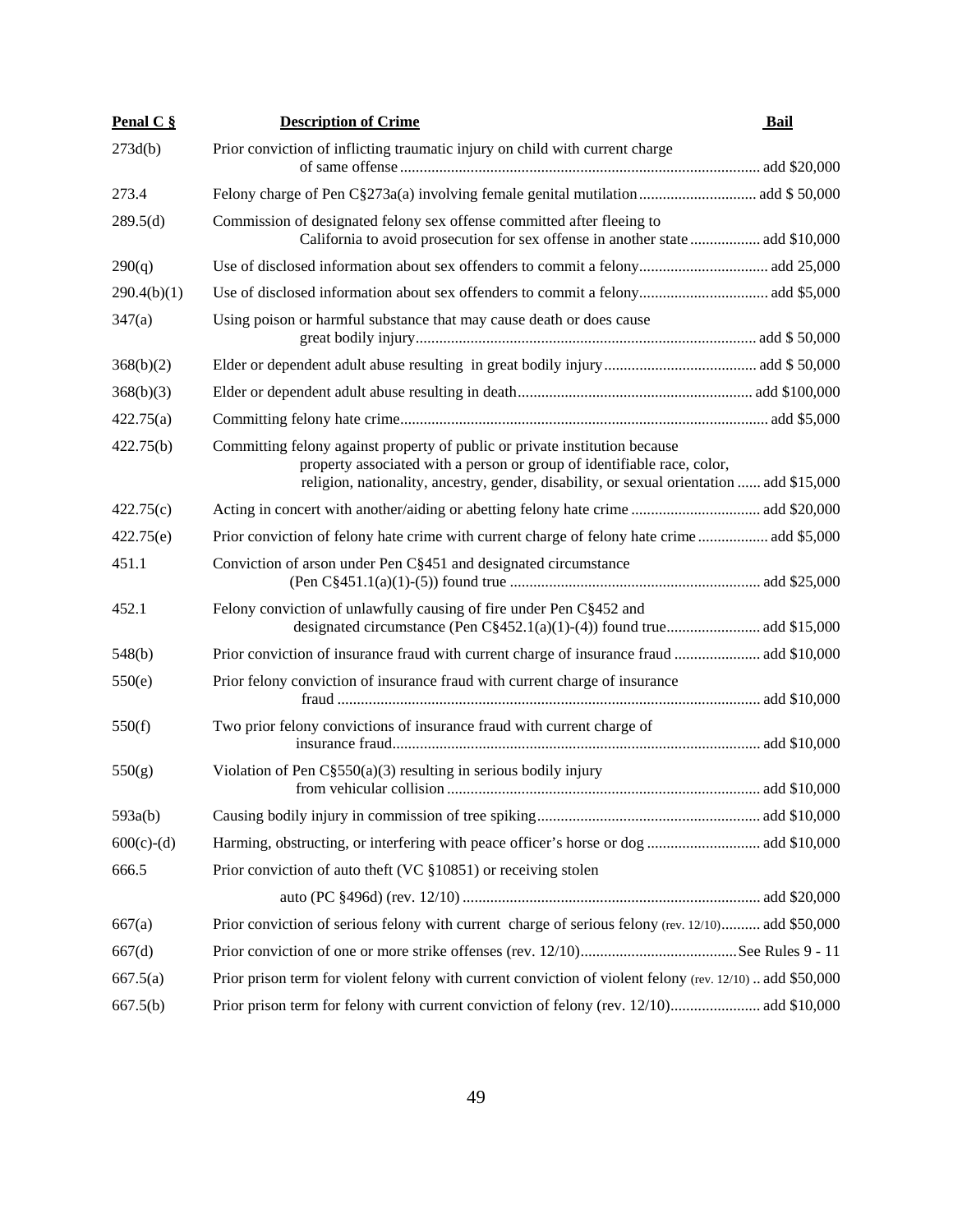| Penal $C \S$ | <b>Description of Crime</b>                                                                                                                                 | Bail |
|--------------|-------------------------------------------------------------------------------------------------------------------------------------------------------------|------|
| 667.51(a)    | Prior conviction of sex offense with current charge of Pen C§288                                                                                            |      |
| 667.6(a)     | Prior conviction of serious sex offense with current charge of serious sex                                                                                  |      |
| 667.6(b)     | Two or more prior prison terms for serious sex offense with current                                                                                         |      |
| 667.61       |                                                                                                                                                             |      |
| 667.7        |                                                                                                                                                             |      |
| 667.71       |                                                                                                                                                             |      |
| 667.8(a)     |                                                                                                                                                             |      |
| 667.8(b)     |                                                                                                                                                             |      |
| 667.85       |                                                                                                                                                             |      |
| 667.9(a)     |                                                                                                                                                             |      |
| 667.9(b)     | Prior conviction of certain offenses committed against disabled, elderly, or                                                                                |      |
| 667.10       | Prior conviction of Pen C§289 with current conviction of same offense                                                                                       |      |
| 667.15(a)    | Showing child pornography to minor prior to or during commission of lewd                                                                                    |      |
| 667.15(b)    | Showing child pornography to minor prior to or during commission of sexual                                                                                  |      |
| 667.16       | Felony conviction of Pen C§470, §487, §532 as part of plan or scheme to<br>defraud an owner in connection with repairs to structure damaged by              |      |
| 667.17       | Impersonating a peace officer in violation of Pen $C\S 538(d)$ during                                                                                       |      |
| 670          | Prior conviction of certain offenses committed to defraud in connection with<br>with repairs for damages caused by natural disaster with present conviction |      |
| 674(a)       |                                                                                                                                                             |      |
| 674(b)       | Day care provider committing sex offense against minor victim in concert                                                                                    |      |
| 12021.5(a)   |                                                                                                                                                             |      |
| 12021.5(b)   | Carrying firearm together with detachable magazine while committing street                                                                                  |      |
| 12022(a)(1)  |                                                                                                                                                             |      |
| 12022(a)(2)  |                                                                                                                                                             |      |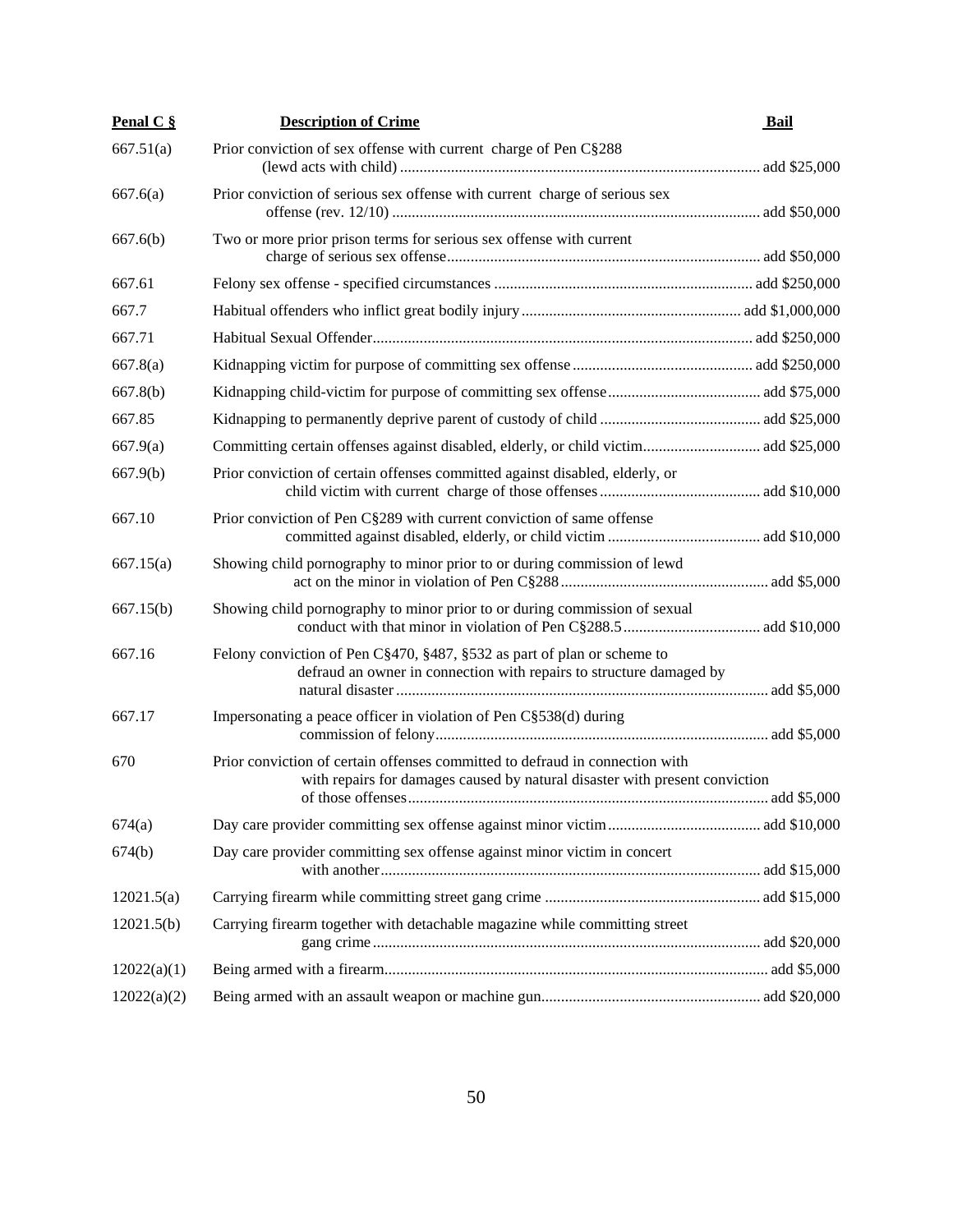| Penal $C \S$  | <b>Description of Crime</b>                                                                     | Bail |
|---------------|-------------------------------------------------------------------------------------------------|------|
| 12022(b)(1)   |                                                                                                 |      |
| 12022(b)(2)   | Personally using deadly weapon in the commission of car jacking or attempted                    |      |
| 12022(c)      | Being personally armed with a firearm while committing drug offenses add \$25,000               |      |
| 12022(d)      | Being a principal, knowing another principal is personally armed with a                         |      |
| 12022.1       | Committing one allegation, felony offense while released on                                     |      |
|               |                                                                                                 |      |
|               |                                                                                                 |      |
|               |                                                                                                 |      |
|               |                                                                                                 |      |
|               |                                                                                                 |      |
| 12022.2(a)    | Being armed with a firearm and possessing metal-piercing ammunition add \$50,000                |      |
| 12022.2(b)    |                                                                                                 |      |
| 12022.3(a)    |                                                                                                 |      |
| 12022.3(b)    | Being armed with a firearm or deadly weapon in commission of sex offense  add \$25,000          |      |
| 12022.4       |                                                                                                 |      |
| 12022.5(a)(1) |                                                                                                 |      |
| 12022.5(a)(2) | Personally using firearm in the commission of car jacking or attempted                          |      |
| 12022.5(b)(1) | Discharging firearm at occupied vehicle causing great bodily injury or death  add \$50,000      |      |
| 12022.5(b)(2) |                                                                                                 |      |
| 12022.5(c)    |                                                                                                 |      |
| 12022.53(b)   | Personally using firearm while committing felony designated in Pen C                            |      |
| 12022.53(c)   | Discharging firearm while committing felony designated in Pen C                                 |      |
| 12022.53(d)   | Discharging firearm causing GBI or death while committing designated                            |      |
| 12022.53(e)   | Discharging firearm by gang member causing GBI or death (rev. 12/10) see underlying enhancement |      |
| 12022.55      |                                                                                                 |      |
| 12022.6(a)(1) |                                                                                                 |      |
| 12022.6(a)(2) |                                                                                                 |      |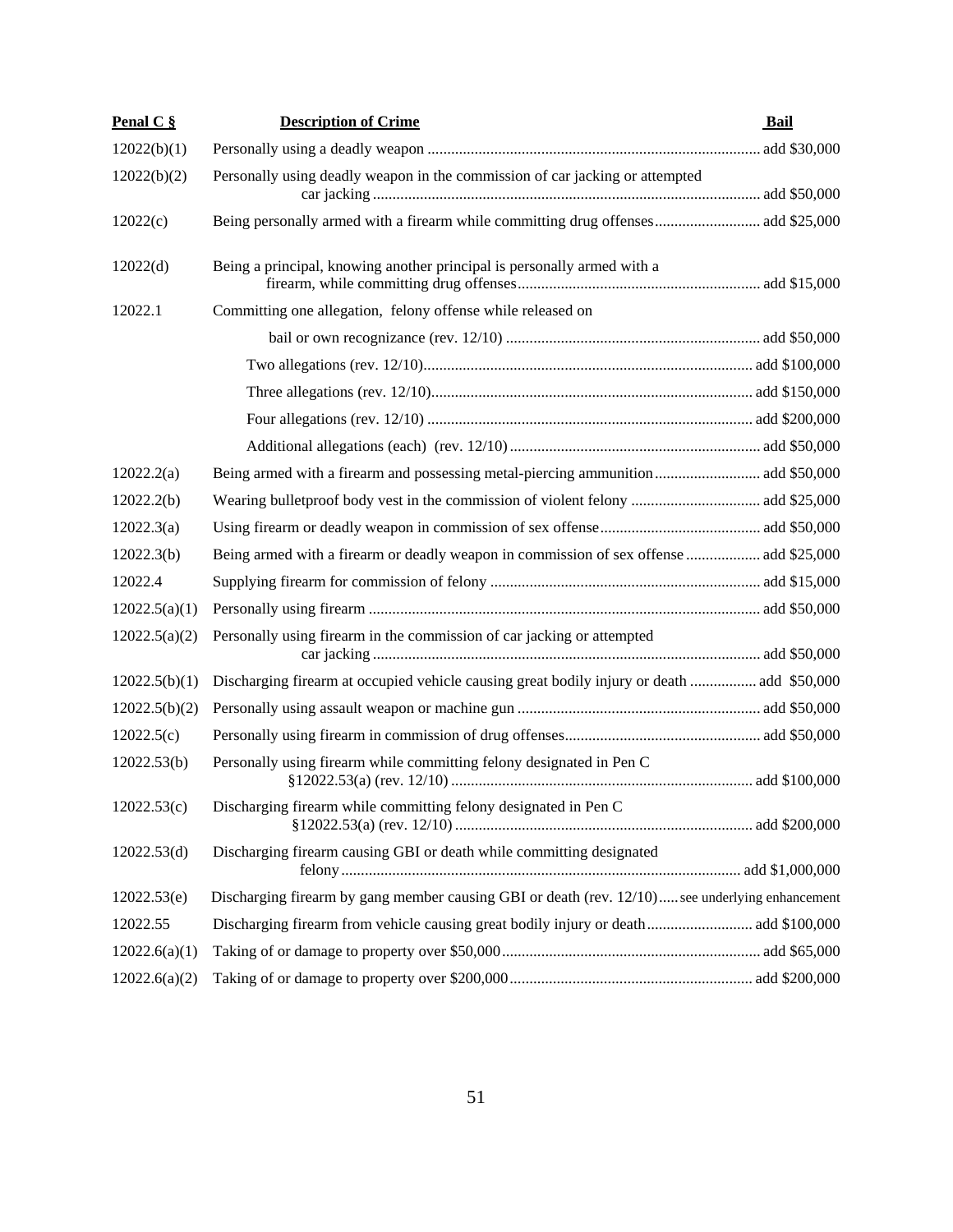| Penal $C$ $\S$ | <b>Description of Crime</b>                                                                                                                                      | Bail |
|----------------|------------------------------------------------------------------------------------------------------------------------------------------------------------------|------|
| 12022.6(a)(3)  |                                                                                                                                                                  |      |
| 12022.6(a)(4)  |                                                                                                                                                                  |      |
| 12022.7(a)     |                                                                                                                                                                  |      |
| 12022.7(b)     | Personally inflicting great bodily injury resulting in comatose brain injury or                                                                                  |      |
| 12022.7(c)     | Personally inflicting great bodily injury on victim 70 years of age or older (rev. 12/10)  add \$100,000                                                         |      |
| 12022.7(d)     | Personally inflicting great bodily injury on child under 5 years of age (rev. 12/10) add \$100,000                                                               |      |
| 12022.7(e)     | Personally inflicting great bodily injury during commission of domestic                                                                                          |      |
| 12022.75       |                                                                                                                                                                  |      |
| 12022.8        |                                                                                                                                                                  |      |
| 12022.85       |                                                                                                                                                                  |      |
| 12022.9(a)     |                                                                                                                                                                  |      |
| 12022.9(b)(1)  | Discharging firearm from motor vehicle in violation of Pen $C_{12034(c)}$                                                                                        |      |
| 12022.9(b)(2)  | Discharging firearm from motor vehicle into another occupied vehicle in<br>violation of Pen C§246 resulting in paralysis or paraphrasis of victim  add \$20,000  |      |
| 12022.95       |                                                                                                                                                                  |      |
| 12072(g)(4)    | Unlawful firearm transaction in violation of $PC$12072(a)(2)$ or (b) and firearm<br>used in subsequent commission of a felony for which a conviction is obtained |      |
| 12280(a)(2)    |                                                                                                                                                                  |      |
| 12280(e)       | Manufacture, transport, sale or possession of assault weapon while committing                                                                                    |      |
| H & S Code §   | <b>Description of Crime</b>                                                                                                                                      | Bail |

| 1522.01(c)    |                                                                                                                                                                    |
|---------------|--------------------------------------------------------------------------------------------------------------------------------------------------------------------|
| 11353.1(a)(1) | Using minor for drug transactions involving heroin or cocaine on grounds                                                                                           |
| 11353.1(a)(2) | Using minor for drug transactions involving heroin or cocaine on or near                                                                                           |
| 11353.1(a)(3) | Using minor at least four years younger than defendant for drug transactions  add \$15,000                                                                         |
| 11353.4(a)    | Prior conviction of using minor for drug transactions involving cocaine base<br>resulting in prison sentence with current conviction of same offense  add \$15,000 |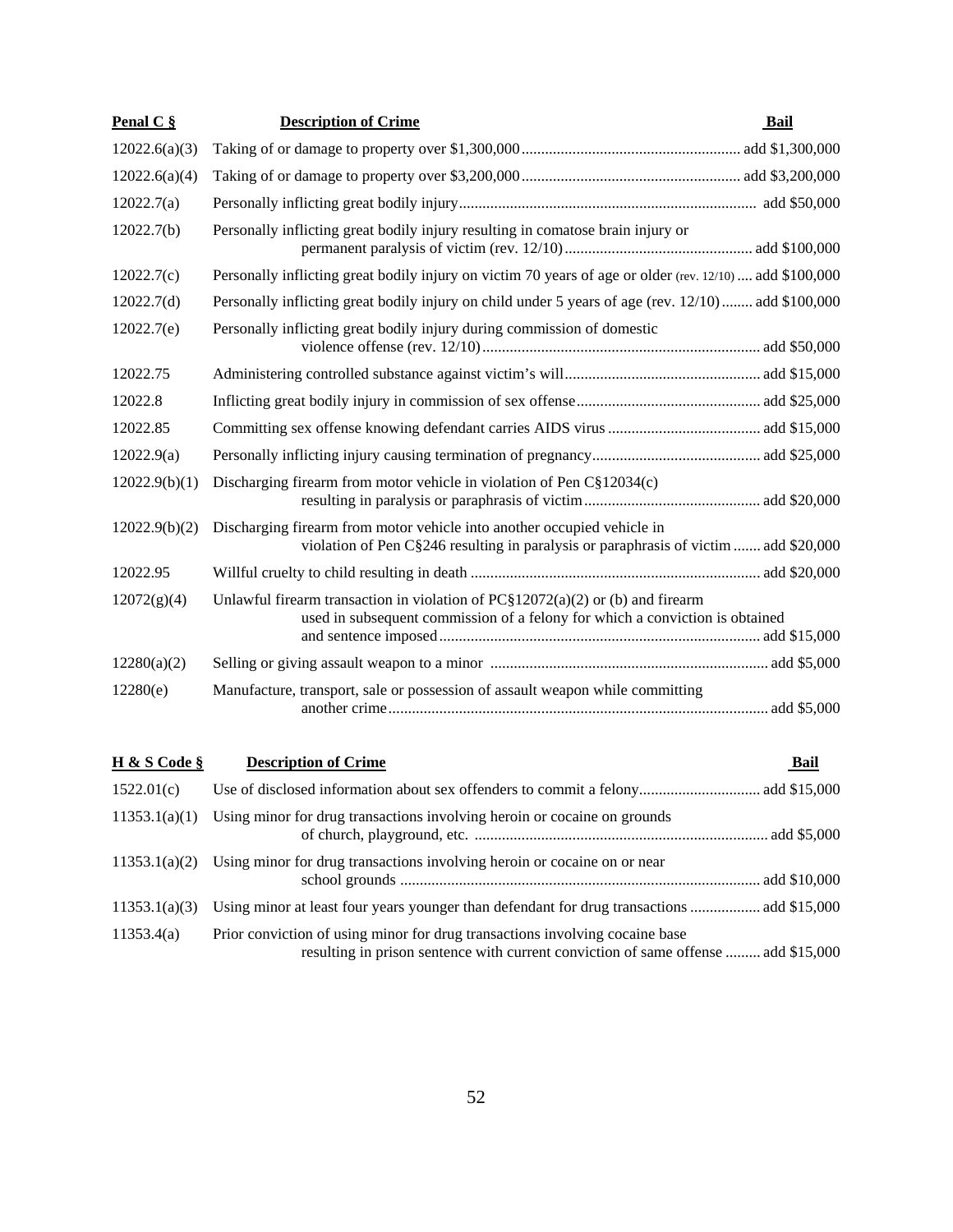| <b>H &amp; S Code §</b> | <b>Description of Crime</b>                                                                                                                                | Bail |
|-------------------------|------------------------------------------------------------------------------------------------------------------------------------------------------------|------|
| 11353.4(b)              | Prior conviction of using minor for drug transactions involving cocaine base<br>with current conviction of using minor 14 years of age or younger for drug |      |
| 11353.6(b)              |                                                                                                                                                            |      |
| 11353.6(c)              | Selling drugs to minor at least four years younger than defendant on or near                                                                               |      |
| 11356.5                 |                                                                                                                                                            |      |
| 11370.2                 | Prior conviction of drug offense with current conviction of drug offense  add \$15,000                                                                     |      |
| 11370.4                 | Violating drug offenses involving large quantities:                                                                                                        |      |
| 11370.4(a)(1)           |                                                                                                                                                            |      |
| 11370.4(a)(2)           |                                                                                                                                                            |      |
| 11370.4(a)(3)           |                                                                                                                                                            |      |
| 11370.4(a)(4)           |                                                                                                                                                            |      |
| 11370.4(a)(5)           |                                                                                                                                                            |      |
| 11370.4(a)(6)           |                                                                                                                                                            |      |
| 11379.7(a)              | Manufacturing or possessing precursors of methamphetamine or PCP<br>with intent to manufacture in structure where minor under 16 years                     |      |
| 11379.7(b)              | Manufacturing or possessing precursors of methamphetamine or PCP<br>with intent to manufacture and causing GBI to minor under 16 years                     |      |
| 11379.8                 | Violating drug offenses involving large quantities:                                                                                                        |      |
| 11379.8(a)(1)           | Phencyclidine (PCP), methamphetamine, amphetamine in excess of                                                                                             |      |
| 11379.8(a)(2)           | Phencyclidine (PCP), methamphetamine, amphetamine in excess of                                                                                             |      |
| 11379.8(a)(3)           | Phencyclidine (PCP), methamphetamine, amphetamine in excess of                                                                                             |      |
|                         | $11379.8(a)(4)$ Phencyclidine (PCP), methamphetamine, amphetamine in excess of                                                                             |      |
| 11379.9                 | Manufacturing or possessing precursors of methamphetamine or PCP with                                                                                      |      |
| 11380.1(a)(1)           | Using minor for drug transactions involving PCP, methamphetamine                                                                                           |      |
| 11380.1(a)(2)           | Using minor for drug transactions involving PCP, methamphetamine,                                                                                          |      |
| 11380.1(a)(3)           | Using minor at least four years younger than defendant for drug transactions  add \$15,000                                                                 |      |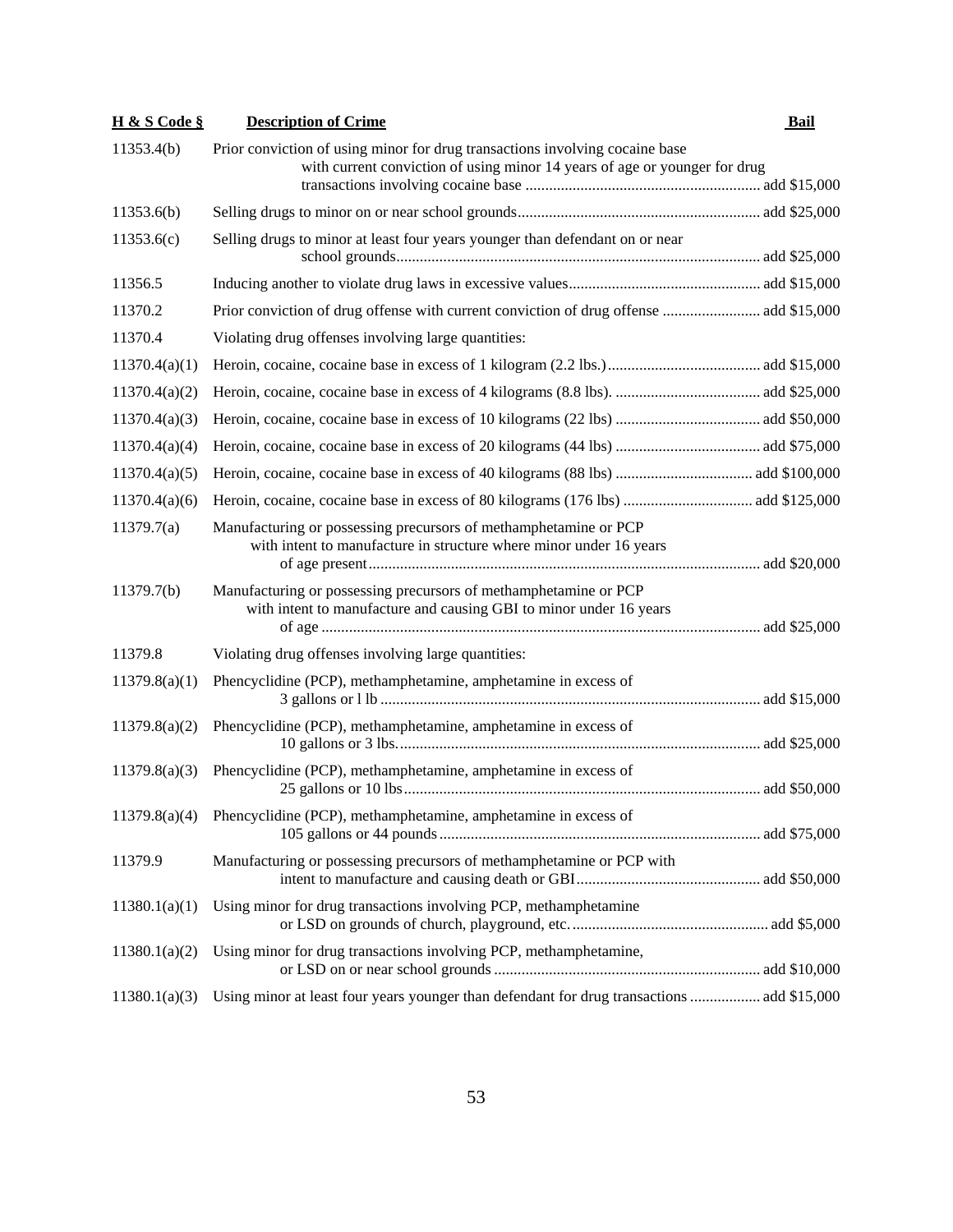| H & S Code $\S$ | <b>Description of Crime</b>                                                    | Bail |
|-----------------|--------------------------------------------------------------------------------|------|
| 11380.5         | Possession for sale or sale of heroin, cocaine, cocaine base, methamphetamine, |      |
| 25189.5(e)      | Unlawful disposal, transport, treatment, or storage of hazardous waste causing |      |
| 25189.7(c)      | Unlawful burning or incineration of hazardous waste causing GBI or             |      |

| <b>Insurance Code §</b> | <b>Description of Crime</b>                                                                                                                                                                                                  | Bail         |
|-------------------------|------------------------------------------------------------------------------------------------------------------------------------------------------------------------------------------------------------------------------|--------------|
| 1871.4(c)               | Prior felony conviction of insurance fraud with current conviction of making<br>false/fraudulent statements concerning workers' compensation claims add \$5,000                                                              |              |
| 11760(b)                | Prior felony conviction of insurance fraud with current conviction of making<br>false/fraudulent statements for purpose of reducing premium, rate, or cost                                                                   |              |
| 11880(b)                | Prior felony conviction of insurance fraud with current conviction of making<br>false/fraudulent statements for purpose of reducing premium, rate, or cost<br>of workers compensation insurance issued by State Compensation |              |
|                         |                                                                                                                                                                                                                              | add \$10,000 |

| Vehicle Code § | <b>Description of Crime</b>                                                                                               | Bail                       |
|----------------|---------------------------------------------------------------------------------------------------------------------------|----------------------------|
| 20001(c)       | Fleeing the scene after committing vehicular manslaughter under Pen C                                                     |                            |
| 23558          | Driving under the influence and causing bodily injury or death to multiple<br>victims                                     |                            |
|                |                                                                                                                           | for each additional victim |
| 23566(c)       | Violation of Veh $C\S23153$ w/GBI within 7 years of four or more<br>violations of Veh C§23103 (as specified in §23103.5), |                            |
| Note:          | Bail for enhancements and circumstances not listed in Schedule B (see Schedule C for special allegations                  |                            |

of probation ineligibility) shall be set as follows: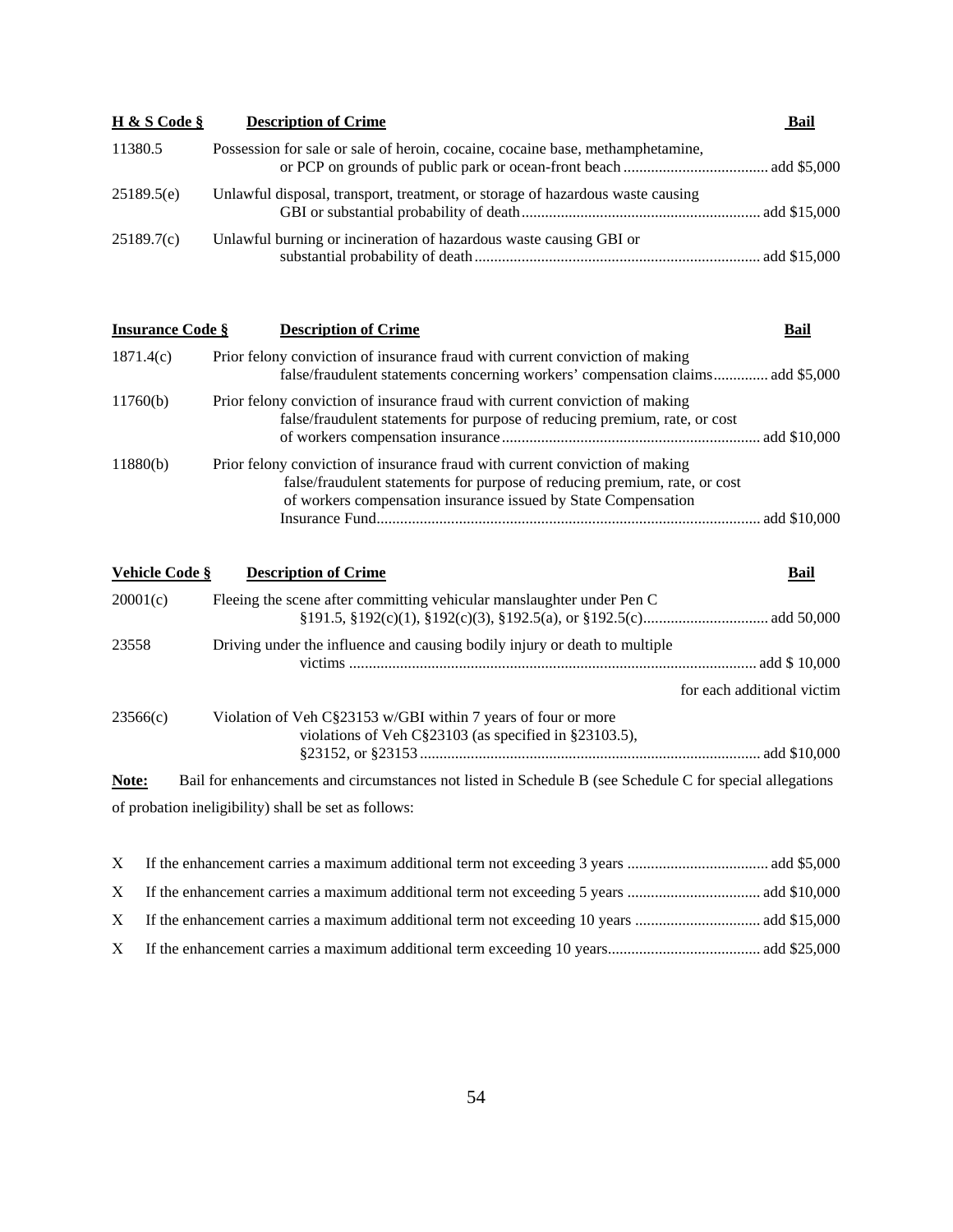## **Schedule C**

## **Bail Increments for Special Allegations of Probation Ineligibility or Presumption of Probation Ineligibility**

**Upon determination of the base bail amount from either the General Felony Bail Schedule or from Schedule A (if the offense is not listed in the General Felony Bail Schedule), an additional bail amount of \$5,000 should be added to the base bail and to any bail added for enhancements from Schedule B. Only one bail increment of \$5,000 may be added even if more than one special allegation applies.**

Note: *This schedule shall apply only if the special allegation(s) is/are charged in the complaint or information. Do not add bail under this schedule at time of booking. DO NOT add bail from this schedule if the basis for the added bail comprises the same circumstances(s) as the bail added under Schedule B. (Example: two 667.5(b) priors under Schedule B result in \$ 20,000 added bail under Schedule B. Do not add \$5,000 bail per PC§1203(e)(4) under this schedule.)*

#### **I. Presumption of Probation Ineligibility**

| 115(c)(1)  | Prior conviction of Pen C§115, attempt to record false or forged<br>instrument, with present charge of that section in a separate                                                      |  |
|------------|----------------------------------------------------------------------------------------------------------------------------------------------------------------------------------------|--|
| 115(c)(2)  | Conviction in one proceeding of more than one violation of<br>Pen C§115, attempt to record false or forged instrument,<br>with intent to defraud, when violations result in cumulative |  |
| 290(g)(4)  | Felony violation of registration provisions under Pen $C\S 290(g)(2)$ and (3) add \$5,000                                                                                              |  |
| 454        |                                                                                                                                                                                        |  |
| 462(a)     | Burglary of an inhabited dwelling, building, trailer coach, floating home                                                                                                              |  |
| 462.5      |                                                                                                                                                                                        |  |
| 1203(e)(1) | Armed with deadly weapon, other than a firearm, at the time of                                                                                                                         |  |
| 1203(e)(2) |                                                                                                                                                                                        |  |
| 1203(e)(3) |                                                                                                                                                                                        |  |
| 1203(e)(4) |                                                                                                                                                                                        |  |
| 1203(e)(5) |                                                                                                                                                                                        |  |

(Eligible Only in Unusual Case)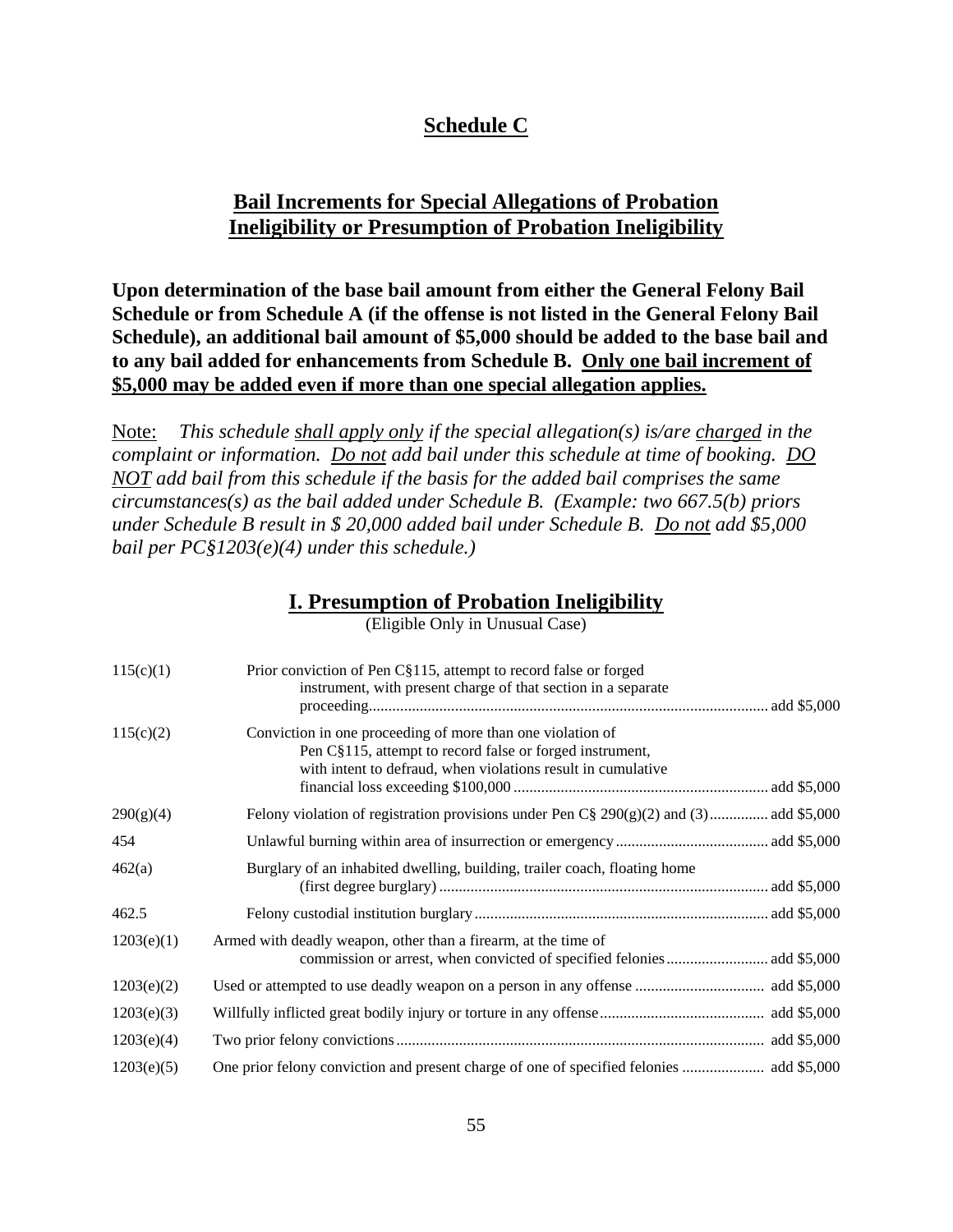| 1203(e)(6)     | One prior felony conviction involving deadly weapon use or                                                                                                        |  |
|----------------|-------------------------------------------------------------------------------------------------------------------------------------------------------------------|--|
| 1203(e)(7)     | Bribery, embezzlement, or extortion by public official or peace                                                                                                   |  |
| 1203(e)(8)     |                                                                                                                                                                   |  |
| 1203(e)(9)     | Violation of Pen C§451(a) (arson that causes great bodily injury),                                                                                                |  |
| 1203(e)(10)    | Inflicted great bodily injury or death by discharging a                                                                                                           |  |
| 1203(e)(11)    | Possession of a short-barreled rifle or shotgun under<br>Pen C§12020, a machine gun under Pen C§12020, or a silencer                                              |  |
| 1203(e)(12)    | Knowing gift or sale of deadly weapon or firearm to mental patient in violation of                                                                                |  |
| 1203(e)(13)    |                                                                                                                                                                   |  |
| 1203.044(d)    |                                                                                                                                                                   |  |
| 1203.045       |                                                                                                                                                                   |  |
| 1203.046       | Solicitation of a minor to commit certain felonies in violation of                                                                                                |  |
| 1203.048       | Computer-related crimes (Pen C§502, §502.1(b)) with taking or                                                                                                     |  |
| 1203.049(a)    | Fraudulent appropriation or unauthorized use, transfer, sale, or purchase of food<br>stamps committed by means of electronic transfer of benefits in violation of |  |
| 1203.065(b)    | Pen C§220 violation of assault with intent to commit one of                                                                                                       |  |
| 1203.066(c)    | Certain Pen C§288 (lewd or lascivious act with a child)<br>violations when specified mitigating circumstances are present add \$5,000                             |  |
|                | $1203.073(b)(1)(b)(2)$ Possession for sale or sale of specified amounts of cocaine or<br>methamphetamine in violation of Health & S C§11351,                      |  |
| 1203.073(b)(3) | Manufacturing controlled substances (except PCP) in violation                                                                                                     |  |
| 1203.073(b)(4) | Employing minor to manufacture or sell heroin, cocaine, cocaine base,<br>or methamphetamine in violation of Health & S C§11353 or                                 |  |
| 1203.073(b)(5) | Possession for sale of specified amount of cocaine base in                                                                                                        |  |
|                | $1203.073(b)(6)(b)(7)$ Transport or sale of any amount of cocaine base in violation of                                                                            |  |
| 1203.073(b)(8) |                                                                                                                                                                   |  |
| 1203.074       | Violation of Health & S C§11366.6 use of location specifically                                                                                                    |  |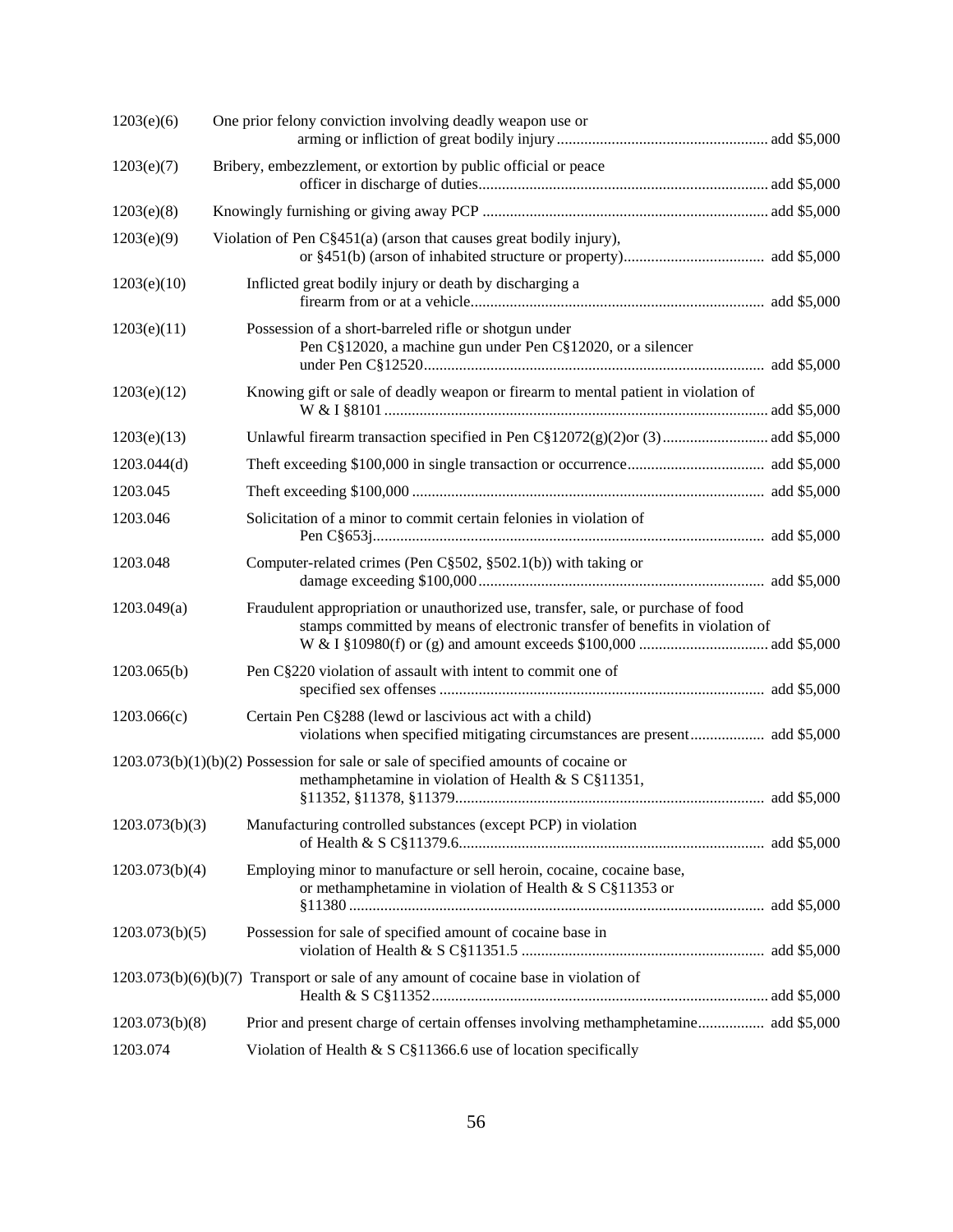|            | designed to suppress police entry in order to manufacture, sell<br>or possess for sale heroin, cocaine, cocaine base, PCP,            |  |
|------------|---------------------------------------------------------------------------------------------------------------------------------------|--|
| 1203.09(f) | Assault with a deadly weapon, battery that results in physical injury<br>requiring professional medical treatment, robbery, or mayhem |  |
| 4532(c)    |                                                                                                                                       |  |

# **II. Probation Ineligibility**

| 550(d)               | Two or more prior felony convictions of preparing/presenting<br>false/fraudulent insurance claim and present felony charge         |  |
|----------------------|------------------------------------------------------------------------------------------------------------------------------------|--|
|                      |                                                                                                                                    |  |
| 667(c)               | Prior conviction of felony offense (a strike) defined in Pen C§667(d) or                                                           |  |
| 667.61(h)            | Conviction of specified serious sex offenses committed under designated                                                            |  |
| 1170.12(a)           | Prior conviction of felony offense (strike) defined in Pen C§667(d) or                                                             |  |
| 1203.044(b)          | Present charge of theft exceeding \$50,000 in a single transaction<br>or occurrence with prior conviction of any offense for which |  |
| 1203.055(c)          | Prior conviction and present charge of one of specified felonies                                                                   |  |
| 1203.06(a)(1)        | Personal use of a firearm in committing or attempting one of                                                                       |  |
| 1203.06(a)(2)        | Prior conviction of one of specified felonies and personally armed<br>with a firearm at the time of commission or arrest, in any   |  |
| 1203.065(a)          |                                                                                                                                    |  |
| 1203.066(a)(1)       | Violation of Pen C§288 or Pen C§288.5 (by use of force,<br>violence, duress, menace, or fear of immediate and unlawful             |  |
| $1203.066(a)(2)-(4)$ | Violation of Pen C§288 or Pen C§288.5 when bodily injury caused,<br>weapon used, or stranger befriended child victim for purposes  |  |
| 1203.066(a)(5)       | Prior conviction of one of specified sex offenses and present charge of                                                            |  |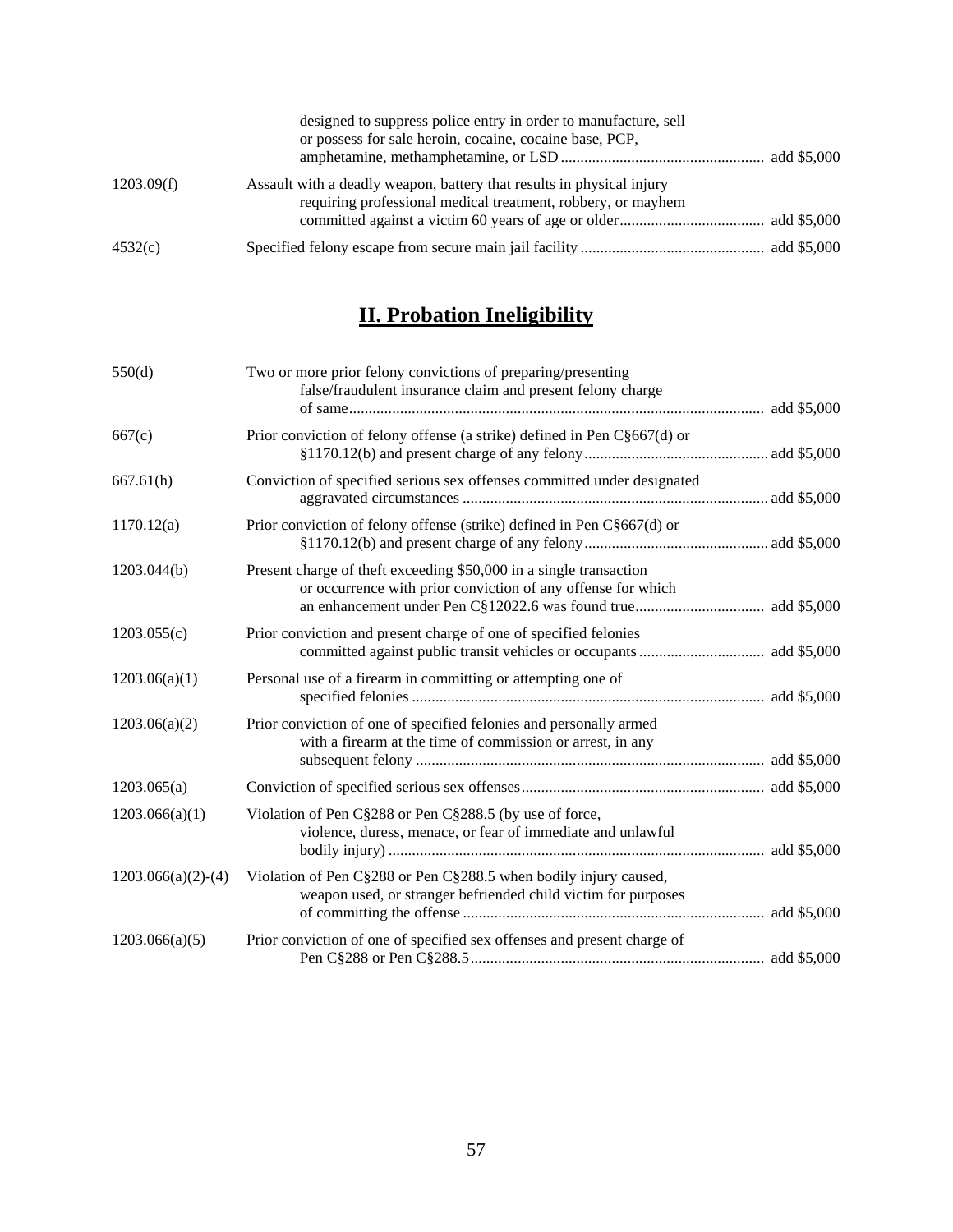| 1203.066(a)(6)       | Violation of Pen C§207 or §209 or §209.5 for the purpose                                                                                                                                                                                                               |  |
|----------------------|------------------------------------------------------------------------------------------------------------------------------------------------------------------------------------------------------------------------------------------------------------------------|--|
| $1203.066(a)(7)-(9)$ | Violation of Pen C§288 or §288.5 involving more than one victim, a victim<br>under the age of 14, or the use of obscene matter or matter depicting sexual<br>conduct, and specified mitigating circumstances are not present add \$5,000                               |  |
| 1203.07              | Specified Health and Safety Code violations involving heroin, PCP,                                                                                                                                                                                                     |  |
| 1203.07(a)(3)        | Prior conviction of violating Health & Safety Code §11351 or §11352<br>and present charge of violating Health & Safety Code §11351 or                                                                                                                                  |  |
| 1203.075             | Personal infliction of great bodily injury in committing or                                                                                                                                                                                                            |  |
| 1203.08              | Present charge of one of designated felonies with prior<br>convictions under charges separately brought and tried                                                                                                                                                      |  |
| 1203.085             | Conviction of any felony committed while on parole for a Pen C<br>§ 667.5(c) violent felony or conviction of a Pen C§1192.7(c)<br>serious felony or conviction of a Pen $C\S667.5(c)$ violent felony<br>or a Pen C§1192.7 serious felony committed while on parole for |  |
| 1203.09              | Infliction of great bodily injury on elderly or disabled victim while                                                                                                                                                                                                  |  |
| 1203(k)              | Conviction of Pen C§667.5(c) violent felony or Pen C§1192.7(c)                                                                                                                                                                                                         |  |
| 12311                |                                                                                                                                                                                                                                                                        |  |
| 12022.53(g)          | Personal use or discharge of firearm in committing or attempting one of                                                                                                                                                                                                |  |
| H & S C§11370(a)     | Prior conviction of one of specified Health and Safety Code provision<br>involving controlled substances and present charge of an offense                                                                                                                              |  |
| H & S C\$11370(b)    | Violations involving specified controlled substances or narcotics                                                                                                                                                                                                      |  |

**Note: For any special allegation of probation ineligibility not listed, add \$5,000.**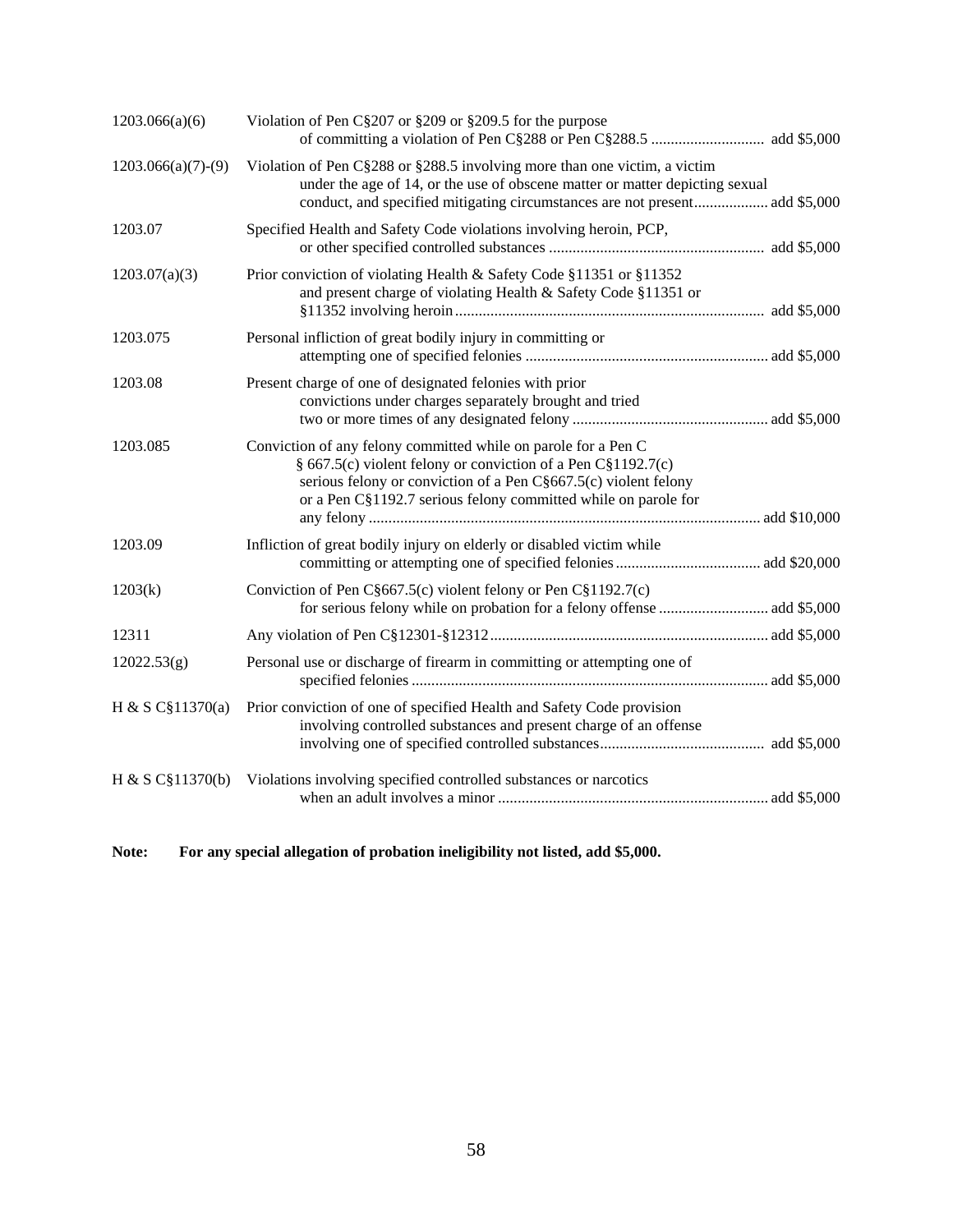# **Misdemeanor & Infraction Bail Schedule Uniform Bail & Penalty Schedule**

# **TABLE OF CONTENTS**

## **CODE** PAGE NUMBER

## **State Statutes**

## **County Ordinances and City Codes**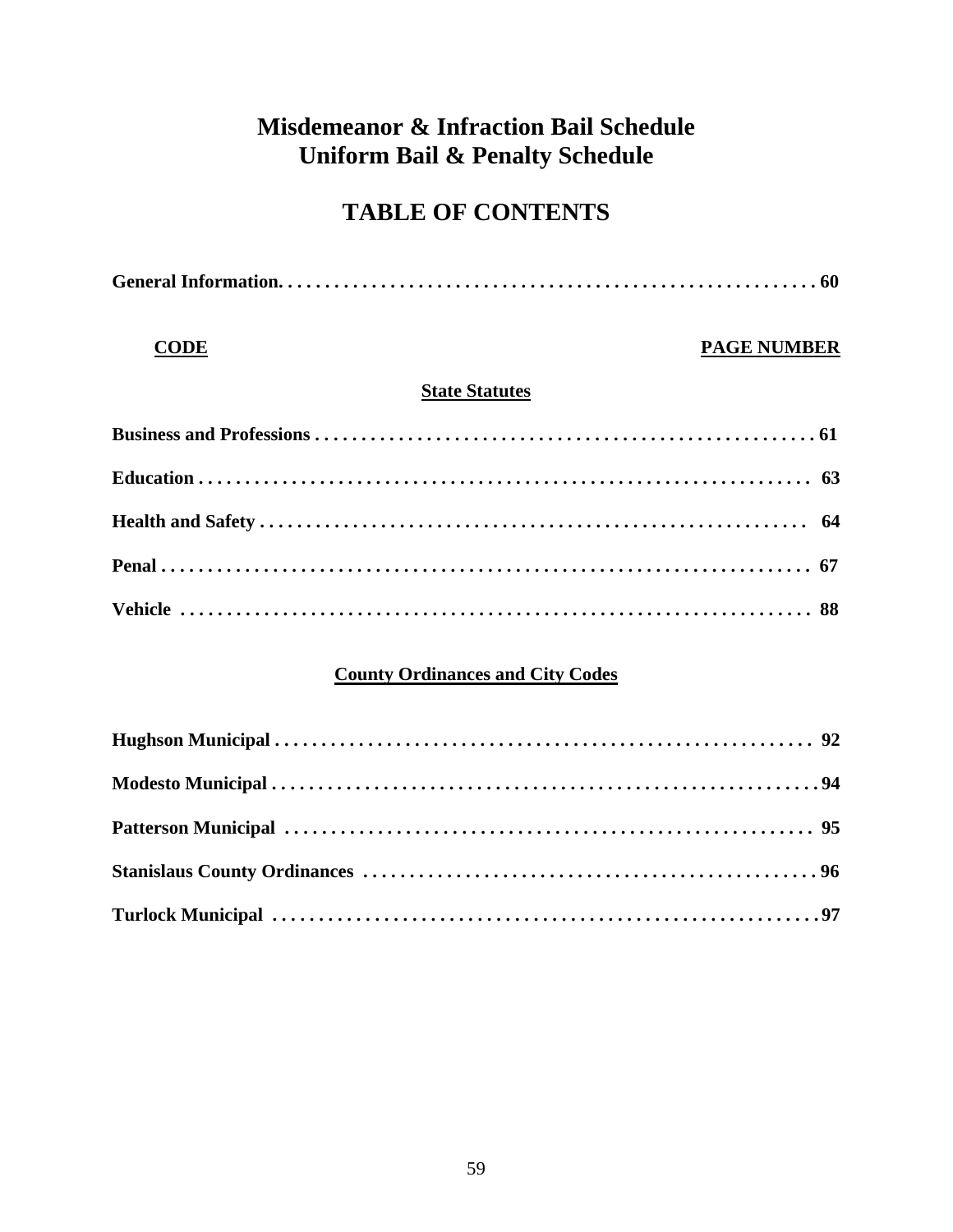#### STANISLAUS COUNTY MISDEMEANOR AND INFRACTION BAIL SCHEDULE GENERAL INFORMATION

- 1. Pursuant to the requirements of Penal Code Section 1269b(d) and California Rule of Court 4.102, the attached bail schedule has been adopted by a majority of the Superior Court judges of Stanislaus County.
- 2. This schedule shall supersede all prior schedules for misdemeanors and infractions in Stanislaus County.
- 3. The jailer and court clerks are hereby authorized to accept bail and release persons held in custody upon misdemeanor and infraction charges in the amount of bail set forth for each specific charge. If there is more than one charge, bail shall be set for the charge carrying the highest bail amount.
- 4. Bail for release from custody may be given in cash or by a surety bond executed by a certified surety insurer.
- 5. Infraction violations are listed with the letter (I) preceding the section number.
- 6. Bail for all misdemeanor violations of California State Codes not covered herein shall be in the amount of \$1,000 unless otherwise indicated or otherwise listed in the Uniform Bail and Penalty Schedule published annually pursuant to California Rule of Court 4.102.
- 7. Bail for all infractions not listed shall be in the amount of \$320 unless another bail amount is listed in the Uniform Bail and Penalty Schedule revised annually pursuant to California Rule of Court 4.102.
- 8. Bail upon any charge which was originally fileable as a felony but charged as a misdemeanor under PC §17(b)(4) shall be \$2,000 unless otherwise indicated.
- 9. In any case in which the defendant fails to appear as ordered by the court or by law enforcement on a promise to appear, \$500 shall be added by the court to whatever bail is set as reasonably necessary. On subsequent failures to appear, the court shall add \$550 for the second and \$555 to the third.
- 10. Bail for all infraction violations of the Vehicle Code and all misdemeanor or infraction violations of boating, fish and game, forestry, public utilities, parks and recreation, and business licensing cases shall be set in accordance with the current Uniform Bail and Penalty Schedule published annually by the Judicial Council pursuant to California Rule of Court 4.102.
- 11. A violation of misdemeanor probation (PC §1203.2/1203.3) arrest without a warrant shall have bail set at \$5,000.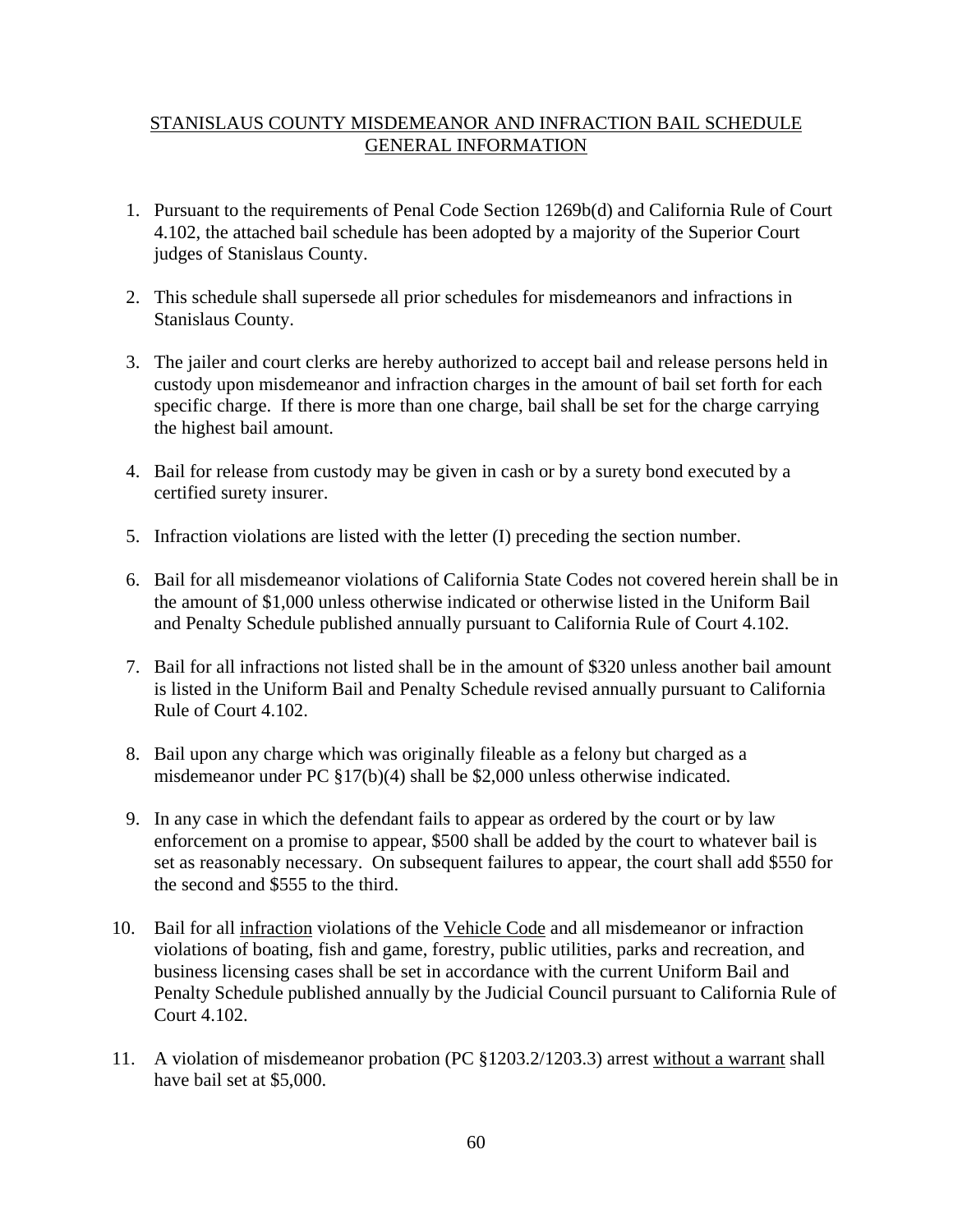#### **Business and Professions Code**

| <b>B</b> & P C§ | <b>Description of Crime</b>                                                                                                                             | <b>Amount</b> |
|-----------------|---------------------------------------------------------------------------------------------------------------------------------------------------------|---------------|
|                 |                                                                                                                                                         |               |
| 4059            | Furnishing dangerous drug or device without prescription                                                                                                | \$2,000       |
| 4060            | Possession of controlled substance without prescription                                                                                                 | \$1,000       |
| 4140            | Possession of hypodermic needle or syringe                                                                                                              | \$1,000       |
| 4141            | Furnishing hypodermic needles or syringes without a permit                                                                                              | \$1,000       |
| 4142            | Retail sale of hypodermic needle or syringe without prescription                                                                                        | \$1,000       |
| 4323            | False representation in telephone or electronic communication as<br>person who can lawfully prescribe drug                                              | \$1,000       |
| 4324            | Forging prescription $(\frac{24324(a)}{a})$ or possession of drugs secured by<br>forged prescription $(\frac{24324(b)}{b})$                             | \$2,000       |
| 4326(b)         | Misuse or permitted misuse of hypodermic needle or syringe                                                                                              | \$1,000       |
| 17500           | False advertising                                                                                                                                       | \$1,000       |
| 25602           | Selling alcoholic beverage to habitual drunkard or intoxicated<br>person                                                                                | \$1,000       |
| 25658(a)        | Selling, furnishing, or giving alcoholic beverage to minor                                                                                              | \$1,000       |
| 25658(b)        | Minor's purchase or consumption of alcoholic beverage in any on-<br>sale premises $-1st$ offense                                                        | \$1,000       |
|                 | $2nd$ or subsequent offense                                                                                                                             | \$2,000       |
| 25658(c)        | Selling, furnishing, or giving alcoholic beverage to minor and the<br>minor consumes the alcohol and proximately causes great bodily<br>injury or death | \$4,000       |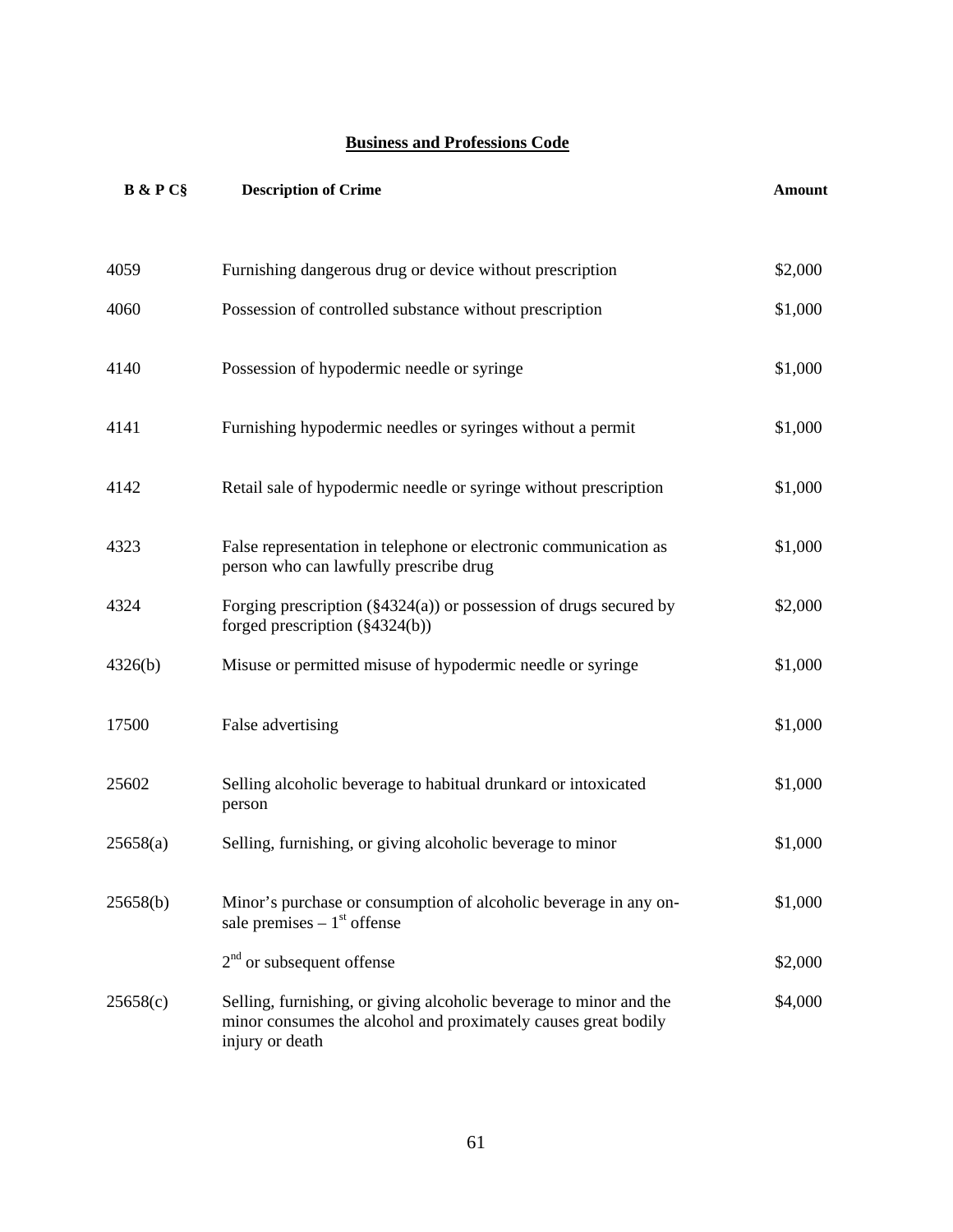| <b>B</b> & PC | <b>Description of Crime</b>                                                                                                                                                                             | <b>Amount</b> |
|---------------|---------------------------------------------------------------------------------------------------------------------------------------------------------------------------------------------------------|---------------|
| 25658.5       | Minor's attempted purchase of alcoholic beverage from licensee –<br>$1st$ offense (infraction)                                                                                                          | \$1,000       |
|               | $2nd$ or subsequent offense                                                                                                                                                                             | \$2,000       |
| 25661         | Minor's presenting or possessing of false evidence of age and<br>identify $-1st$ offense                                                                                                                | \$750         |
|               | $2nd$ or subsequent offense                                                                                                                                                                             | \$1,000       |
| 25662(a)      | Minor's possession of alcoholic beverage in public (except delivery<br>ordered by parent, responsible adult relative, any adult designated<br>by parent or legal guardian, or employer) – $1st$ offense | \$750         |
|               | $2nd$ or subsequent offense                                                                                                                                                                             | \$1,000       |
| 25663(a)      | Employment of minor in premises used for on-sale consumption of<br>alcoholic beverage                                                                                                                   | \$1,000       |
| 25665         | Permitting minor to enter and remain in licensed, on-sale premises                                                                                                                                      | \$1,000       |
| 25665         | Minor's entering and remaining in licensed on-sale premises<br>without lawful business                                                                                                                  | \$750         |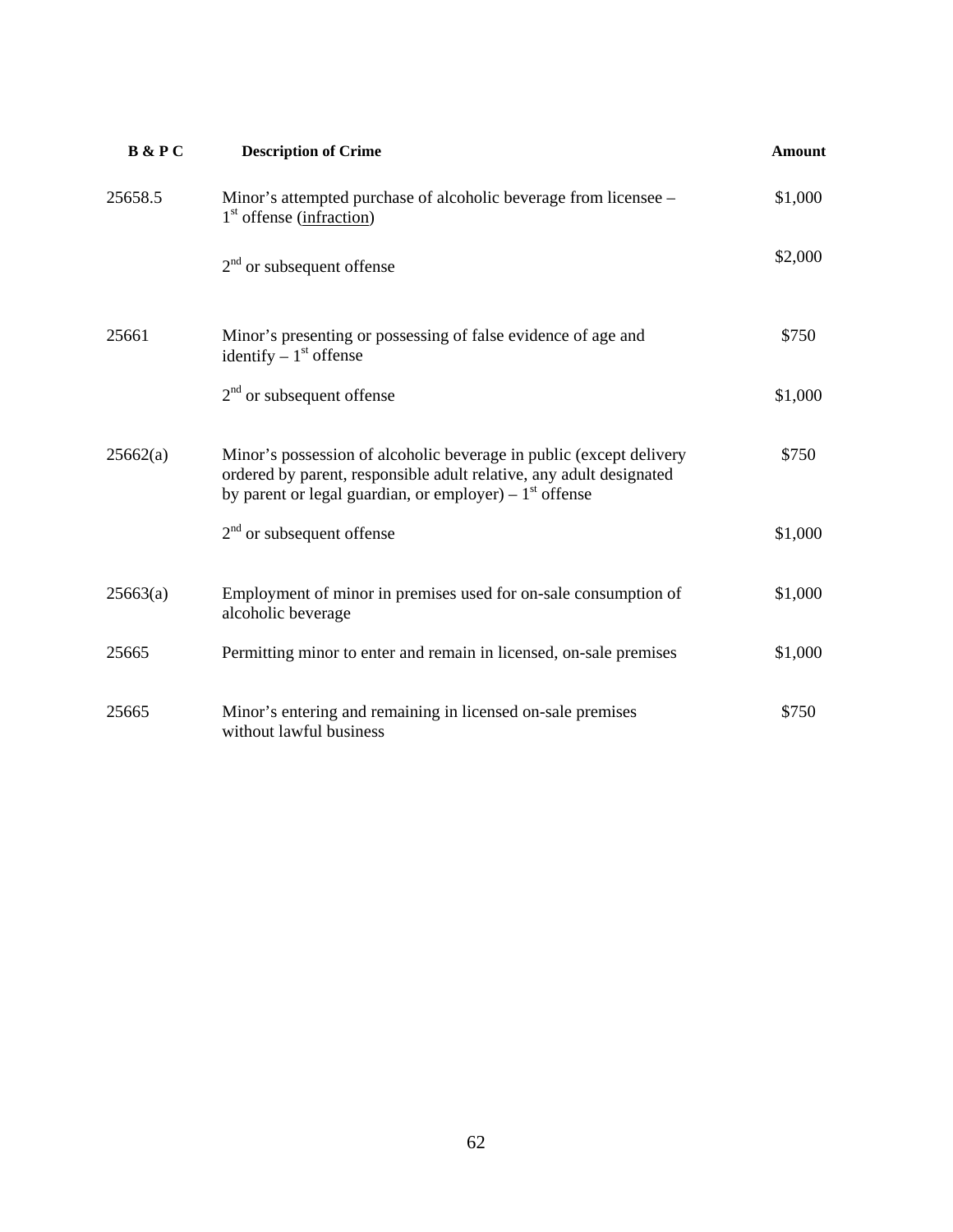## **Education Code**

| EdCS              | <b>Description of Crime</b>     | Amount |
|-------------------|---------------------------------|--------|
| $(I)$ 48291/48293 | Failure to attend school (SARB) | \$320  |
| 49182             | Employment of minors            | \$320  |
| 49183             | False certification of age      | \$320  |
| $(I)$ 49307       | Violation of patrol signals     | \$160  |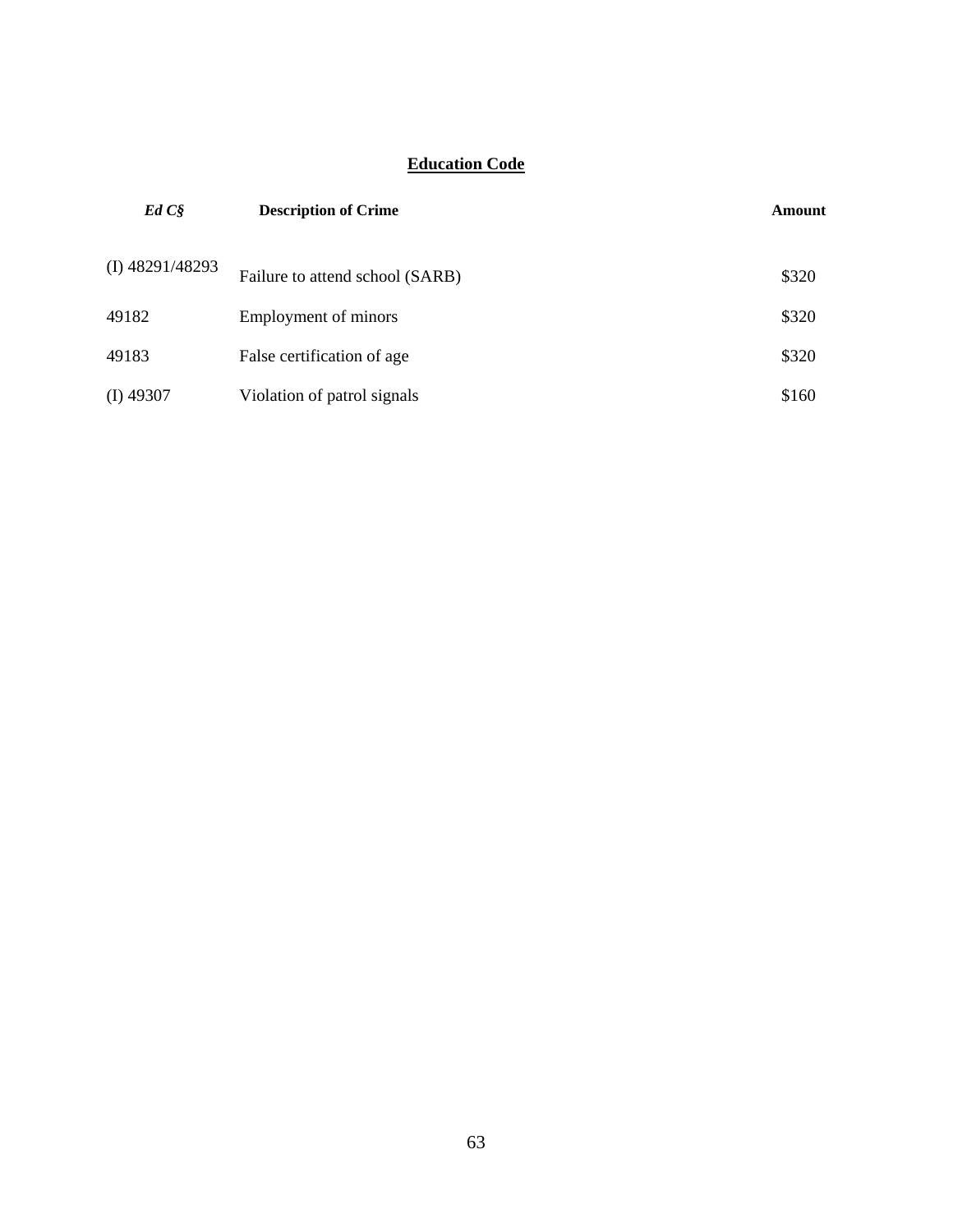#### **Health and Safety Code**

| $H \& S C$ $S$ | <b>Description of Crime</b>                                                                                        | <b>Amount</b> |
|----------------|--------------------------------------------------------------------------------------------------------------------|---------------|
| 11153          | Improperly prescribing and/or dispensing controlled substance -<br>dual responsibility of physician and pharmacist | \$3,000       |
| 11154          | Prescribing, administering, dispensing, or furnishing controlled<br>substance to non-patient                       | \$3,000       |
| 11155          | Physician's dispensing/administering controlled substance without<br>appropriate registration                      | \$3,000       |
| 11156          | Prescribing, furnishing, or administering controlled substance to<br>addict                                        | \$4,000       |
| 11350(b)       | Possession of controlled substance specified in $$11054(e)$                                                        | \$2,000       |
| 11357(a)       | Possession of concentrated cannabis (hashish)                                                                      | \$2,000       |
| 11357(b)       | Possession of marijuana $-28.5$ grams or less                                                                      | \$400         |
| 11357(c)       | Possession of marijuana – more than $28.5$ grams                                                                   | \$1,000       |
| 11357(d)       | Possession of marijuana $-28.5$ grams or less by adult on school<br>grounds                                        | \$1,000       |
| 11360(b)       | Giving away or transporting marijuana $-28.5$ grams or less                                                        | \$2,000       |
| 11363          | Planting, harvesting, or processing peyote                                                                         | \$1,000       |
| 11364.1        | Possession of paraphernalia for injecting or smoking specified<br>controlled substances                            | \$1,000       |
| 11364.7(a)     | Manufacturing, furnishing, or delivering drug paraphernalia to be<br>used with controlled substance                | \$2,000       |
| 11364.7(b)     | Manufacturing drug paraphernalia to be used with cocaine, cocaine<br>base, heroin, PCP, or methamphetamine         | \$2,000       |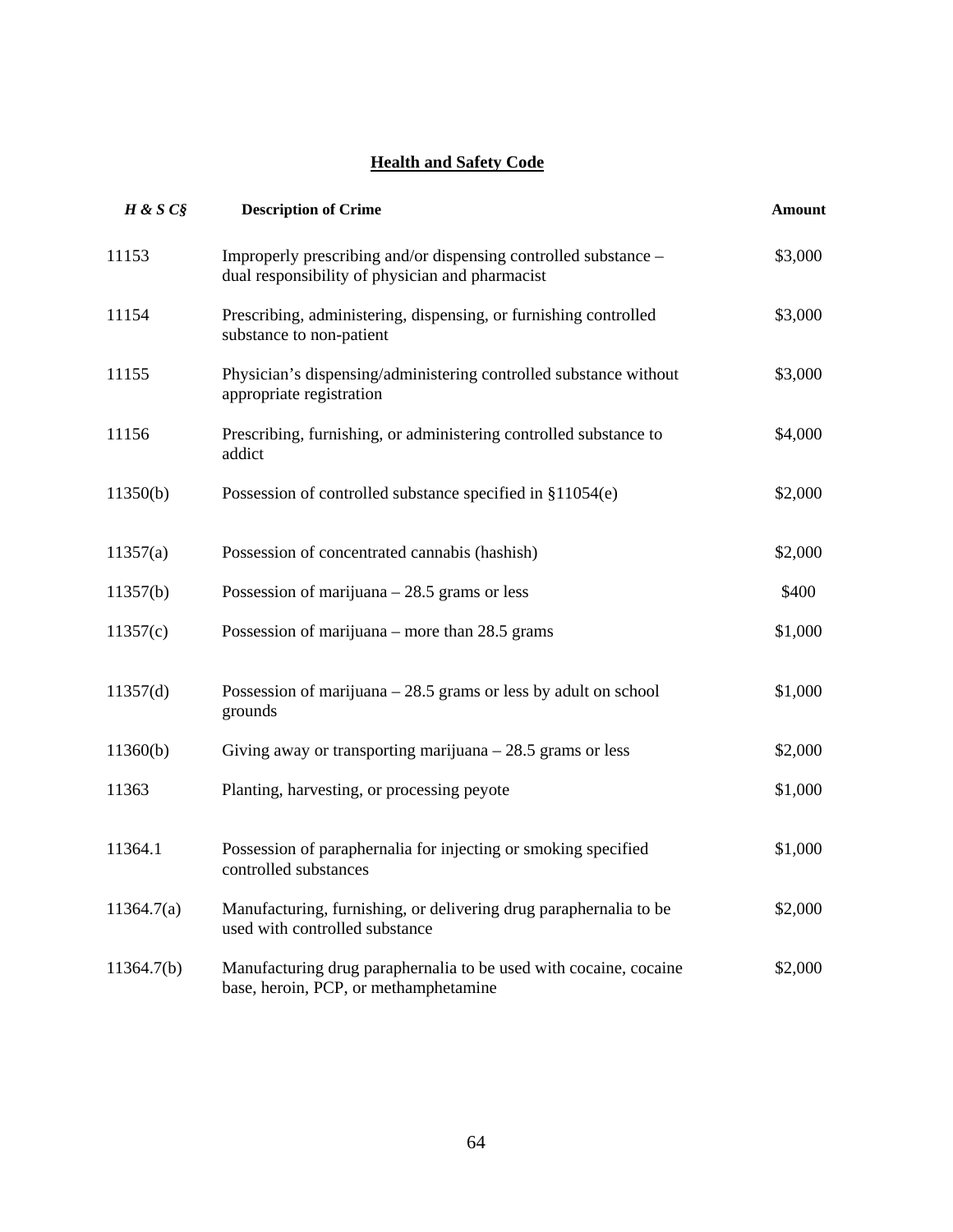| H & S C§    | <b>Description of Crime</b>                                                                                                                                                                                                                                       | <b>Amount</b> |
|-------------|-------------------------------------------------------------------------------------------------------------------------------------------------------------------------------------------------------------------------------------------------------------------|---------------|
| 11364.7(c)  | Furnishing drug paraphernalia to minor by adult who is at least 3<br>years older or possessing hypodermic needle on school grounds<br>with intent to furnish to deliver the needle with knowledge that it<br>will be used by minor                                | \$2,000       |
| 11365       | Presence during unlawful use of controlled substance                                                                                                                                                                                                              | \$1,000       |
| 11366       | Maintaining place for use or distribution of controlled substance                                                                                                                                                                                                 | \$3,000       |
| 11368       | Forging prescription or uttering forged prescription                                                                                                                                                                                                              | \$2,000       |
| 11370.9     | Receiving, transferring, investing, or managing proceeds over<br>\$25,000 derived from controlled substance offenses with intent to<br>conceal the nature, location, ownership, control, or source of<br>proceeds or to avoid a transaction reporting requirement | \$5,000       |
| 11375(b)(1) | Sale or possession for sale of controlled substance specified in<br>\$11375(c)                                                                                                                                                                                    | \$4,000       |
| 11375(b)(2) | Possession of controlled substance specified in $$11375(c)$ (also<br>punishable as infraction)                                                                                                                                                                    | \$1,000       |
| 11377(a)    | Possession of specified controlled substance, such as PCP,<br>methamphetamine, etc, without prescription                                                                                                                                                          | \$3,000       |
| 11377(b)(1) | Possession of controlled substance specified in §11056(f) and no<br>prior conviction of possessing such substance                                                                                                                                                 | \$2,000       |
| 11377(b)(2) | Possession of controlled substance specified in $\S 11056(g)$                                                                                                                                                                                                     | \$1,000       |
| 11379.2     | Sale or possession for sale of controlled substance specified in<br>\$11056(g)                                                                                                                                                                                    | \$3,000       |
| 11390       | Cultivating spores or mycelium capable of producing a controlled<br>substance                                                                                                                                                                                     | \$2,000       |
| 11391       | Transporting, importing, selling, or furnishing spores or mycelium<br>capable of producing a controlled substance                                                                                                                                                 | \$2,000       |
| 11532       | Loitering in public place with intent to commit narcotics offense                                                                                                                                                                                                 | \$1,000       |
| 11550(a)    | Use/under the influence of a controlled substance; $1st$ or $2nd$ offense                                                                                                                                                                                         | \$2,000       |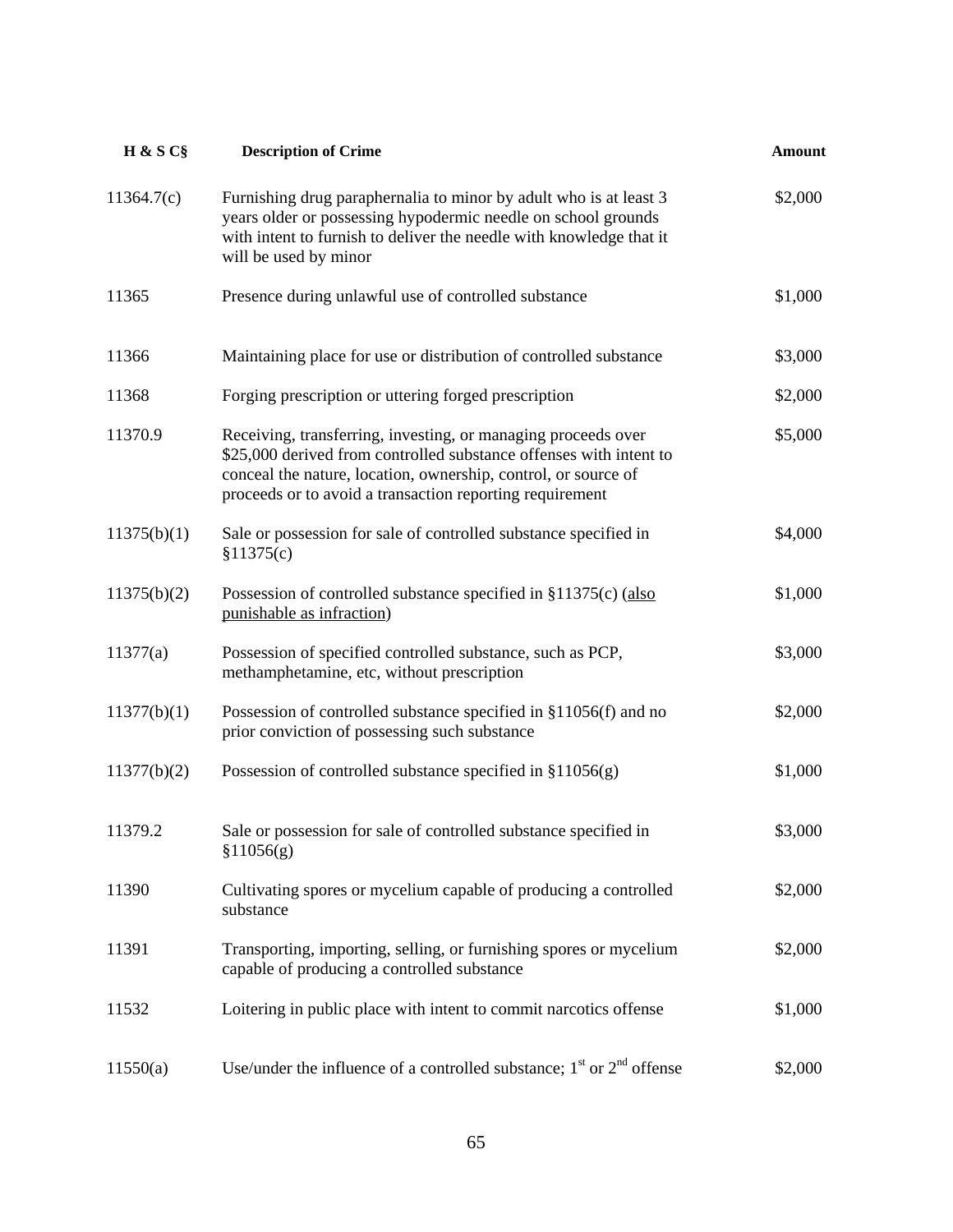| H & S C  | <b>Description of Crime</b>                                                                                                                                                                  | Amount  |
|----------|----------------------------------------------------------------------------------------------------------------------------------------------------------------------------------------------|---------|
| 11550(b) | Under influence of controlled substance $-3^{rd}$ or subsequent offense<br>within 7 years and refusal to complete licensed drug rehabilitation<br>program offered by court under $$11550(c)$ | \$4,000 |
| 11550(e) | Under influence of cocaine, cocaine base, heroin,<br>methamphetamine, or phencyclidine while in immediate personal<br>possession of loaded, operable firearm                                 | \$4,000 |
| 11590    | Failure to register with law enforcement                                                                                                                                                     | \$3,000 |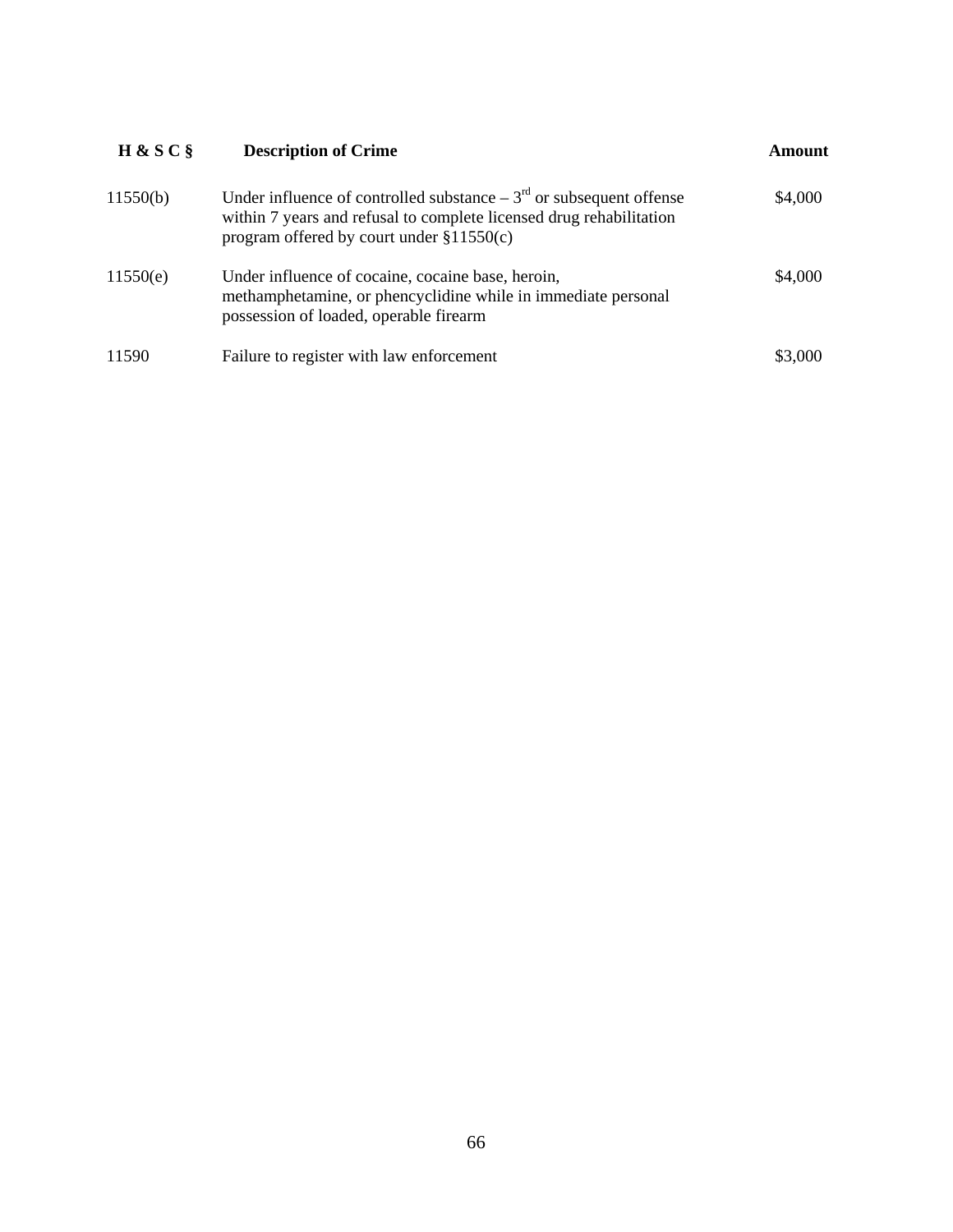### **Penal Code**

| Penal C §         | <b>Description of Crime</b>                                                                                                                                                                                                                                                             | <b>Amount</b> |
|-------------------|-----------------------------------------------------------------------------------------------------------------------------------------------------------------------------------------------------------------------------------------------------------------------------------------|---------------|
| 32-33             | Accessory to a felony                                                                                                                                                                                                                                                                   | \$2,000       |
| 69                | Obstruct/resist public official by threats/violence                                                                                                                                                                                                                                     | \$5,000       |
| 96.5              | Obstruction of justice by judicial offers, court commissioner, or<br>referee                                                                                                                                                                                                            | \$2,000       |
| 112               | Manufacturing/selling false government documents to conceal<br>citizenship                                                                                                                                                                                                              | \$2,000       |
| 115.3             | Altering official record                                                                                                                                                                                                                                                                | \$1,000       |
| 116.5(a)(1)       | Conferring, offering, or agreeing to confer payment or benefit on<br>a juror or person acting on behalf of a juror in consideration for<br>the juror or third person disclosing information relating to a<br>criminal proceeding (before or within 90 days of discharge of<br>the jury) | \$1,000       |
| 116.5(a)(2)       | Acting on behalf of a juror, accepting or agreeing to accept<br>payment or benefit for himself/herself or for the juror in<br>consideration for disclosure of information relating to a criminal<br>proceeding (before or within 90 days of discharge of the jury)                      | \$1,000       |
| 116.5(a)(3)       | Acting on behalf of himself/herself, agreeing to accept, directly<br>or indirectly, payment or benefit in consideration for disclosure<br>of information relating to a criminal proceeding (before or<br>within 90 days of discharge of the jury)                                       | \$1,000       |
| 118.1             | Peace officer's filing of false crime or investigation report or<br>making of false statement in report                                                                                                                                                                                 | \$2,000       |
| 132.5             | Disclosure for money or equivalent consideration of information<br>relating to a crime by prospective witness                                                                                                                                                                           | \$1,000       |
| $136.1(a)(1)-(3)$ | Preventing/dissuading witness                                                                                                                                                                                                                                                           | \$3,000       |
| $136.1(b)(1)-(3)$ | Preventing/dissuading witness                                                                                                                                                                                                                                                           | \$3,000       |
| 140               | Using force or threatening use of force or violence against a<br>crime witness or victim                                                                                                                                                                                                | \$3,000       |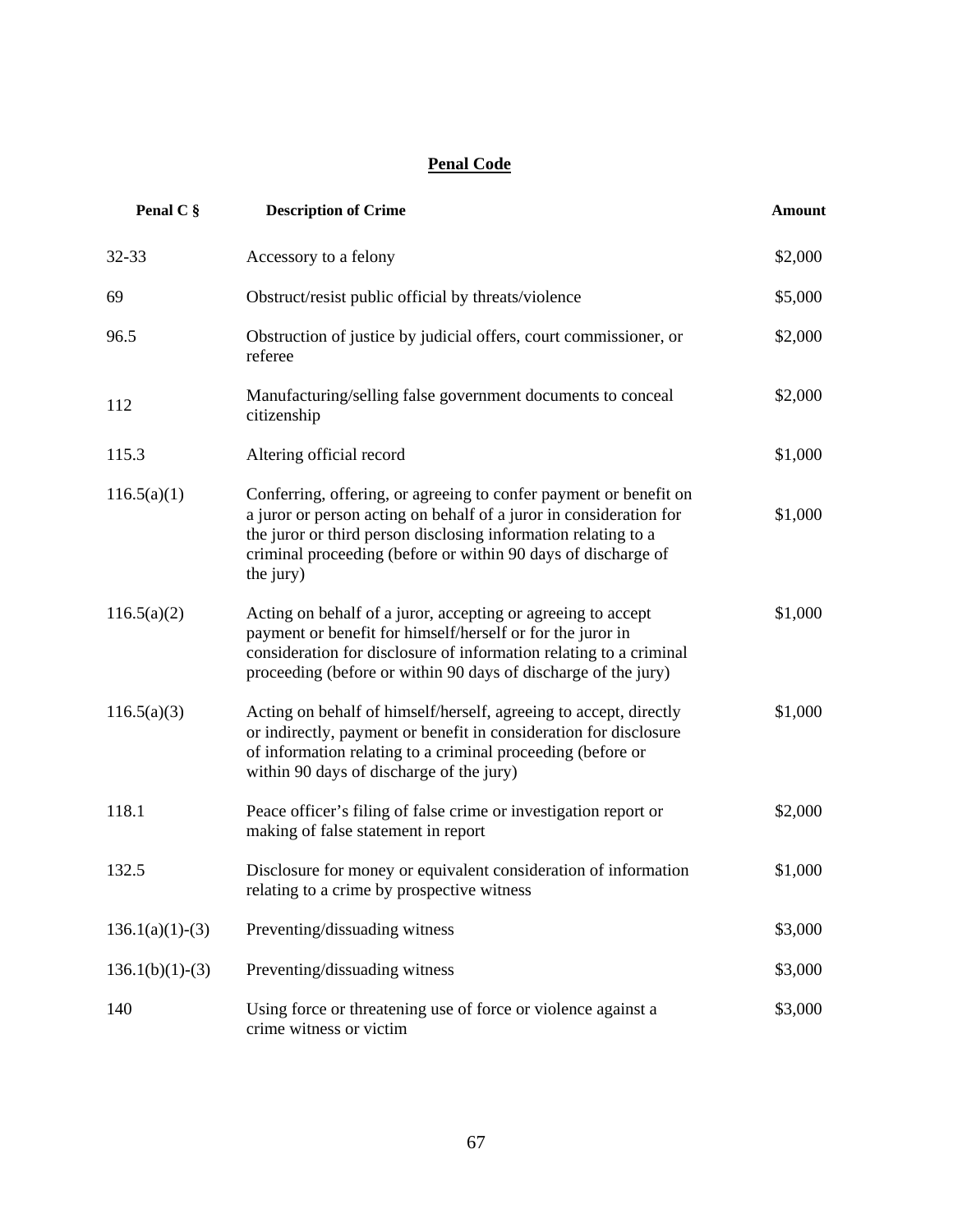| Penal C § | <b>Description of Crime</b>                                                                                                                                                                                      | <b>Amount</b> |
|-----------|------------------------------------------------------------------------------------------------------------------------------------------------------------------------------------------------------------------|---------------|
| 141(a)    | Filing of false evidence in criminal proceeding                                                                                                                                                                  | \$2,000       |
| 148(a)(1) | Interfering with an officer or emergency medical technician                                                                                                                                                      | \$3,000       |
| 148(a)(2) | Interfering with transmission over public safety radio                                                                                                                                                           | \$2,000       |
| 148(b)    | Interfering with officer and removal of weapon other than firearm                                                                                                                                                | \$4,000       |
| 148(d)    | Interfering with officer and attempted removal of firearm                                                                                                                                                        | \$5,000       |
| 148.5     | False crime report to peace officer, district attorney (or deputy), or<br>grand jury                                                                                                                             | \$2,000       |
| 148.6(a)  | Filing false complaint of misconduct against a peace officer                                                                                                                                                     | \$2,000       |
| 148.6(b)  | Filing false civil claim against a peace officer or lien against the<br>officer's property with intent to harass or dissuade the officer from<br>carrying out his or her duties                                  | \$2,000       |
| 148.9     | False identification to a peace officer                                                                                                                                                                          | \$1,000       |
| 148.10    | Interfering with an officer and causing his or her death or serious<br>bodily injury                                                                                                                             | \$5,000       |
| 149       | Assault by public officer under color of authority                                                                                                                                                               | \$3,000       |
| 152       | Concealment of accidental death                                                                                                                                                                                  | \$2,000       |
| 152.3     | Failure to report crime when victim is under 14 years of age                                                                                                                                                     | \$3,000       |
| 166(a)    | Contempt of court                                                                                                                                                                                                | \$1,000       |
| 166(b)    | Contempt of court – Willful disobedience of court order by<br>contacting victim and defendant has prior conviction of stalking<br>(Pen C $§646.9$ )                                                              | \$3,000       |
| 166(c)(1) | Contempt of court – Willful violation of protective order or stay<br>away court order issued in pending criminal domestic violence case<br>or issued as condition of probation after conviction                  | \$5,000       |
| 166(c)(4) | Contempt of court – Violation of protective order or stay away court<br>order – $2nd$ or subsequent offense within 7 years and involving act or<br>"credible threat" of violence as defined in Pen C $\S 139(c)$ | \$7,000       |
| 166(d)    | Contempt of court – knowing possession, purchase, or receipt of<br>firearm in violation of protective order                                                                                                      | \$5,000       |
| Penal C § | <b>Description of Crime</b>                                                                                                                                                                                      | <b>Amount</b> |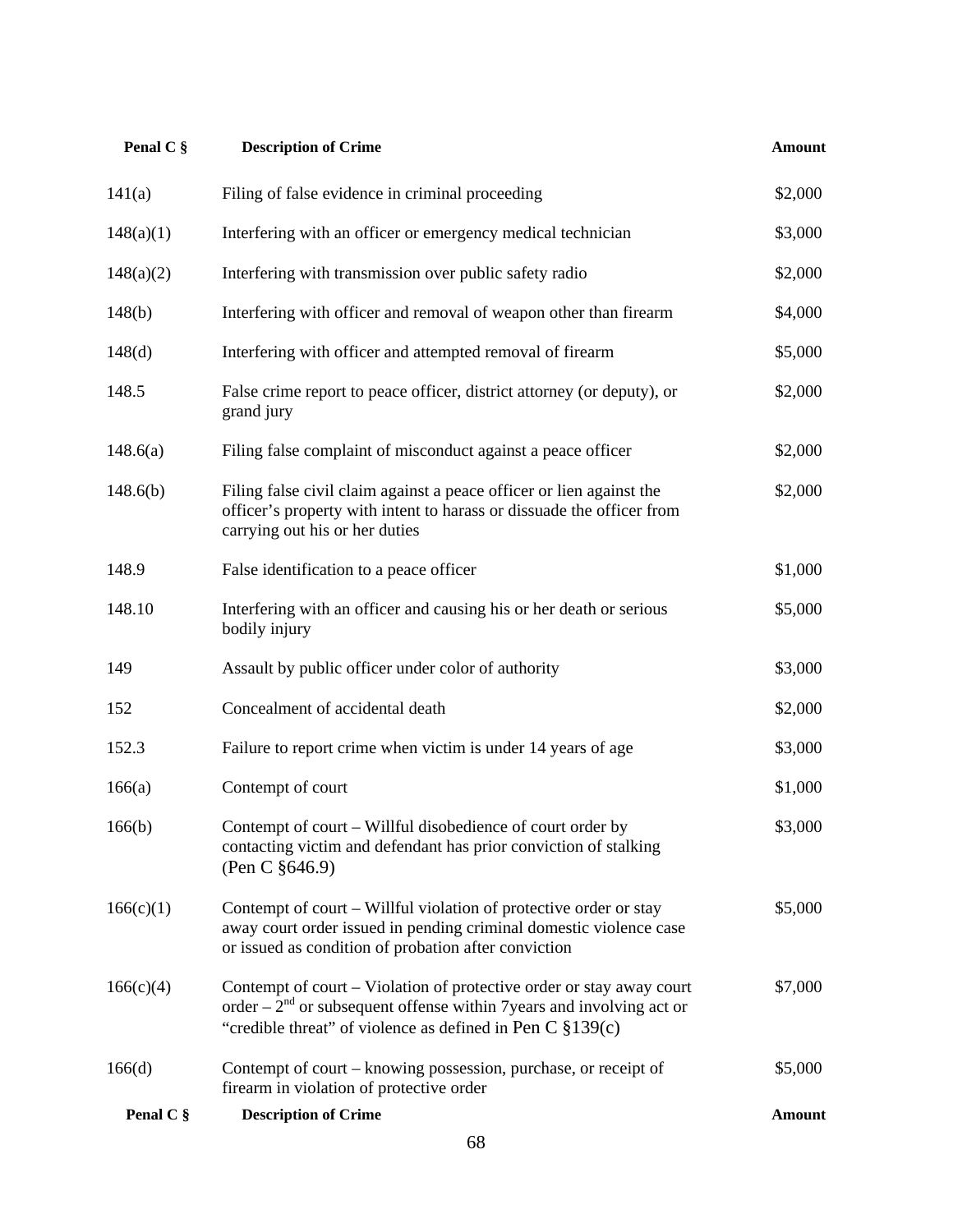| 171.5                      | Possession of weapons, replica weapons, or ammunition in area of<br>airport to which access is controlled by screening of persons and<br>property | \$2,000           |
|----------------------------|---------------------------------------------------------------------------------------------------------------------------------------------------|-------------------|
| 182                        | Conspiracy to commit acts proscribed in Pen C §182 without<br>specific punishment                                                                 | \$3,000           |
| 182(a)(4)                  | Conspiracy to defraud of property or to obtain money or property by<br>false pretenses                                                            | \$2,000           |
| 182.5                      | Criminal street gang conspiracy                                                                                                                   | \$5,000           |
| 186.10(a)                  | Money laundering $-1st$ offense                                                                                                                   | \$5,000           |
|                            | Money laundering $-2nd$ offense                                                                                                                   | \$7,000           |
| 186.22(a)                  | Participation in criminal street gang activity                                                                                                    | \$4,000           |
| 186.22(d)                  | Commission of wobbler in association with criminal street gang<br>with specific intent to further criminal conduct by gang members                | \$5,000           |
| 186.28                     | Supplying or selling firearm for use in commission of felony by<br>criminal street gang member                                                    | \$5,000           |
| 186.33(a)                  | Violation of registration provisions of Pen C §186.30 by person<br>convicted of gang-related crime or participating in criminal<br>street gang    | \$3,000           |
| $192(c)(1)$ ,<br>193(c)(1) | Vehicular manslaughter with gross negligence                                                                                                      | \$5,000           |
| $192(c)(2)$ ,<br>193(c)(2) | Vehicular manslaughter without gross negligence                                                                                                   | \$3,000           |
| 192(c)(3)                  | Vehicular manslaughter without gross negligence while intoxicated                                                                                 | \$4,000           |
| 193.8                      | Relinquishing motor vehicle to intoxicated minor                                                                                                  | \$2,000           |
| 236-237                    | False imprisonment                                                                                                                                | \$2,000           |
| 240, 241(a)                | Assault                                                                                                                                           | \$1,000           |
| 241(b)                     | Assault on peace officer, or other specified public service employee                                                                              | \$4,000           |
| 241.1                      | Assault on custodial officer                                                                                                                      | \$4,000           |
| 241.2(a)(1)<br>Penal C §   | Assault against person on school or park property<br><b>Description of Crime</b>                                                                  | \$3,000<br>Amount |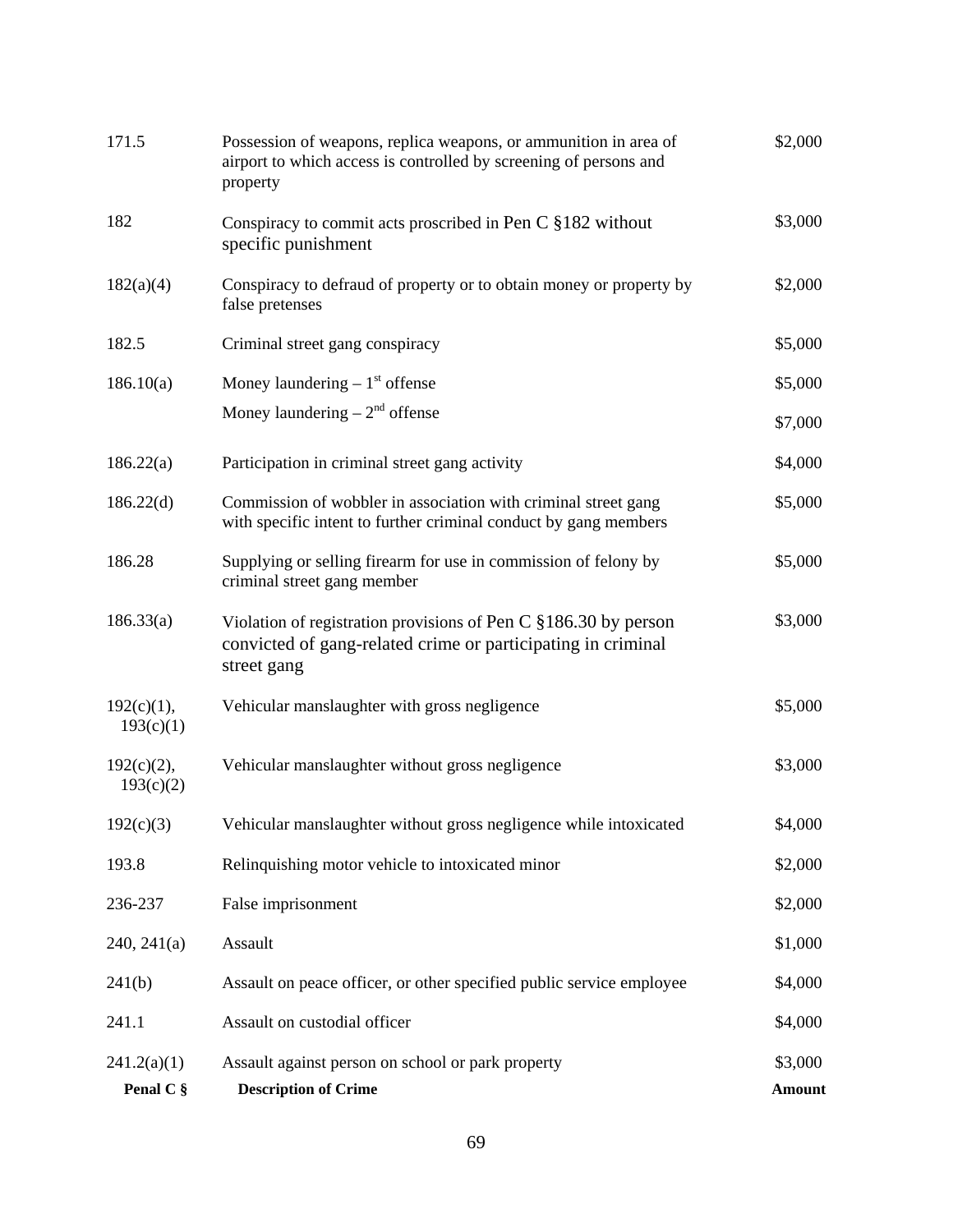| 241.3          | Assault against person on the property of, or on a motor vehicle of,<br>a public transportation provider                                                                                                                                      | \$3,000 |
|----------------|-----------------------------------------------------------------------------------------------------------------------------------------------------------------------------------------------------------------------------------------------|---------|
| 241.4          | Assault on school police department member                                                                                                                                                                                                    | \$2,000 |
| 241.6          | Assault on school employee engaged in the performance of his or<br>her duties or in retaliation for an act performed in the course of<br>those duties                                                                                         | \$5,000 |
| 241.7          | Assault on juror by party to action                                                                                                                                                                                                           | \$4,000 |
| 242, 243(a)    | <b>Battery</b>                                                                                                                                                                                                                                | \$3,000 |
| 243(b)         | Battery on peace officer or other specified public service employee                                                                                                                                                                           | \$5,000 |
| 243(c)(1)      | Battery inflicting injury on specified public service employee                                                                                                                                                                                | \$4,000 |
| 243(c)(2)      | Battery inflicting injury on peace officer                                                                                                                                                                                                    | \$5,000 |
| 243(d)         | Battery with serious bodily injury                                                                                                                                                                                                            | \$4,000 |
| 243(e)         | Battery against a spouse, a person with whom the defendant is<br>cohabiting, a person who is the parent of the defendant's child,<br>former spouse, fiancé, or a person with whom defendant has or had<br>a dating or engagement relationship | \$5,000 |
| 243.2          | Battery against person on school or park property, or hospital<br>grounds                                                                                                                                                                     | \$2,000 |
| 243.25         | Battery against elder or dependent adult with knowledge that victim<br>is an elder or dependent adult                                                                                                                                         | \$4,000 |
| 243.3          | Battery on transportation worker or passenger                                                                                                                                                                                                 | \$3,000 |
| 243.35         | Battery against person on the property of, or in the motor vehicle of,<br>a public transportation provider                                                                                                                                    | \$4,000 |
| $243.4(a)-(d)$ | Sexual battery                                                                                                                                                                                                                                | \$3,000 |
| 243.4(e)       | Misdemeanor sexual battery                                                                                                                                                                                                                    | \$2,000 |
| 243.4(e)       | Misdemeanor sexual battery by employer                                                                                                                                                                                                        | \$3,000 |
| 243.6          | Battery on school employee engaged in the performance of his or<br>her duties or in retaliation for an act performed in the course of<br>those duties                                                                                         | \$4,000 |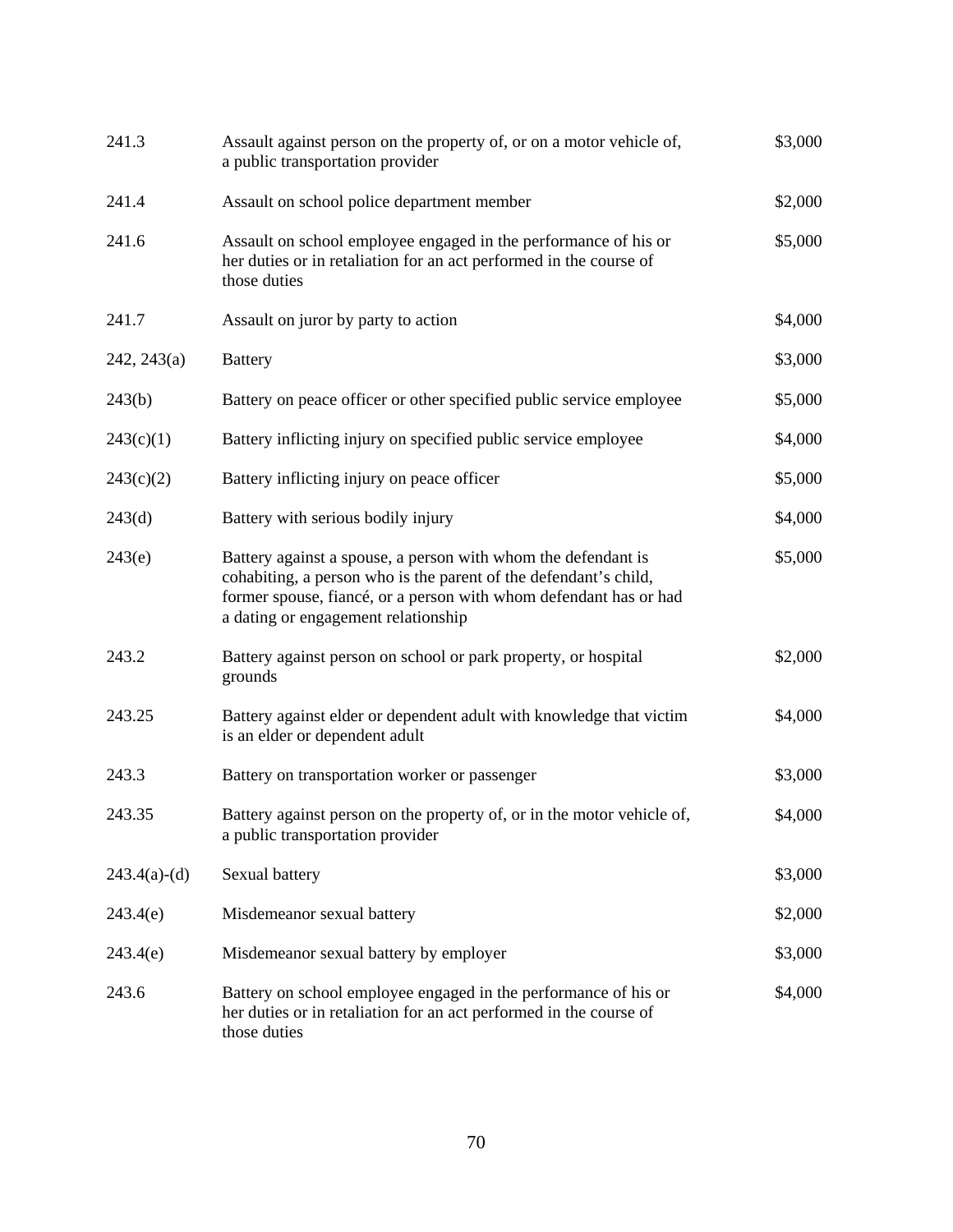| Penal C § | <b>Description of Crime</b>                                                                                                     | <b>Amount</b> |
|-----------|---------------------------------------------------------------------------------------------------------------------------------|---------------|
| 243.7     | Battery on juror by party to action                                                                                             | \$4,000       |
| 243.8     | Battery committed against a sports official                                                                                     | \$4,000       |
| 244.5     | Assault with stun gun or laser                                                                                                  | \$3.000       |
| 245(a)(1) | Assault with deadly weapon other than firearm or assault with force<br>likely to produce great bodily injury                    | \$3,000       |
| 245(a)(2) | Assault with firearm                                                                                                            | \$7,000       |
| 245.5(a)  | Assault with deadly weapon other than firearm or assault with force<br>likely to produce great bodily injury on school employee | \$5,000       |
| 245.5(b)  | Assault with firearm on school employee                                                                                         | \$7,000       |
| 245.5(c)  | Assault with stun gun or taser on school employee                                                                               | \$4,000       |
| 246       | Discharging firearm at inhabited dwelling or occupied building or<br>vehicle                                                    | \$7,000       |
| 247(b)    | Discharging firearm at uninhabited building or unoccupied vehicle                                                               | \$5,000       |
| 261.5(b)  | Unlawful sexual intercourse with minor who is not more than 3<br>years older or 3 years younger than defendant                  | \$2,000       |
| 261.5(c)  | Unlawful sexual intercourse with minor who is more than 3 years<br>younger than defendant                                       | \$4,000       |
| 261.5(d)  | Unlawful sexual intercourse with minor who is under age 16 by<br>defendant 21 years of age or older                             | \$5,000       |
| 266       | Seduction of minor for prostitution                                                                                             | \$5,000       |
| 266с      | Inducing commission of sexual act through false representation<br>creating fear                                                 | \$2,000       |
| 270       | Non-support of minor child                                                                                                      | \$3,000       |
| 270a      | Abandonment or non-support of spouse                                                                                            | \$2,000       |
| 270c      | Adult child's non-support of indigent parent                                                                                    | \$2,000       |
| 270.6     | Leaving state with intent to willfully omit, without lawful excuse, to<br>furnish spousal support                               | \$3,000       |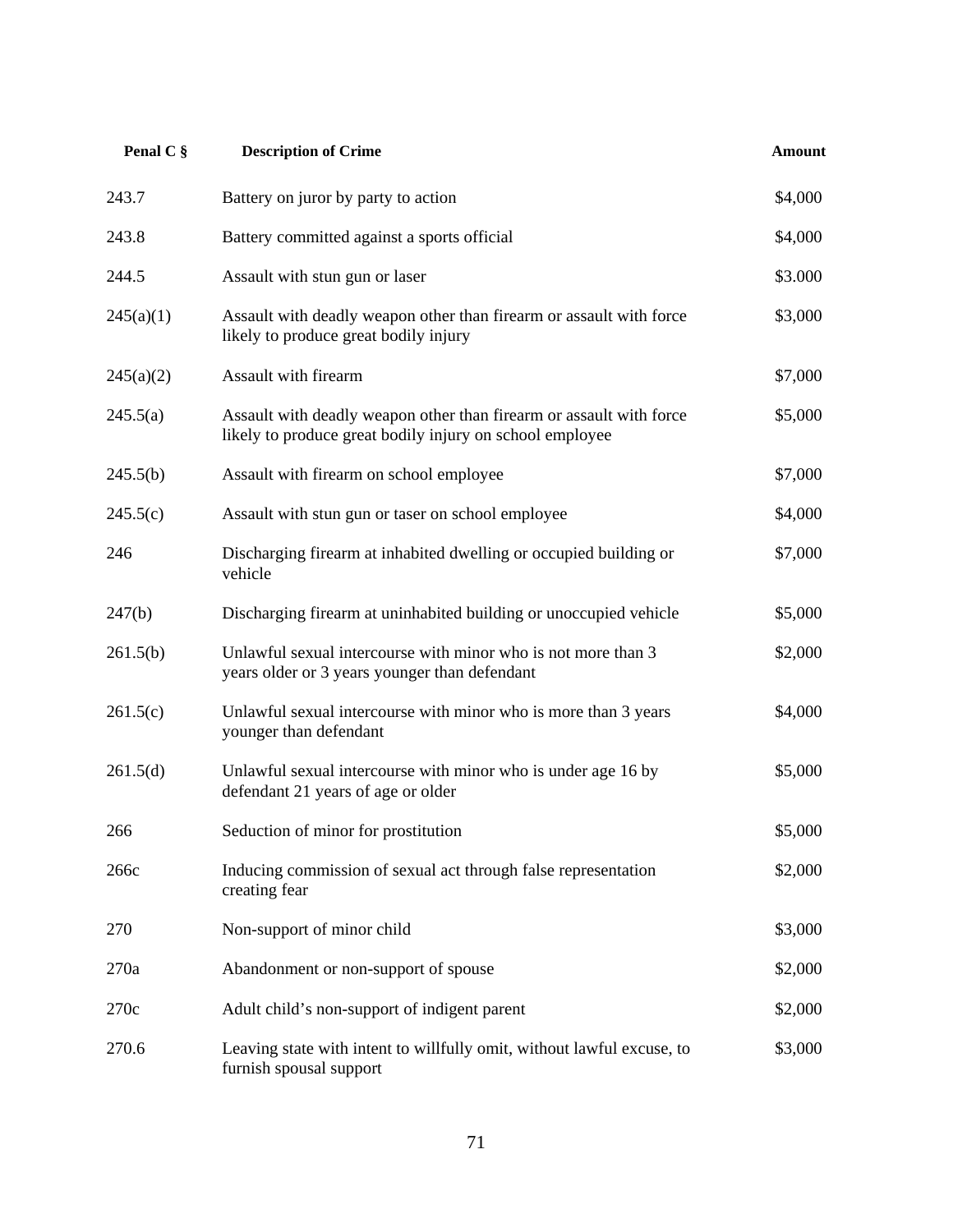| Penal C § | <b>Description of Crime</b>                                                                                                                                                                                                                                                                                                                               | <b>Amount</b> |
|-----------|-----------------------------------------------------------------------------------------------------------------------------------------------------------------------------------------------------------------------------------------------------------------------------------------------------------------------------------------------------------|---------------|
| 271       | Desertion of child under age 14, with intention to abandon                                                                                                                                                                                                                                                                                                | \$4,000       |
| 271a      | Abandonment or refusal to maintain child under age 14                                                                                                                                                                                                                                                                                                     | \$4,000       |
| 272(a)    | Contributing to the delinquency or dependency of a minor                                                                                                                                                                                                                                                                                                  | \$2,000       |
| 272(b)    | Communication (including use of telephone and Internet) by person<br>over 21 years of age with minor 12 years of age or younger for<br>purpose of luring or transporting minor away from home without<br>express consent of minor's parent or guardian (may be charged as<br>infraction)                                                                  | \$3,000       |
| 273a(a)   | Child abuse or endangerment likely to produce great bodily harm or<br>death                                                                                                                                                                                                                                                                               | \$5,000       |
| 273a(b)   | Child abuse or endangerment not likely to produce great bodily<br>harm or death                                                                                                                                                                                                                                                                           | \$3,000       |
| 273d      | Infliction of cruel or inhuman corporal punishment on child                                                                                                                                                                                                                                                                                               | \$7,000       |
| 273.5(a)  | Abuse of spouse, former spouse, cohabitant, former cohabitant, or<br>parent of defendant's child by willfully inflicting corporal injury<br>resulting in a traumatic condition                                                                                                                                                                            | \$5,000       |
| 273.5(e)  | Spouse/cohabitant abuse in violation of Pen C $\S 273.5(a)$<br>occurring within 7 years of a prior conviction of Pen C<br>§§243(d) (battery resulting in serious bodily injury), 243.4<br>(sexual battery), 244 (assault with caustic chemicals), 244.5<br>(assault with stun gun or taser), 245(assault with deadly<br>weapon or firearm), or $273.5(a)$ | \$10,000      |
| 273.6(a)  | Intentional and knowing violation of protective order under<br>specified code provisions $-1st$ offense                                                                                                                                                                                                                                                   | \$5,000       |
| 273.6(b)  | Violation of protective order resulting in physical injury                                                                                                                                                                                                                                                                                                | \$7,000       |
| 273.6(d)  | Violation of protective order – $2nd$ or subsequent offense within<br>7years and involving act or "credible threat" of violence as defined<br>in Pen C $\S$ 139(c)                                                                                                                                                                                        | \$5,000       |
| 273.6(e)  | Violation of protective order – $2nd$ or subsequent offense within 1<br>year and resulting in physical injury to the same victim                                                                                                                                                                                                                          | \$10,000      |
| 273.6(g)  | Violation of protective order – knowing possession, purchase, or<br>receipt of firearm in violation of order                                                                                                                                                                                                                                              | \$5,000       |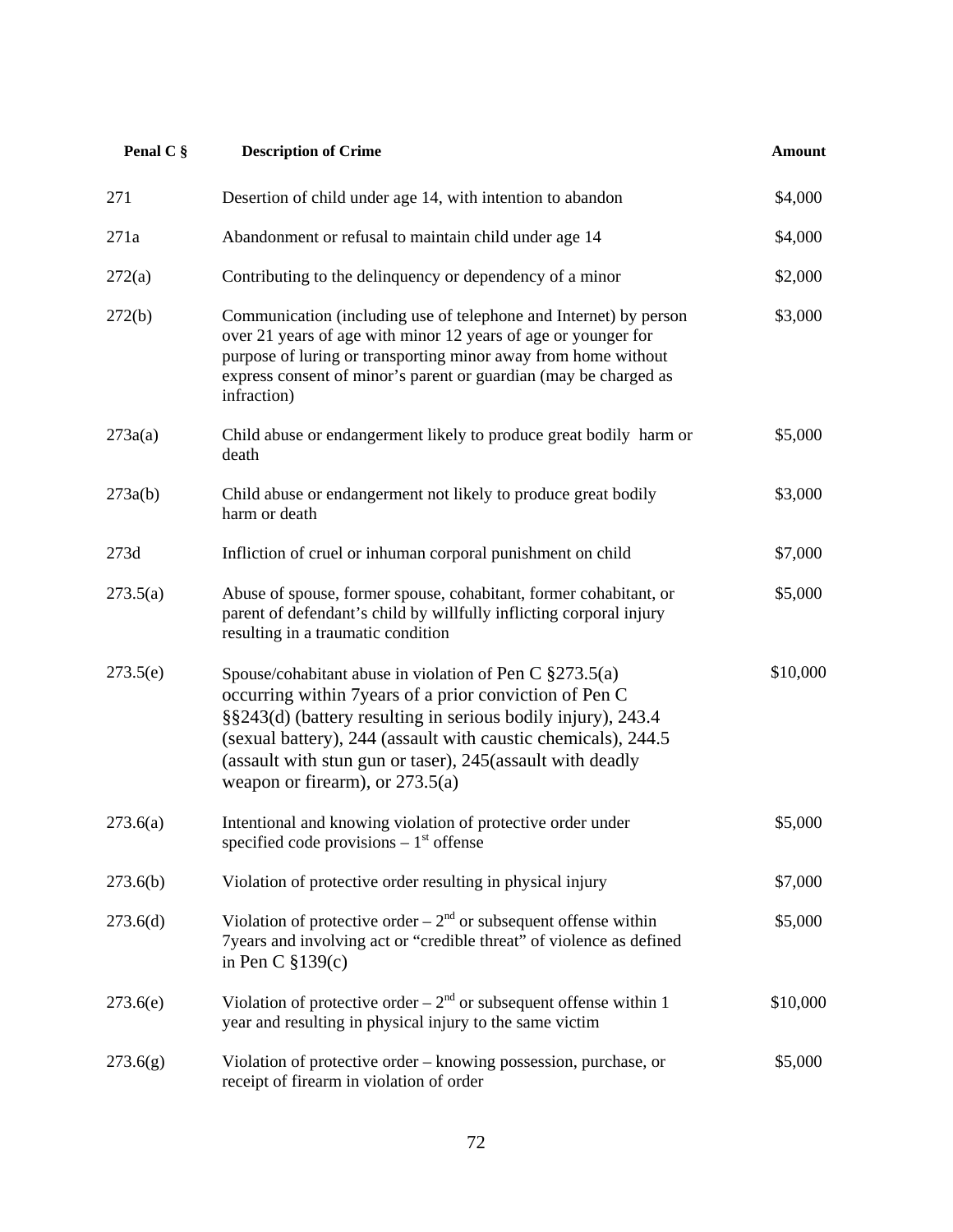| Penal C §        | <b>Description of Crime</b>                                                                                                                                                                                  | <b>Amount</b> |
|------------------|--------------------------------------------------------------------------------------------------------------------------------------------------------------------------------------------------------------|---------------|
| 273.65(a)        | Intentional and knowing violation of protective order issued under<br>Welf & I C §213.5, §304, or §362.4 – 1 <sup>st</sup> offense                                                                           | \$4,000       |
| 273.65(b)        | Violation of protective order resulting in physical injury                                                                                                                                                   | \$10,000      |
| 273.65(d)        | Violation of protective order – $2nd$ or subsequent offense within<br>7years and involving act or "credible threat" of violence as defined<br>in Pen C $\S$ 139(c)                                           | \$5,000       |
| 273.65(e)        | Violation of protective order $-2nd$ or subsequent offense within 1<br>year and resulting in physical injury to the same victim                                                                              | \$10,000      |
| 273.7            | Disclosing location of domestic violence shelter                                                                                                                                                             | \$2,000       |
| 278              | Child abduction from lawful custodian                                                                                                                                                                        | \$5,000       |
| 278.5            | Child abduction in violation of custody order                                                                                                                                                                | \$5,000       |
| 288.2(a)         | Distribution or exhibition of lewd material to minor $(2nd$ offense is<br>punishable as felony)                                                                                                              | \$2,000       |
| 288.2(b)         | Distribution or exhibition of lewd material by electronic mail,<br>commercial online service, or Internet to minor $(2nd$ offense is<br>punishable as felony)                                                | \$2,000       |
| $289.5(a)$ , (b) | Flight to California with intent to avoid prosecution for, or custody<br>or confinement imposed for conviction of, specified sex offenses<br>committed in jurisdiction from which the person fled            | \$2,000       |
| 290(g)(1)        | Violation of registration provisions by person convicted of a<br>misdemeanor sex offense or juvenile adjudicated for the<br>commission of a sex offense                                                      | \$2,000       |
| 290(g)(3)        | Violation of registration provisions by mentally disordered sex<br>offender or offender found guilty of sex offense but adjudged not<br>guilty by reason of insanity $(2^{nd}$ offense punishable as felony) | \$2,000       |
| 290(g)(5)        | Failure of sexually violent predator, as defined in Welf & IC<br>§6600, to verify his/her registration every 90 days                                                                                         | \$2,000       |
| 290(g)(6)        | Failure of person convicted of sex offense who has no residence<br>address to update his/her registration every 60 days                                                                                      | \$2,000       |
| 290(g)(7)        | Failure of person convicted of sex offense to provide proof of<br>residence as required for preregistration under Pen C $\S290(e)(2)(E)$                                                                     | \$2,000       |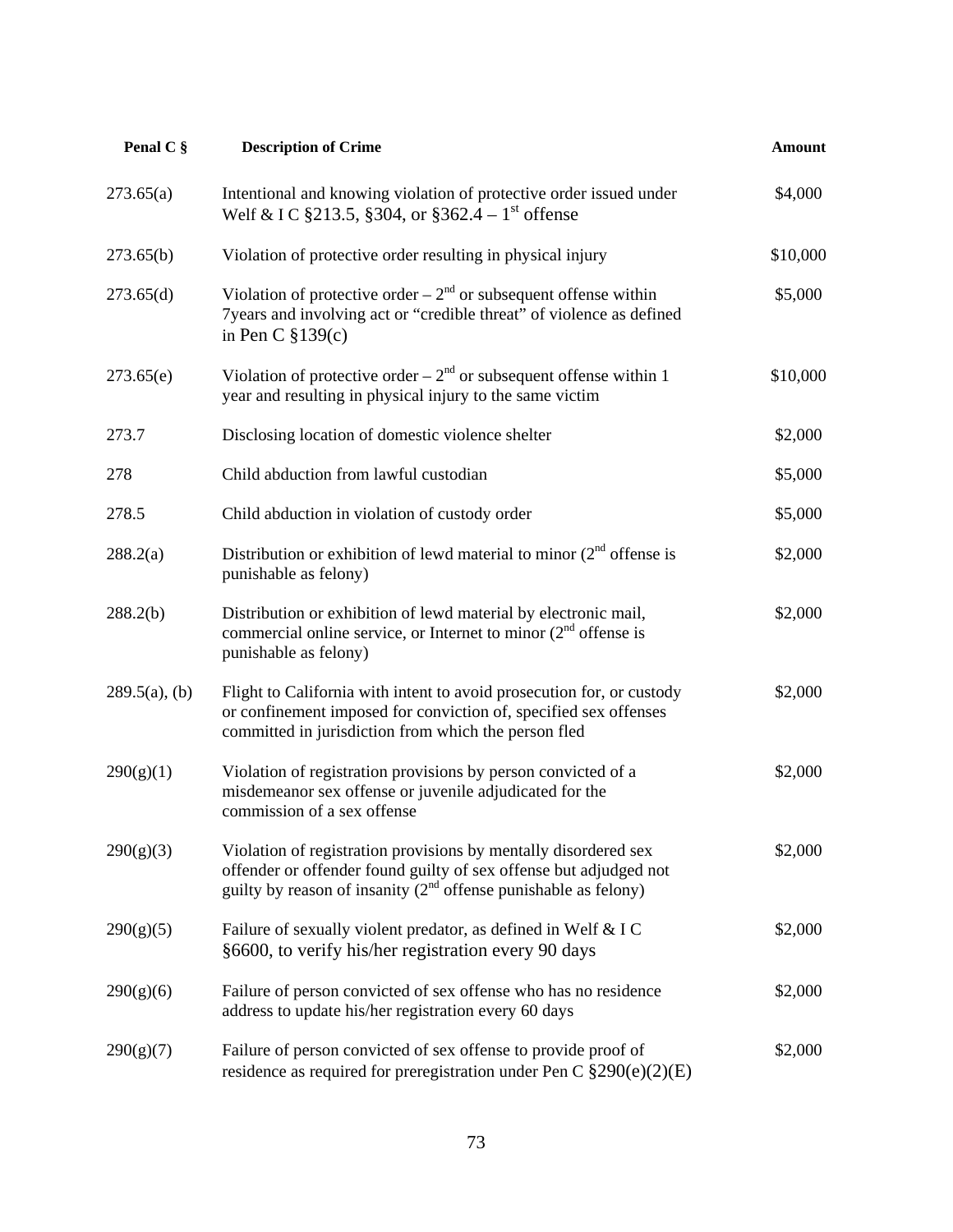| Penal C § | <b>Description of Crime</b>                                                                                                                                     | <b>Amount</b> |
|-----------|-----------------------------------------------------------------------------------------------------------------------------------------------------------------|---------------|
| 290.01(c) | Failure of person convicted of sex offense who attends or is<br>employed by higher learning institution to register with campus<br>police department            | \$2,000       |
|           | Second offense                                                                                                                                                  | \$3,000       |
|           | Third or subsequent offense                                                                                                                                     | \$4,000       |
| 311.1(a)  | Bringing matter depicting child under 18 into or distributing it<br>within the state                                                                            | \$3,000       |
| 311.2(a)  | Bringing obscene matter into or distributing it within the state $-1st$<br>offense $(2nd$ offense is punishable as felony)                                      | \$2,000       |
| 311.2(c)  | Bringing child pornography into or distributing it within the state –<br>$1st$ offense ( $2nd$ offense is punishable as felony)                                 | \$5,000       |
| 311.3     | Sexual exploitation of a child – $1st$ offense ( $2nd$ offense is punishable<br>as felony)                                                                      | \$5,000       |
| 311.4(a)  | Using a minor to assist in bringing in obscene matter or distributing<br>it within the state – 1 <sup>st</sup> offense ( $2nd$ offense if punishable as felony) | \$5,000       |
| 311.5     | Advertising obscene matter $-1^{st}$ offense ( $2^{nd}$ offense is punishable<br>as felony                                                                      | \$3,000       |
| 311.6     | Engaging in or supporting obscene live conduct                                                                                                                  | \$2,000       |
| 311.7     | Requiring acceptance of obscene matter as condition to purchasing<br>other merchandise $-1st$ offense                                                           | \$1,000       |
|           | $2nd$ or subsequent offense (3rd or subsequent offense is felony)                                                                                               | \$3,000       |
| 311.10    | Advertising child pornography for sale or distribution                                                                                                          | \$7,000       |
| 311.11(a) | Possession of child pornography                                                                                                                                 | \$5,000       |
| 314(1)    | Indecent exposure – $1^{st}$ offense ( $2^{nd}$ offense, or $1^{st}$ offense after<br>violation of Pen C §288, is felony                                        | \$1,000       |
| 314(1)    | Indecent exposure after entering inhabited building or vehicle<br>without consent                                                                               | \$2,000       |
| 314(2)    | Indecent exposure – procuring, counseling, or assisting a person to<br>expose                                                                                   | \$2,000       |
| 330       | Gaming                                                                                                                                                          | \$1,000       |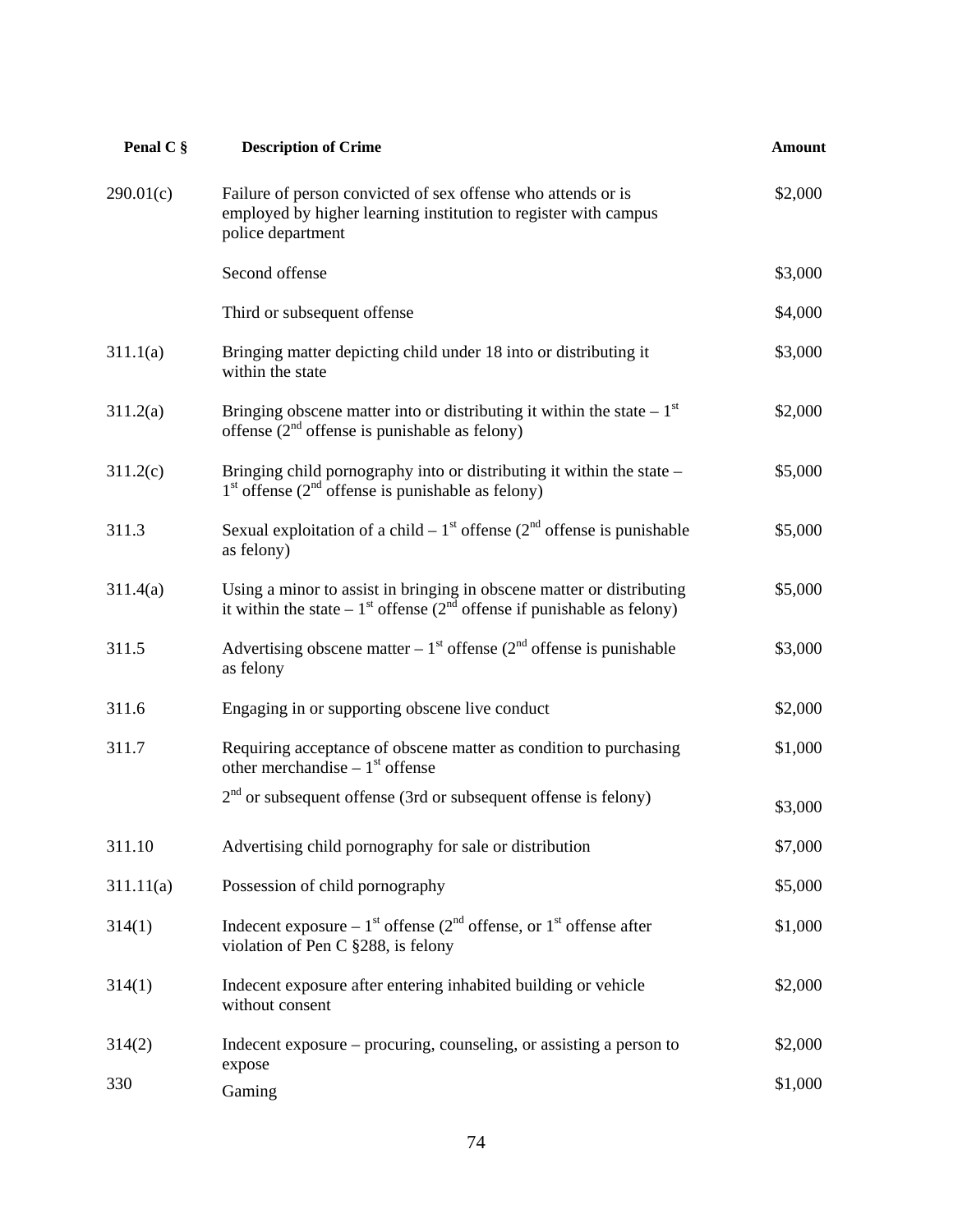| Penal C §               | <b>Description of Crime</b>                                                                                                                                                 | <b>Amount</b> |
|-------------------------|-----------------------------------------------------------------------------------------------------------------------------------------------------------------------------|---------------|
| 337a                    | Bookmaking $-1st$ offense                                                                                                                                                   | \$1,000       |
|                         | $2nd$ offense                                                                                                                                                               | \$2,000       |
|                         | $3rd$ or subsequent offense                                                                                                                                                 | \$3,000       |
| $337u - 337y$           | Cheating in playing of gambling game                                                                                                                                        | \$1,000       |
|                         | $2nd$ or subsequent offense                                                                                                                                                 | \$2,000       |
| 346                     | Ticket scalping                                                                                                                                                             | \$1,000       |
| 368(b)(1)               | Willful causing of pain to, or suffering of, elder or dependent adult<br>under circumstances or conditions likely to produce great bodily<br>harm or death                  | \$5,000       |
| 368(c)                  | Willful causing of pain to, or suffering of, elder or dependent adult<br>under circumstances or conditions other than those likely to produce<br>great bodily harm or death | \$3,000       |
|                         | $2nd$ or subsequent offense                                                                                                                                                 | \$5,000       |
| $368(d)-(e)$            | Theft or embezzlement of property belonging to elder or dependent<br>adult, and value of property taken is \$400 or less                                                    | \$1,000       |
| $368(d)-(e)$            | Theft or embezzlement of property belonging to elder or dependent<br>adult and value of property taken exceeds \$400                                                        | \$2,000       |
| 374.2                   | Malicious discharge of harmful materials into public sewer $-1st$<br>offense                                                                                                | \$5,000       |
|                         | $2nd$ offense                                                                                                                                                               | \$7,000       |
| (I) $374.3(a)$ ,<br>(b) | Dumping waste matter/dirt on public or private property or road<br>$(infraction) - 1st$ offense                                                                             | \$135         |
|                         | $2nd$ offense                                                                                                                                                               | \$270         |
|                         | $3rd$ or subsequent offense                                                                                                                                                 | \$540         |
| 374.3(h)                | Dumping waste matter on public or private property or road in<br>commercial quantities $-1st$ offense                                                                       | \$1,000       |
|                         | $2nd$ offense                                                                                                                                                               | \$2,000       |
|                         | $3rd$ or subsequent offense                                                                                                                                                 | \$3,000       |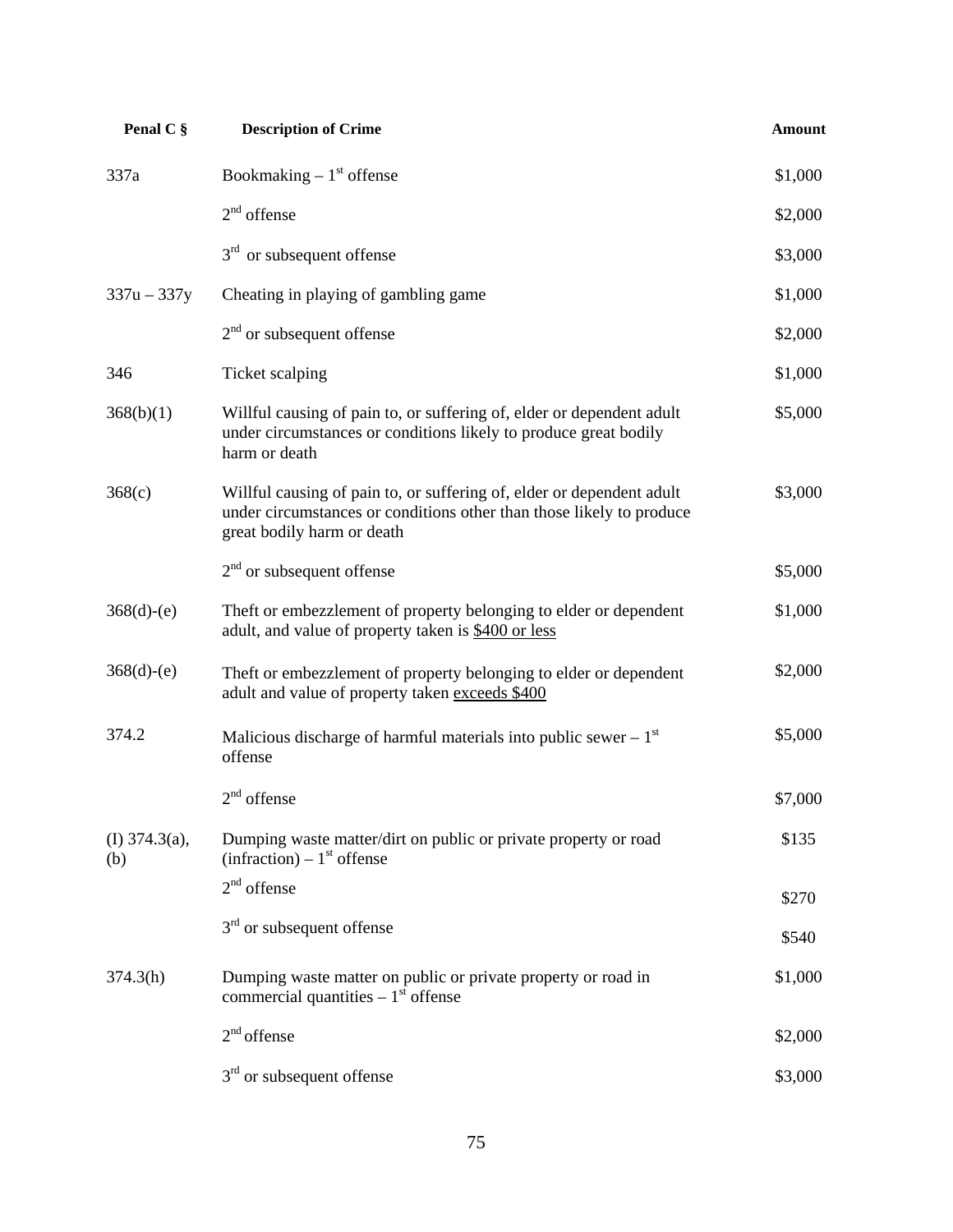| Penal C §        | <b>Description of Crime</b>                                                                                                                                   | <b>Amount</b>    |
|------------------|---------------------------------------------------------------------------------------------------------------------------------------------------------------|------------------|
| (I) $374.4$      | Littering on public or private property (infraction) – $1st$ offense                                                                                          | \$135            |
|                  | $2nd$ offense                                                                                                                                                 | \$270            |
|                  | $3rd$ or subsequent offense                                                                                                                                   | \$540            |
| 374.7            | Dumping waste matter into water (misdemeanor) – $1st$ offense                                                                                                 | \$750            |
|                  | $2nd$ offense                                                                                                                                                 | \$1,000          |
|                  | $3rd$ or subsequent offense                                                                                                                                   | \$2,000          |
| 374.8            | Unauthorized dumping of hazardous substances                                                                                                                  | \$1,000          |
| 380(a)           | Sale or distribution of toluene to minor                                                                                                                      | \$1,000          |
| 381              | Possession of toluene or other substance with intent to inhale and<br>become intoxicated                                                                      | \$1,000          |
| 381b             | Possession of nitrous oxide or other substance with intent in inhale<br>and become intoxicated                                                                | \$1,000          |
| 396(a)           | Overcharging for consumer goods and services during state of<br>emergency                                                                                     | \$3,000          |
| $396(b)$ , (c)   | Overcharging for emergency goods and services during state of<br>emergency                                                                                    | \$3,000          |
| 396.5            | Food stamp violations by business                                                                                                                             | \$2,000          |
| 399(b)           | Owner or person having custody or control allowing vicious animal<br>at large resulting in serious bodily injury                                              | \$2,000          |
| 399.5            | Failure of owner to exercise ordinary care with dog that bites<br>persons on two separate occasions or on one occasion causing<br>substantial physical injury | \$1,000          |
| 404, 405         | Participating in riot                                                                                                                                         | \$2,000          |
| $404.6(a)$ , (b) | Incitement to riot                                                                                                                                            | \$2,000          |
| $404.6(a)$ , (c) | Incitement to riot in state prison or county jail resulting in serious<br>bodily injury                                                                       | \$5,000          |
| 407, 408<br>415  | Unlawful assembly<br>Disturbing the peace                                                                                                                     | \$1,000<br>\$750 |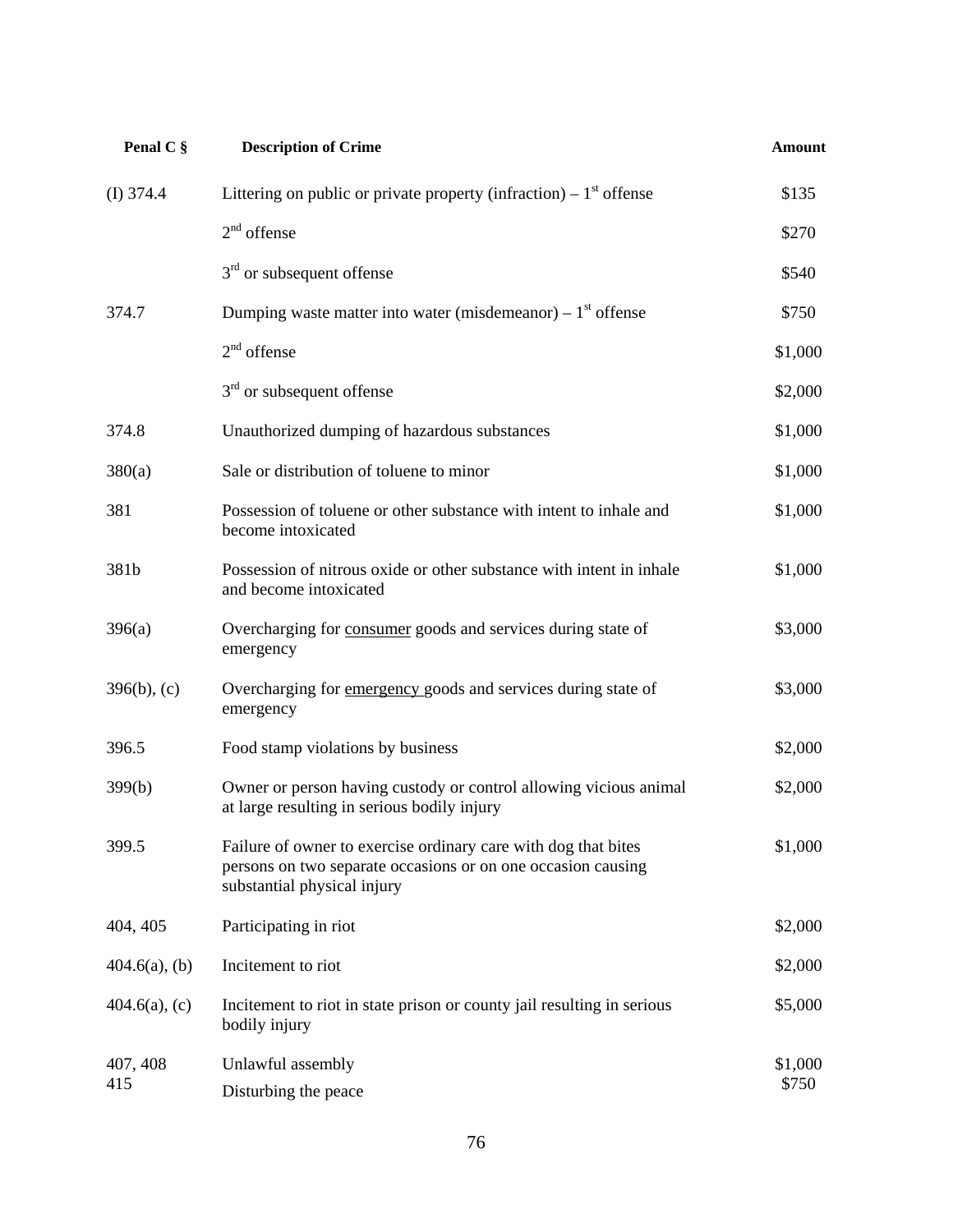| Penal C §    | <b>Description of Crime</b>                                                                                                                                                                                         | <b>Amount</b> |
|--------------|---------------------------------------------------------------------------------------------------------------------------------------------------------------------------------------------------------------------|---------------|
| 415.5        | Disturbing the peace on school, college, or university grounds $-1st$<br>offense                                                                                                                                    | \$750         |
|              | $2nd$ offense or 1 <sup>st</sup> offense after conviction under Pen C §§626-626.11<br>of another crime on school property                                                                                           | \$1,000       |
|              | $3rd$ or subsequent offense, including convictions under Pen C §§626-<br>626.11                                                                                                                                     | \$2,000       |
| 417(a)(1)    | Brandishing deadly weapon other than a firearm                                                                                                                                                                      | \$3,000       |
| 417(a)(2)(B) | Brandishing a firearm                                                                                                                                                                                               | \$5,000       |
| 417(a)(2)(A) | Brandishing a concealable firearm in a public place                                                                                                                                                                 | \$5,000       |
| 417(b)       | Brandishing a loaded firearm on grounds of a day care center                                                                                                                                                        | \$8,000       |
| 417(c)       | Brandishing a firearm in the immediate presence of a peace officer                                                                                                                                                  | \$10,000      |
| 417(d)       | Brandishing a deadly weapon or firearm in the presence of person<br>who is cleaning up graffiti or vandalism                                                                                                        | \$5,000       |
| 417.25       | Brandishing a laser scope or laser pointer                                                                                                                                                                          | \$1,000       |
| 417.26       | Brandishing a laser scope or laser pointer at a peace officer                                                                                                                                                       | \$3,000       |
| 417.4        | Brandishing a replica of a firearm                                                                                                                                                                                  | \$2,000       |
| 417.6(a)     | Serious bodily injury while brandishing deadly weapon or firearm                                                                                                                                                    | \$5,000       |
| 422.6        | Use of force, threats, or destruction of property to interfere with<br>another's exercise of civil rights                                                                                                           | \$4,000       |
| 422.7        | Commission of crime for purpose of interfering with another's<br>exercise of civil rights                                                                                                                           | \$3,000       |
| 423.2(a)     | Intentionally injuring, intimidating, or interfering with reproductive<br>health services client or provider by force, threat of force, or<br>physical obstruction                                                  | \$3,000       |
|              | $2nd$ or subsequent violation                                                                                                                                                                                       | \$5,000       |
| 423.2(b)     | Intentionally injuring, intimidating, or interfering with person<br>lawfully exercising or seeking to exercise right of religious freedom<br>at place of worship by force, threat of force, or physical obstruction | \$3,000       |
|              | $2nd$ or subsequent violation                                                                                                                                                                                       | \$5,000       |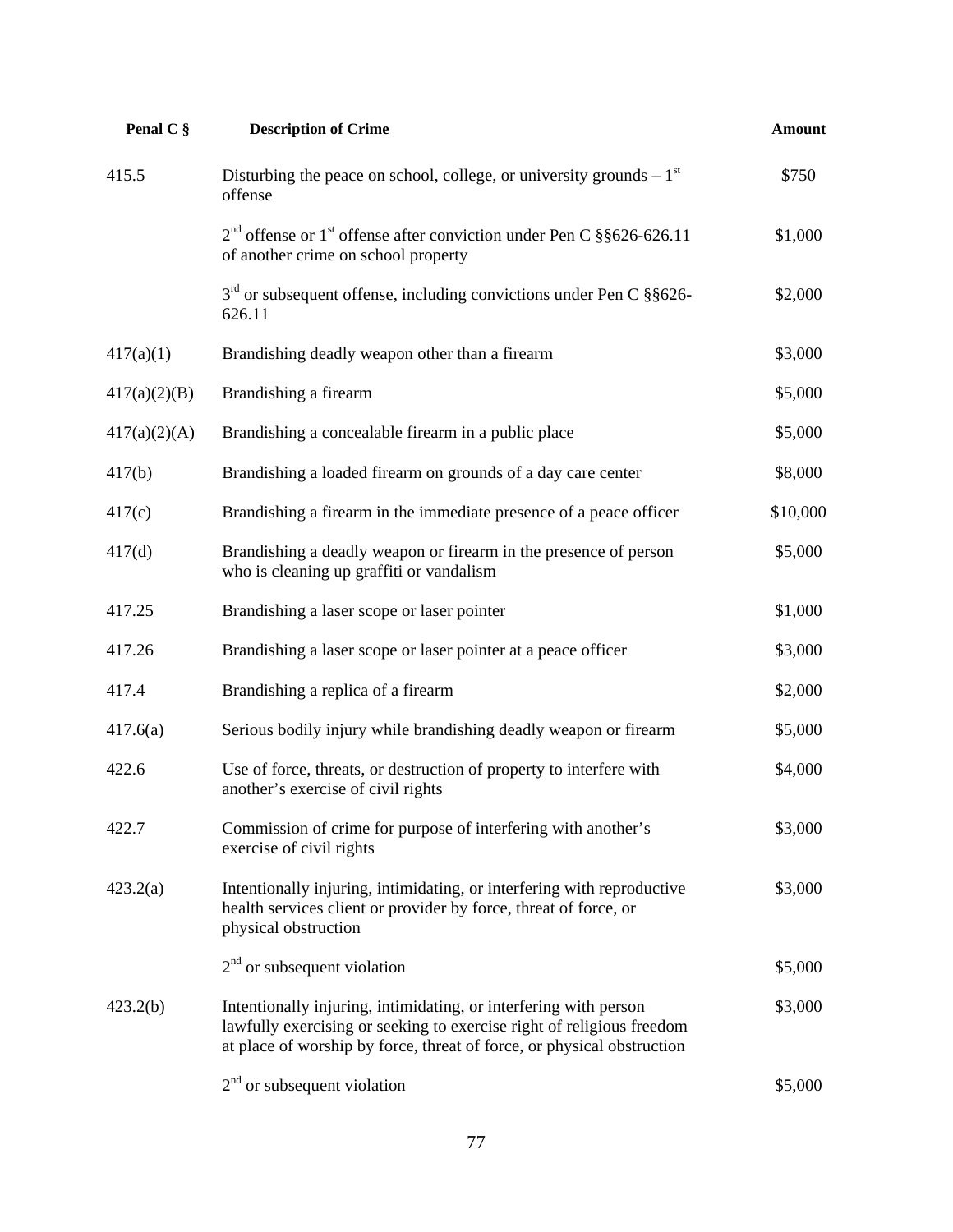| Penal C § | <b>Description of Crime</b>                                                                                                                                                                        | <b>Amount</b> |
|-----------|----------------------------------------------------------------------------------------------------------------------------------------------------------------------------------------------------|---------------|
| 423.2(c)  | Intentionally injuring, intimidating, or interfering with reproductive<br>health services client or provider by nonviolent physical obstruction                                                    | \$1,000       |
|           | $2nd$ or subsequent violation                                                                                                                                                                      | \$2,000       |
| 423.2(d)  | Intentionally injuring intimidating, or interfering with person<br>lawfully exercising or seeking to exercise right of religious freedom<br>at place of worship by nonviolent physical obstruction | \$1,000       |
|           | $2nd$ or subsequent violation                                                                                                                                                                      | \$2,000       |
| 423.2(e)  | Intentionally damaging or destroying property of a reproductive<br>health services client, provider, assistant, or facility                                                                        | \$4,000       |
|           | $2nd$ or subsequent violation                                                                                                                                                                      | \$5,000       |
| 423.2(f)  | Intentionally damaging or destroying property of a place of<br>religious worship                                                                                                                   | \$3,000       |
|           | $2nd$ or subsequent violation                                                                                                                                                                      | \$5,000       |
| 453       | Possession, manufacture, or disposal of flammable with intent to set<br>a fire                                                                                                                     | \$2,000       |
| 457(i)    | Violation of registration provisions by person convicted of arson                                                                                                                                  | \$2,000       |
|           | Willful violation                                                                                                                                                                                  | \$5,000       |
| 459       | Burglary in the second degree                                                                                                                                                                      | \$3,000       |
| 463(a)    | Burglary in the second degree during emergency resulting from<br>earthquake, food, fire, riot, or other natural or manmade disaster -<br>"looting"                                                 | \$5,000       |
| 463(b)    | Grand theft during emergency resulting from earth quake, flood,<br>fire, riot, or other natural or manmade disaster - "looting"                                                                    | \$3,000       |
| 463(c)    | Petty theft during emergency resulting from earthquake, flood, fire,<br>riot, or other natural or manmade disaster                                                                                 | \$2,000       |
| 470       | Forgery (including lottery tickets)                                                                                                                                                                | \$1,000       |
| 470a      | Alteration (§470a) or display (§470b) of driver's license or ID card<br>with intent to facilitate forgery                                                                                          | \$1,000       |
| 474       | Sending false or forged message by telephone or telegraph                                                                                                                                          | \$1,000       |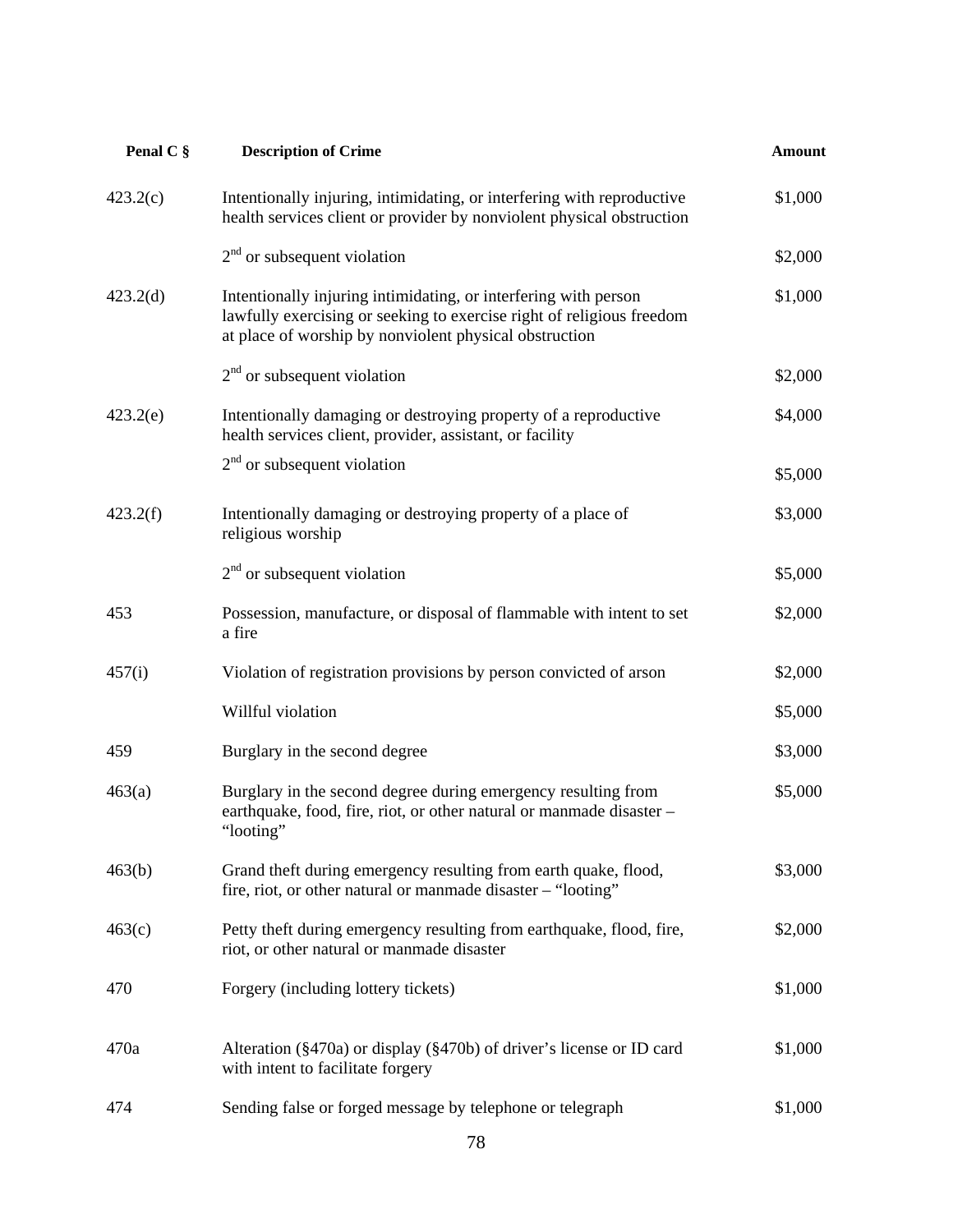| Penal C § | <b>Description of Crime</b>                                                                                                                                                                                                                                        | <b>Amount</b> |
|-----------|--------------------------------------------------------------------------------------------------------------------------------------------------------------------------------------------------------------------------------------------------------------------|---------------|
| 475       | Possession of forged bill, note, lottery ticket, etc., with intent to pass                                                                                                                                                                                         | \$1,000       |
| 476       | Making or uttering fictitious instrument with intent to defraud                                                                                                                                                                                                    | \$1,000       |
| 476a      | Issuing check without sufficient funds, with intent to defraud                                                                                                                                                                                                     | \$1,000       |
| 484       | Petty theft $-1st$ offense (may be charged as infraction if value of<br>property does not exceed \$50 (Pen C §490.1))                                                                                                                                              | \$2,000       |
| 484e(a)   | Transferring, selling, conveying, or acquiring bank access card with<br>intent to defraud                                                                                                                                                                          | \$1,000       |
| 484e(b)   | Acquiring bank access cards of four or more persons within 12-<br>month period knowing that they were acquired under circumstances<br>which constitute a violation of Pen C $§484e(a)$ , (c), or (d)                                                               | \$3,000       |
| 484e(c)   | Acquiring bank access card without holder's or issuer's consent<br>with intent to sell or transfer it to person other than the holder or<br>issuer                                                                                                                 | \$2,000       |
| 484e(d)   | Acquiring bank access card account information without holder's or<br>issuer's consent with intent to defraud                                                                                                                                                      | \$1,000       |
| 485       | Appropriation of lost property by finder                                                                                                                                                                                                                           | \$1,000       |
| 487       | Grand theft – property other than firearm, when value exceeds \$400,<br>or \$100 for certain agricultural or aquacultural products; property<br>taken from a person; automobile; or an animal listed in Pen C<br>§487(d); felony punishment if property is firearm | \$3,000       |
| 490.5     | Petty theft from merchant or library                                                                                                                                                                                                                               | \$1,000       |
| 496       | Receiving stolen property                                                                                                                                                                                                                                          | \$2,000       |
| 496d      | Receiving stolen vehicle, trailer, or vessel                                                                                                                                                                                                                       | \$3,000       |
| 499(a)    | Joyriding in violation of Pen C §499b with prior conviction of Pen<br>$C$ §487(d) involving a vehicle or vessel, or of taking a vehicle<br>without the owner's consent (Veh C §10851), for which jail term<br>was served                                           | \$1,000       |
| 499(b)    | Joyriding in violation of Pen C §499b with two or more prior<br>convictions of Pen C §499b, and jail term previously served                                                                                                                                        | \$3,000       |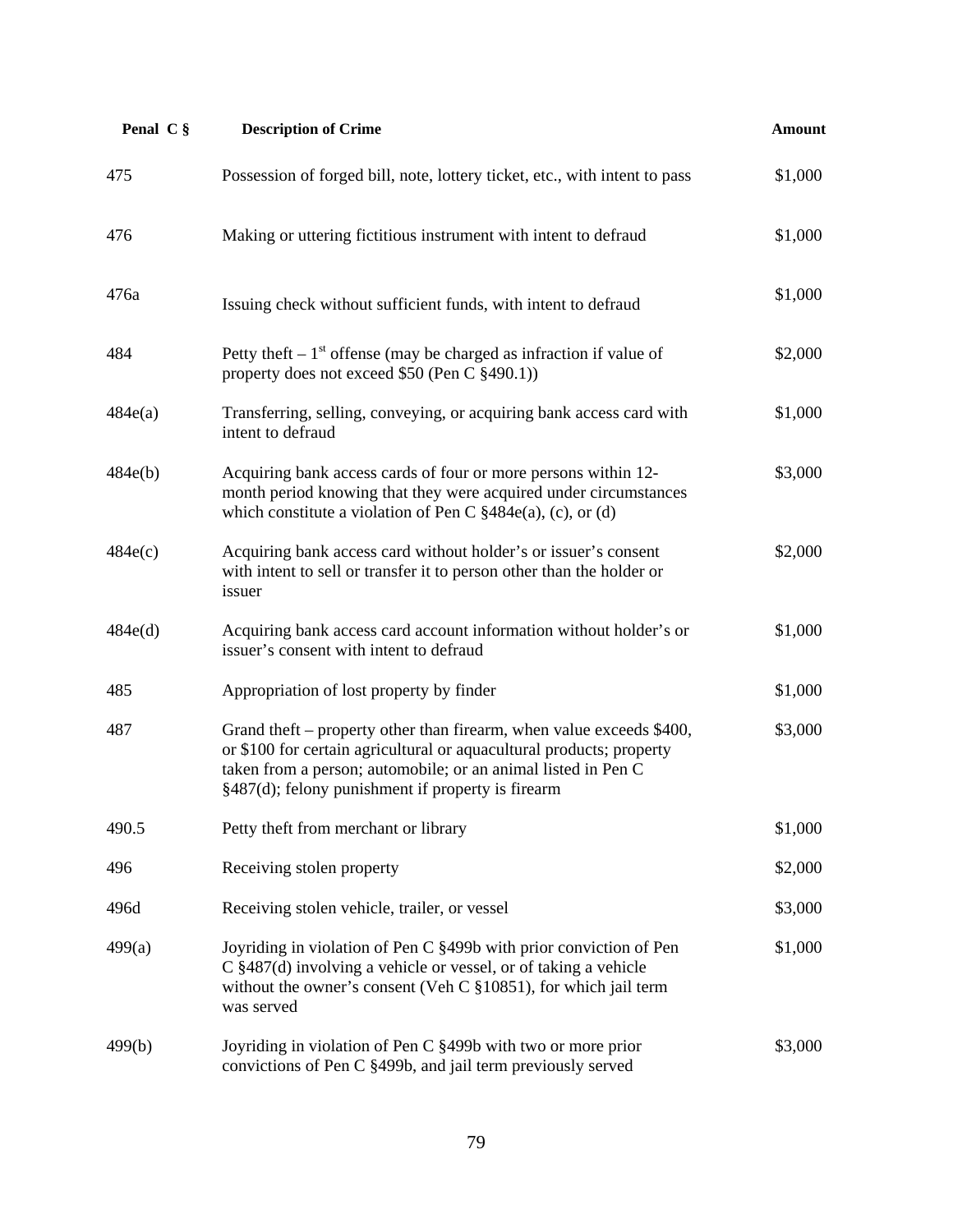| Penal C §               | <b>Description of Crime</b>                                                                                                                        | <b>Amount</b> |
|-------------------------|----------------------------------------------------------------------------------------------------------------------------------------------------|---------------|
| 499b                    | Joyriding of bicycle, motorboat, or vessel                                                                                                         | \$1,000       |
| 502                     | Computer-related crimes                                                                                                                            | \$2,000       |
| 502.6                   | Possession or use of device designed to scan or reencode<br>information from or to the magnetic strip of a credit card with intent<br>to defraud   | \$1,000       |
| 521                     | Extortion under color of office                                                                                                                    | \$1,000       |
| 524                     | Attempted extortion                                                                                                                                | \$1,000       |
| 529                     | Acts in assumed character                                                                                                                          | \$2,000       |
| 529.7                   | Obtaining or assisting person in obtaining a false driver's license or<br>other DMV documents                                                      | \$1,000       |
| 530.5(a)                | Use of personal identifying information of another person to obtain<br>credit, goods services or medical information                               | \$2,000       |
| 530.5(d)                | Acquisition, transfer, or retention of personal identifying<br>information of another person with intent to defraud                                | \$2,000       |
| 537(a)                  | Obtaining accommodations or food services with intent to defraud                                                                                   | \$1,000       |
| 537e                    | Possession of personal properly from which serial number has been<br>removed                                                                       | \$1,000       |
| 591                     | Removing or damaging telegraph, telephone, cable television, or<br>electrical line                                                                 | \$1,000       |
| $594(a)$ , (b)(1)       | Vandalism with damage of \$400 or more                                                                                                             | \$2,000       |
|                         | Vandalism with damage of \$10,000 or more                                                                                                          | \$5,000       |
| 594(a),<br>(b)(2)(A)    | Vandalism with damage of less than \$400                                                                                                           | \$1,000       |
| $594(a)$ ,<br>(b)(2)(B) | Vandalism with damage of less than \$400 with prior graffiti or<br>vandalism conviction under Pen C §§594, 594.3, 594.4, 640.5,<br>640.6, or 640.7 | \$2,000       |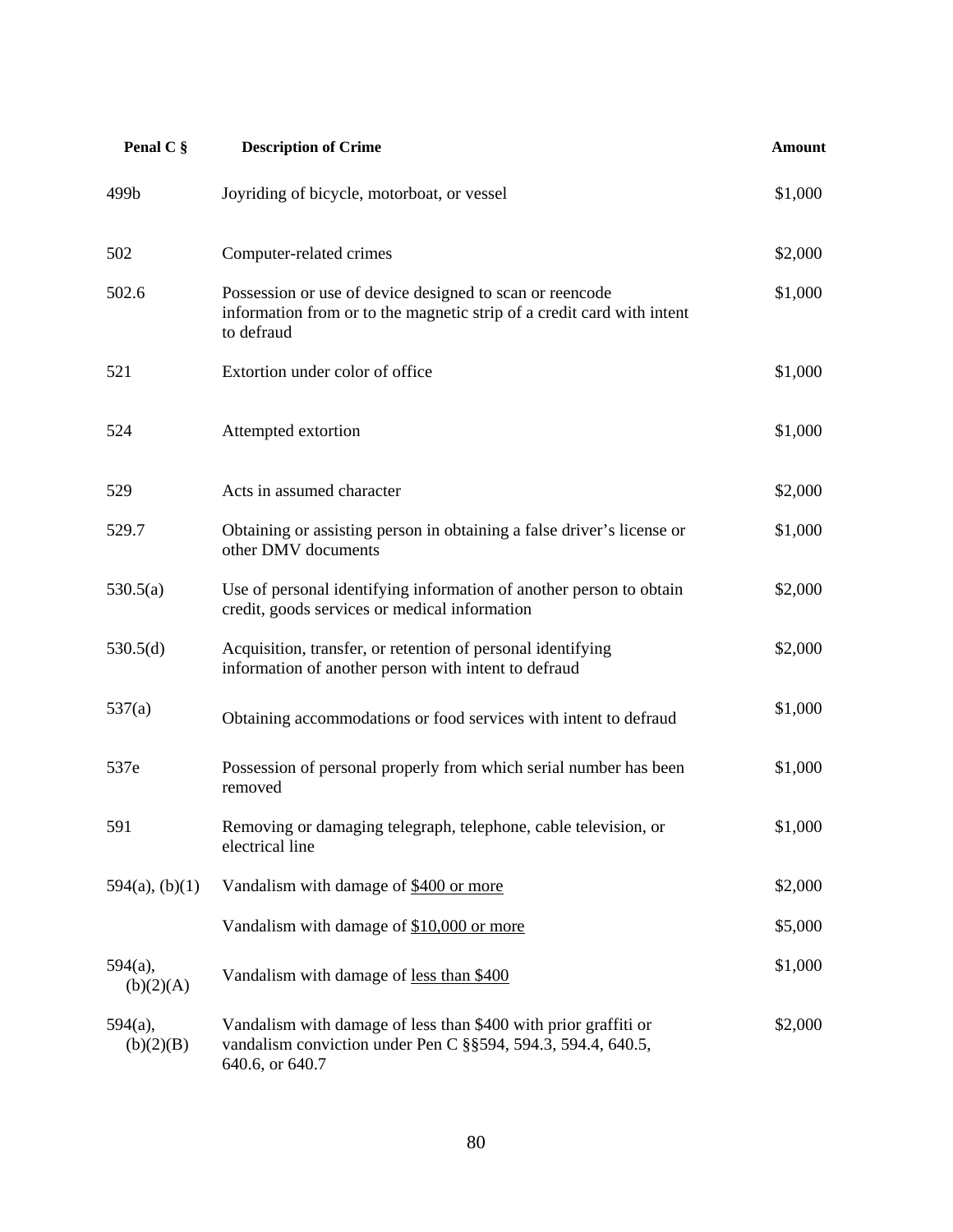| Penal C §           | <b>Description of Crime</b>                                                                                                                                                                                                                                                                                                                                                                              | <b>Amount</b> |
|---------------------|----------------------------------------------------------------------------------------------------------------------------------------------------------------------------------------------------------------------------------------------------------------------------------------------------------------------------------------------------------------------------------------------------------|---------------|
| 594.2               | Possession of graffiti marking materials with intent to commit<br>vandalism                                                                                                                                                                                                                                                                                                                              | \$1,000       |
| 594.3(a)            | Vandalism of place of worship or cemetery                                                                                                                                                                                                                                                                                                                                                                | \$2,000       |
| 594.4(a),<br>(b)(1) | Defacing, damaging, or contaminating property with noxious or<br>caustic chemicals or substances – damages of \$50,000 or more                                                                                                                                                                                                                                                                           | \$5,000       |
| 594.4(a),<br>(b)(2) | Defacing, damaging, or contaminating property with noxious or<br>caustic chemical or substances – damage of \$5,000 or more, but less<br>than \$50,000                                                                                                                                                                                                                                                   | \$3,000       |
| 594.4(a),<br>(b)(3) | Defacing, damaging, or contaminating property with noxious or<br>caustic chemicals or substances – damage of \$400 or more, but less<br>than \$5,000                                                                                                                                                                                                                                                     | \$2,000       |
| 594.4(a),<br>(b)(4) | Defacing, damaging, or contaminating property with noxious or<br>caustic chemicals or substances – damages of less than \$400                                                                                                                                                                                                                                                                            | \$1,000       |
| 597(a)              | Killing, maiming, torturing, or mutilating animal                                                                                                                                                                                                                                                                                                                                                        | \$3,000       |
| 597(b)              | Cruelty to or abuse of animal by owner or custodian                                                                                                                                                                                                                                                                                                                                                      | \$2,000       |
| 597f                | Animal neglect by owner, driver, or possessor                                                                                                                                                                                                                                                                                                                                                            | \$1,000       |
| 601                 | Trespass – entering person's residence or contiguous real property<br>or workplace (other than defendant's) within 30 days of making<br>credible threat to cause serious bodily injury to another person as<br>defined in Pen C $\S$ 417.6 with intent to place that other person in<br>reasonable fear of his/her safety or the safety of his/her immediate<br>family as defined in Pen C $\S 646.9(i)$ | \$2,000       |
| 602(j)              | Trespass – entering lands with intent to injure property or to<br>interfere with owner's business                                                                                                                                                                                                                                                                                                        | \$1,000       |
| 602(l)              | Trespass – entering and occupying real property or structures<br>without consent                                                                                                                                                                                                                                                                                                                         | \$750         |
| 602(u)              | Refusal to leave battered women's shelter after request by the<br>shelter's manager                                                                                                                                                                                                                                                                                                                      | \$1,000       |
| 602.1               | Intentional interference with business or public agency by<br>obstructing or intimidating employees or customers                                                                                                                                                                                                                                                                                         | \$1,000       |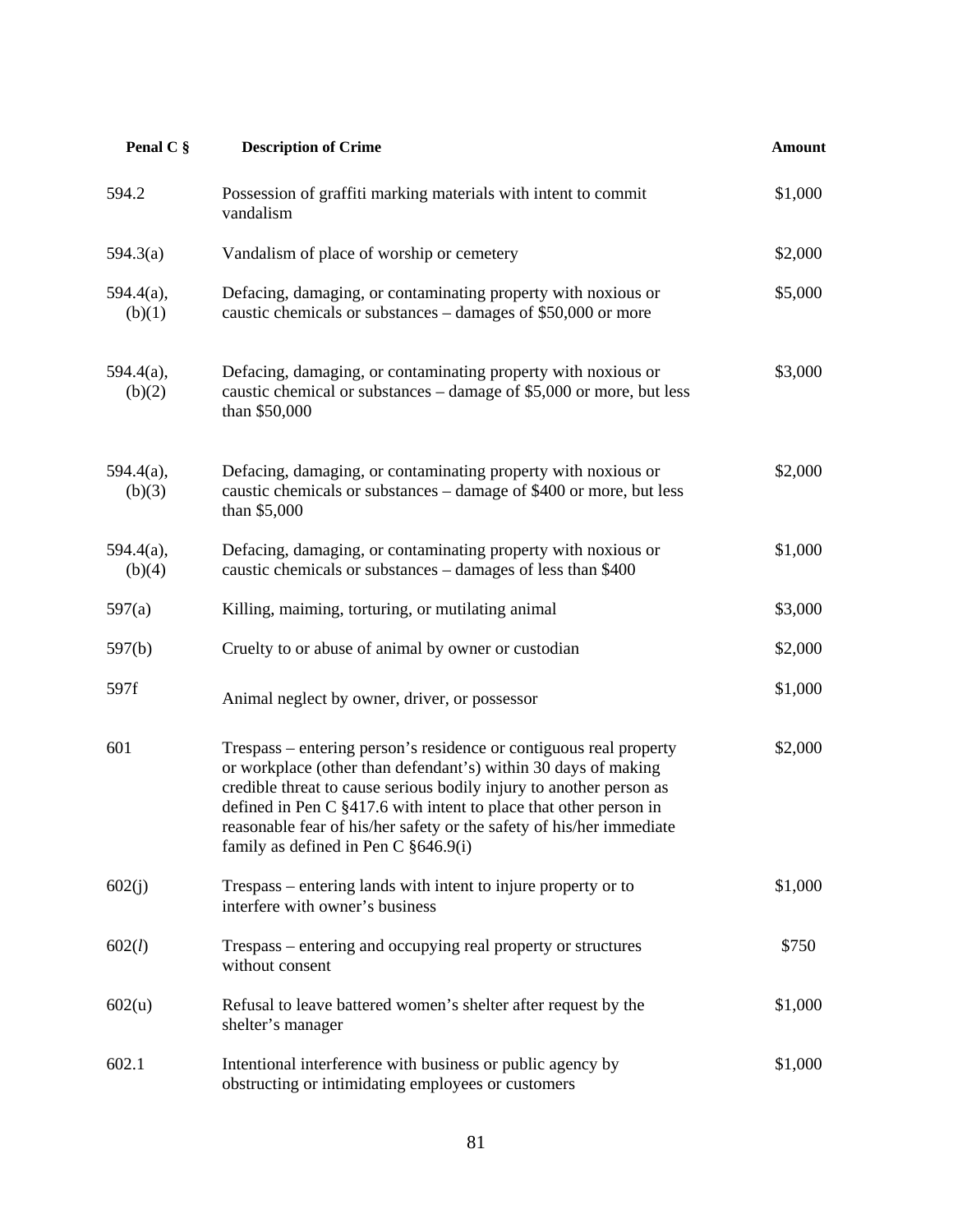| Penal C § | <b>Description of Crime</b>                                                                                                                                                                                                  | <b>Amount</b> |
|-----------|------------------------------------------------------------------------------------------------------------------------------------------------------------------------------------------------------------------------------|---------------|
| 602.5(a)  | Trespass – entering or remaining in dwelling without consent                                                                                                                                                                 | \$1,000       |
| 602.5(b)  | Aggravated trespass – entering or remaining in dwelling without<br>consent while resident is present                                                                                                                         | \$2,000       |
| (I)602.8  | Trespass – entering cultivated, fenced, or posted lands without<br>written permission $-1st$ offense (infraction)                                                                                                            | \$400         |
|           | (I) $2nd$ offense on contiguous land of same owner (infraction)                                                                                                                                                              | \$750         |
|           | $3rd$ or subsequent offense on contiguous land                                                                                                                                                                               | \$1,000       |
| 602.11    | Physically obstructing access to health care facility, church, or<br>school $-1st$ offense                                                                                                                                   | \$400         |
|           | $2nd$ offense                                                                                                                                                                                                                | \$750         |
|           | $3rd$ or subsequent offense                                                                                                                                                                                                  | \$1,000       |
| 626.6(a)  | Trespass – non-student's or non-employee's refusal to leave college<br>or university campus as ordered, or reentry within 7 days after being<br>directed to leave $-1st$ offense                                             | \$1,000       |
|           | 2 <sup>nd</sup> offense, including other school-related priors under Pen C<br>§415.5 or §§626-626.11                                                                                                                         | \$2,000       |
|           | $3rd$ or subsequent offense, including other school-related priors<br>under Pen C §415.5 or §§626-626.11                                                                                                                     | \$3,000       |
| 626.7(a)  | Trespass – non-student's or non-employee's refusal to leave public<br>school property as ordered, or reentry without following posted<br>requirements to contact the administrative offices of the school – $1st$<br>offense | \$1,000       |
|           | 2 <sup>nd</sup> offense, including other school-related priors under Pen C<br>§415.5 or §§626-626.11                                                                                                                         | \$2,000       |
|           | $3rd$ or subsequent offense, including other school-related priors<br>under Pen C §415.5 or §§626-626.11                                                                                                                     | \$3,000       |
| 626.9(b)  | Possession of firearm within 1,000 feet of school grounds                                                                                                                                                                    | \$5,000       |
| 626.10(a) | Possession of weapon, other than firearm, on grounds of public or<br>private elementary, middle, or high school                                                                                                              | \$2,000       |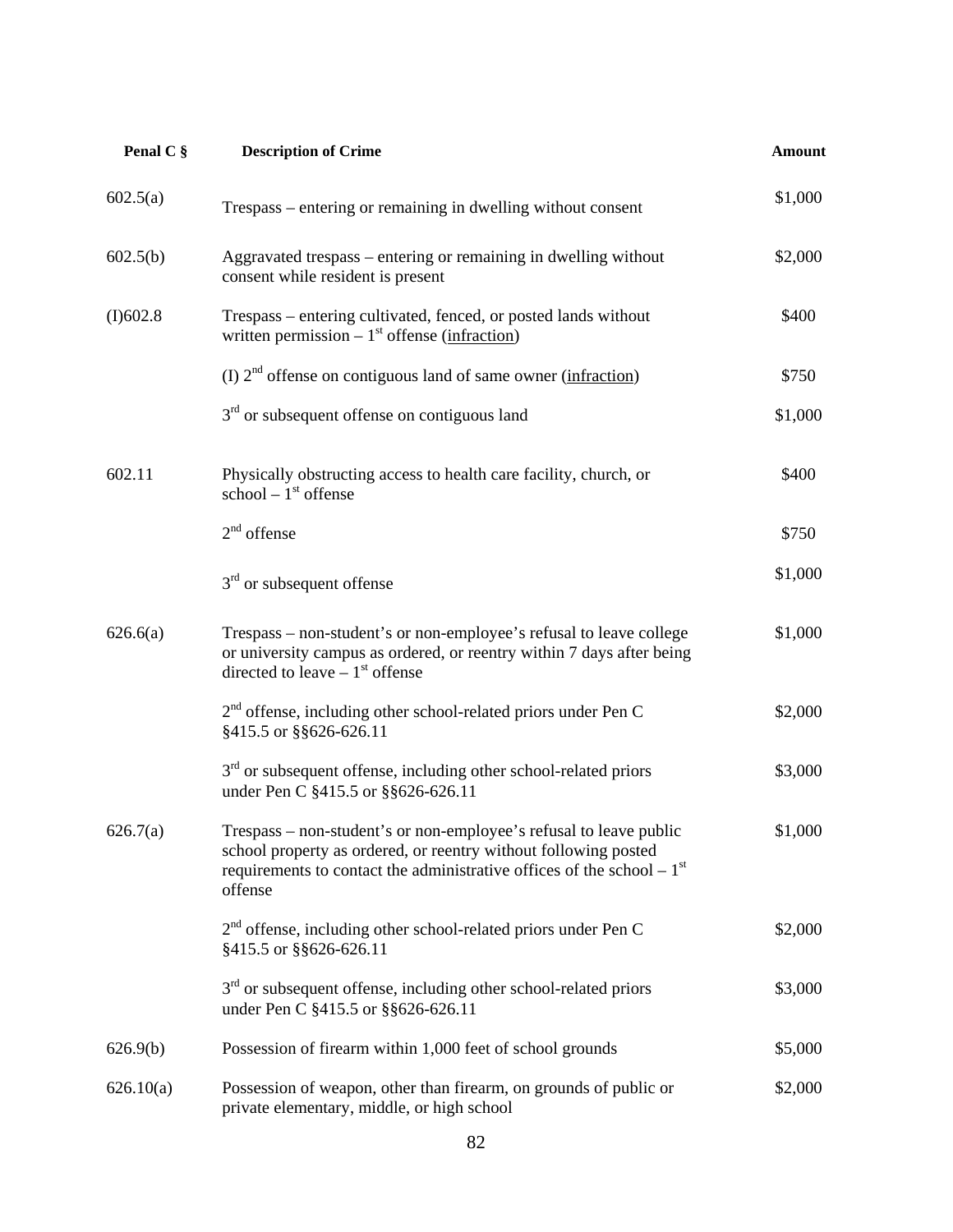| Penal C §      | <b>Description of Crime</b>                                                                                                                                                                                                                                                                                                      | <b>Amount</b> |
|----------------|----------------------------------------------------------------------------------------------------------------------------------------------------------------------------------------------------------------------------------------------------------------------------------------------------------------------------------|---------------|
| 626.10(b)      | Possession of weapon, other than firearm, on grounds of public or<br>private college                                                                                                                                                                                                                                             | \$1,000       |
| 626.85         | Trespass – drug offender's refusal to leave school property as<br>ordered, reentry within 7 days after being directed to leave, or<br>continued pattern of unauthorized entry $-1st$ offense                                                                                                                                     | \$1,000       |
|                | $2nd$ offense, including other school-related priors under Pen C<br>§415.5 or §§626-626.11                                                                                                                                                                                                                                       | \$2,000       |
|                | $3rd$ or subsequent offense, including other school-related priors<br>under Pen C §415.5 or §§626-626.11                                                                                                                                                                                                                         | \$5,000       |
| 626.95         | Possessing firearm on grounds of playground or youth center                                                                                                                                                                                                                                                                      | \$5,000       |
| (I) $640.5(a)$ | Defacing with graffiti facilities or vehicles of governmental entity or<br>public transportation system, or those operated or subsidized by<br>Department of Transportation, and costs incurred for cleanup and<br>repair do not exceed \$250 (infraction); provision does not preclude<br>application of Pen C §594 (vandalism) | \$1,000       |
| 640.5(b)       | Violation of Pen C $\S640.5(a)$ with prior graffiti or vandalism<br>conviction under Pen C §§594, 594.3, 594.4, 640.5(a), 640.6, or<br>640.7                                                                                                                                                                                     | \$2,000       |
| 640.5(c)       | Violation of Pen C $\S640.5(a)$ with 2 or more prior graffiti or<br>vandalism convictions under Pen C §§594, 594.3, 594.4, 640.5(a),<br>640.6, or 640.7, and jail term previously served                                                                                                                                         | \$4,000       |
| (I)640.6(a)    | Defacing with graffiti real or personal property of another and<br>amount of defacement or damage is less than \$250 (infraction);<br>provision does not preclude application of Pen C §594 (vandalism)                                                                                                                          | \$1,000       |
| 640.6(b)       | Violation of Pen C $\S640.6(a)$ with prior graffiti or vandalism<br>conviction under Pen C §§594, 594.3, 594.4, 640.5, 640.6(a), or<br>640.7                                                                                                                                                                                     | \$2,000       |
| 640.6(c)       | Violation of Pen C $\S640.6(a)$ with 2 or more prior graffiti or<br>vandalism convictions under Pen C §§594, 594.3, 594.4, 640.5,<br>$640.6(a)$ , or $640.7$ , and imprisoned at least once                                                                                                                                      | \$4,000       |
| 640.7          | Graffiti or vandalism under Pen C §§640.5, 640.6, or 594<br>committed on or within 100 feet of high way or its appurtenances -<br>$1st$ offense                                                                                                                                                                                  | \$1,000       |
|                | $2nd$ or subsequent offense                                                                                                                                                                                                                                                                                                      | \$2,000       |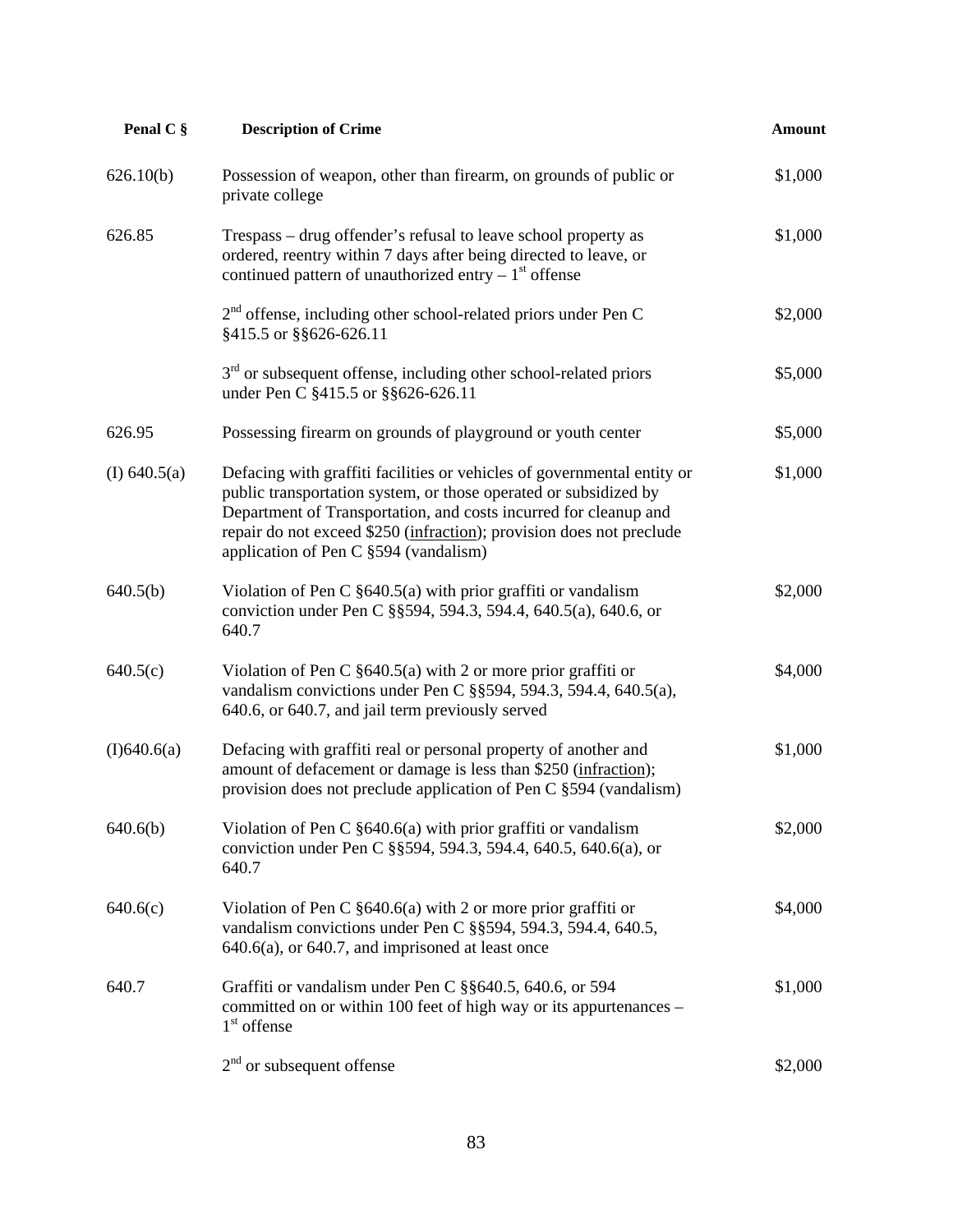| Penal C §   | <b>Description of Crime</b>                                                                                                                                                                                                                                                                                    | <b>Amount</b> |
|-------------|----------------------------------------------------------------------------------------------------------------------------------------------------------------------------------------------------------------------------------------------------------------------------------------------------------------|---------------|
| 640.8       | Violation of Pen C §594, §640.5, or §640.6 committed on a freeway<br>or its appurtenances                                                                                                                                                                                                                      | \$3,000       |
| 646.9(a)    | Stalking                                                                                                                                                                                                                                                                                                       | \$2,000       |
| 646.9(c)(1) | Stalking with prior felony conviction of Pen C §273.5, §273.6, or<br>§422                                                                                                                                                                                                                                      | \$4,000       |
| 647(a)      | Disorderly conduct – lewd conduct in public                                                                                                                                                                                                                                                                    | \$1,000       |
| 647(b)      | Disorderly conduct – soliciting or engaging in prostitution – $1st$<br>offense                                                                                                                                                                                                                                 | \$1,000       |
|             | $*2^{nd}$ offense                                                                                                                                                                                                                                                                                              | \$3,000       |
|             | $3rd$ or subsequent offense                                                                                                                                                                                                                                                                                    | \$5,000       |
| 647(c)      | Disorderly conduct – begging or soliciting alms in public                                                                                                                                                                                                                                                      | \$750         |
| 647(d)      | Disorderly conduct – loitering in or about public toilet to engage in<br>or solicit lewd act                                                                                                                                                                                                                   | \$1,000       |
| 647(f)      | Disorderly conduct – public intoxication (alcohol or drugs)                                                                                                                                                                                                                                                    | \$1,000       |
| 647(h)      | Disorderly conduct – loitering, prowling, or wandering on private<br>property of another                                                                                                                                                                                                                       | \$1,000       |
| 647(i)      | Disorderly conduct - peeking in door or window while loitering on<br>private property of another $-1st$ offense                                                                                                                                                                                                | \$2,000       |
|             | $2nd$ or subsequent offense                                                                                                                                                                                                                                                                                    | \$3,000       |
| 657(j)      | Disorderly conduct – lodging in public or private building without<br>permission of owner/caretaker                                                                                                                                                                                                            | \$1,000       |
| 647(k)(1)   | Disorderly conduct – looking through a hole or opening, into, or<br>otherwise view, by means of binoculars, camera, or other<br>instrumentality, the interior of a bathroom, fitting room, dressing<br>room, or any other area in which the occupant has a reasonable<br>expectation of privacy $-1st$ offense | \$1,000       |
|             | $2nd$ or subsequent offense                                                                                                                                                                                                                                                                                    | \$2,000       |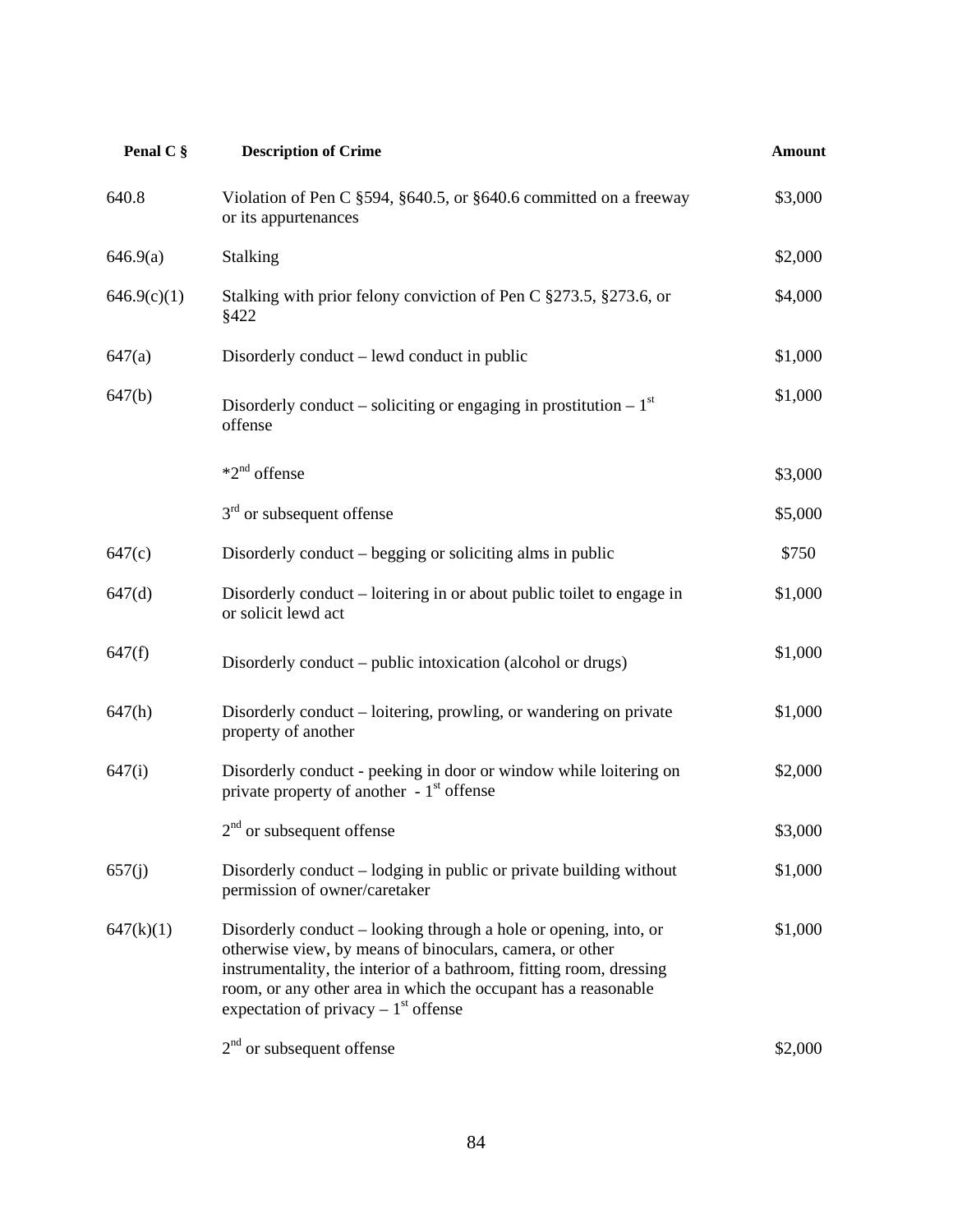| Penal C § | <b>Description of Crime</b>                                                                                                                                                                                                                                                                                                                                                                                                                            | <b>Amount</b>                                           |
|-----------|--------------------------------------------------------------------------------------------------------------------------------------------------------------------------------------------------------------------------------------------------------------------------------------------------------------------------------------------------------------------------------------------------------------------------------------------------------|---------------------------------------------------------|
| 647(k)(2) | Disorderly conduct – using concealed camera to secretly videotape,<br>film, or photograph another person under or through his or her<br>clothing $-1st$ offense                                                                                                                                                                                                                                                                                        | \$1,000                                                 |
|           | $2nd$ or subsequent offense                                                                                                                                                                                                                                                                                                                                                                                                                            | \$2,000                                                 |
| 647.6     | Child molestation                                                                                                                                                                                                                                                                                                                                                                                                                                      | \$5,000                                                 |
| 653f(a)   | Solicitation to commit specified crimes                                                                                                                                                                                                                                                                                                                                                                                                                | \$2,000                                                 |
| 653f(d)   | Solicitation to commit specified drug offenses $-1st$ offense                                                                                                                                                                                                                                                                                                                                                                                          | \$1,000                                                 |
|           | $2nd$ or subsequent offense                                                                                                                                                                                                                                                                                                                                                                                                                            | \$3,000                                                 |
| 653g      | Loitering about school or public place where children congregate                                                                                                                                                                                                                                                                                                                                                                                       | \$1,000                                                 |
| 653m(a)   | Harassing another by telephone or other electronic communication<br>device with intent to annoy another                                                                                                                                                                                                                                                                                                                                                | \$1,000                                                 |
| 653m(b)   | Repeated harassment by telephone or other electronic<br>communication device with intent to annoy another at his/her<br>residence                                                                                                                                                                                                                                                                                                                      | \$3,000                                                 |
| 653m(c)   | Repeated harassment by telephone or other electronic<br>communication device with intent to annoy another at his or her<br>place of work if there is a TRO or injunction prohibiting behavior<br>and/or defendant makes 10 or more calls within a 24-hour period to<br>a spouse, a cohabitant, a former spouse or cohabitant, a person with<br>whom the defendant has a child, or a person with whom the<br>defendant has or had a dating relationship | \$5,000                                                 |
| 653.22    | Loitering in public place with intent to commit prostitution                                                                                                                                                                                                                                                                                                                                                                                           | \$2,000                                                 |
| 653.23    | Recruiting, supervising, or aiding another person in the commission<br>of prostitution; collecting proceeds earned from prostitution                                                                                                                                                                                                                                                                                                                   | \$1,000                                                 |
| 664       | Attempt to commit any misdemeanor                                                                                                                                                                                                                                                                                                                                                                                                                      | $\frac{1}{2}$ the bail amount of the<br>completed crime |
| 666       | Petty theft with a prior theft-related conviction for which<br>imprisonment term actually served (see Pen C §484)                                                                                                                                                                                                                                                                                                                                      | \$3,000                                                 |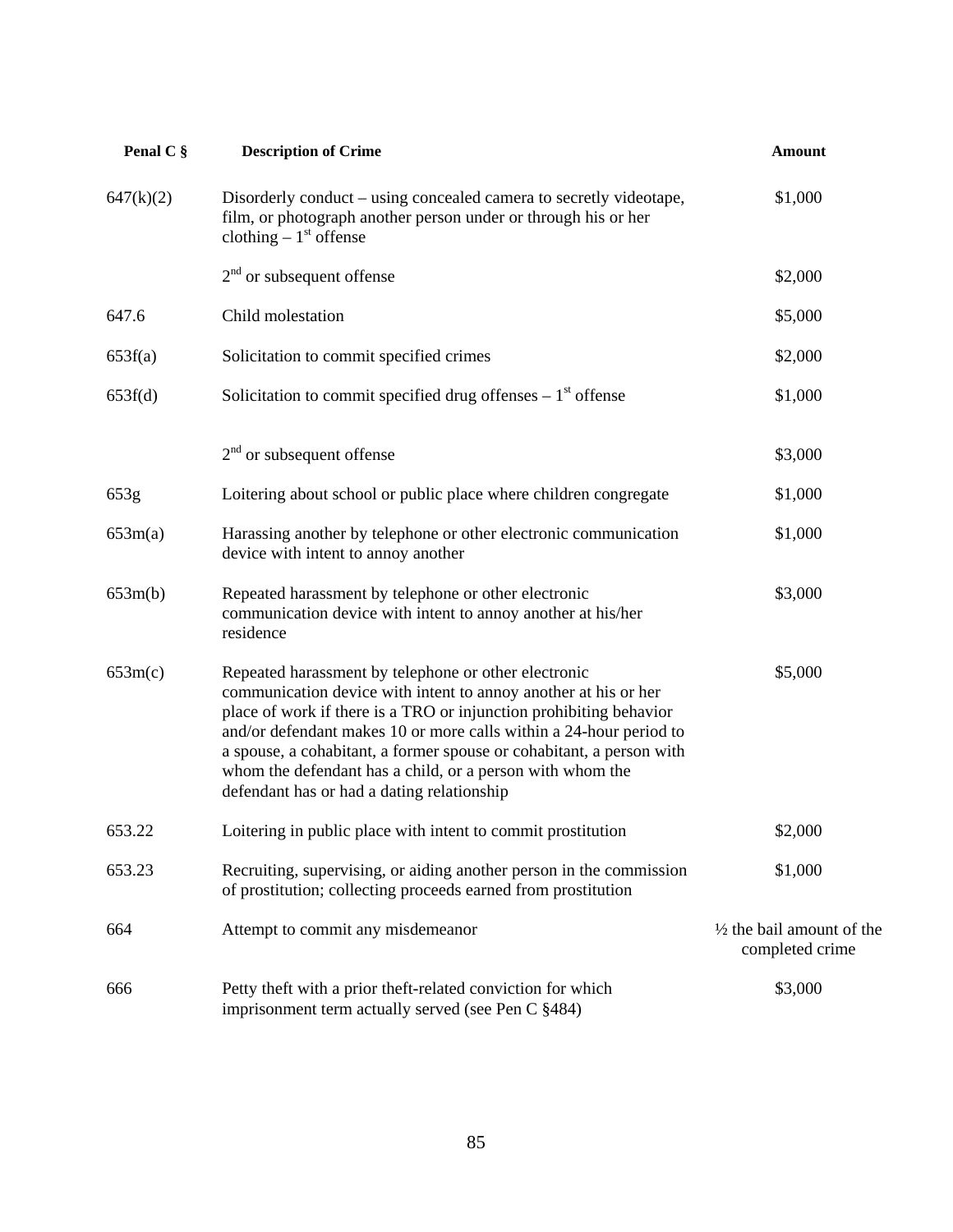| Penal C §                               | <b>Description of Crime</b>                                                                                                                                                                                   | <b>Amount</b> |
|-----------------------------------------|---------------------------------------------------------------------------------------------------------------------------------------------------------------------------------------------------------------|---------------|
| 836.6                                   | Escape after being lawfully arrested or remanded to custody                                                                                                                                                   | \$3,000       |
| 1320(a)                                 | Willful failure to appear by person charged with, or convicted of,<br>misdemeanor after release on own recognizance                                                                                           | \$2,000       |
| 1320(b)                                 | Willful failure to appear by person charged with or convicted of,<br>felony after release on own recognizance                                                                                                 |               |
| 1320.5                                  | Willful failure to appear by person charged with, or convicted of,<br>felony after release on bail                                                                                                            | \$5,000       |
| 1370.5                                  | Escape from mental health facility                                                                                                                                                                            | \$1,000       |
| 4532(a)                                 | Escape by convicted misdemeanant or person committed under W &<br>I C §5654, §5656, or §5677 as an inebriate                                                                                                  | \$1,000       |
| 4532(b)                                 | Escape by convicted felon                                                                                                                                                                                     | \$5,000       |
| 4532(c)                                 | Escape from main jail facility or a court building, or while being<br>transported                                                                                                                             | \$3,000       |
| 4532(d)                                 | Failing to return to place of confinement subsequent to an<br>authorized temporary release                                                                                                                    | \$2,000       |
| 11418.1                                 | Mailing, sending, or causing to be sent false or facsimile weapon of<br>mass destruction, or placing or possessing false or facsimile weapon<br>with intent to cause another person to fear for their safety. | \$5,000       |
|                                         | Violation of Pen C §11418.1 and conduct causes another person to<br>be placed in sustained fear                                                                                                               | \$10,000      |
| 17500                                   | Possession of deadly weapon with intent to assault another<br>(formerly 12024)                                                                                                                                | \$3,000       |
| 17510-33215,<br>unless listed<br>herein | Manufacture, importation, sale, or possession of dangerous weapon<br>(formerly $12020$ )                                                                                                                      | \$2,000       |
| 21510                                   | Possession of switchblade (formerly 653k)                                                                                                                                                                     | \$1,000       |
| 21710                                   | Manufacture, importation, or sale of hard plastic knuckles (formerly<br>12020.1)                                                                                                                              | \$1,000       |
| 25110(a)                                | Criminal storage of firearm in the first degree (formerly<br>12035(b)(1)                                                                                                                                      | \$1,000       |
| 25110(b)                                | Criminal storage of firearm in the second degree (formerly<br>12035(b)(2)                                                                                                                                     | \$1,000       |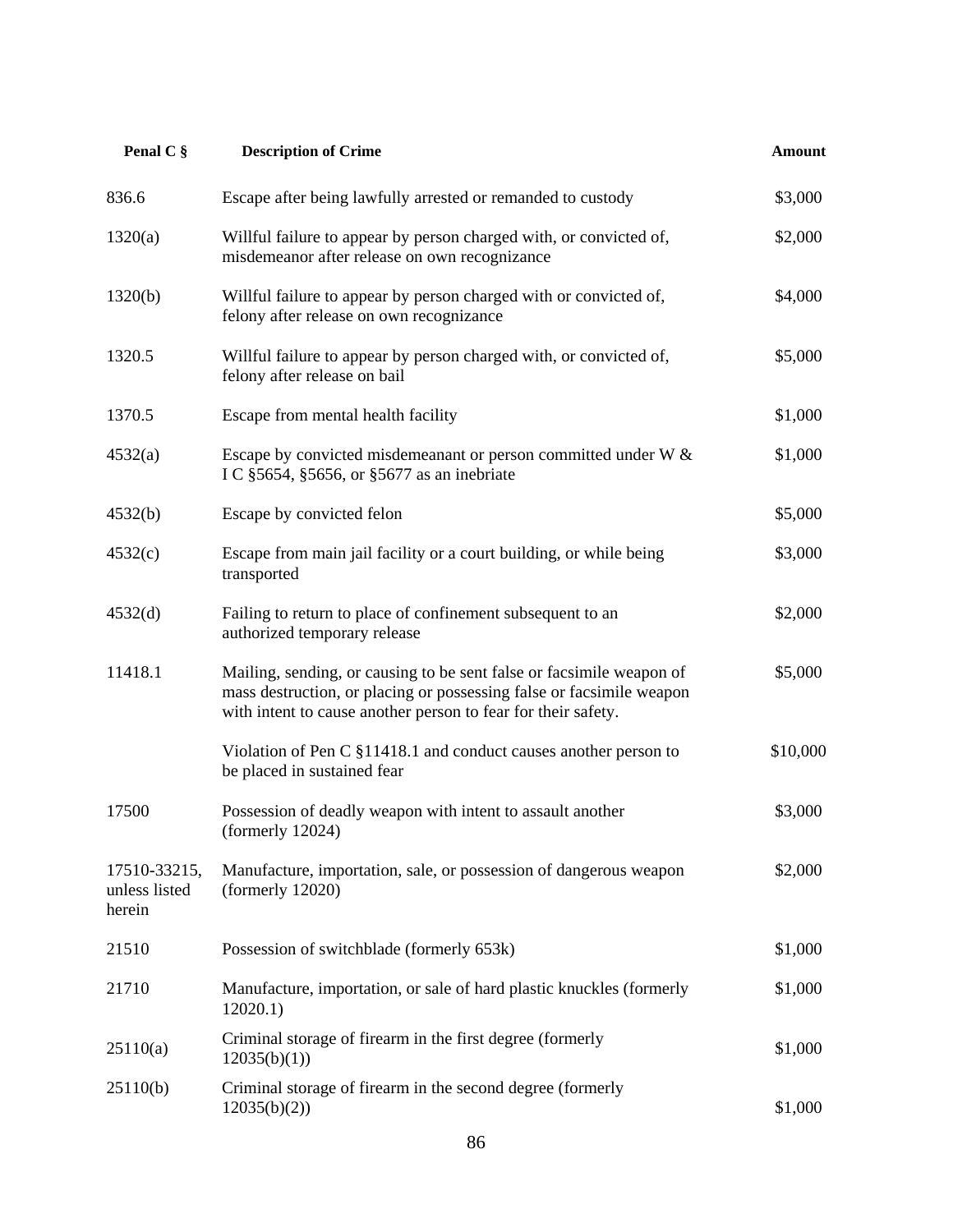| 25200(a)               | Storage of concealable firearm by person who knows or reasonably<br>should know that a child is likely to gain access to the firearm and<br>the child obtains access to it and carries it off the premises (formerly<br>12036(b)                       |          |
|------------------------|--------------------------------------------------------------------------------------------------------------------------------------------------------------------------------------------------------------------------------------------------------|----------|
| 25200(b)               | Storage of firearm by person who knows or reasonably should know<br>that a child is likely to gain access to the firearm, and the child<br>obtains access to it and carries it to a school ground or school-<br>sponsored activity (formerly 12036(c)) | \$2,000  |
| 25300                  | Carrying firearm in public while masked to hide identify (formerly<br>12040)                                                                                                                                                                           | \$3,000  |
| 25400(c)(7)            | Carrying a concealed firearm on person or in vehicle or causing any<br>firearm to be carried concealed in vehicle in which he/she is<br>occupant (formerly $12025(a)$ )                                                                                | \$3,000  |
| 25400(d)               | Conviction of Pen C $\S 25400(d)$ with prior conviction of a<br>misdemeanor offense enumerated in Penal C §23515 (listing Pen C<br>$\S$ \$245(a)(2), (3), (d), 246, and 417(a)(2), (c), involving violent use<br>of a firearm)                         | \$3,000  |
| 25800                  | Carrying loaded firearm with intent to commit felony (formerly<br>12023)                                                                                                                                                                               | \$5,000  |
| $25850(a)$ ,<br>(c)(7) | Carrying loaded firearm on person or in vehicle (formerly 12031(a))                                                                                                                                                                                    | \$3,000  |
| 25850(d)               | Conviction of Pen C §25850 with prior conviction of offense<br>enumerated in Pen C §23515                                                                                                                                                              | \$3,000  |
| 26100(a)               | Driver or owner knowingly permitting vehicle occupant to carry<br>loaded firearm (formerly 12034(a))                                                                                                                                                   | \$2,000  |
| 26100(b)               | Driver or owner knowingly permitting another person to discharge<br>firearm from vehicle (formerly $12034(b)$ )                                                                                                                                        | \$5,000  |
| 26100(d)               | Discharging firearm from vehicle (formerly 12034(d))                                                                                                                                                                                                   | \$10,000 |
| 29805                  | Ownership or possession of firearm within 10 years of conviction of<br>certain misdemeanor offenses (formerly 12021(c))                                                                                                                                | \$2,000  |
| 29815, 29820,<br>29825 | Ownership or possession of firearm in violation of express condition<br>of probation prohibiting or restricting ownership or possession of<br>firearm (formerly $12021(d)$ )                                                                           | \$3,000  |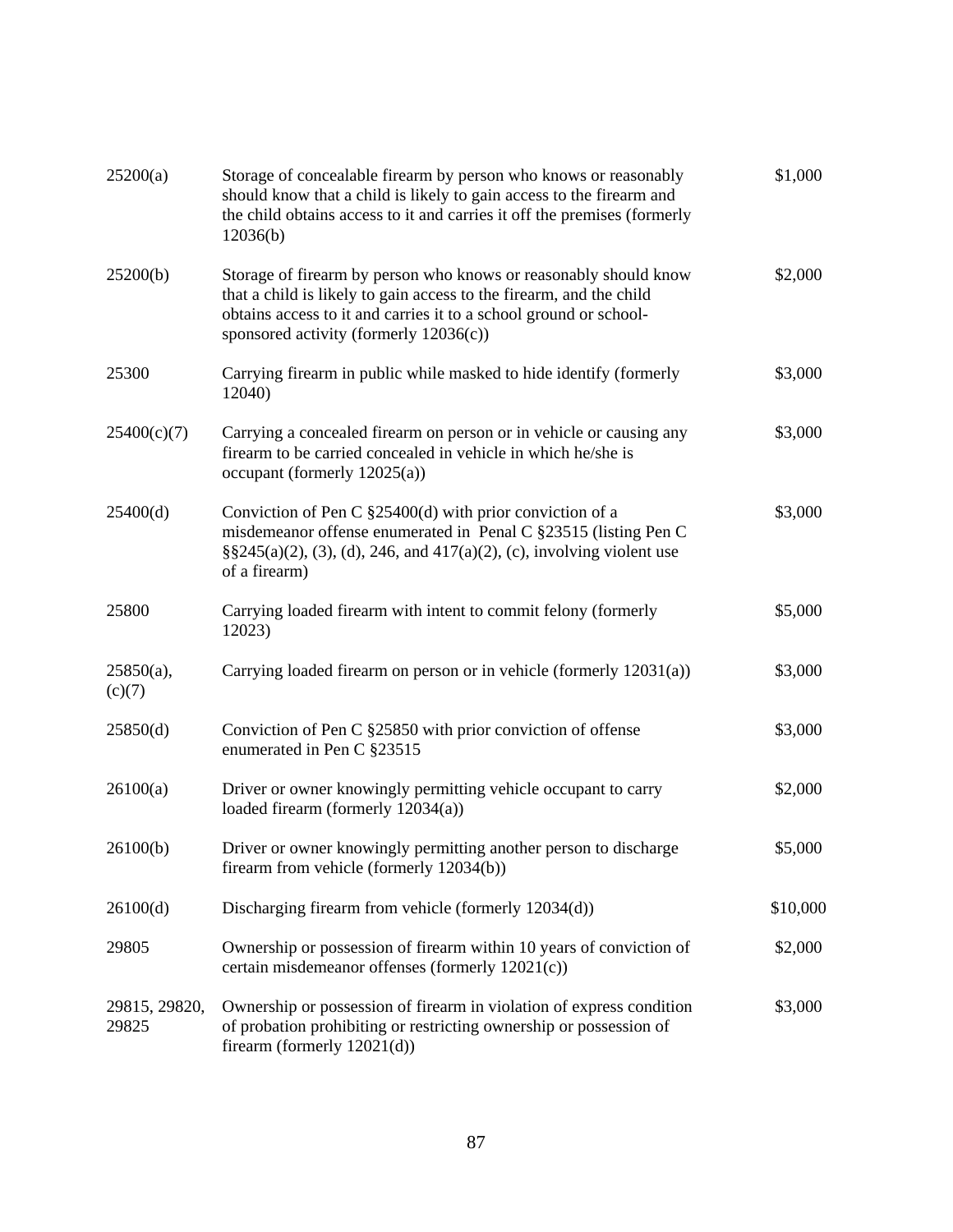# **Vehicle Code**

| Vehicle C §     | <b>Description of Crime</b>                                                                                       | <b>Amount</b> |
|-----------------|-------------------------------------------------------------------------------------------------------------------|---------------|
| 20              | Using false name or filing false statement with DMV                                                               | \$1,000       |
| 27              | <b>Impersonating CHP member</b>                                                                                   | \$1,000       |
| 31              | Giving false information to peace officer                                                                         | \$1,000       |
| 2800.2          | Fleeing or attempting to elude a pursuing peace officer, with the<br>vehicle driven recklessly                    | \$3,400       |
| 2800.3          | Fleeing or attempting to elude a pursuing peace officer, with death<br>or serious bodily injury                   | \$6,800       |
| $4461(a)$ , (b) | Lending registration documents or disabled person placard to<br>another                                           | \$850         |
| 4461(c)         | Displaying disabled person placard belonging to another                                                           | \$850         |
| 4461(d)         | Parking vehicle displaying disabled person identification plates<br>issued to another in designated parking space | \$850         |
| 4462.5          | Unlawful display of evidence of registration with intent to avoid<br>compliance                                   | \$510         |
| 4463(a)         | Forging or falsifying registration or license                                                                     | \$1,700       |
| $4463(b)$ , (c) | Forging, falsifying, acquiring, possessing, or displaying disabled<br>person placard with intent to defraud       | \$1,700       |
| 10501(a)        | False or fraudulent report of vehicle theft                                                                       | \$1,000       |
| 10750(a)        | Altering vehicle identification number                                                                            | \$2,000       |
| 10751(a)        | Possession or sale of vehicle or part with altered or removed<br>identification number                            | \$2,000       |
| 10752           | Fraudulent possession or sale of vehicle identification number                                                    | \$2,000       |
| 10851           | Driving or taking vehicle without owner's consent                                                                 | \$3,000       |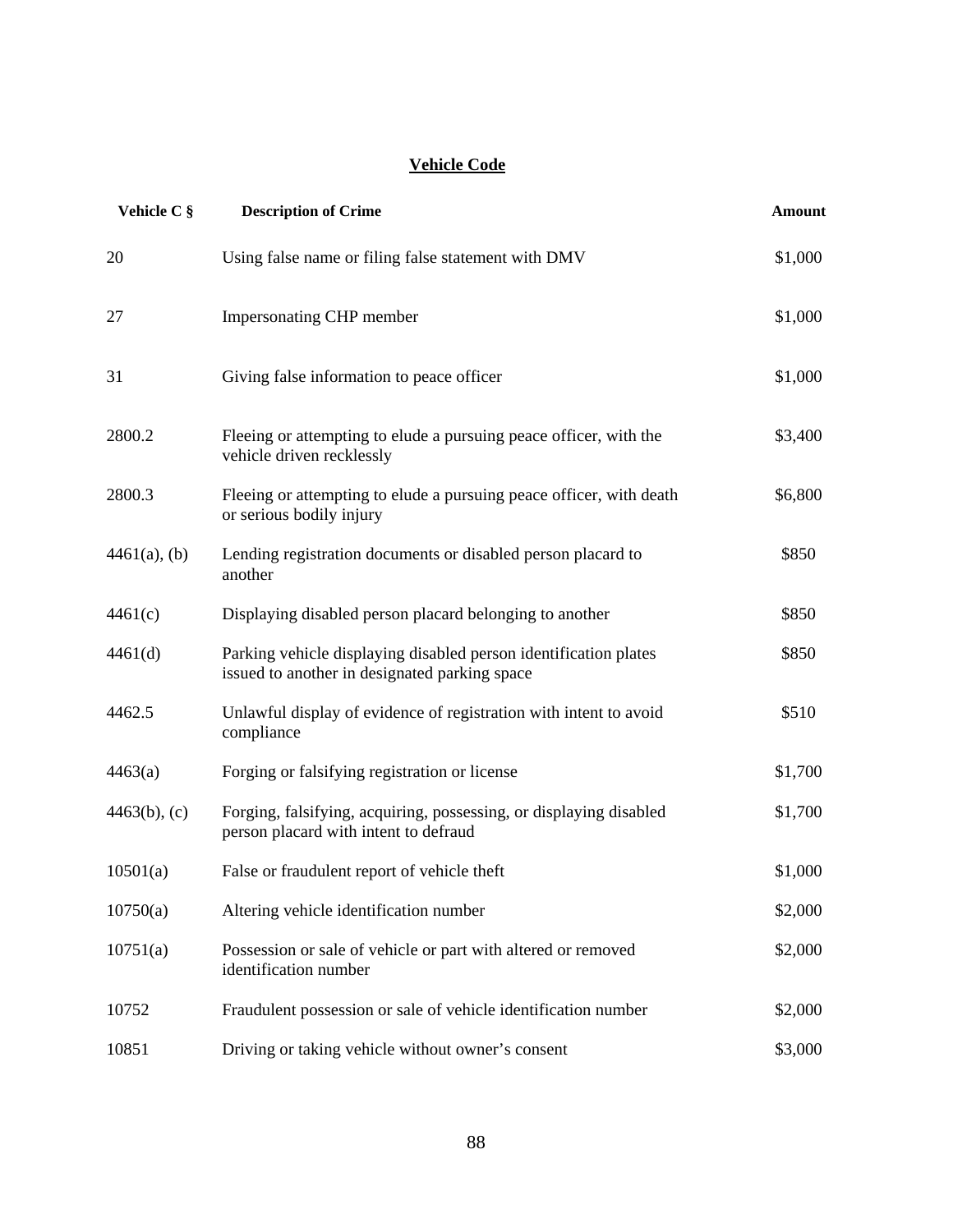| Vehicle C §           | <b>Description of Crime</b>                                                                                                                     | <b>Amount</b>                 |
|-----------------------|-------------------------------------------------------------------------------------------------------------------------------------------------|-------------------------------|
| 10852                 | Tampering with vehicle or its parts or contents                                                                                                 | \$1,000                       |
| 10853                 | Malicious mischief to vehicle                                                                                                                   | \$2,000                       |
| 12500(a)              | Driving without license                                                                                                                         | \$340                         |
| 12951(b)              | Failure to present license on demand of officer                                                                                                 | \$170                         |
| 13004                 | Unlawful use of DMV identification                                                                                                              | \$170                         |
| 13004.1               | Manufacture or sale of document substantially similar to DMV<br>identification card                                                             | \$1,700                       |
| 14601(a)              | Driving after knowledge of license suspension or revocation, et. al.                                                                            | \$1,020                       |
|                       | $2nd$ or subsequent offense within 5 years of prior conviction                                                                                  | Add \$1,000 for each<br>prior |
| 14601.1(a)            | Driving after knowledge of license suspension or revocation for any<br>reason other than those listed in Veh C §14601, §14601.2, or<br>§14601.5 | \$1,020                       |
|                       | $2nd$ or subsequent offense within 5 years of prior conviction                                                                                  | Add \$1,000 for each<br>prior |
| $14601.2(a)$ ,<br>(b) | Driving after knowledge of license suspension or revocation under<br>Veh C §23152 or §23153                                                     | \$1,020                       |
|                       | $2nd$ or subsequent offense within 5 years of prior conviction                                                                                  | Add \$2,000 for each<br>prior |
|                       | $2nd$ or subsequent offense within 7 years of prior conviction                                                                                  | Add \$1,000 for each<br>prior |
| 14601.3(a)            | Habitual traffic offender because of specified driving history, et. al.                                                                         | \$1,000                       |
|                       | $2nd$ or subsequent offense within 7 years                                                                                                      | Add \$1,000 for each<br>prior |
| 14601.4               | Causing bodily injury while driving a vehicle with a suspended<br>license per Veh C §14601.2                                                    | \$2,000                       |
| $14601.5(a)$ -<br>(b) | Driving after knowledge of license suspension or revocation, et. al.                                                                            | \$1,020                       |
|                       | $2nd$ or subsequent offense within 5 years of prior conviction                                                                                  | Add \$1,000 for each<br>prior |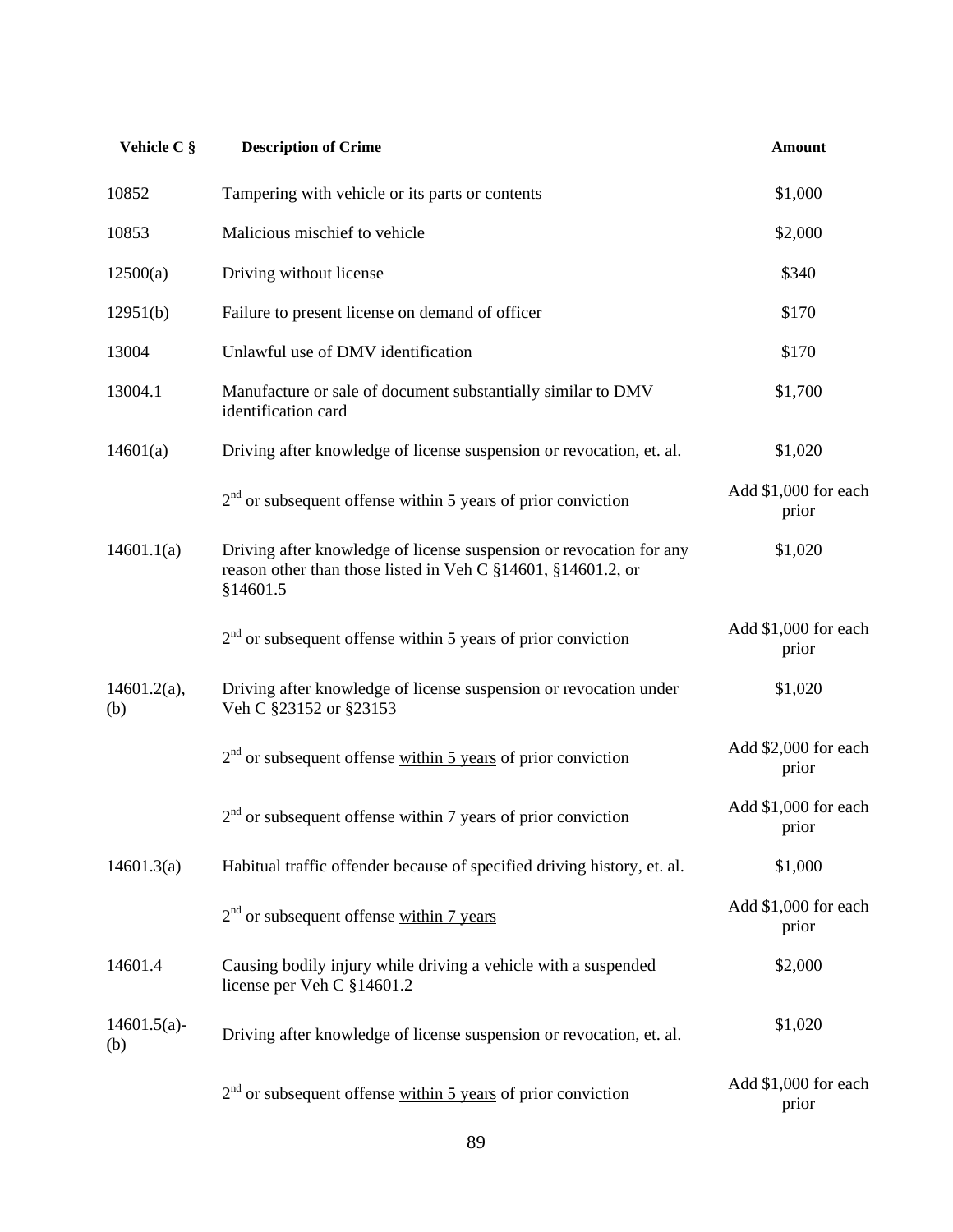| 14604 | Allowing person to drive vehicle without determining that the<br>person possesses valid driver's license | \$750 |
|-------|----------------------------------------------------------------------------------------------------------|-------|
| 14610 | Unlawful use of driver's license                                                                         | \$340 |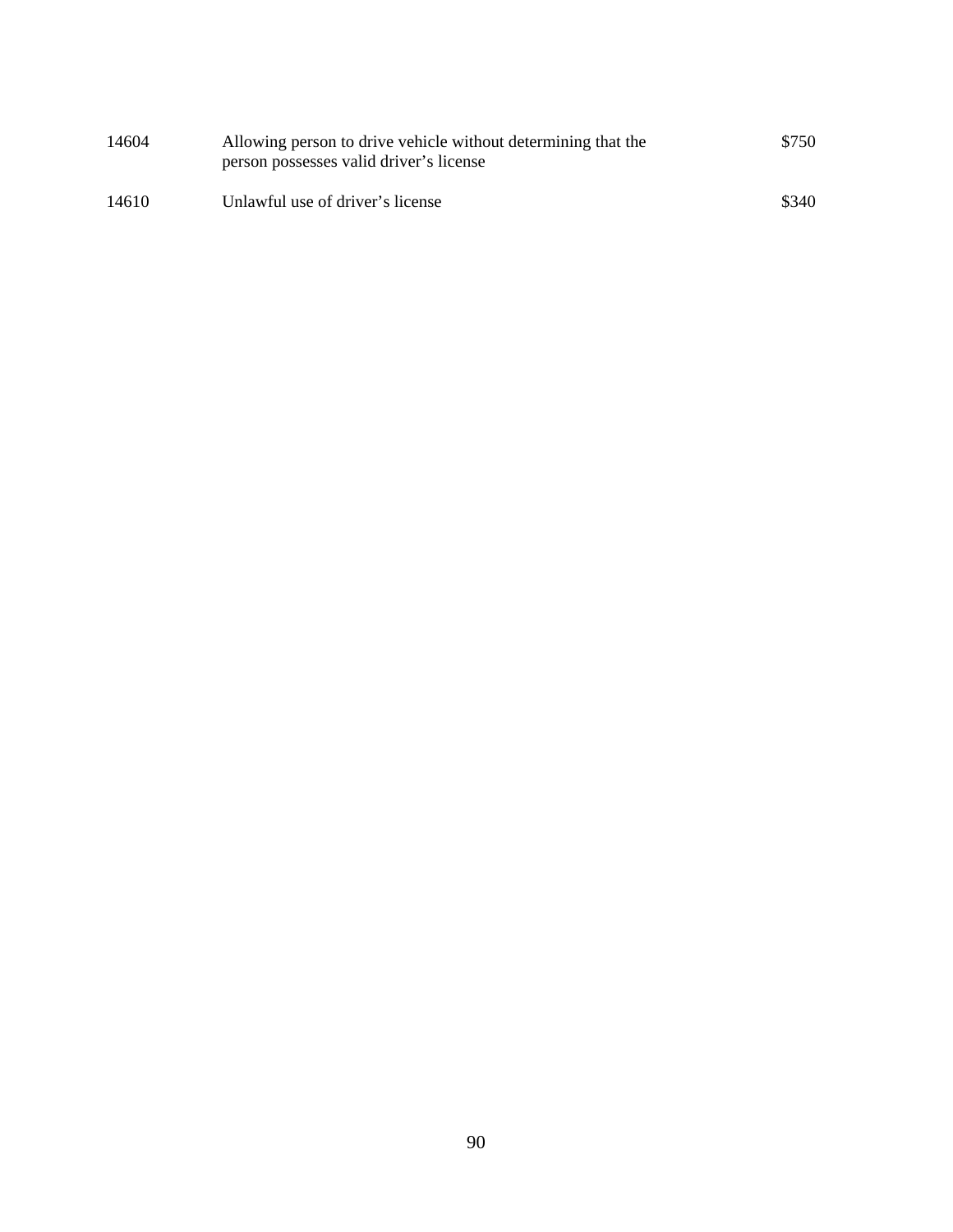| Vehicle C §                              | <b>Description of Crime</b>                                                                                               | <b>Amount</b>                 |
|------------------------------------------|---------------------------------------------------------------------------------------------------------------------------|-------------------------------|
| 14610.1                                  | Manufacture or sale of document substantially similar to driver's<br>license                                              | \$1,700                       |
| 20001                                    | Hit-and-run accident resulting in injury other than death or<br>permanent, serious injury                                 | \$5,000                       |
| 20001                                    | Hit-and-run accident resulting in death or permanent, serious injury                                                      | \$8,000                       |
| 20002                                    | Hit-and-run accident with no personal injury                                                                              | \$1,020                       |
| 21200.5                                  | Riding a bicycle under the influence of alcohol or drugs                                                                  | \$510                         |
| 21651(b)                                 | Driving wrong way on divided highway                                                                                      | \$272                         |
| 23103                                    | Reckless driving                                                                                                          | \$505                         |
| 23104                                    | Reckless driving causing bodily injury                                                                                    | \$1,190                       |
| $23109(a)$ , (e)                         | Motor vehicle speed contest on highway                                                                                    | \$1,224                       |
|                                          | $2nd$ or subsequent offense within 5 years                                                                                | Add \$1,000 for each<br>prior |
| $23109(b)$ , (c)<br>or $(d)$ , and $(i)$ | Aiding speed contest, engaging in motor vehicle exhibition of speed<br>or aiding a speed exhibition                       | \$340                         |
| 23110(a)                                 | Throwing substance at vehicle or its occupant                                                                             | \$340                         |
| $23152(a)$ or<br>(b)                     | Driving under the influence of alcohol or drugs or with blood<br>alcohol of .08% or higher                                | \$2,000                       |
|                                          | $2nd$ or subsequent offense                                                                                               | Add \$1,000 for each<br>prior |
| 23153                                    | Driving under the influence of alcohol or drugs or with blood<br>alcohol of .08% or higher, with bodily injury to another | \$3,000                       |
|                                          | $2nd$ or subsequent offense                                                                                               | Add \$1,000 for each<br>prior |
| 23222(b)                                 | Possession of marijuana by driver                                                                                         | \$238                         |
| $23224(a)$ , (b)                         | Possession of alcoholic beverage by driver or passenger under age<br>21                                                   | \$238                         |
| $23247(a)$ (b),                          | Knowingly renting, leasing, or lending motor vehicle to person with                                                       | \$3,400                       |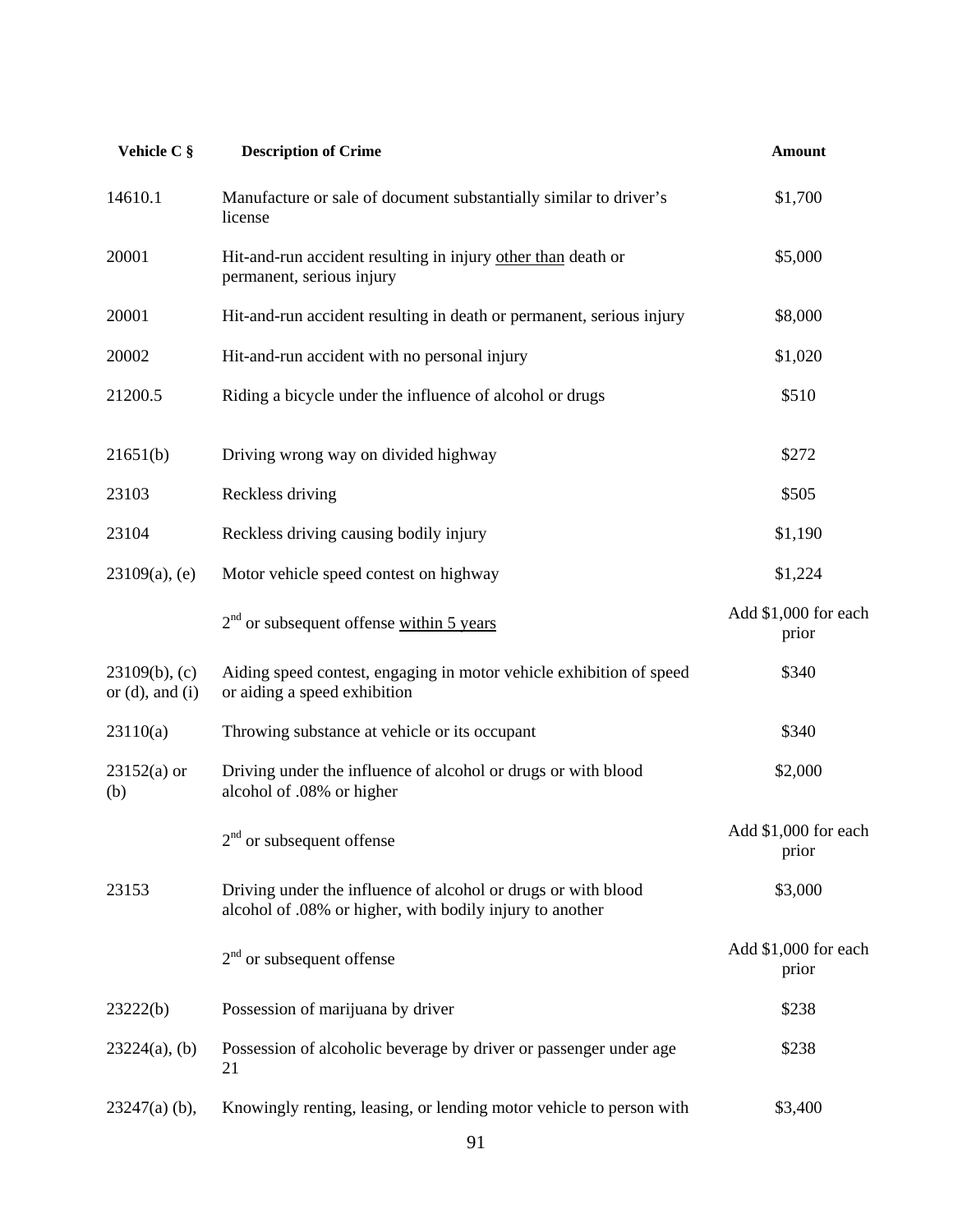- (c), (d) restricted license
- 23247(e) Driving by person with restricted license \$3,400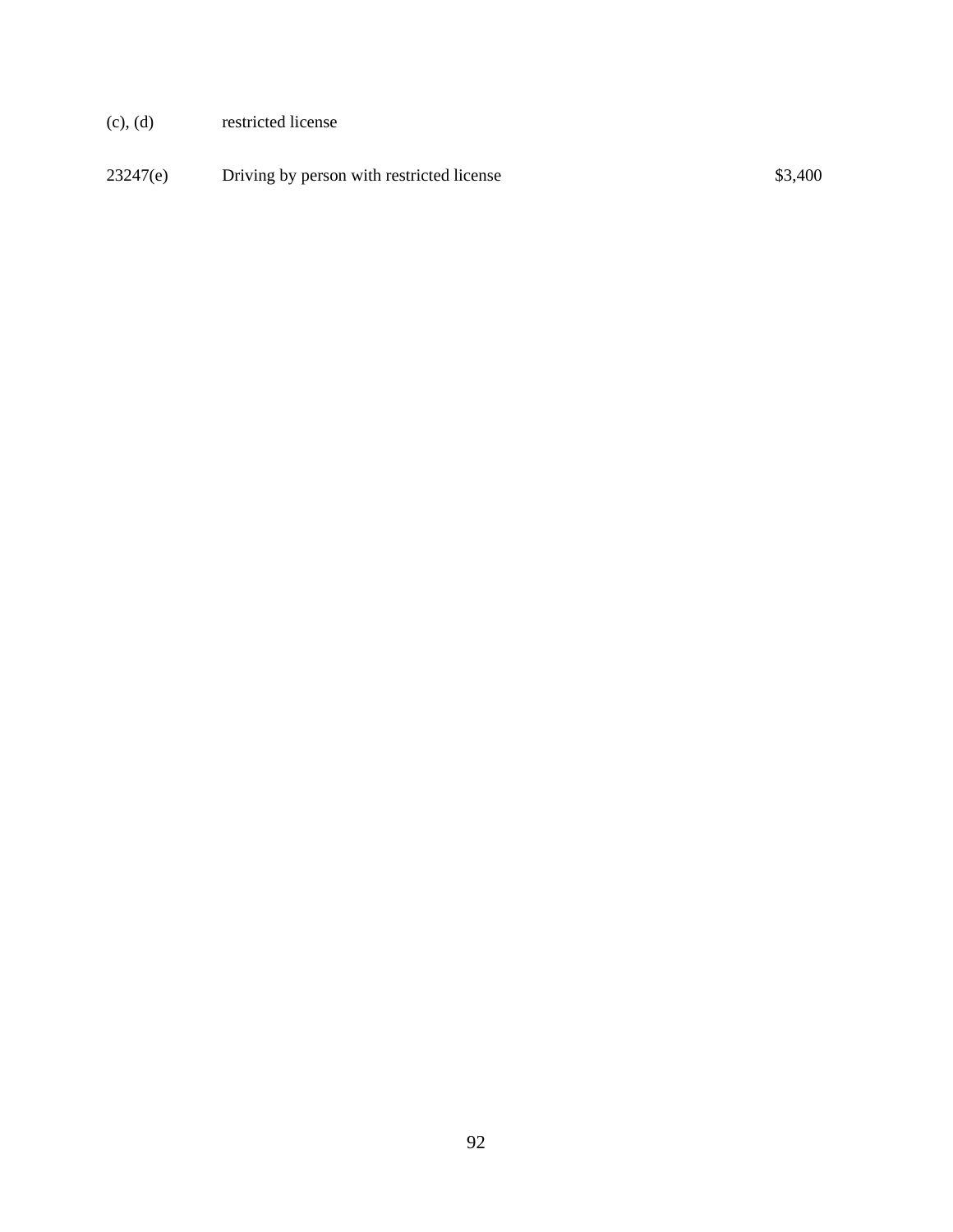| Vehicle C §       | <b>Description of Crime</b>                                               | Amount  |
|-------------------|---------------------------------------------------------------------------|---------|
| 23253             | Disobeying peace office at vehicular crossing or toll highway             | \$170   |
| 23332             | Trespassing on vehicular crossing                                         | \$170   |
| 28050-<br>28051.5 | Odometer offenses                                                         | \$680   |
| 38316             | Reckless driving of off-highway motor vehicle                             | \$510   |
| 38317             | Reckless driving of off-highway motor vehicle, causing personal<br>injury | \$1,020 |
| 38320             | Littering from off-highway motor vehicle                                  | \$238   |
| 40508             | Willfully failing to appear or pay fine                                   | \$170   |
| 40614             | False signature on notice to correct                                      | \$340   |
| 40616             | Willfully violating written promise to correct                            | \$340   |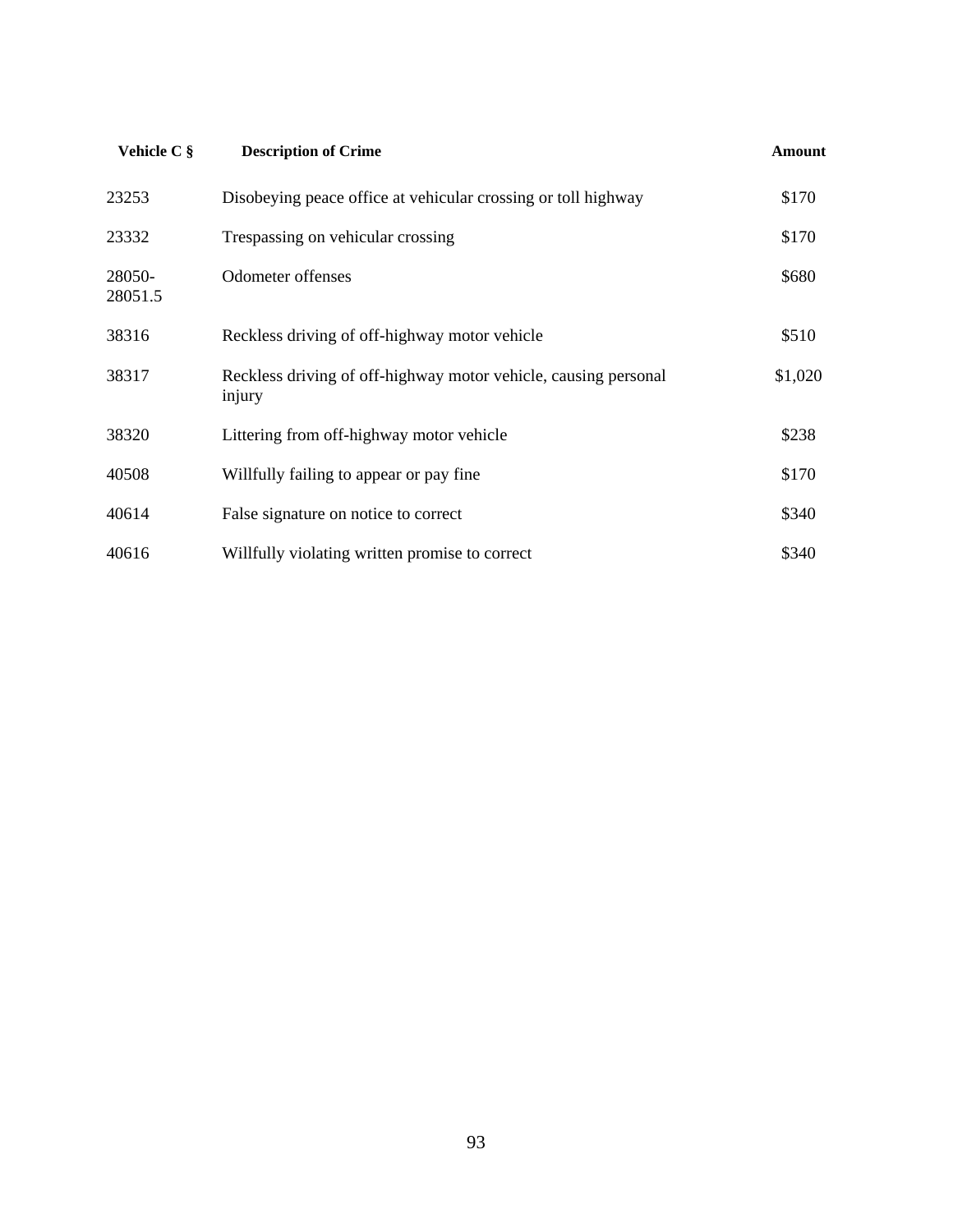### **Hughson Municipal Code**

| Code §          | <b>Description of Violation</b>                                           | <b>Amount</b> |
|-----------------|---------------------------------------------------------------------------|---------------|
| (I) 5.04.180    | Operating business w/o license                                            | \$320         |
| (I) 6.16.020(1) | Animal restraint - leash law-dog                                          | \$160         |
| (I) 6.16.020(2) | Animal restraint - trespass-dog                                           | \$160         |
| (I) 6.16.020(3) | Animal restraint – habitual loud noise – dog                              | \$160         |
| (I) 6.16.020(4) | Animal restraint – public nuisance – dog                                  | \$160         |
| (I) 6.20.010    | License required – dog-no license – $w/proof$ (correction)                | \$91          |
| (I) 6.20.010    | License required – dog-no license – $w/o$ proof (correction)              | \$251         |
| (I) 6.20.020    | License required – tags not attached – $dog - w/proof$<br>(correction)    | \$91          |
| (I) 6.20.020    | License required – tags not attached – $\log$ – w/o proof<br>(correction) | \$251         |
| (I) 6.24.010    | Kennel license required                                                   | \$251         |
| (M) 6.36.050    | Vaccination required $-\text{dog}$                                        | \$251         |
| (I) 6.44.010    | Animal abandonment prohibited                                             | \$160         |
| (I) 6.44.010    | Regulation of animals                                                     | \$160         |
| (I) 6.44.020    | Chickens as a nonconforming use                                           | \$160         |
| (I) 8.12.180    | Interference with refuse containers prohibited                            | \$160         |
| (I) 8.28.010    | Public Urination                                                          | \$160         |
| (I) 8.28.020    | <b>Public Defecation</b>                                                  | \$160         |
| (I) 8.28.030    | Spitting on public property                                               | \$160         |
| (M/I) 9.24.020  | Drinking and possession in public                                         | \$320         |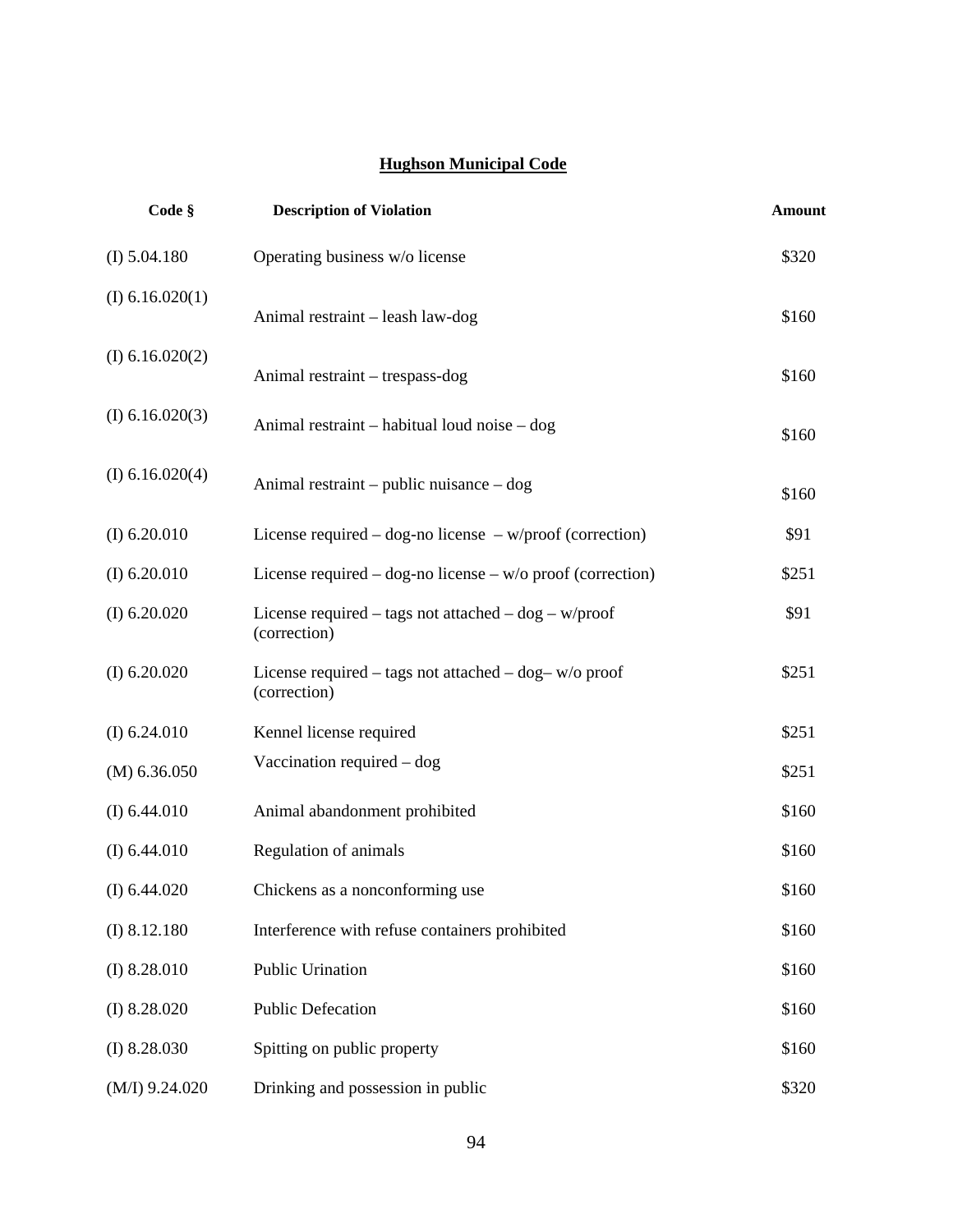| Code §         | <b>Description of Violation</b> | Amount |
|----------------|---------------------------------|--------|
| $(I)$ 9.26.020 | Vicious dog                     | \$512  |
| $(I)$ 9.30.030 | Disturbing the Peace-noise      | \$160  |
| $(I)$ 9.36.030 | Permit required-massage         | \$160  |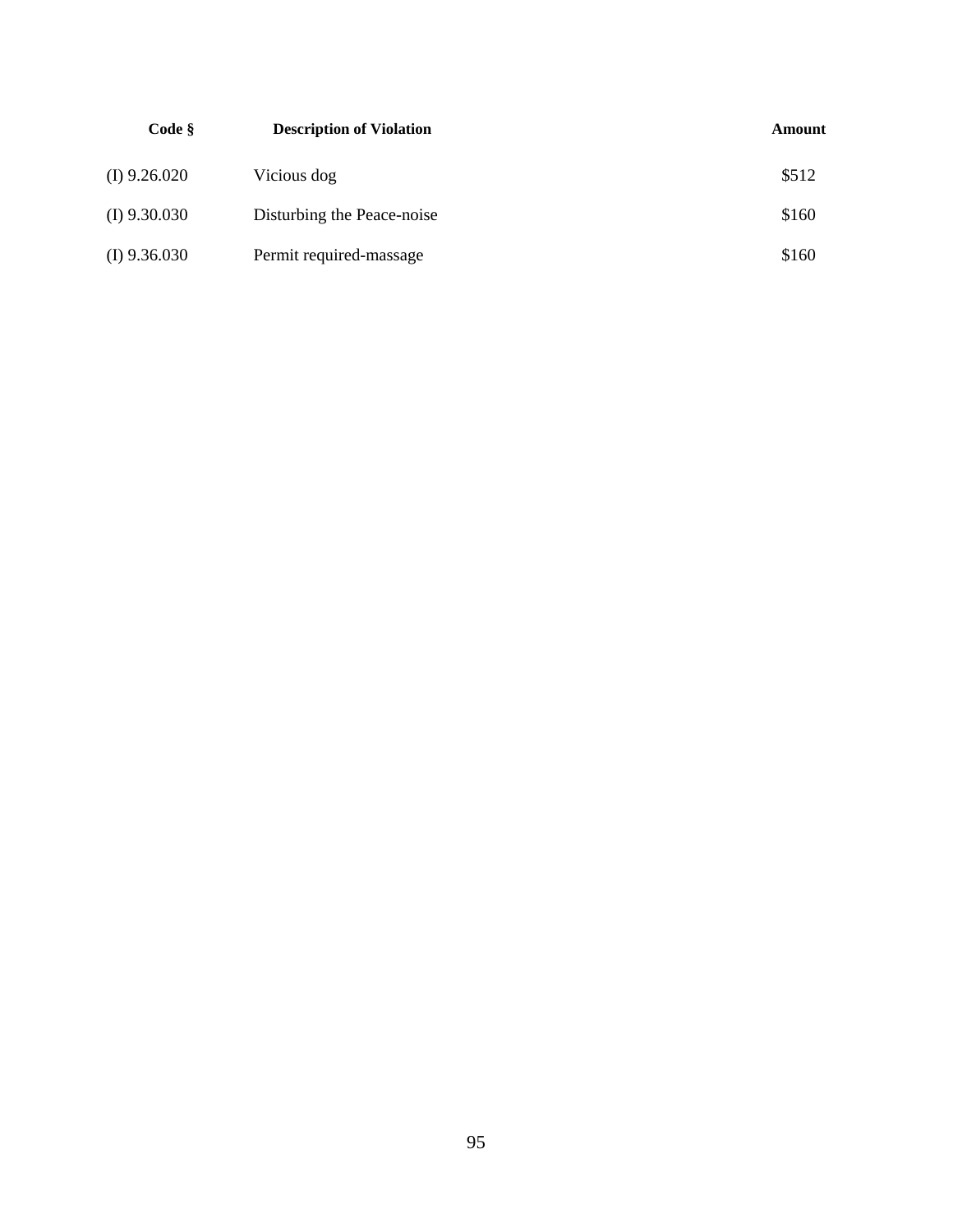### **Modesto Municipal Code**

| Code §            | <b>Description of Violation</b>                              | <b>Amount</b> |
|-------------------|--------------------------------------------------------------|---------------|
| $(I)$ 3-2.807     | Bicycle riding restricted                                    | \$160         |
| $(I)$ 3-2.808     | Use of coaster, roller skates and similar devices restricted | \$160         |
| $(I)$ 4-1.402     | Public dance permit required                                 | \$160         |
| $(I)$ 4-2.09      | Drinking in public                                           | \$160         |
| (I) $5-4.201(a)$  | License required - dog                                       |               |
|                   | No license – $w/proof$ (correction)                          | \$91          |
|                   | No license – $w/o$ proof (no correction)                     | \$251         |
| $(I)$ 5-4.201(b)  | License not attached - dog                                   |               |
|                   | No license – $w/proof$ (correction)                          | \$91          |
|                   | No license – $W$ /o proof (no correction)                    | \$251         |
| (I) $5-4.201(c)$  | Immunization required - dog                                  | \$192         |
| $(I)$ 5-4.203     | Leash required - dog                                         | \$160         |
| $(I)$ 5-4.205     | Trespassing prohibited $-\text{dog}$                         | \$160         |
| $(I)$ 5-4.210     | Female dog in season                                         | \$160         |
| $(I)$ 5-4.212     | Vicious behavior prohibited – dog                            | \$512         |
| (I) $12-4.202(a)$ | Park regulations                                             | \$160         |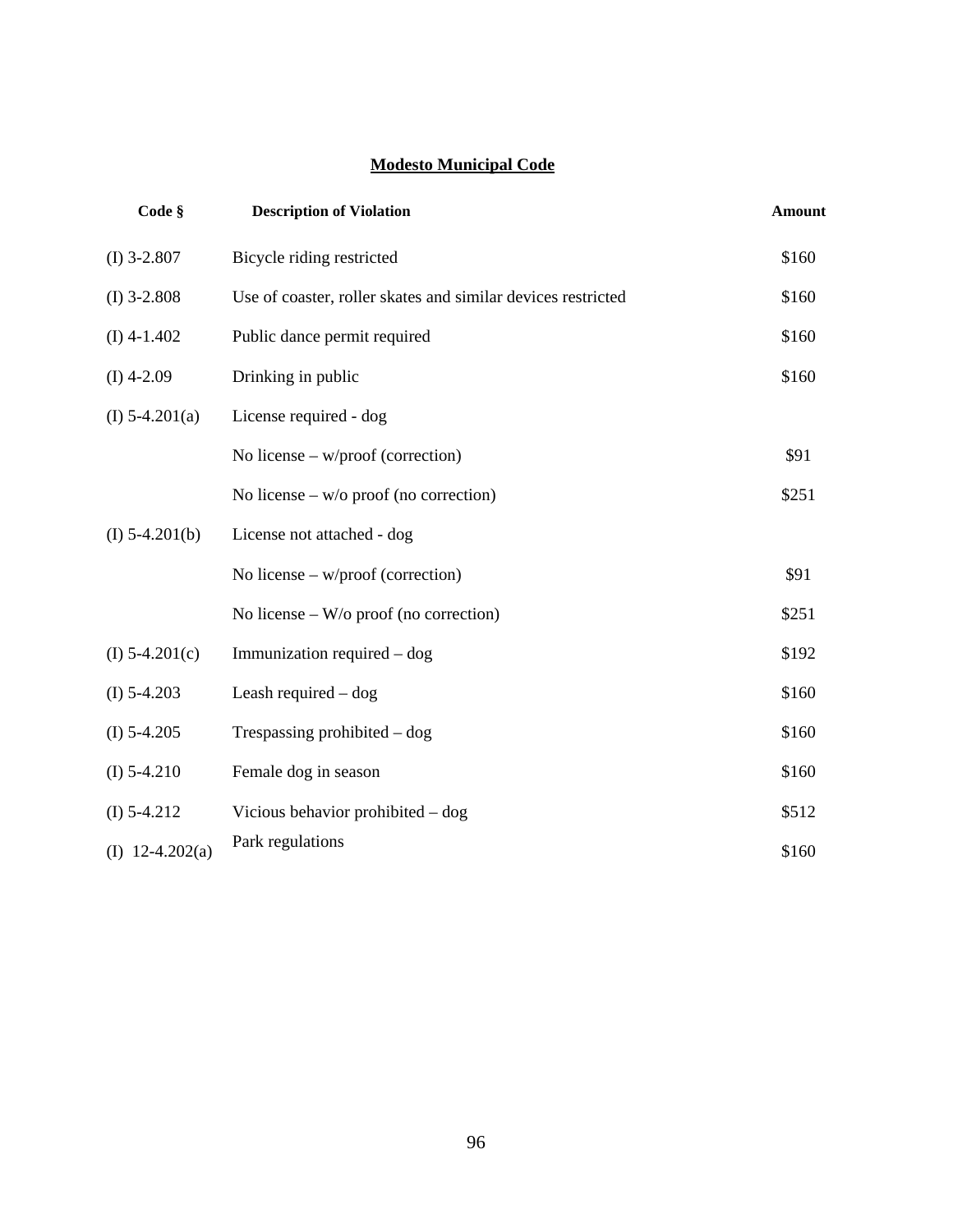#### **Patterson Municipal Code**

| Code §         | <b>Description of Violation</b>                                                          | <b>Amount</b> |
|----------------|------------------------------------------------------------------------------------------|---------------|
| 5.24.010(a)    | Serve or consume alcohol in public without a permit                                      | \$480         |
| 5.24.010(b)    | Serve or consume alcohol on private property without the consent of<br>the owner thereof | \$480         |
| $(I)$ 7.20.030 | Dog leash and nuisance regulations                                                       | \$160         |
| $(I)$ 7.20.040 | Animals in city parks                                                                    | \$160         |
| (I) $7.24.010$ | Dog license required w/proof (correction)                                                | \$91          |
| (I) $7.24.010$ | Dog license required w/o proof (correction)                                              | \$251         |
| $(I)$ 7.28.010 | Illegal dog or cat kennel                                                                | \$251         |
| (I) 7.32.070   | Vicious dog                                                                              | \$512         |
| 9.04.010       | Tamper with fire hydrant                                                                 | \$320         |
| 9.04.020       | Draw water from fire hydrant without a permit                                            | \$320         |
| 9.32.010       | Juvenile curfew violation                                                                | \$320         |
| 9.32.020       | Allowing or aiding curfew violation                                                      | \$320         |
| 9.40.010       | Possession or discharge of BB or pellet gun                                              | \$320         |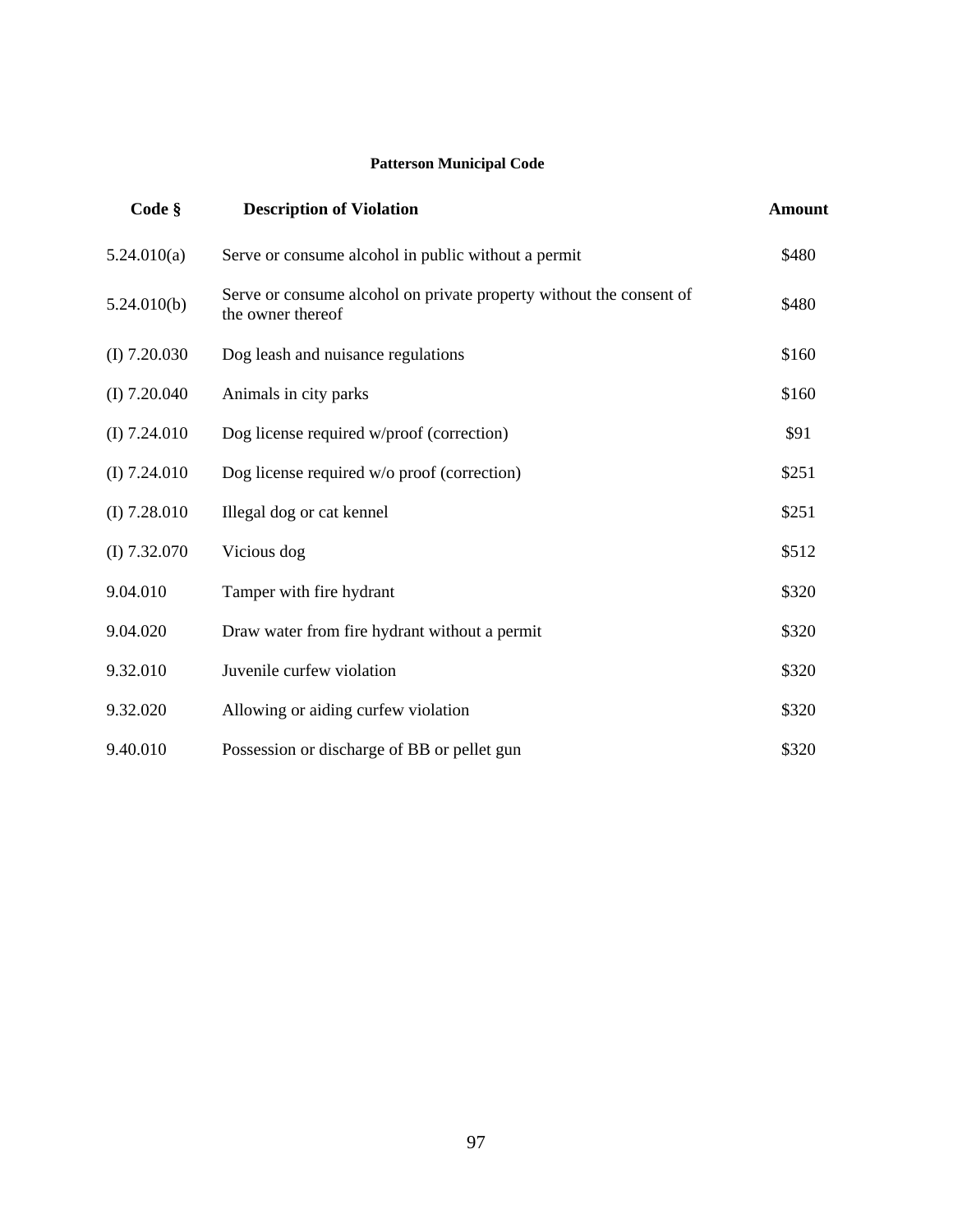# **Stanislaus County Ordinances**

| Code §          | <b>Description of Violation</b>                 | <b>Amount</b> |
|-----------------|-------------------------------------------------|---------------|
| (I) 7.04.040    | Interfere or resist with animal control officer | \$320         |
| (I) 7.16.030(1) | Leash violation $-\text{dog}$                   | \$160         |
| (I) 7.16.030(2) | $T$ respass – dog                               | \$160         |
| (I) 7.16.030(3) | Animal noise $-\text{dog}$                      | \$160         |
| (I) 7.16.030(4) | Public nuisance $-\text{dog}$                   | \$160         |
| (I) 7.20.010    | License required $-\text{dog}$                  |               |
|                 | No license $-w$ /proof (correction)             | \$91          |
|                 | No license – $w/o$ proof (correction)           | \$251         |
| $(I)$ 7.20.020  | No license on dog                               |               |
|                 | w/proof (correction)                            | \$91          |
|                 | w/o proof (correction)                          | \$251         |
| (I) 7.24.010    | Kennel license                                  | \$251         |
| $(M)$ 7.36.050  | No vaccination $-\text{dog}$                    | \$251         |
| (I) 7.44.010    | Abandonment - dog                               | \$160         |
| (I) 7.44.0020   | Dead animal removal                             | \$160         |
| (I) 18601 H&S   | Permitting dog to run loose in mobile home park | \$91          |